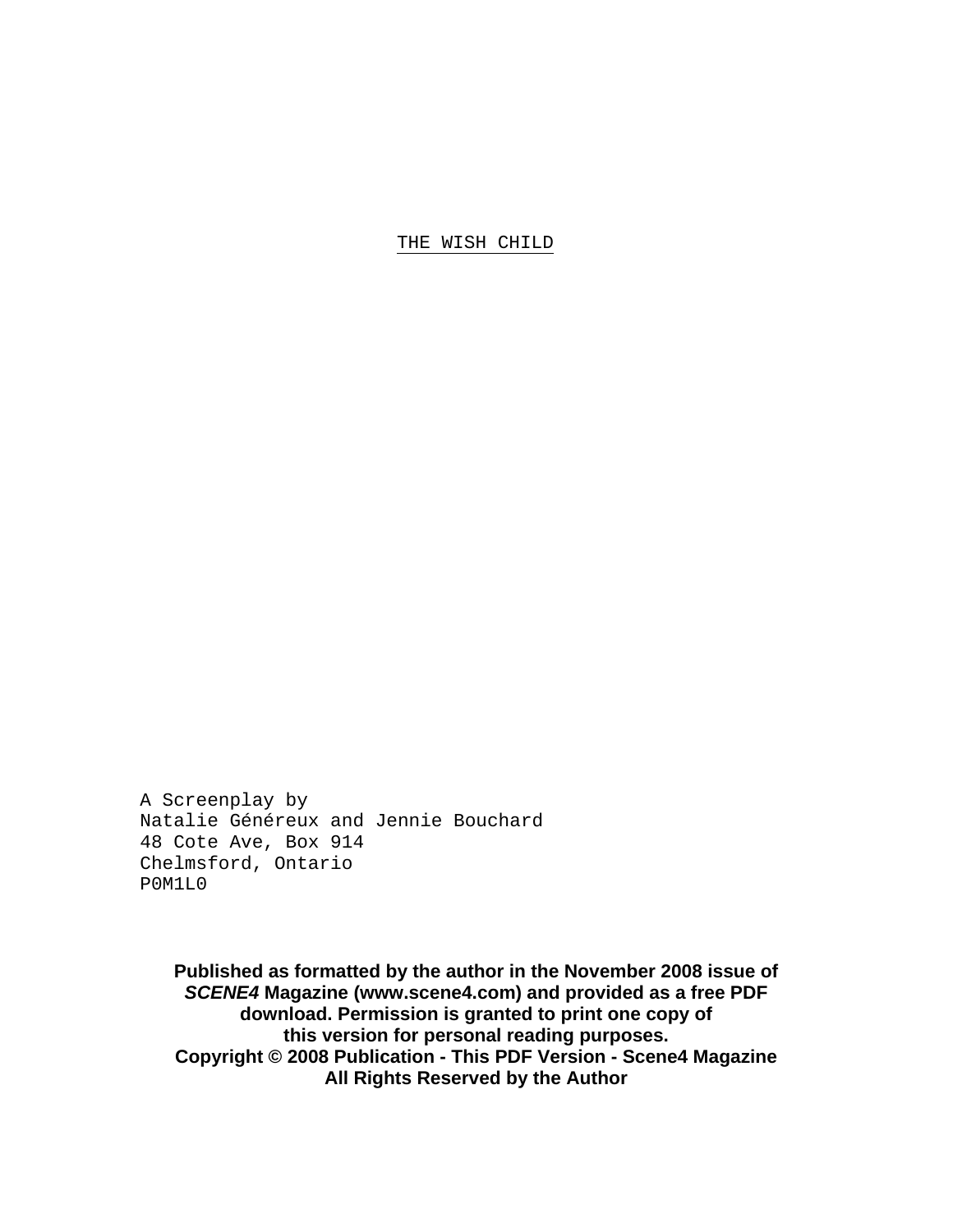©2008 Natalie Généreux and Jennie Bouchard. *The Wish Child* is fully protected under the copyright laws of the United States of America and international copyright laws. All rights, including the rights of translation into foreign languages,adaptations in motion pictures, television, video, radio, various other electronic media, recitation, public reading, and any other adaptations and are strictly reserved. Performances of any kind require the payment of a royalty. You may display this book for your personal, non-commercial use. But you may not otherwise reproduce or distribute copies of this book or any part thereof in any form (including by email or other electronic means), without the prior written consent of the owner. All inquiries should be directed to the author.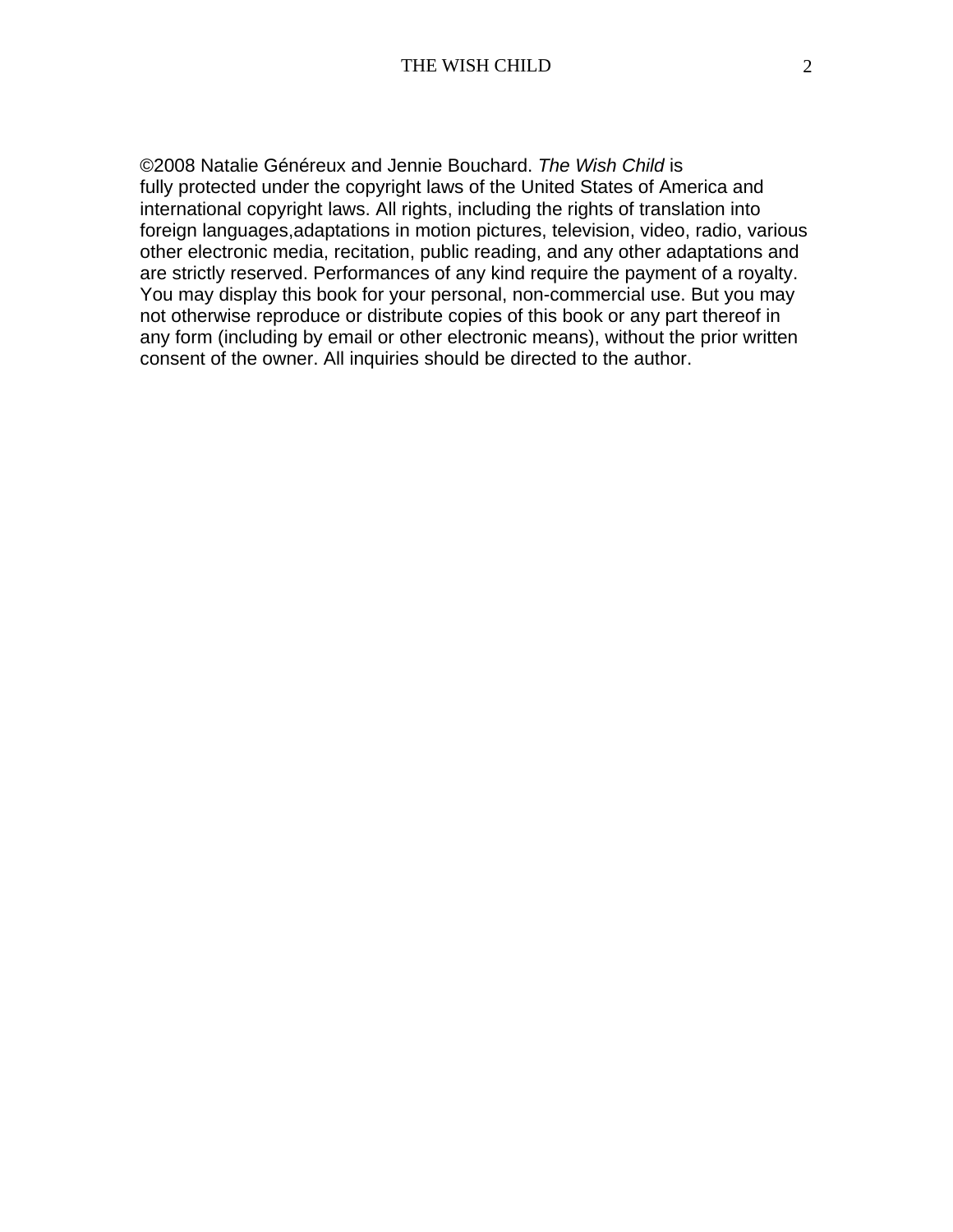INT. VERMILLION LAKE COTTAGE RESTAURANT – EVENING

SUPER: 2063

CAROLE GATES, a seventy-nine-year-old-woman, sits by the window with her eyes closed.

INT. SAFE HOUSE – EVENING

SUPER: 1963

A pregnant woman, who's safe and warm on a cold winter night, sits by the window looking out. As the snow falls slowly to the ground, covering everything in sight, a dark sedan arrives and parks at the curb. A man steps out carrying a black medical bag. The woman waves at him and, as she turns, the house explodes, leaving no trace of the body.

INT. VERMILLION LAKE COTTAGE RESTAURANT – EVENING

SUPER: 2063

Breathing deeply, Carole opens her eyes slowly. She looks out and sees the thick snowfall. A few vehicles slowly fly a foot off the ground.

DON STEVEN, age forty-six, walks toward Carole with a coffee pot.

> DON Would you like some more coffee while you wait for the storm to calm down?

> CAROLE (with a pronounced accent) Sure, your coffee is the best I have ever tasted. (while looking at him pour the coffee in her cup) Moreover, I have tasted many.

DON Why, thank you.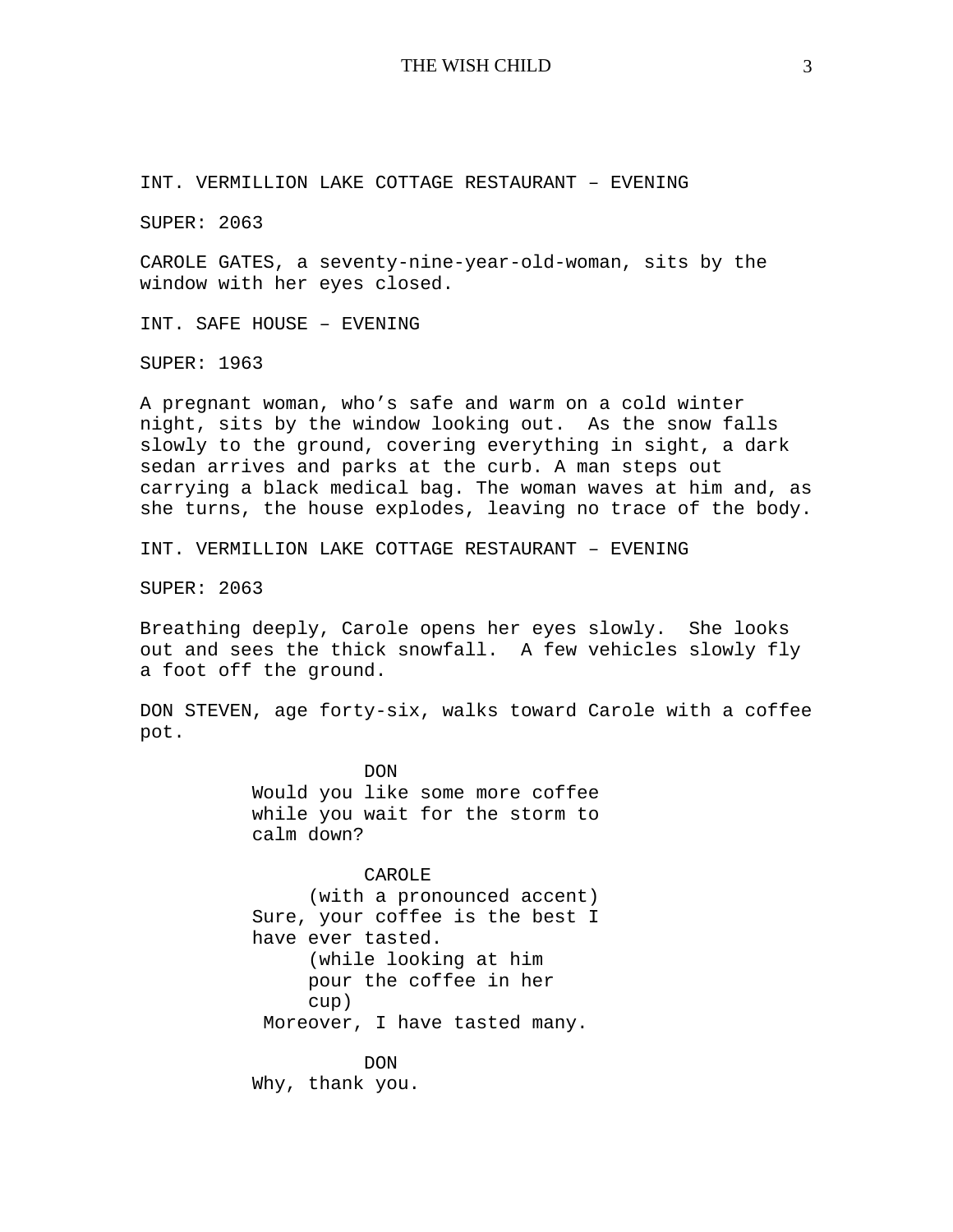Carole looks back out of the window.

DON (cont'd) And if you don't mind me saying so, you have the most beautiful smile. It hasn't changed from the day we met.

Carole looks back and smiles.

CAROLE You're so kind.

The door of the restaurant opens, and in walks TOM HEART, age thirty-six. He sees tables full of couples. With briefcase in hand, Tom walks toward the table where Carole sits alone.

> TOM Miss Carole, I presume.

CAROLE Yes, I'm Carole. Please have a seat.

DON What would you like, Sir?

TOM Coffee will do.

DON Here you go, Sir (pours coffee and looks at Carole) Take all the time you need.

CAROLE Thank you, Don.

TOM

Thanks.

Watching Don walk away, Tom scratches his head, opens his briefcase, takes out his writing pad and looks at Carole.

> TOM (cont'd) You must know him very well.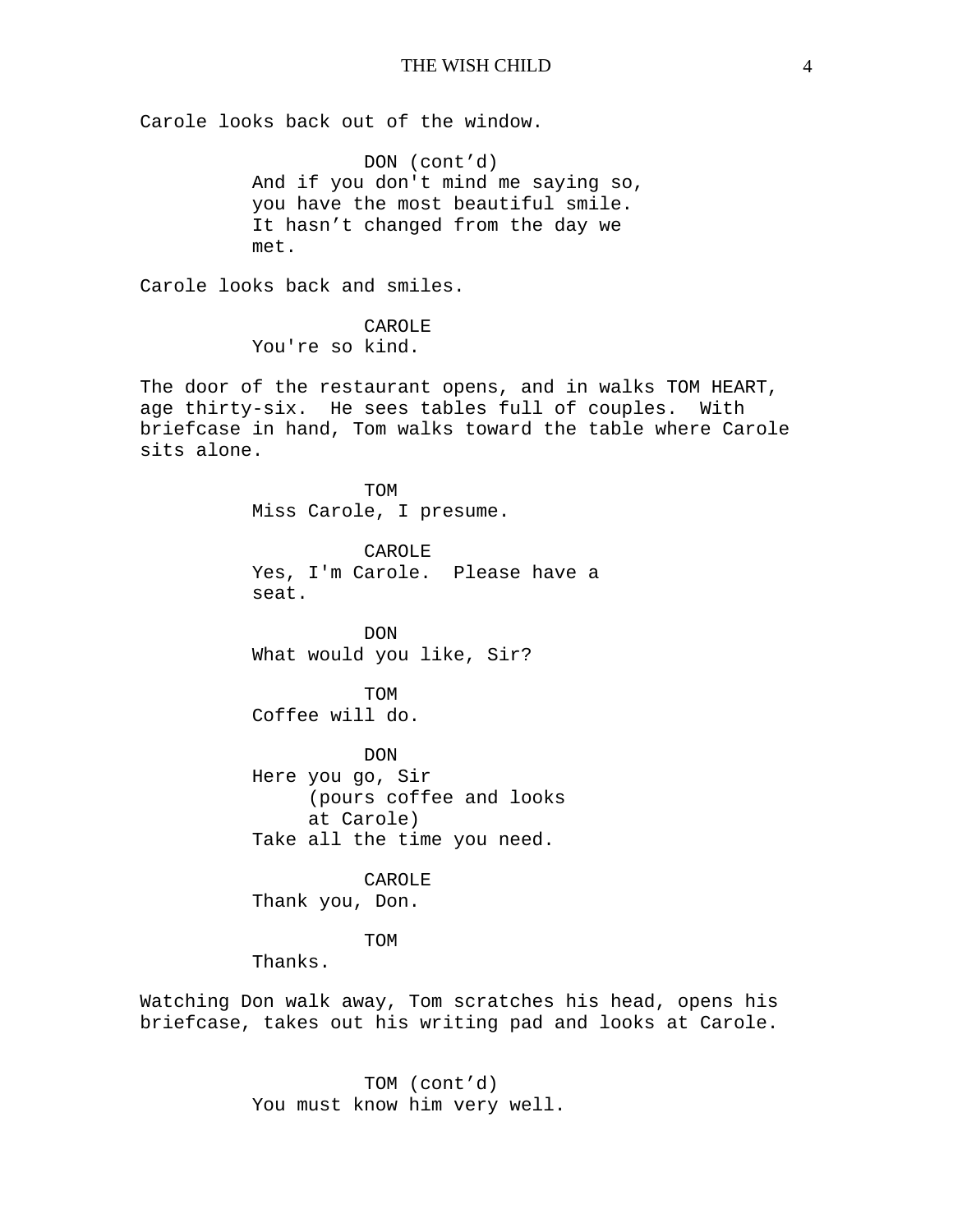CAROLE We met a long time ago.

TOM May I ask how you two met?

## CAROLE

That, young man, is another story. You're not here for that now, are you?

TOM No, I guess not.

CAROLE I want you to listen to every word I tell you.

# TOM

OK.

### CAROLE

What I'm about to tell you is the biggest story that's ever been told in the history of mankind. Are you prepared?

He looks at his writing pad.

TOM Are you serious?

Tom rubs his hand across his mouth.

### CAROLE

I'm very serious. While I tell you this story I do not want you to interrupt, but I do want you to listen very carefully. I'll repeat it. Do not interrupt me. Just listen. Do I make myself clear?

TOM It must be one heck of a story. (Carole gives him a look) I'll…uh…just write.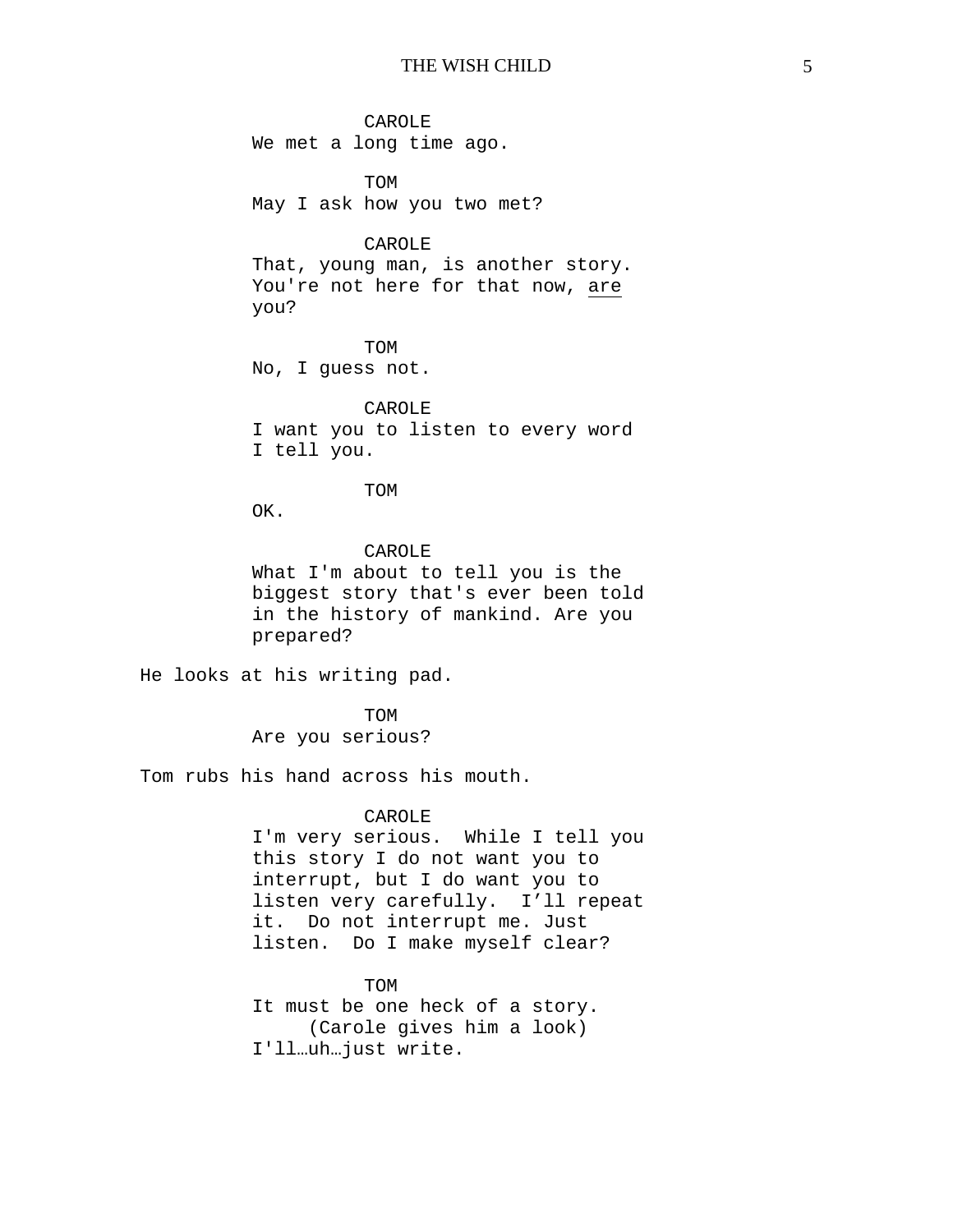Taking out a tape recorder, he also gets ready to write on his legal pad.

> CAROLE (with a far-away look in her eyes) It's about the life of the most amazing young woman that I ever met. (turns toward the window) And what she had to go through in life. It all started…

As she speaks, she looks at an old leather bound book in front of her.

INT. NEBULA'S ISLAND - SKULL'S HOME - EVENING

Stroking the head of his beast sitting beside the throne, Skull asks his flying, one-eyed creatures to seek the child.

> SKULL Seek out the child, my pets. Fly as far as you can see and do not return until you find what I'm seeking.

EXT. FOREST OF THE NEW PLANET PLANTAJEA - NIGHT

By a violent river, a cave bear eats a carcass behind a bush. Trees dance to the song of the wind and heavy rain. A woman's scream rings out. The bear lifts his head and runs away as he hears the scream of agony from across the river.

A dark shadow, breathing hard, runs through the thick bushes, cracking branches, twigs and leaves before arriving at the opening of a cave.

INT. PLANTAJEA CAVE - CONTINUOUS

PRINCESS DESTANY, twenty-five, sits against a large rock, screaming.

Legs spread, holding her knees toward her chest, she pants and pushes while a dark shadow, breathing deeply, looks on from a corner of the cave.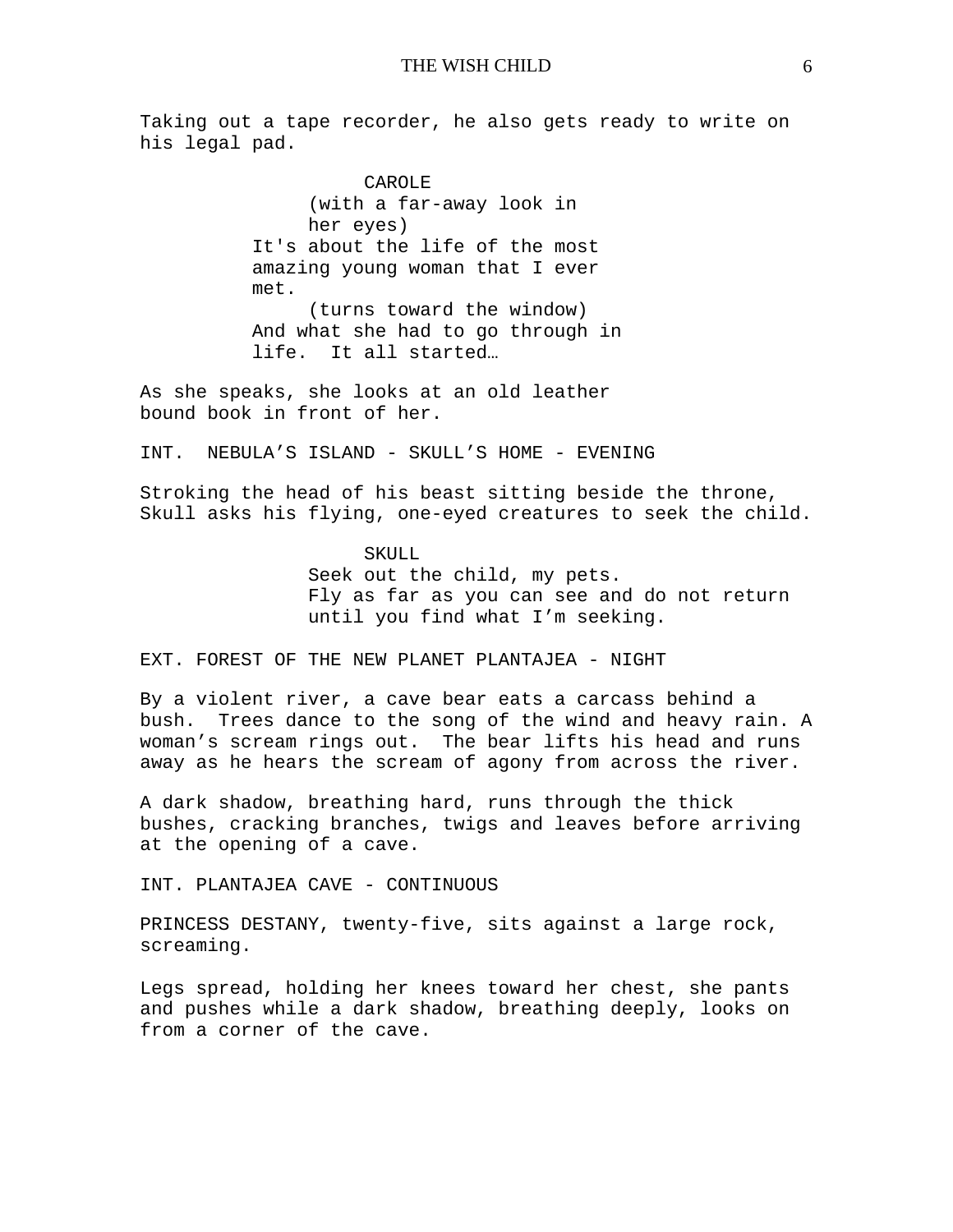Princess Destany closes her eyes and chokes in her next scream, as she hears gravel crunch underneath someone's feet.

> VALENCIA (O.S.) (In Spanish) (Have no fear, my Lady. It is I, Valencia.)

Destany answers him in his language.

DESTANY How do I know it's really you, my Liege?

The fire burns behind the young Valencia, sixteen, his face hidden in the shadows while his greenish yellow eyes glow upon Destany. Kneeling down to her, he reaches for something around his neck.

VALENCIA

You gave me this three summers ago.

He holds a red stone on a leather strap.

Taking a deep breath, Destany screams once more in agony and pushes away while sweat drops into her eyes.

> DESTANY It hurts. I...I...can't.

VALENCIA Easy now, we will do this together.

Destany looks up at the ceiling, with a prayer on her lips.

DESTANY

I just can't. I feel so weak.

VALENCIA

You must--this child is depending on you. You must not give up. Push my lady, push. You're almost there. Keep going.

Destany screams in pain while Valencia bends over and grabs a soft, old blanket from inside of his long black cloak and gets ready.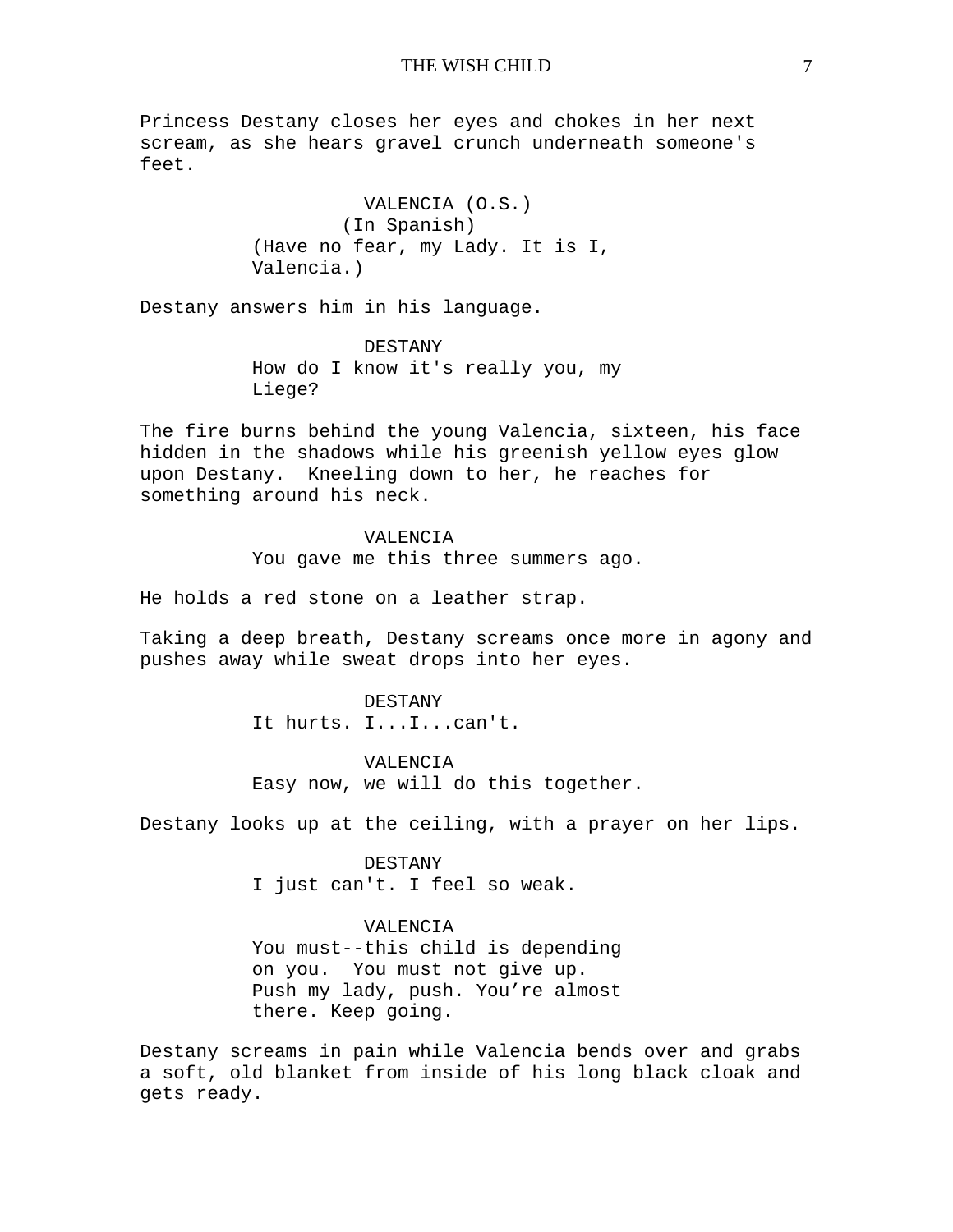VALENCIA (CONT'D) I can see the head now…push my lady. Push with all your might.

Taking a final deep breath, with her face turning red, Destany pushes with the last of her strength and screams.

Valencia captures the infant and gently wraps the child in the soft blanket.

> VALENCIA (CONT'D) You have an amazing, beautiful child!

Valencia gently passes the child to Destany.

Destany's eyes brighten with unshed tears of happiness. Smiling down, she sees a light diamond shape appear on the child's forehead.

Hearing a branch crack at the mouth of the cave, the diamond shape fades away, while Destany and Valencia both look on at the entrance.

> DESTANY (cont'd) (whispering in fright) Valencia!

VALENCIA You need your rest. I shall return.

Destany looks toward Valencia until he disappears. Sweating and shaking, she closes her eyes tightly.

> DESTANY Please be careful, my friend. (whispering and crying, while looking up at the ceiling, praying) Please, help me Oh mighty gods. This child is our only hope.

Valencia appears, out of breath.

DESTANY

No!

(squeezes her eyes tight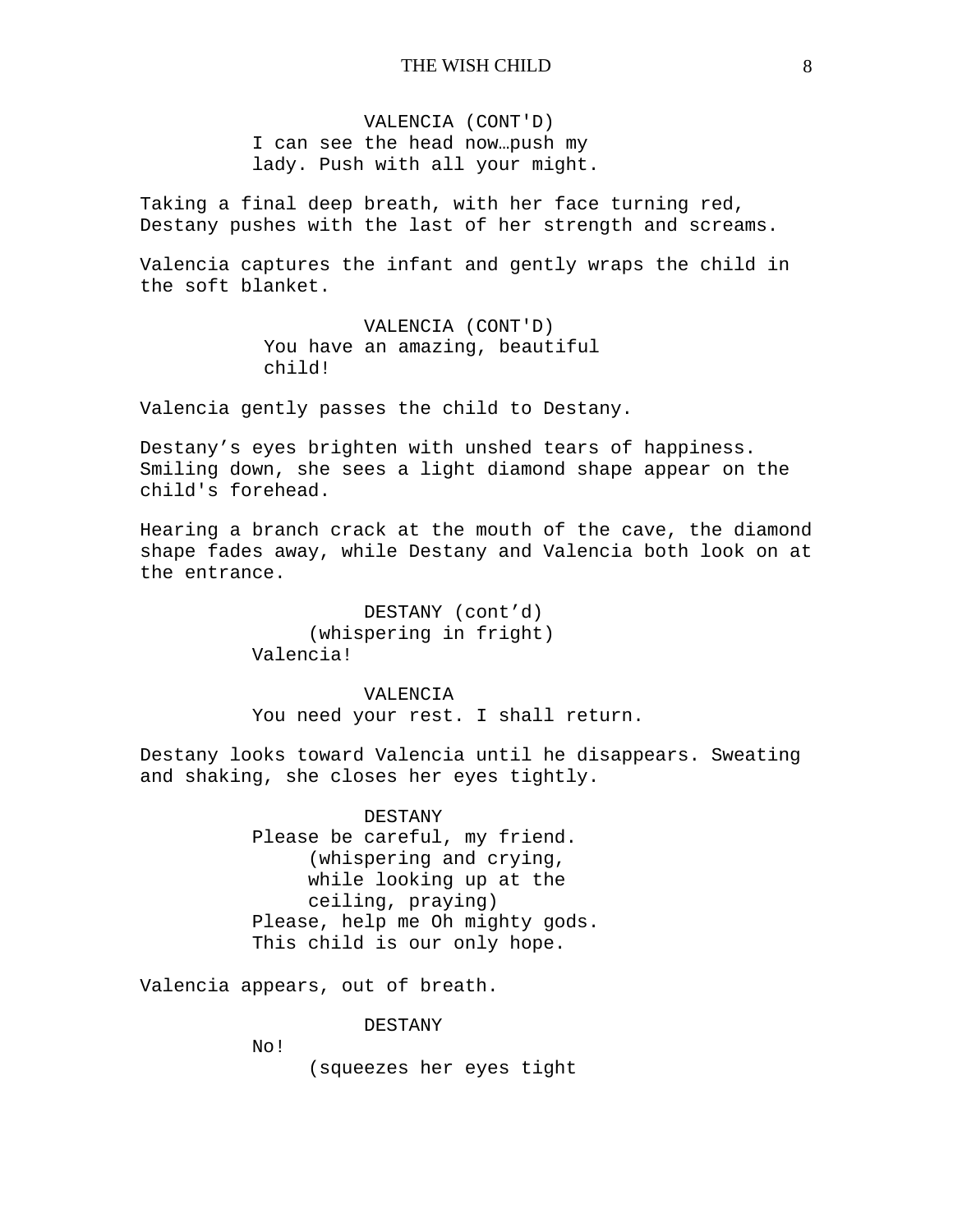as she continues with her prayer) Please take this child away from here.

As Destany finishes her prayer, a pod, shaped like an egg, appears and opens beside her.

> DESTANY I love you little one. Be safe.

Destany kisses the child's forehead before setting the infant gently inside. With a secret smile both Valencia and Destany look in despair as the pod disappears.

A dark figure strikes Valencia from behind, sending him across the cave and knocking him unconscious as he hits the wall.

> DESTANY (cont'd) You're too late, Skull. You will never find the child now.

SKULL (O.S.) Ah, but we will see my Dear. So, this is where you've been hiding, beautiful Destany…and here you will stay.

Skull opens a pouch, removes dust as clear as a crystal and blows it into Destany's face.

> SKULL Here's a little gift from me to you. From now on you will stay as a lovely, lonely crystal for eternity.

As the storms move on, Skull walks out of the cave, never looking back.

INT. SAM'S DREAM – NIGHT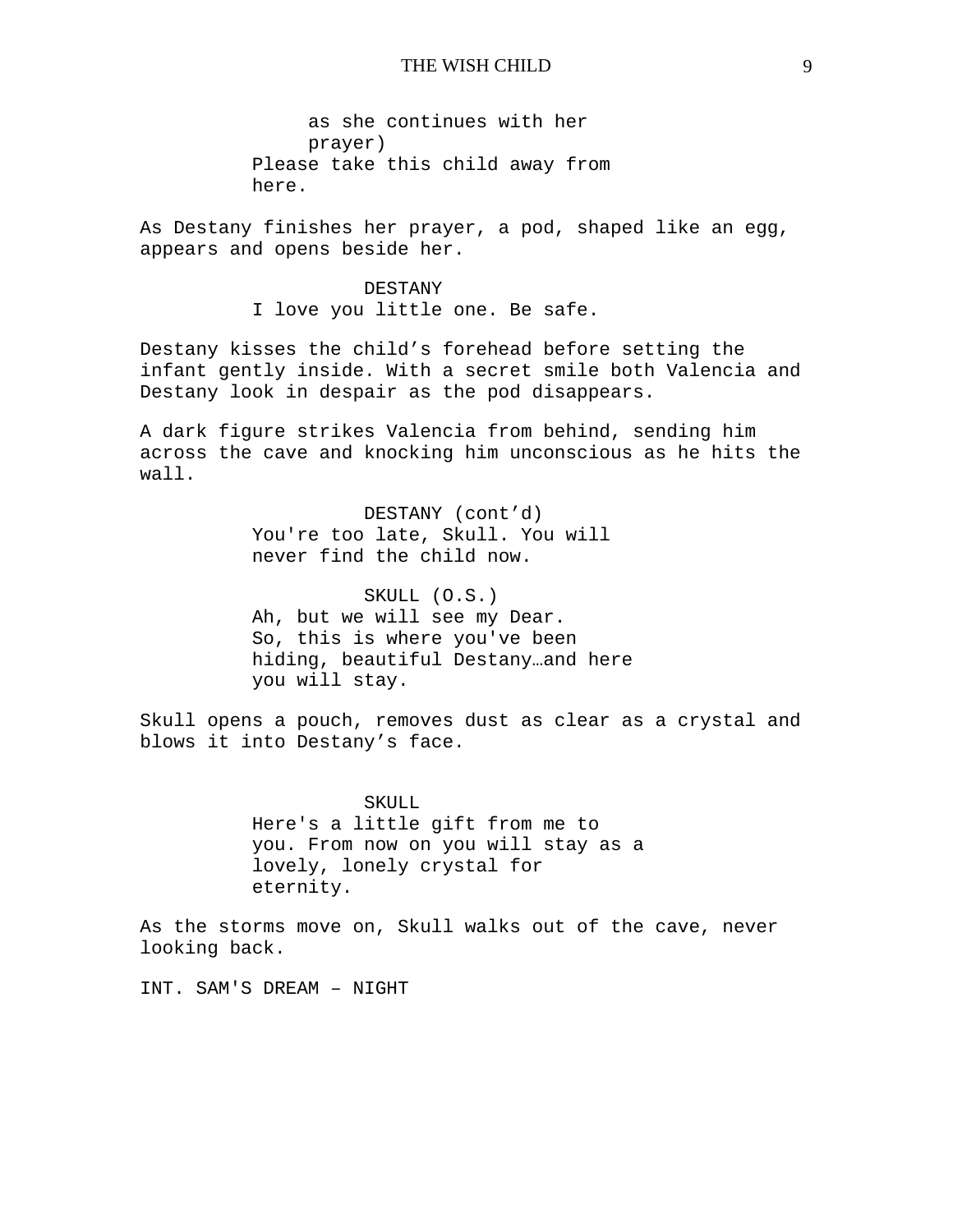SUPER: 2008

As SAM WHITE, twenty, wakes up from a dream, she looks at STEVEN RICE, twenty-six, sleeping peacefully. Sam walks to the window, looking at the full moon.

Walking back toward the bed, Sam sees a mist rising suddenly, surrounding her while everything else around her disappears. Vines shoot out of her bedroom wall and sprouting out in every direction. Roots of a tree come crashing through the ceiling, causing cracking, booming and banging sounds.

> SAM What the H-

Dumfounded and looking around her room that is transforming before her eyes, she notices that it's becoming darker and darker by the minute.

SAM (cont'd)

Steven!

A few candles appear and start to glow, casting shadows everywhere. Sam looks around, scared and frightened, knowing that she is no longer in the safety of her room.

> SAM (cont'd) HELP! Please, can anyone hear me?

Sam screams louder as a shadow steps off a wall and smiles at her.

Exhausted and traumatized, Sam takes a deep breath while she recognizes the shadow as DIANE WATERS, twenty-two-years-old, with a smaller shadow beside her.

> SAM (cont'd) You, you... (raising her hand up in frustration toward Diane) You scared the crap out of me.

DIANE Don't be afraid.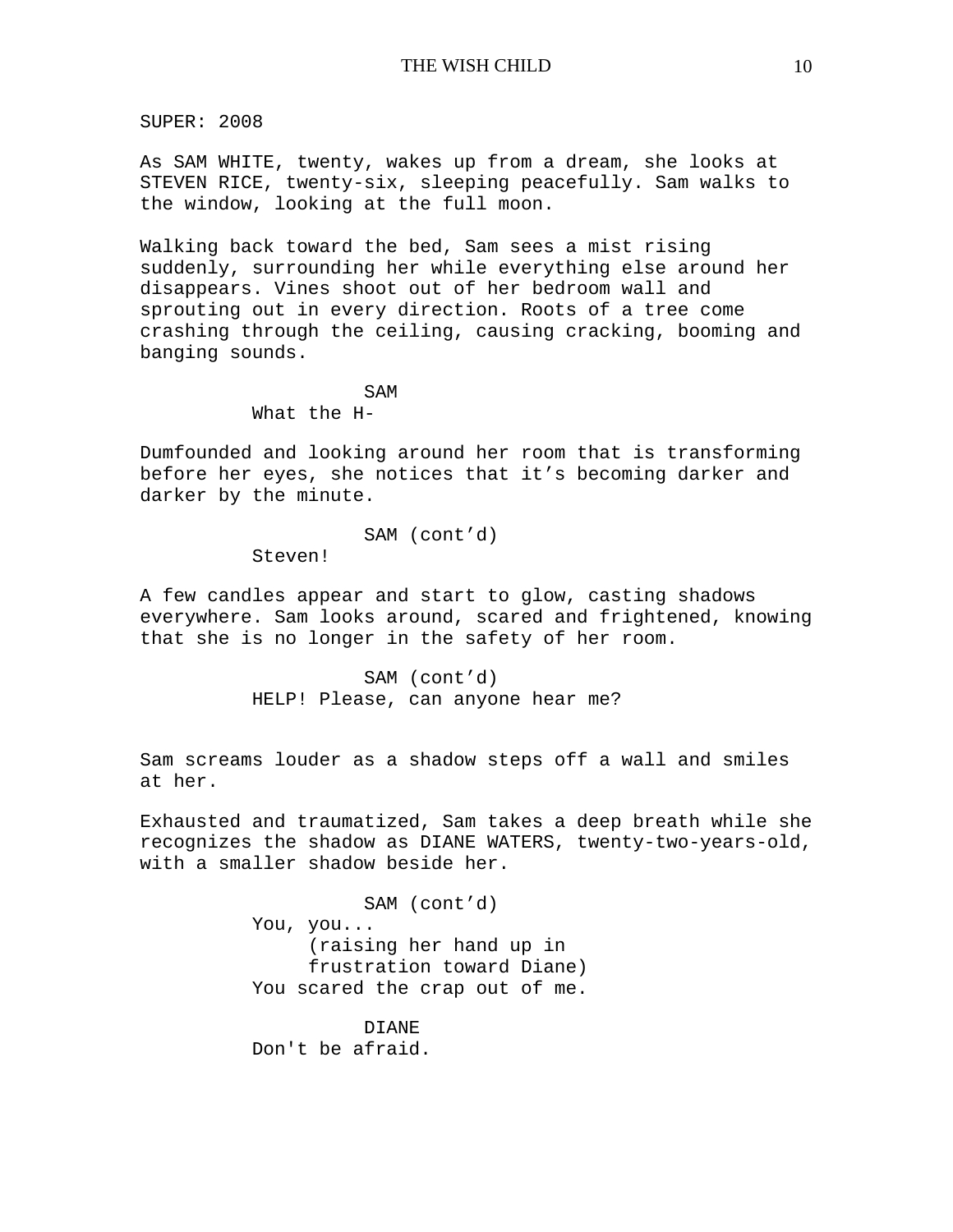(smiling and looking down at the wolf beside her) He won't harm you. His name is Ojos Brillantes.

SAM The wolf's name is Ojos Brillantes? How do you know? And I wasn't talking about the wolf scaring me. I was talking about you.

Sam looks at Ojos Brillantes, who disappears.

She hears a grunt behind her and turns to see a dark shadow with glowing red eyes.

> SAM Hmmm, Ojos Brillantes?

Feeling threatened, Sam runs past Diane.

SAM (cont'd)

RUN!

Trembling, Sam pauses at the far end and then turns.

SAM (cont'd) What are you waiting for--his autograph?

DIANE (looks calmly) No.

SAM

No, no what?

Sam looks at the shadow changing into a four-legged beast walking toward Diane and grunting. Raising its paw, the beast slashes Diane across the chest, knocking her to the ground, dead.

INT. SAM'S BEDROOM IN THE APARTMENT - NIGHT

Steven wakes up to Sam's screams, tumbles to the floor, landing on his butt.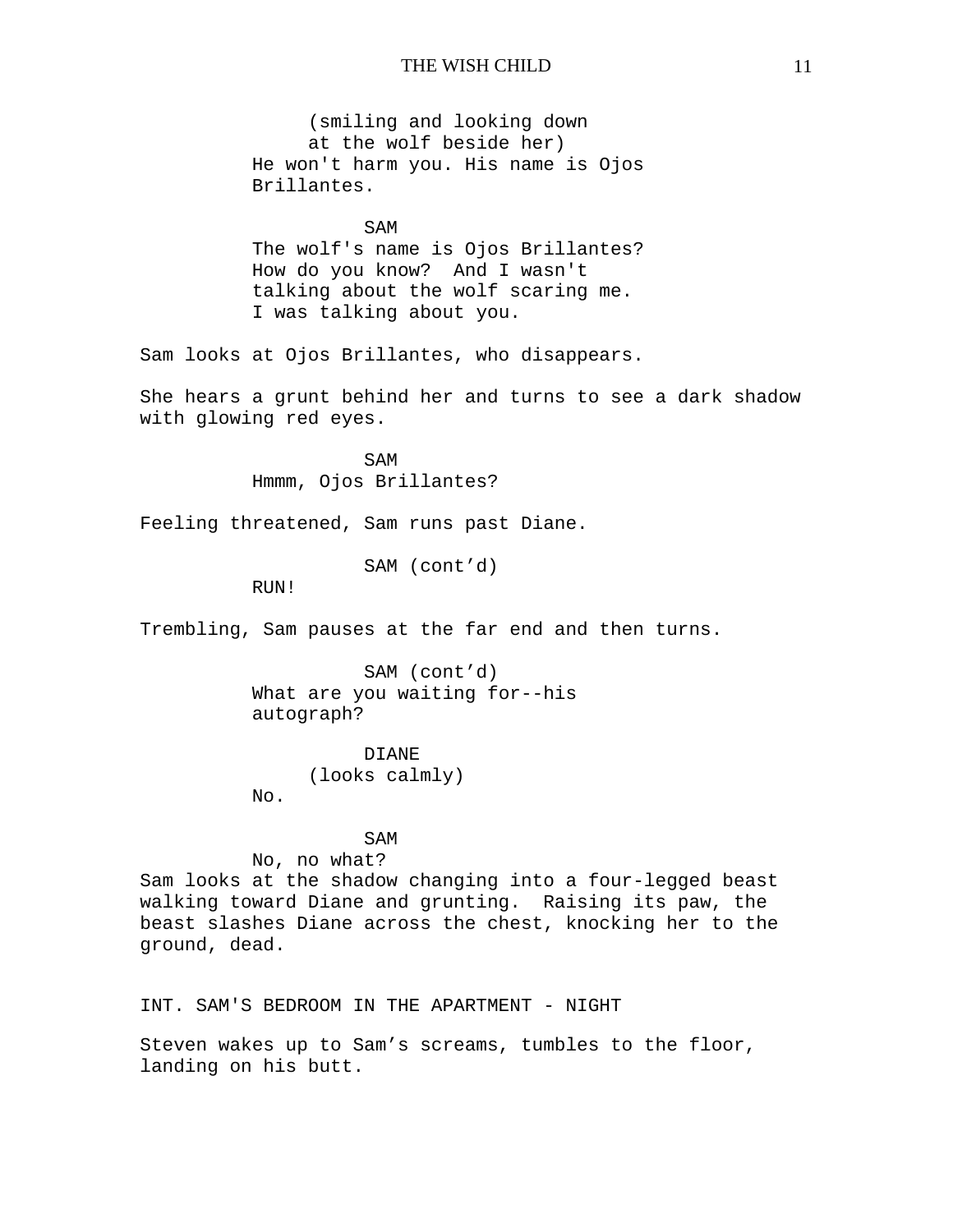Sam, cold and sweaty, sits up in bed, and see Steven poke his head up from the side of the bed.

> STEVEN Hi there! Is everything OK up there?

Sam nods her head as Steven gets up from the floor and sits besides her, comforting her.

> STEVEN (cont'd) Easy, Hon'…you're safe.

SAM I know. I just had a bad dream, that's all.

Sam takes a deep breath to calm down, lies back in bed and looks away toward the window, where a full moon reappears from behind a cloud. Steven looks confused.

> STEVEN It must have been a nasty dream. (Looks toward the floor) I've never heard you scream like that before.

SAM I know. Like I said, I'm fine now. Let's go back to sleep.

STEVEN Do you want to talk about it?

SAM No, it's all right. It was nothing.

**STEVEN** I don't mind.

Sam closes her eyes, Steven lies down facing her, puts his arms around her, prompting her to smile.

INT.SAM'S BEDROOM/BATHROOM - MORNING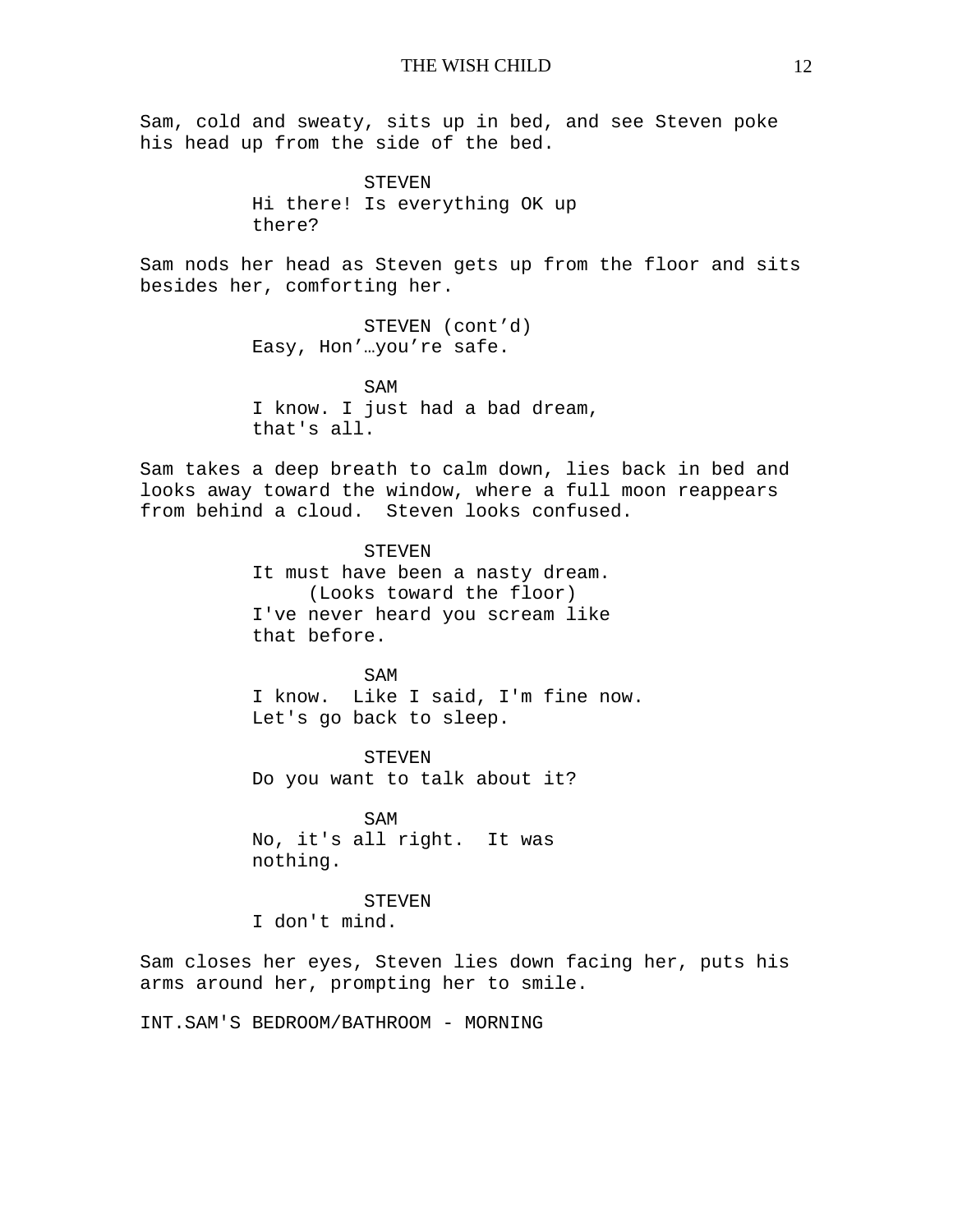Waking up, Sam sits on the edge of the bed. Rubbing her face, she hears the shower. Walking into the hallway, she sees two suitcases packed near the entrance hall. She opens the door of the washroom, surprising Steven in the shower.

> STEVEN Come to join me?

She looks at him from head to toe.

SAM

Hmm, nice.

The phone rings.

## STEVEN

If it's important, they can call back or they can leave a message.

Smiling, she joins him in the shower..

SAM I love you. You know that, right?

STEVEN I know you do. So do I. Are you OK? Don't tell me the dream you had last night was about me.

SAM

No.

Sam reaches for Steven and softly kisses him.

SAM (continuing) Well, we better hurry or we are going to be late for my own birthday party.

STEVEN

Are you sure? I'm pretty happy where I am right now. Aren't you?

Sam smiles, walks out of the shower, and softly and slowly pats herself dry while still keeping an eye on Steven.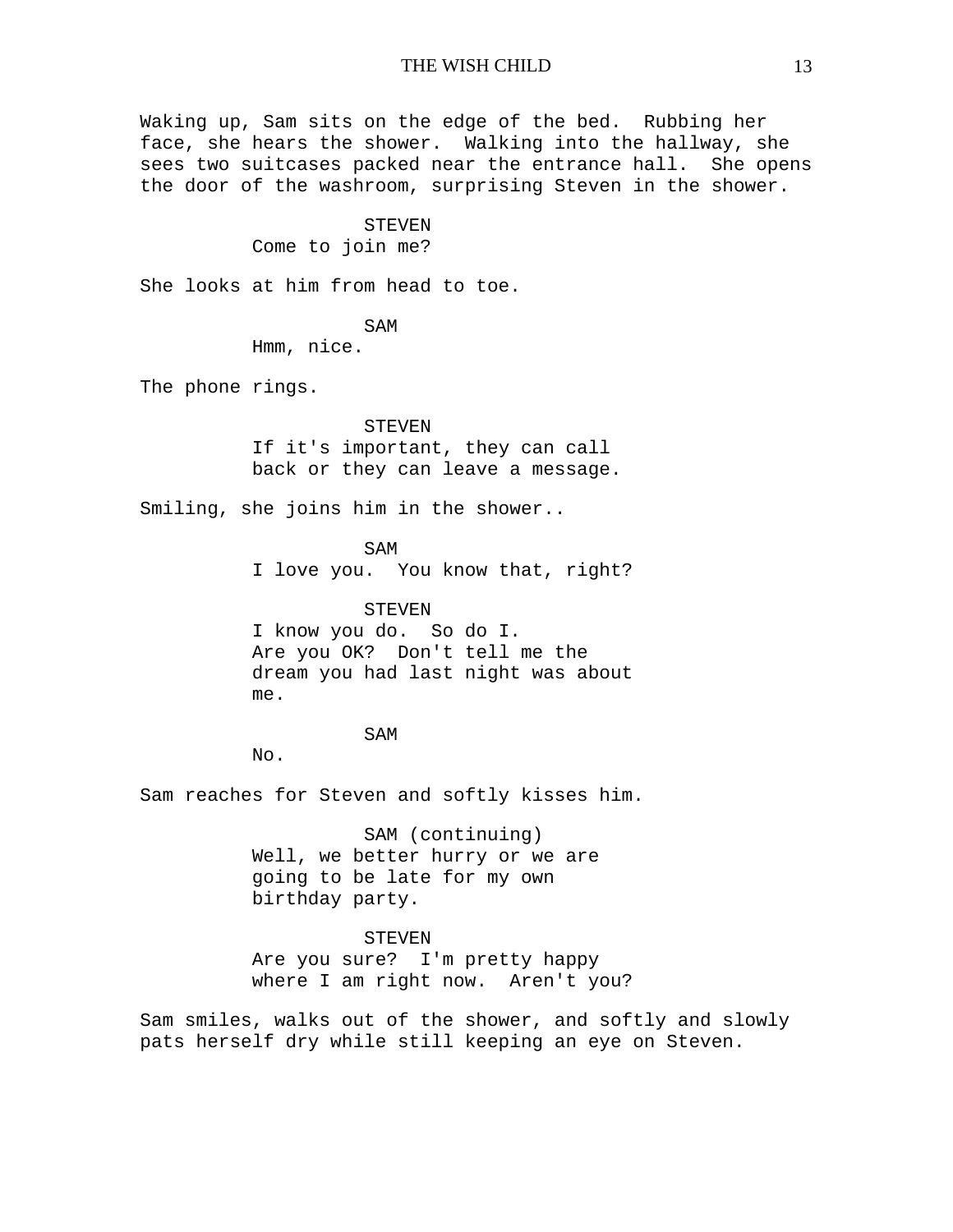STEVEN (continuing) OK! OK! I get your point. Let me finish here.

Sam laughs as Steven closes the shower door.

INT./EXT. DARK BLUE DODGE VAN – AFTERNOON

SUPER: "Highway 144"

On a clear day Steven drives the long stretch of highway. Sam sits beside him. In the back seat sit her cousin DIANE and Diane's photographer friend DANIEL FROST, twenty-eight.

> DIANE One more day. Can you believe it? We have one more day to go. I can't wait. (Dances on the spot and screams) Woo hoo!

SAM Yeah! I can't believe it's our first trip together. And we're going to Jamaica.

Steven touches his pocket.

DANIEL I don't even know how I saved up so much money in like…three months.

DIANE Anyone can find a way if they put their mind to it. Come here and give me a big wet one.

Diane closes her eyes and slowly kisses Daniel. Sam concentrates on looking outside.

> DIANE (continuing) Sam, are you OK? You've been quiet.

SAM I'm just extra tired.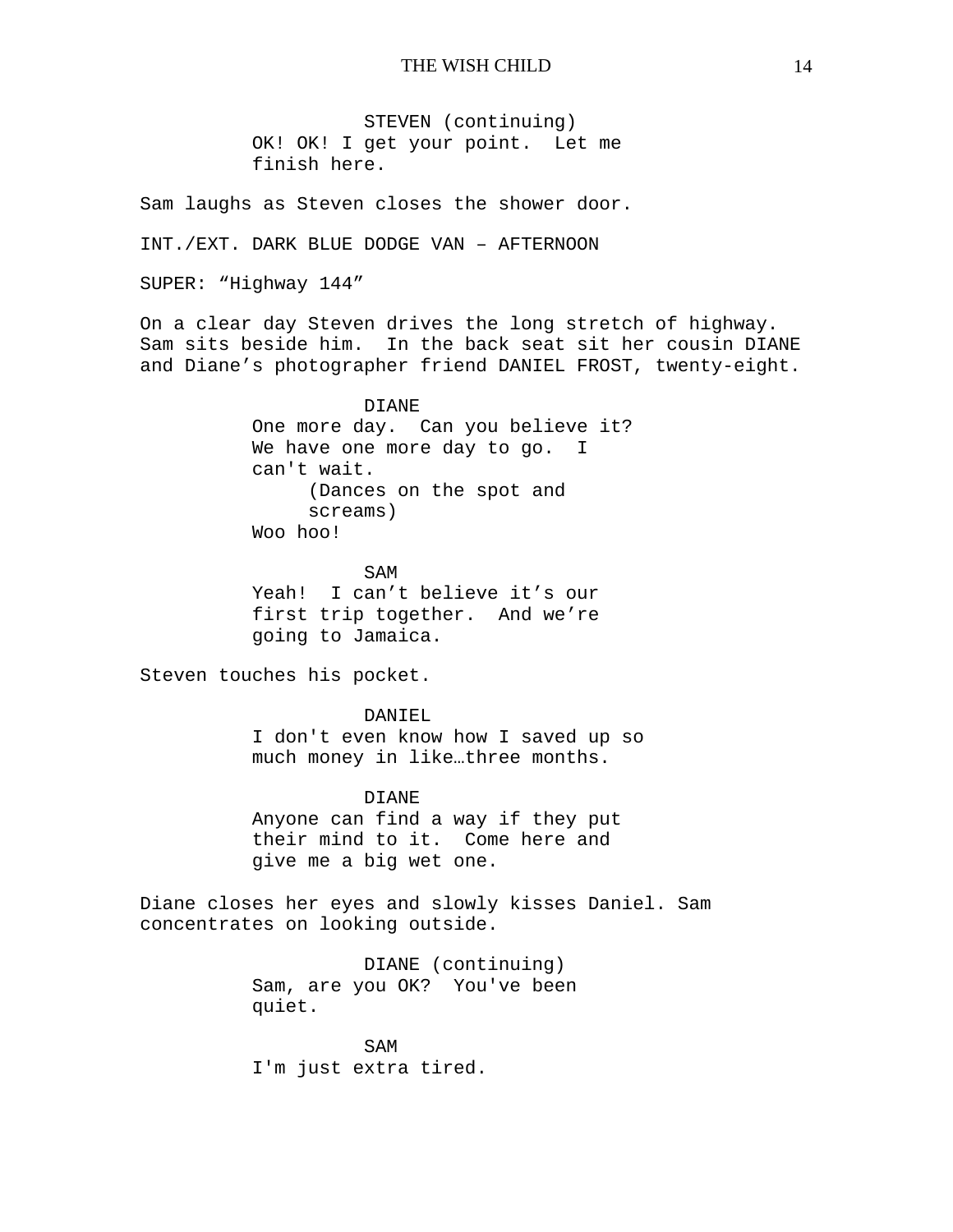DANIEL You would sleep more if you two would stop playing together.

DIANE OK, don't tease her. She...

Steven and Sam roll their eyes.

DANTEL.

Ya! Ya! Ya!

EXT. SAM'S PARENTS' HOUSE - AFTERNOON

Arriving at her parent's house, Sam jumps out of the van as the front door opens. Sam's mother, SUSAN WHITE, fortysomething, walks out the door to greet Sam and her friends.

After hugging her mom, Sam turns and introduces Daniel.

SAM Hi, Mom. I would like you to meet Diane's boyfriend, Daniel Frost.

SUSAN It's nice to meet you, Daniel.

DANIEL Hello, Mrs. White, and it's Dan, please. (Looks around) Oh wow, you have the most beautiful land here.

SUSAN Why thank you, Dan.

Steven walks toward Susan and gives her a hug.

SUSAN (continuing) Hello, Steven! Why don't you boys go on in the back? We're having a barbecue tonight. (Surprised and excited, she turns toward Diane) Diane! It's been a long time, my dear.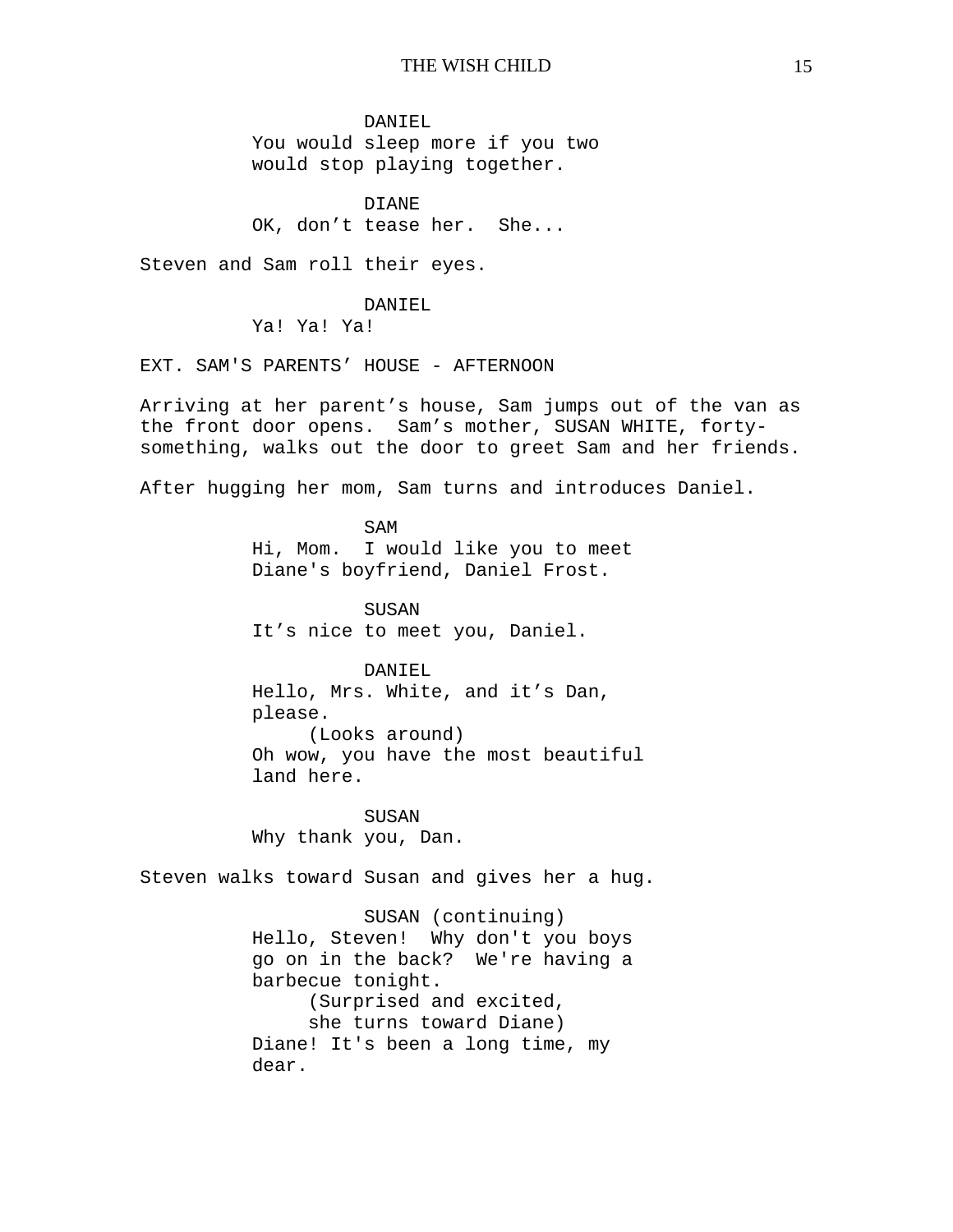DIANE Yes, it sure has.

SUSAN And how have you been, love?

SAM Good, good. How's Dad?

SUSAN Let's go and see so you can ask him yourself. I left him in the back at the fire pit.

The three women walk toward the back, holding each other around the waist and laughing, while smoke rises from the barbecue.

EXT. FIRE PIT - EVENING

Susan walks quickly toward ERIC WHITE, fifty-something, who is at the barbecue with utensils, turning the burgers.

> SUSAN (continuing) Eric! You stubborn mule, what have I told you before? You know that you're not supposed to do anything but relax.

**ERIC** All right, all right. I'm not going to argue with you. (Smiles at Sam) Hello, Sweetie? How's it going?

Everyone joins him, while Eric sits down by the fire pit. The picnic table is full of gifts and a raisin pie. Diane and Daniel talk.

Sam kisses Eric on his forehead.

SAM Good. What about you…how are your legs today?

Eric looks at where the ray of the sun kisses the lake near the fire pit and where a family of loons swims with their little ones near the shore.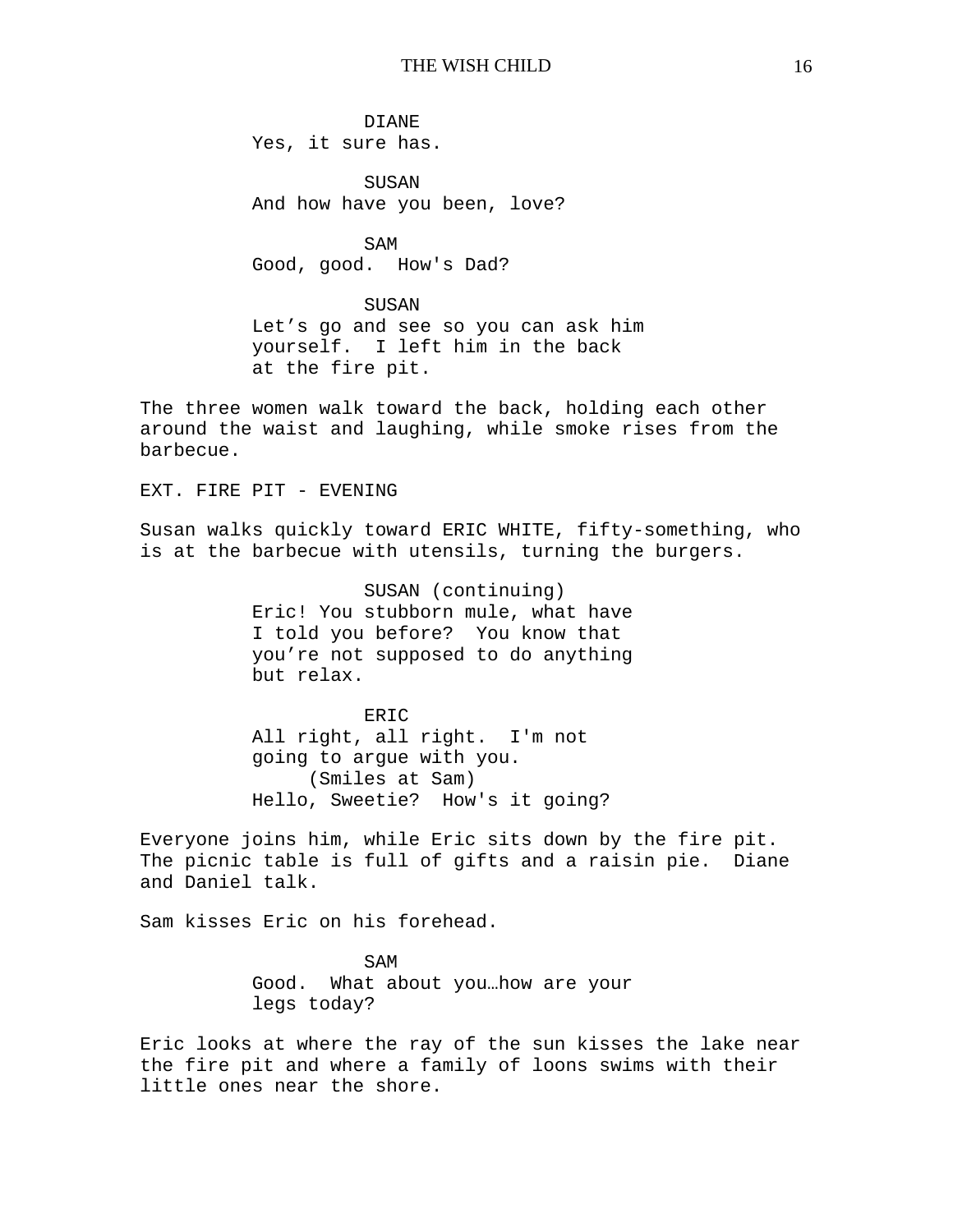#### ERIC

Don't worry about me. I'll be just fine. How's life been treating you, Steven? Good, I hope.

#### **STEVEN**

I'm not complaining. I have a good job and a special girl that loves me as I love her. I can't go wrong with that.

Daniel looks curiously at Eric.

DANIEL Sir, can I ask what happened?

#### STEVEN

Daniel!

#### **ERIC**

No, that's OK, Steven. I was in the army for many years and the things that I've seen…you wouldn't be able to bear seeing.

While listening to what he says, everyone notices sadness in Eric's face as he recollects.

Birds sing in the trees, chipmunks run in and out of their cubby holes, and a grass snake sleeps in a rock garden.

> DANIEL Oh wow, the army. That's so cool.

Steven gives an angry glance at Daniel.

#### STEVEN

What do you mean "cool"? Hey, Diane! Where the heck did you find this guy?

Sam looks back and forth at both men, while Diane looks at the ground, embarrassed.

Susan, with a plate in her hand, walks toward them.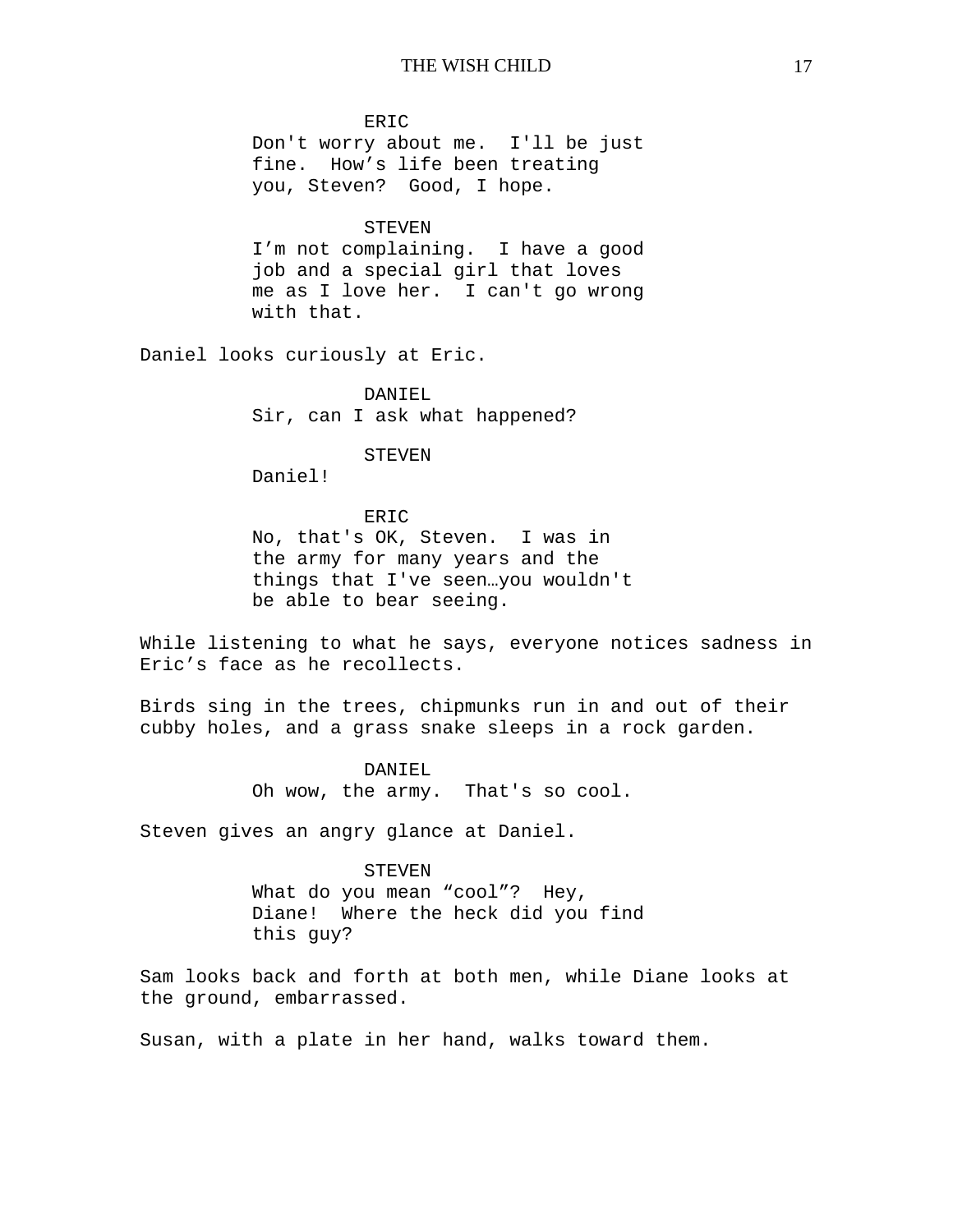SUSAN OK guys, go and get it while it's still hot. Here you go, Honey. ERIC Thanks, my love. Everyone sits and enjoys their food. ERIC (continuing) So, are you guys ready for your trip? DANIEL I know I am. I've got two suitcases waiting for me in the van. ERIC What about my two favourite girls? DIANE I think so. I don't know about Sam, though. You know how slow she is. Sam sneers at Diane, knowing that it's the other way around. SAM Ha! You're funny. I'm as ready as I can be. ERIC Good! The sun sets as Sam and Diane talk in the background. Eric talks sternly to the boys. ERIC (continuing) You guys are going to protect my favorite girls, aren't you? STEVEN

Don't you worry, nothing will happen to them. I'll personally make sure of that.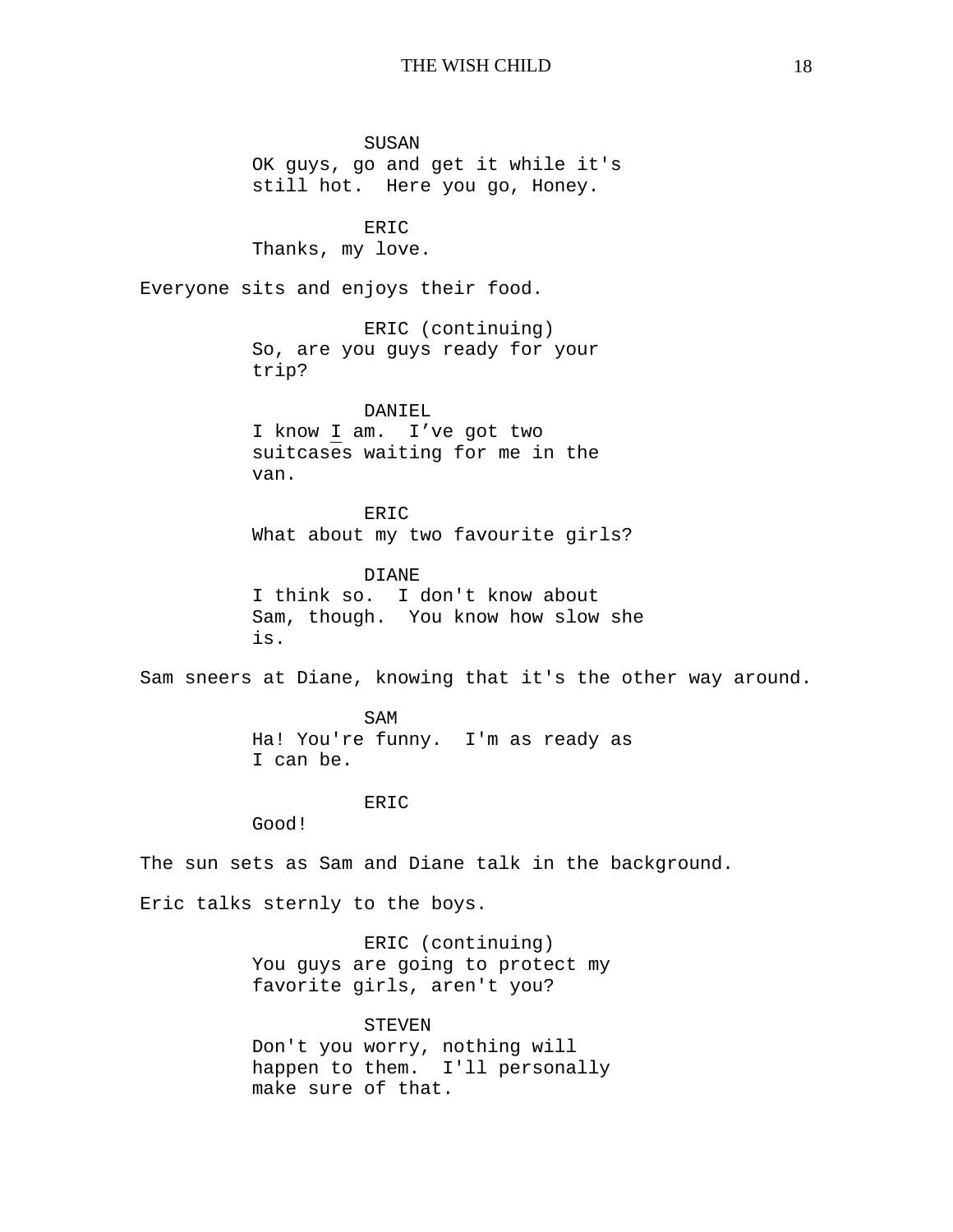#### SUSAN

That's good, because you don't want broken legs like Eric here.

Susan grabs Sam's old baseball bat and gets up.

SUSAN (continuing) That's how I keep him here with me.

Daniel gives Susan a frightened look.

SAM She's just kidding.

Everyone around the pit laughs at the joke, as Susan sits back beside Eric, patting his legs with affection.

# DANIEL (blushing)

I knew that.

While everyone is still laughing from the joke, Steven gets up and lights up the fire.

> DIANE So, when are you planning to open those gifts…or do you want me to do it? SAM

No, that's OK, Diane! I know you would love that too much.

SUSAN Good, so are you ready?

Susan grabs the first gift.

SAM This one is from Mom and Dad.

SUSAN (O.S.) We hope you like it, Honey. It's not much, but it's something.

SAM Wow! Oh, my God, thank you, thank you, a thousand thank-yous.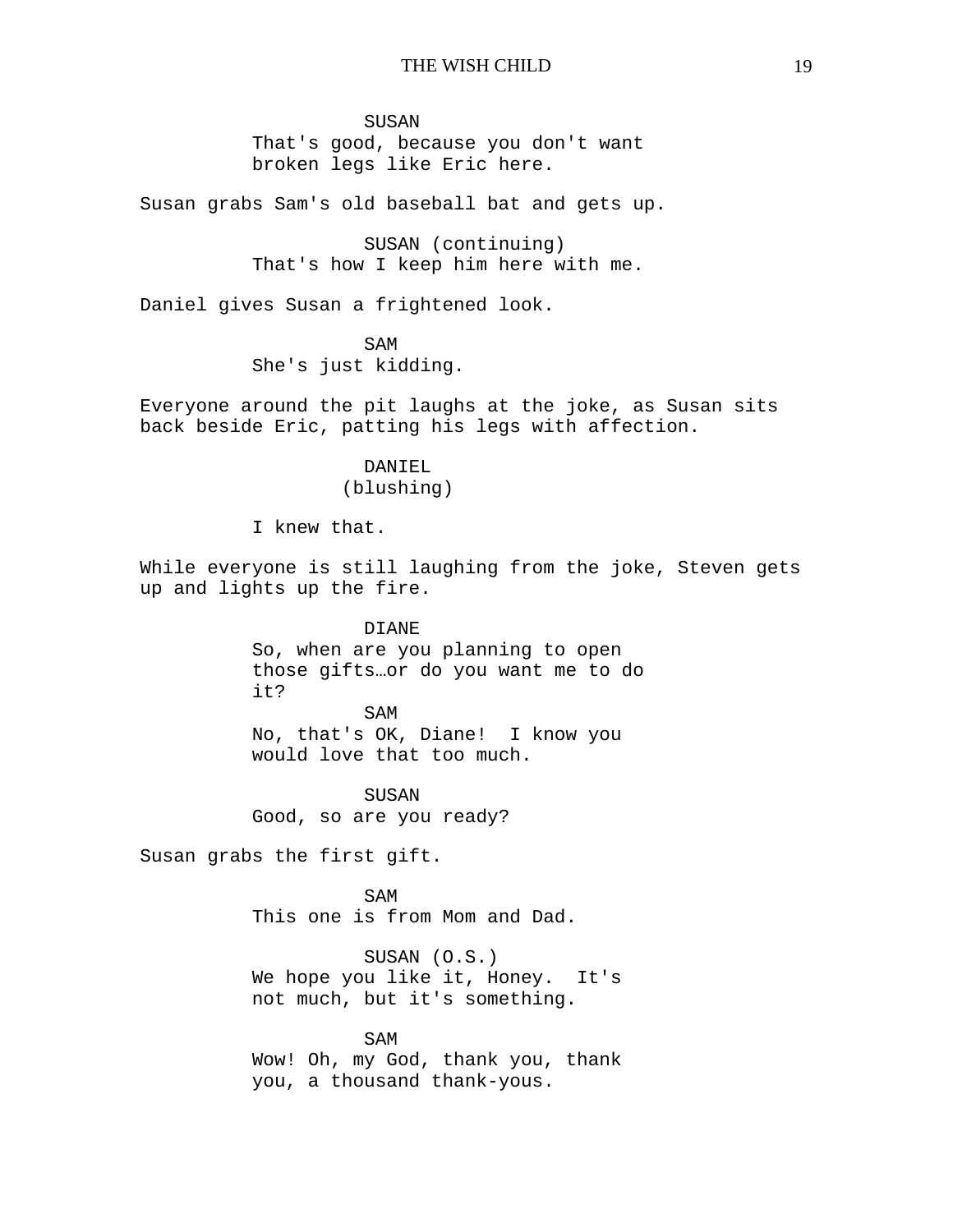Sam shows her golden bracelet to everyone and puts it on. STEVEN It's nice. Diane Ok, it's my turn. DIANE OK, mmm Sam, I kind of knew what you liked so I got you something you were looking at with me last week. SAM We were looking at a lot last week. DIANE Yeah, but this one is very special. SAM You didn't! Oh, my God! You did! Everyone, I have two tickets to see John Redcliff, live in Toronto. Thank you, thank you so much. I'm so excited. DIANE I knew you'd be, but I hope that you know that the other ticket is for me and not for Steven the Man here. Both Sam and Steven look at each other. EXT. BACKYARD FIRE PIT - EVENING SAM Of course you can. DIANE Then all you need to know is on the tickets. STEVEN If you don't mind, I would like to give my gift later.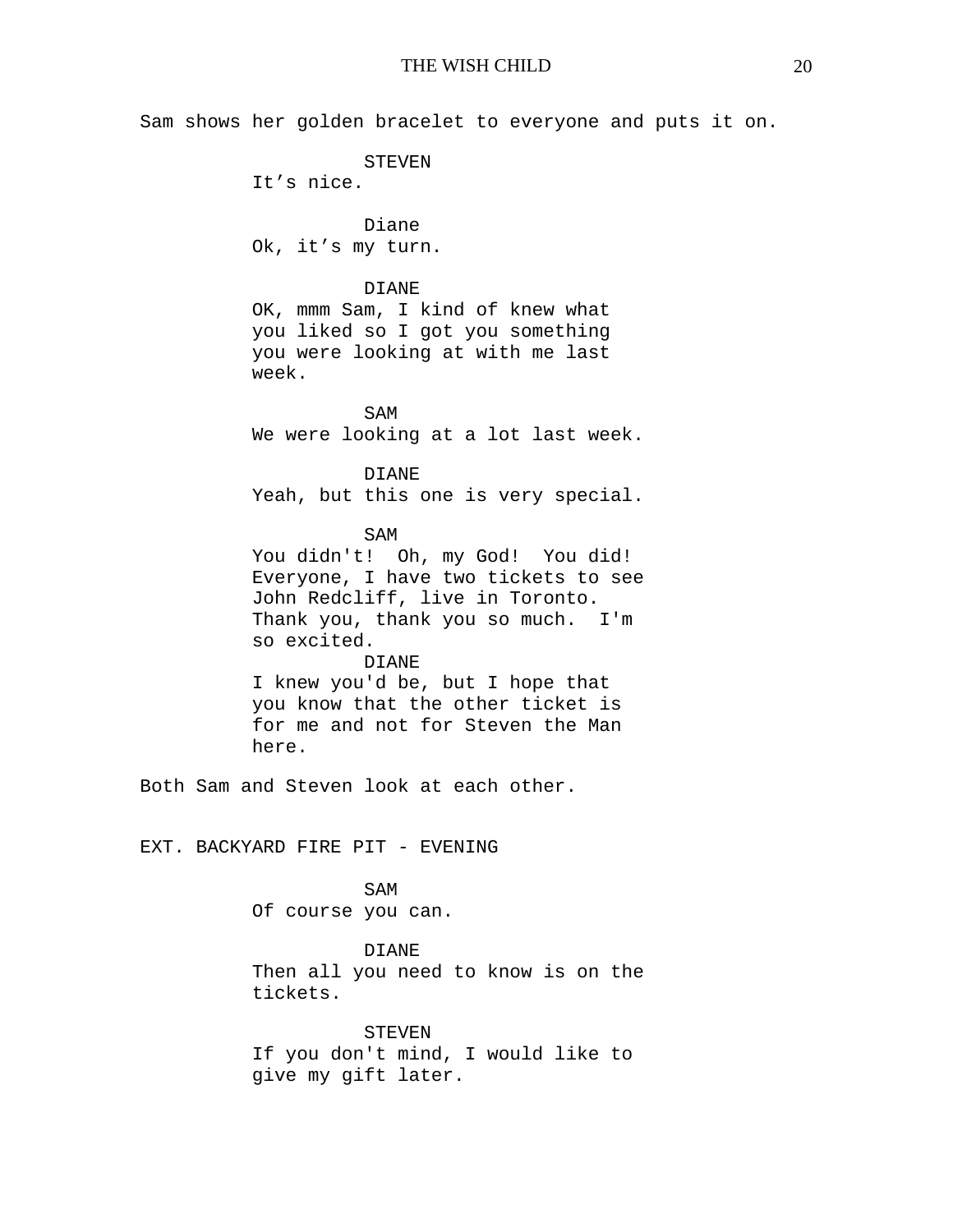SAM

Sure.

Susan keeps an eye on the woods, and Eric talks with Diane and Daniel (VO). Sam notices her mother's distraction.

> SAM (continuing) Mom, are you OK?

Susan jumps at Sam's question.

SUSAN Oh, mmm, yes! Why are you asking?

SAM Well you keep looking toward the woods.

Eric, hearing the question, turns toward Sam.

ERIC Your mother is looking for...

SUSAN

Eric!

ERIC Eric, what? Well, are you going to tell her or do you want me to? She's old enough to know.

SAM

Tell me what?

SUSAN Remember when you where young and I always told you the story of the day you were born here at home?

SAM

Yes.

All of a sudden a big hush surrounds the group, as all the animals and humans alike sit and listen.

> SUSAN Well, on that day I saw the most beautiful white wolf.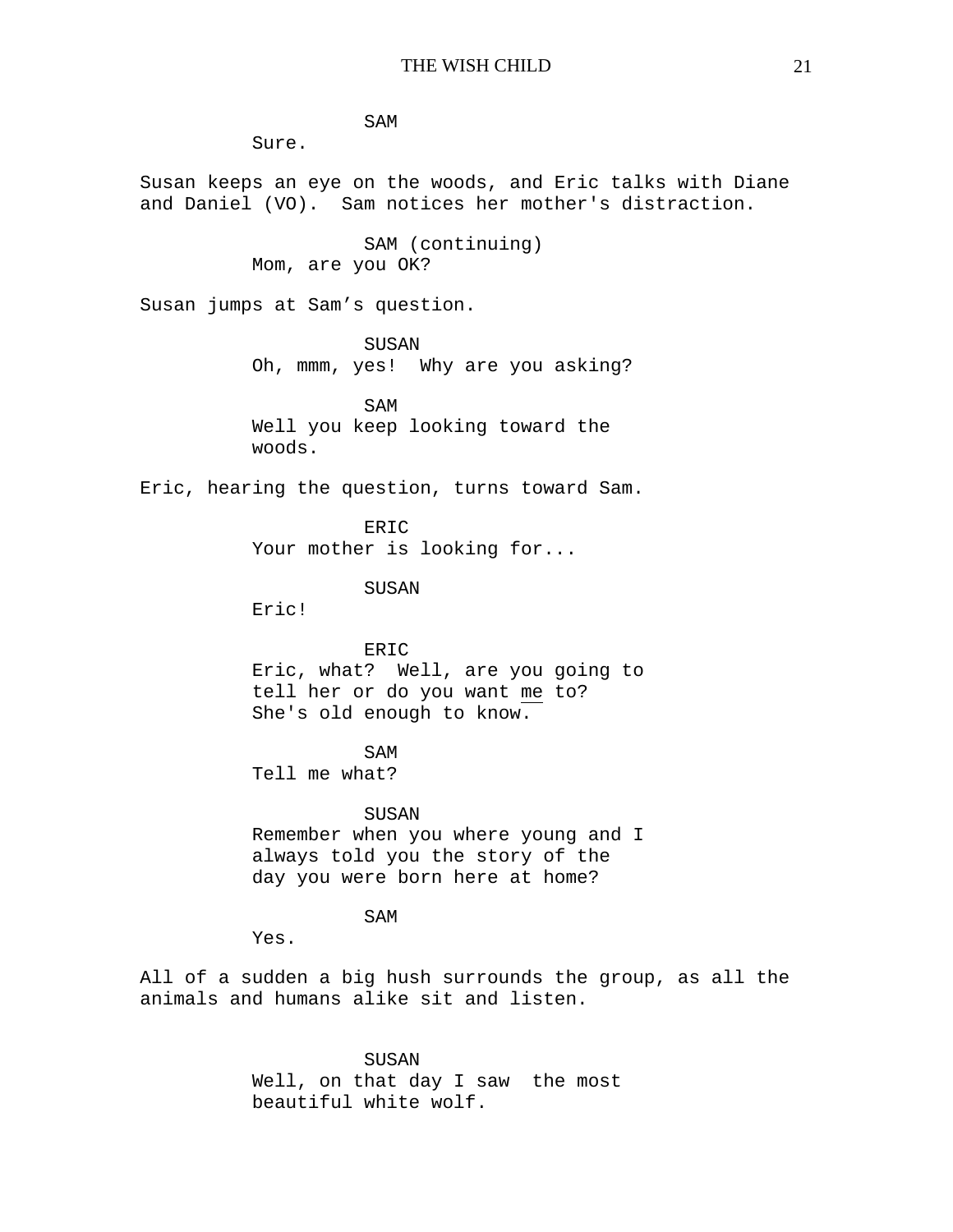(Looking back at the edge of the woods) He appeared at the edge of the forest, just so we could see him.

Everyone looks at each other, mesmerized by the story.

#### ERIC

That is why she is looking toward the woods at this moment. I know it sounds incredible but what she is saying is true.

After listening intently and staring at the ground, Sam suddenly lifts her head to look at her parents.

### SAM

It's not that I don't believe you; it's the opposite. You see, I had a dream last night that I saw a white wolf. (Confused, she looks at Diane) You were there too, and you told me that his name is Ojos Brillantes.

#### DIANE

Me? I told you that? What did I say his name was…Ojos Brillantes?

### SAM

Yes, the apparition looked like you, but it wasn't. She was more mellowed, you know what I mean.

DIANE OK! I guess. Yeah, sure.

Steven is puzzled but keeps listening.

# SUSAN

Well, he appears every year on your birthday, and I'm expecting him to show up.

SAM A wolf that old should be dead by now, shouldn't he?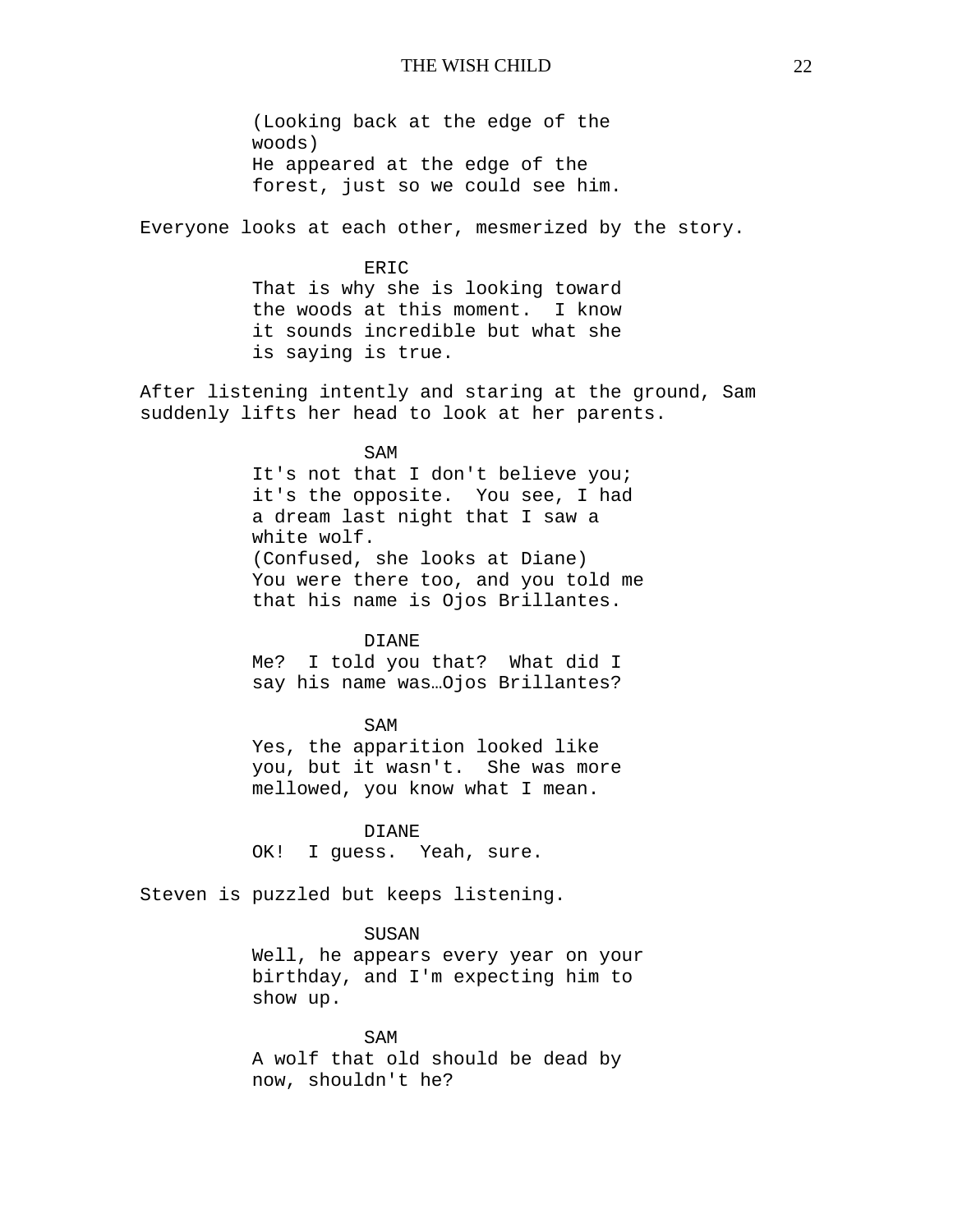She looks pointedly at Diane.

DIANE Yes, their life span is about thirteen years.

SUSAN Yes, you're right.

Nodding at Diane, she looks at everyone, one at a time.

SUSAN (continuing) I had to read up on wolves when I saw him appear each year on your birthday. See, he was full-grown when he first appeared.

## STEVEN

Are you sure it's the same wolf?

#### SUSAN

Yes! He always has a leather band around his neck with a design on it. I don't know exactly what it looks like because he's always too far away.

Daniel looks at everyone as if they've all lost their minds.

ERIC Tell her the other part, too.

SUSAN I was going to, Eric.

ERIC I was just making sure.

Daniel shakes his head in confusion and rises from his chair.

### DANIEL

OK...well...umm...I'm going to bed. It's getting late and we have a big day ahead of us tomorrow. So, I'll just say good night.

Everyone replies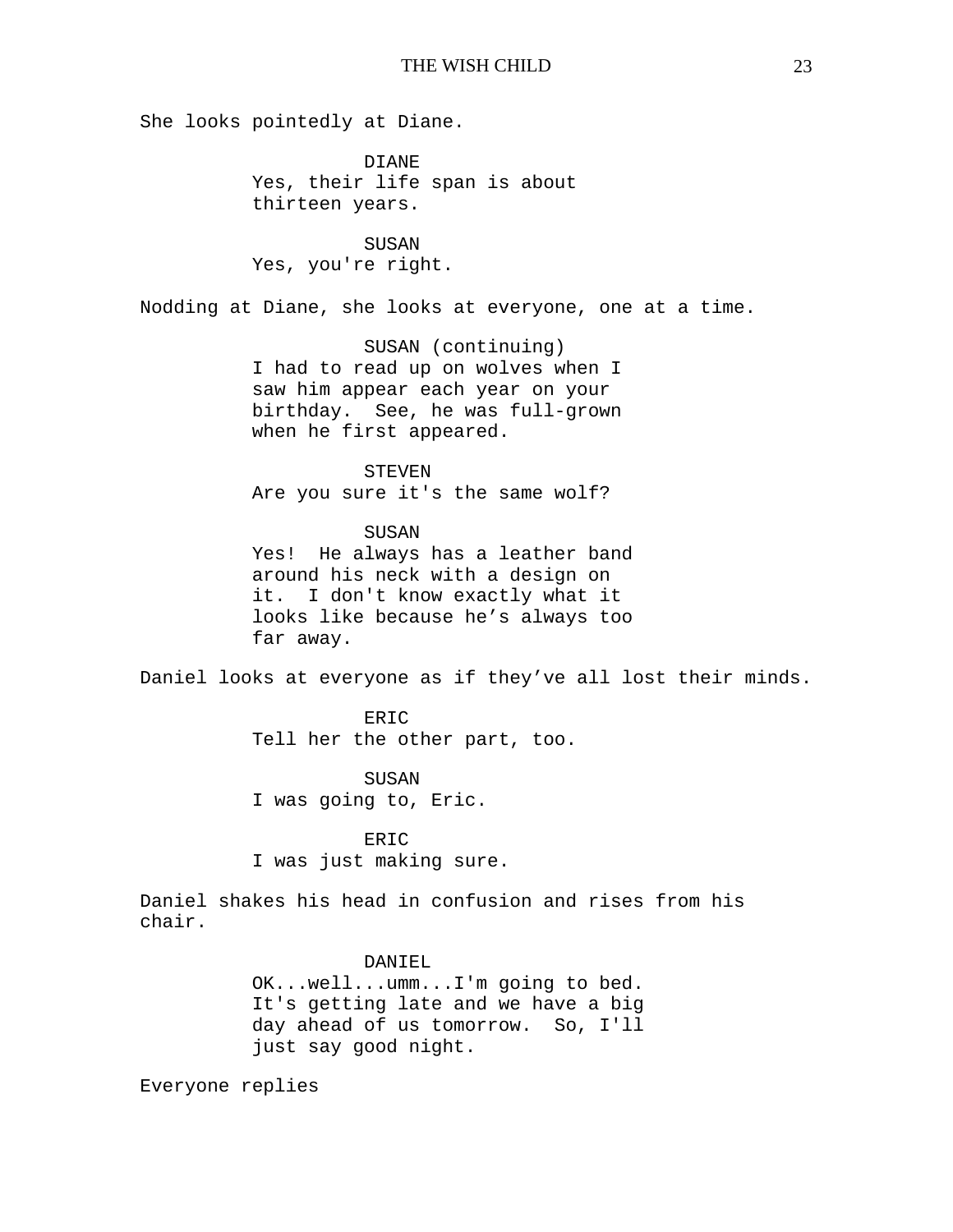"good night" to Daniel, while Diane looks up at him with a smile.

> DIANE I'll be there shortly.

### DANIEL

All right!

He walks toward the house.

DIANE (shouting) Oh, and Dan, our bedroom is up the stairs, first door on your right.

Without turning to her, Dan waves his hands in understanding.

> SAM Well, are you going to tell me? I'm curious now.

SUSAN Something else happened when I held you in my arms that night.

SAM You mean to tell me that it's not only a wolf that appears every year...that there's more?

SUSAN

Yes.

SAM Well, what is it?

SUSAN

I know that what I'm going to tell you will be hard for you to believe, but please bear with me.

SAM

Mom...

Everyone nods, leaning forward to listen to Susan.

SUSAN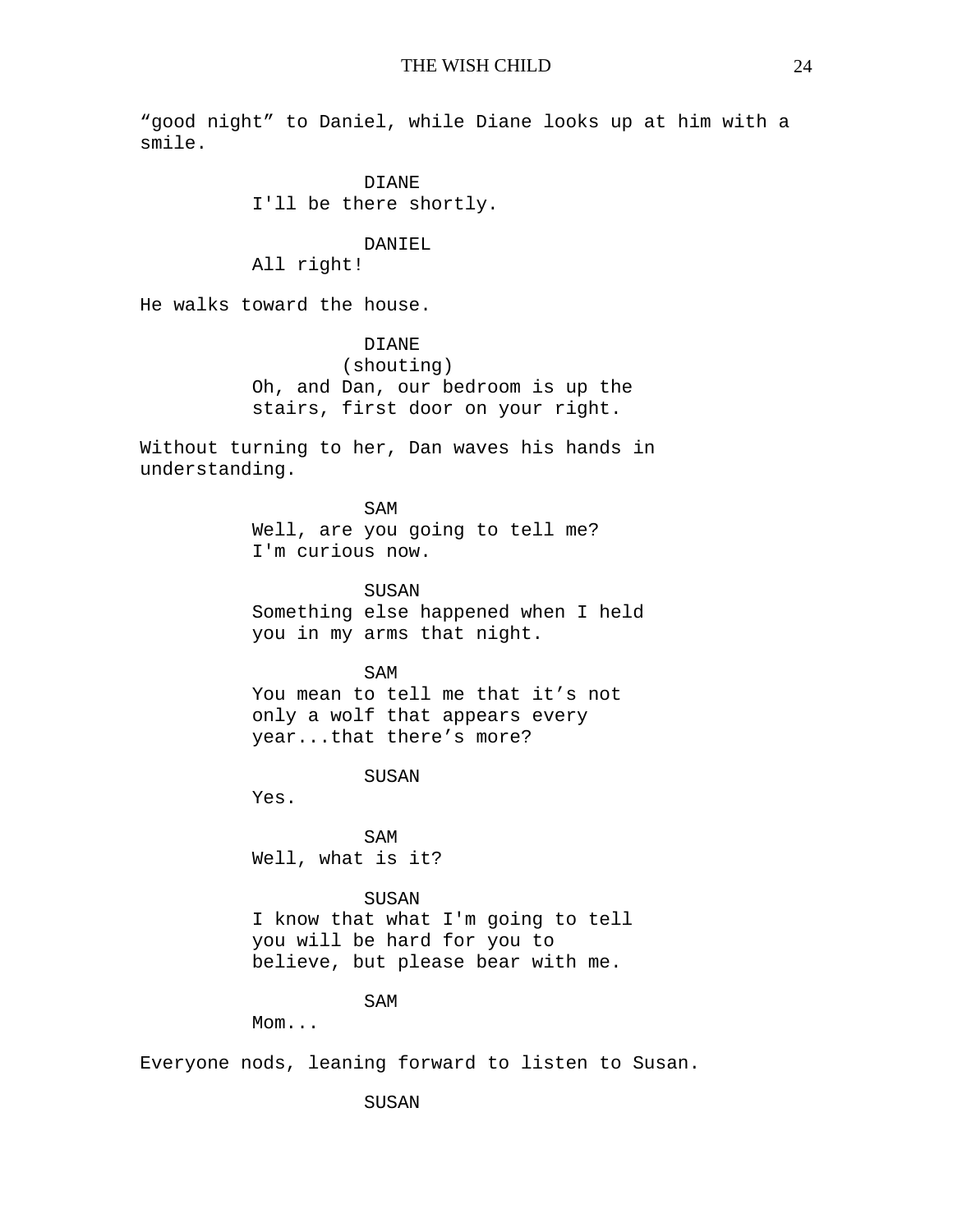Well, as soon as I held you in my arms when you were born, something shiny appeared on your forehead.

SAM My birthmark--I knew about that.

SUSAN No, it's something else.

DIANE What was it, Aunty?

SAM & STEVEN Yeah, what was it?

Sam and Steven look at each other as Diane laughs.

DIANE I think that both of you owe me a beer.

SAM Isn't it the other way around?

STEVEN Yeah, I think that Sam is right- you owe us a beer.

#### DIANE

Well, I want to know the rest, so no telling until I come back, please.

Susan smiles and nods her head at Diane, who gets up and goes to the cooler to get five beers.

Arriving back at the fire and sitting down in her chair, Diane passes the beers around.

> SUSAN OK, well you know about your

diamond-shaped birthmark, but you don't know what happened next.

SAM What was it?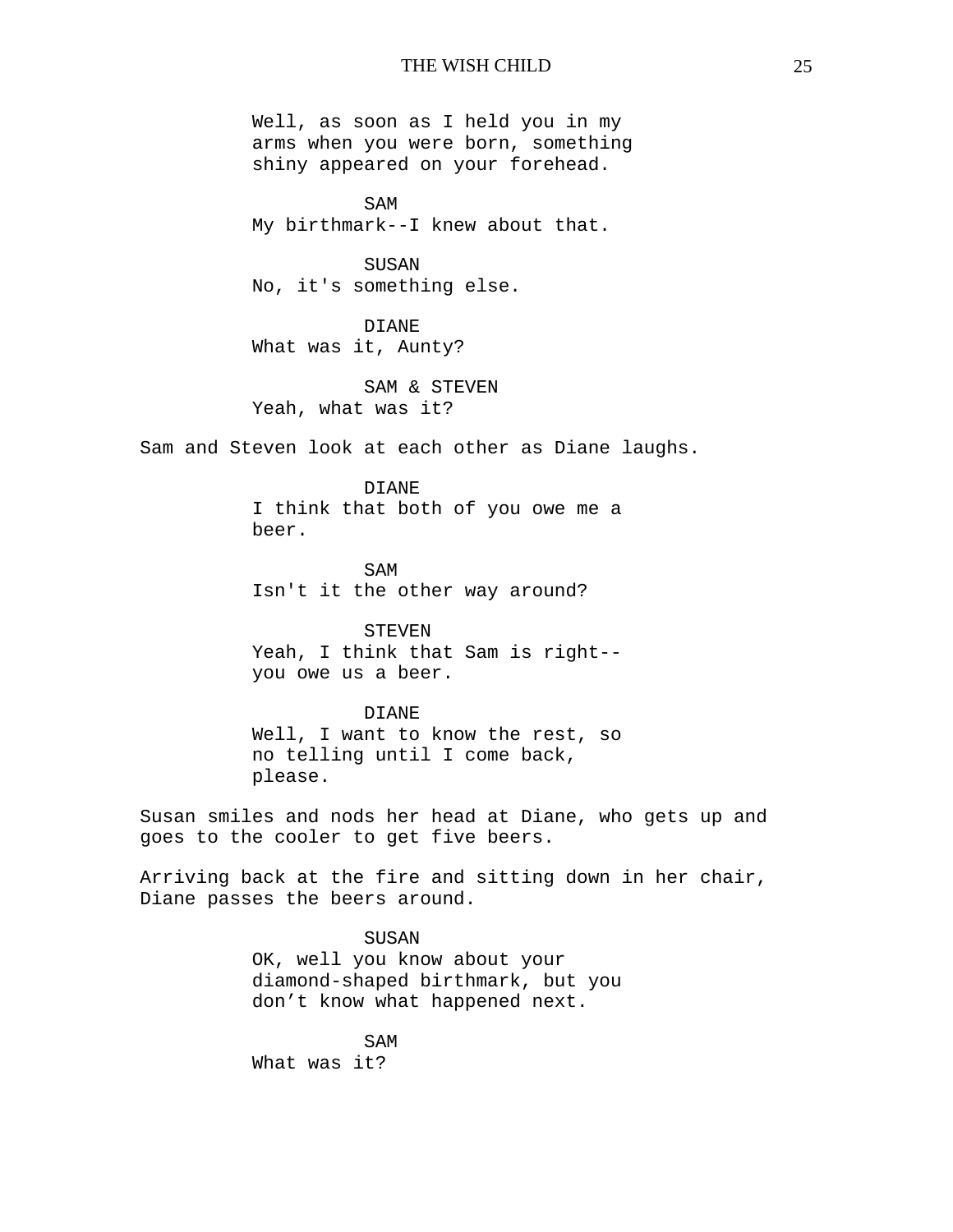SUSAN The shape was bigger and brighter than it is now. It even glowed, but as the wolf appeared the glow and your birthmark faded. SAM What? OK, now that is hard to believe. Eric waits for their reaction, resting his hands between his legs. ERIC I didn't believe it either until I saw it. (grabs Susan's hands) There is no proof, but you know us. (looks pointedly at Sam) Have we ever lied to you? SAM No, never! STEVEN But what does all this mean? DIANE I don't know, but this sounds cool. SAM I'm glad you think so. SUSAN We just thought you needed to know. Susan looks at Eric and holds his hands. SAM So, do you or don't you know what this all means? ERIC No, we can't explain it, but the answer to that is in the dream you had yesterday. Steven gets up.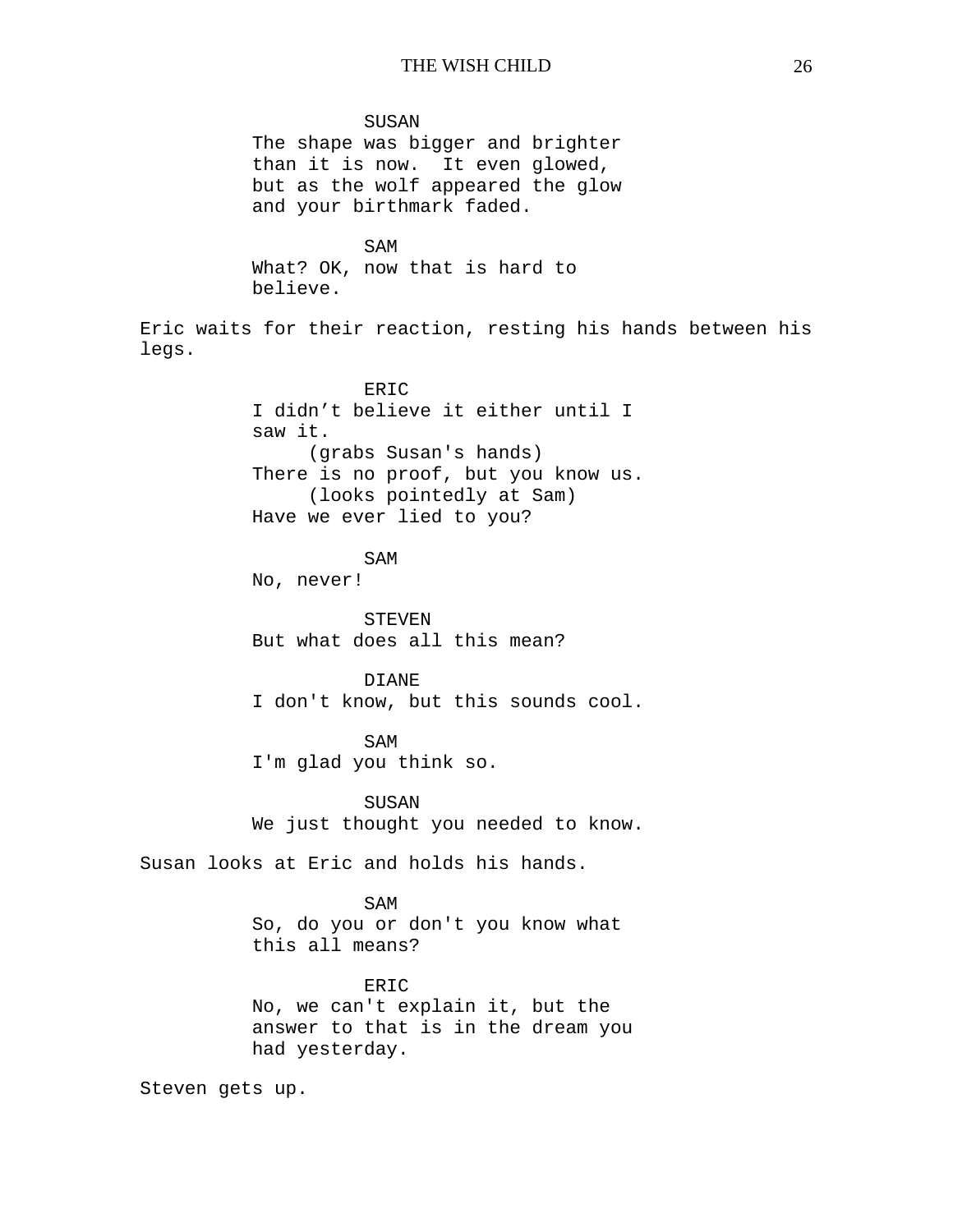#### STEVEN

I'm sorry everyone but I can't keep my eyes open anymore. Night!

SAM I'll be up in a bit.

# STEVEN

OK! I'll see you upstairs.

## DIANE

I think I'm going to hit the sack, too.

#### SUSAN

I think that Steven and Diane have the right idea; you have learned a lot tonight, of all nights. I'm sure the wolf did appear and we didn't see him, or he might appear later on.

# SAM You're right. I guess I'm just curious now.

They walk to the house as the forest comes to life again.

INT. SAM'S CHILDHOOD BEDROOM - NIGHT

With everything she's learned, Sam tosses and turns all night.

With a start, Sam sits up in bed and awakes after hearing a howl outside her window. Sensing that it was the wolf, Sam goes down the stairs and out the back door.

EXT. FOREST - NIGHT

In the backyard Sam walks and stops a few feet away from the wolf.

# SAM Ojos Brillantes?

The wolf advances toward the forest and looks back at Sam, beckoning her to follow.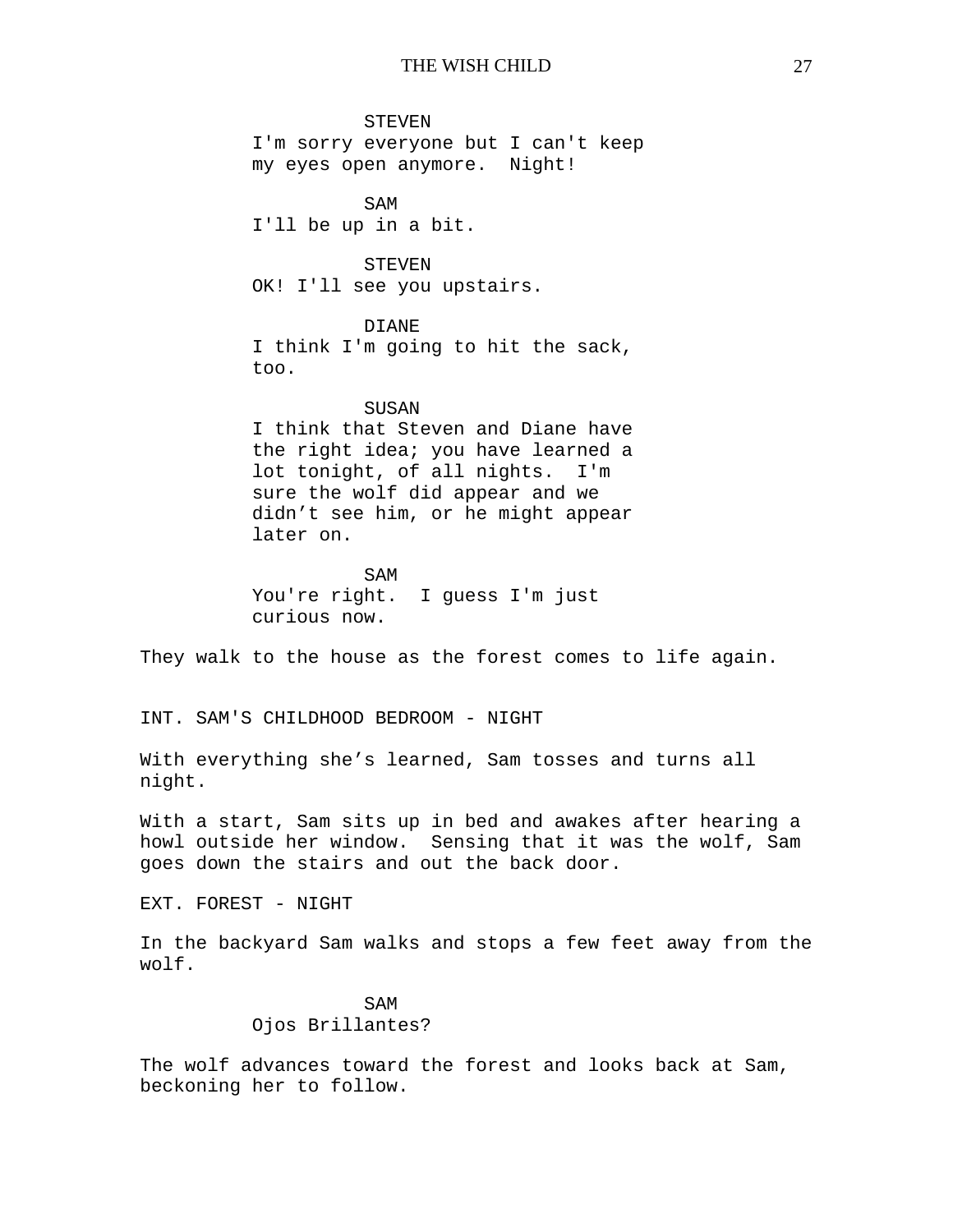SAM

Wait!

Sam runs back toward the house and grabs a flashlight, then returns to the wolf and follows the wolf into the woods.

> SAM Slow down, Bright! You're too fast for me. Does it look like I have four legs?

The wolf slows down and looks back, awaiting her patiently.

SAM (continuing) Why, thank you for waiting for me. (Looking around, confused) Where in the heck did you bring me, anyway?

The wolf does not stop until he reaches a small cave, then sits and waits patiently by the entrance for Sam to reach him.

> SAM (continuing) OK, you expect me to go in there? This better be worth it.

The wolf walks into the cave and barks softly at Sam.

SAM

I'm coming.

INT. CAVE - CONTINUOUS

Pushing vines out of the way to enter the cave, Sam enters and sees a strange rock in the middle of the place.

> SAM You brought me here for this rock?

The wolf stands by the rock and looks at Sam. His head turns sideways as he listens and understands.

> SAM (continuing) I thought you would be able to help me with what's going on here, but I was wrong, wasn't I?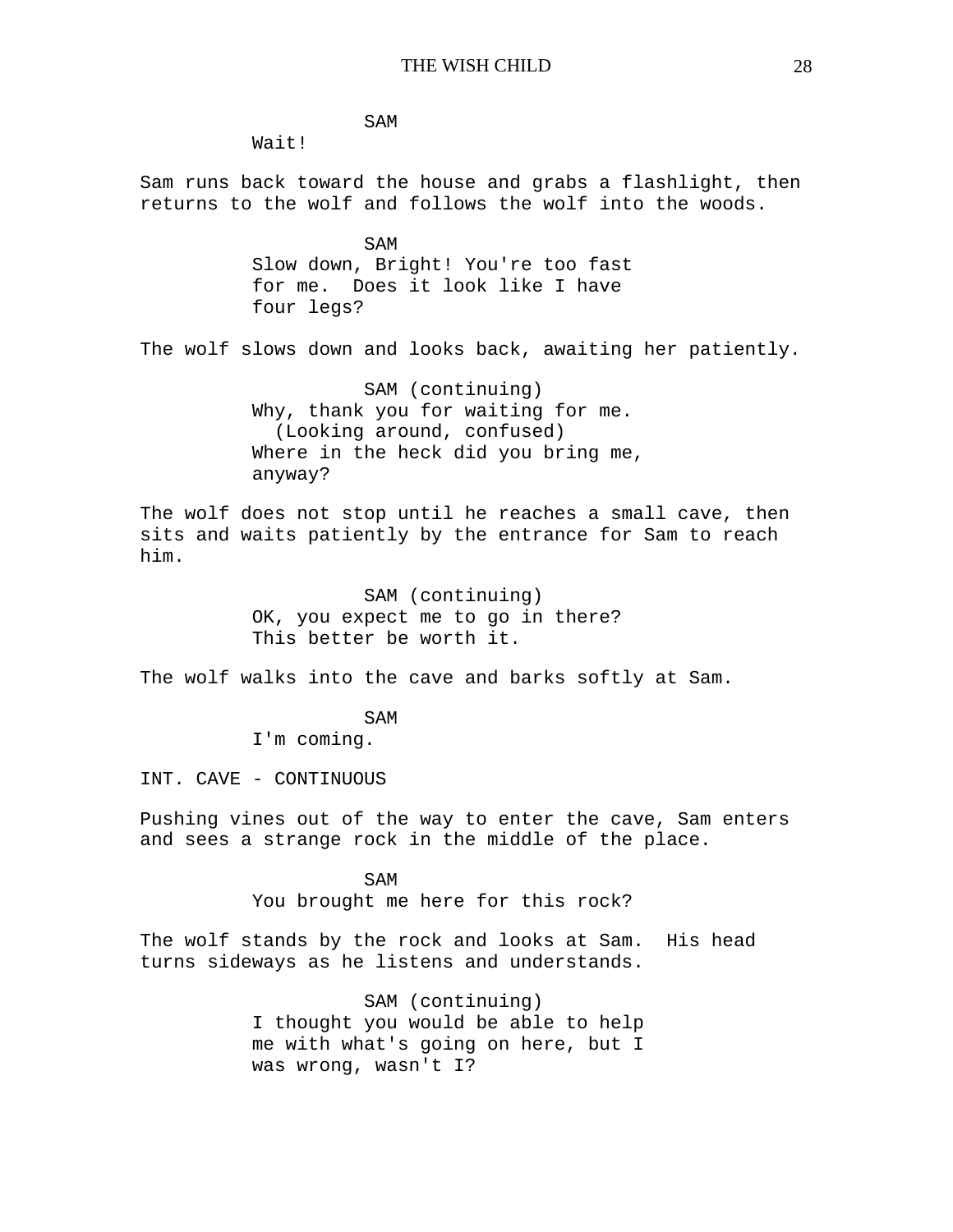The wolf howls as Sam walks away, causing her heart to pound as she turns and looks back.

> SAM (continuing) I know this place… (Looks around) …it was in my dream yesterday.

The wolf jumps on the rock and sits there staring.

SAM (continuing) You're trying to tell me something, aren't you? I can't believe that I'm talking to you--a wolf. I guess with all this talk I'm starting to see that I must be going crazy.

The wolf jumps down as a pink mist starts surrounding the rock.

Sam's mouth drops open with shock as she drops her flashlight.

> SAM (shocked) Please, oh please don't let it be that mist. (whispering to herself with fright) It can't be the same dream; this one is pink and not your normal mist, so I must be dreaming again. (wrapping her arms around herself) Oh yeah, that has to be it because this can't really happen.

Sam suddenly hears a woman's gentle voice speak.

DESTANY You're not dreaming, child.

Sam's eyes grow big and her mouth is agape with shock.

SAM (whispering in fright) What was that?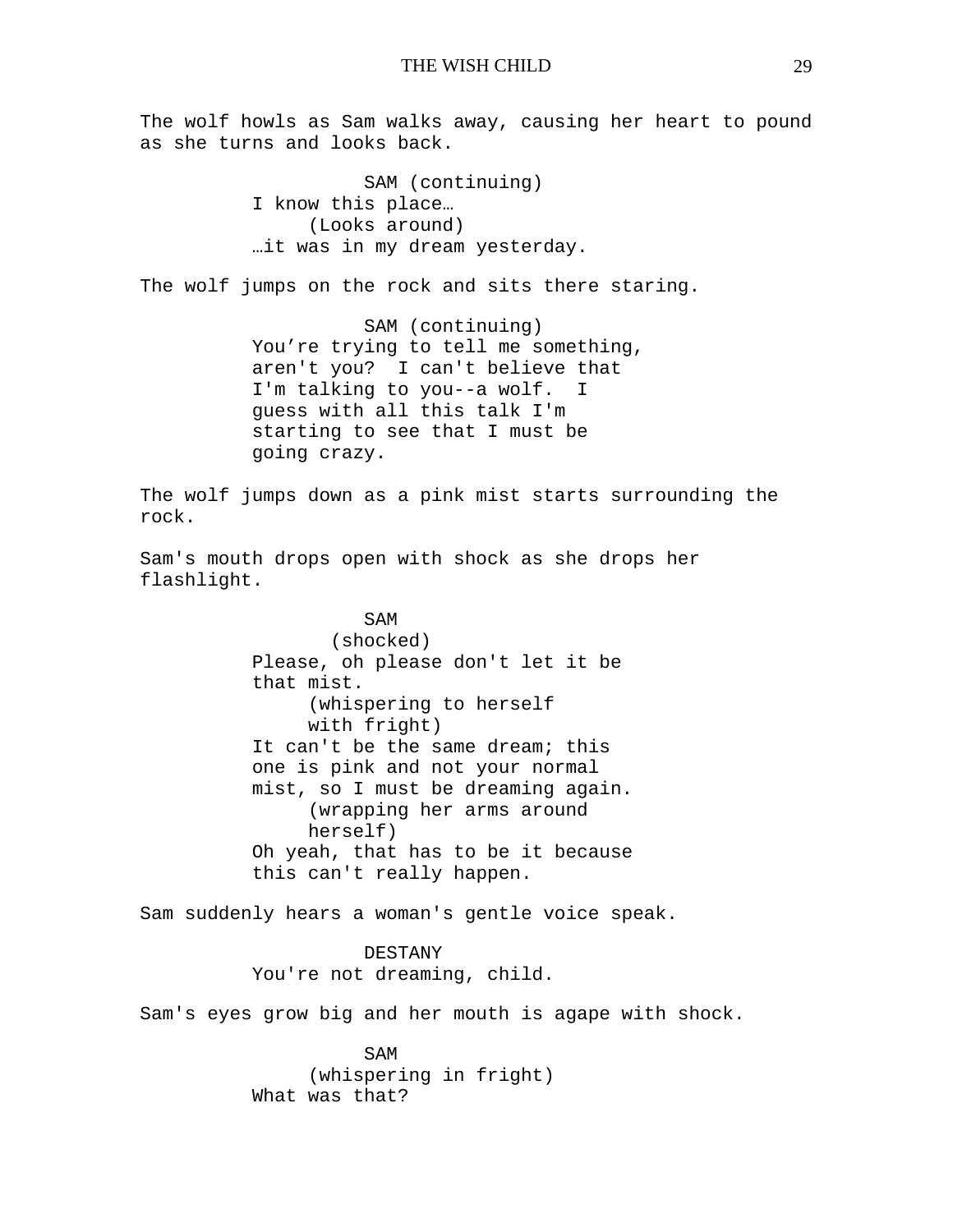(picking the flashlight up and looking around) Hello! (laughing and confused, Sam looks at the wolf) Did you say something?

Flashlight in hand, Sam moves the beam around to every corner of the cave.

> SAM (continuing) If this is a joke, it's not funny.

DESTANY Do not be afraid, my child. I know this must be hard for you to understand, but it is I who speak to you--the crystal rock.

Sam laughs but stops suddenly.

SAM You're serious, aren't you?

She massages her forehead, obviously tired.

SAM (continuing) Why not? It's true about the wolf, so why not a talking crystal rock?

DESTANY

I'm sorry.

SAM Oh no, I'm sorry. I was talking to myself. OK, shoot…I'm ready to hear it.

DESTANY We have a lot to talk about, but first of all let me introduce myself. My name is Princess Destany.

SAM Hmmm, nice to meet you, Princess. I'm Saman--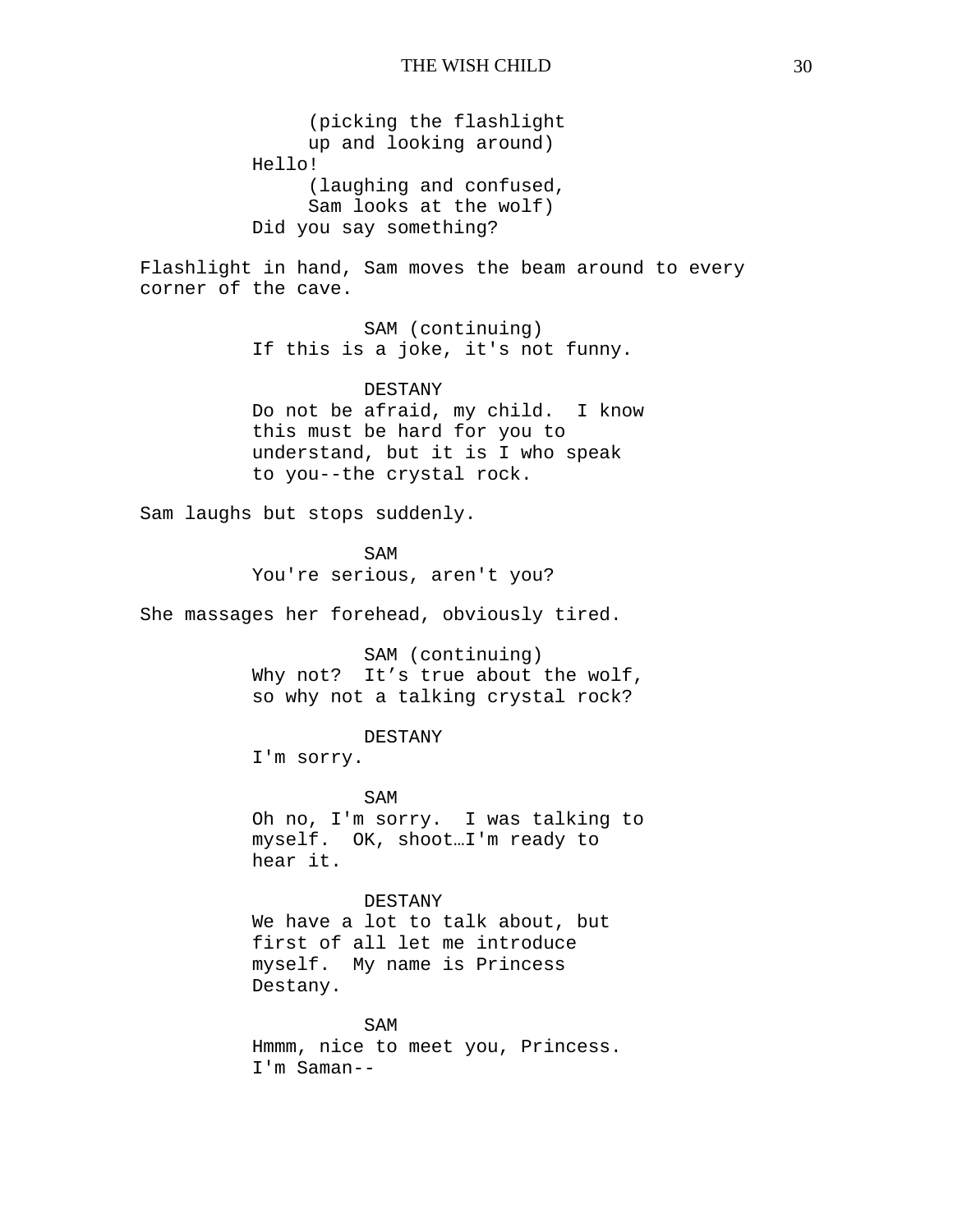DESTANY I know who you are, my child.

SAM

Oh?

DESTANY

Yes, as I said, we have a lot to talk about.

SAM

OK...talk about what?

DESTANY Your future, of course.

SAM

Great, so I guess I'm not going to Jamaica.

# DESTANY

Jamaica? My child, this is your future we're talking about. What's more important--Jamaica or your future? It's up to you.

SAM

Sorry about that. I get your point but why me? Why is it so important for my future?

# DESTANY

I'll explain everything, but first let me tell you about the planet called Plantajea, the planet that I come from.

SAM There's another planet out there?

# DESTANY

Yes, my child, many more. I want you to go to the gate. On the other side there is someone named Valencia.

SAM Gate? How do I find this gate?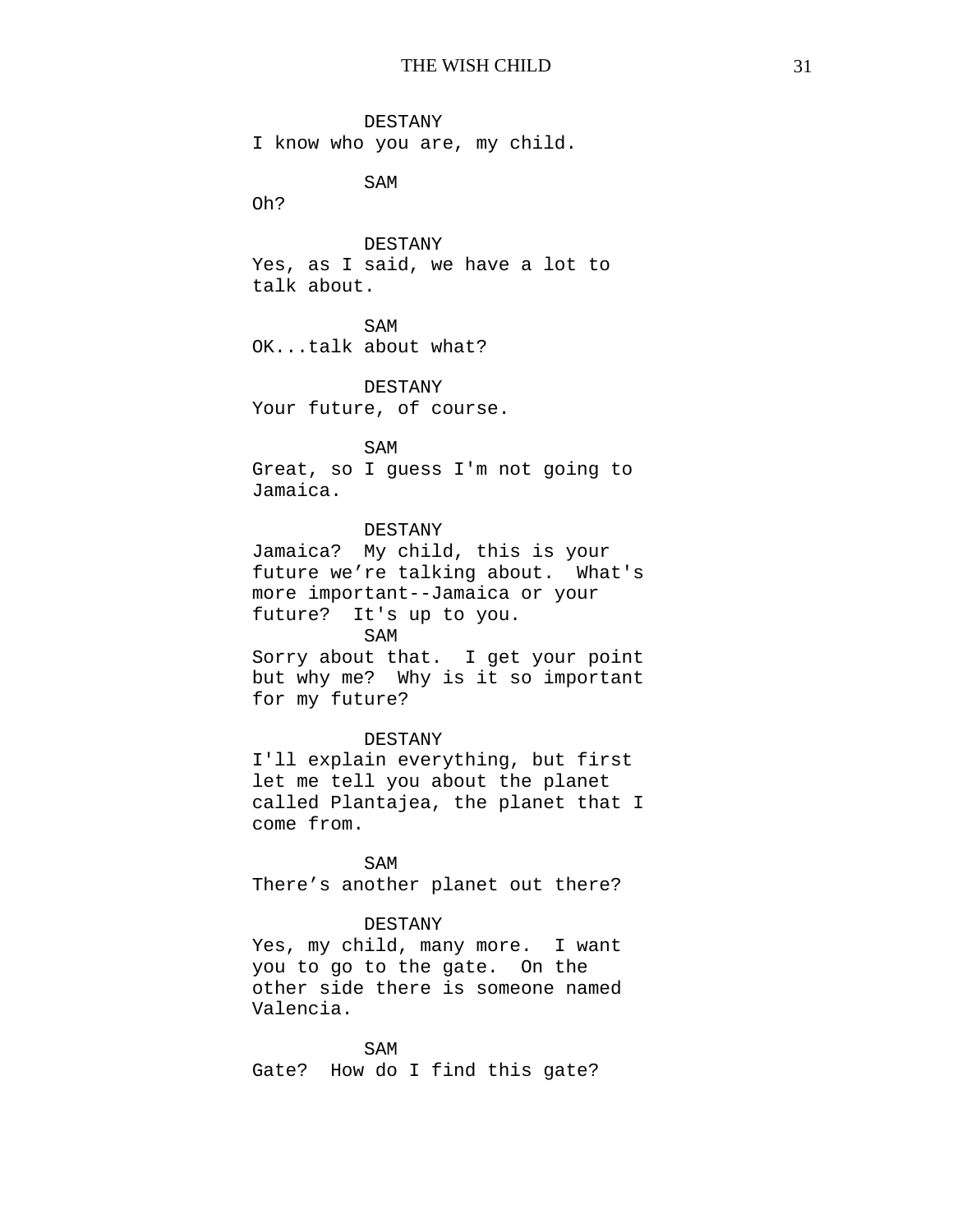Destany continues as if Sam didn't interrupt.

### DESTANY

He will guide you and protect you while you journey to my world. You will have a crystal shard that you will be carrying from now on. Do you understand?

A necklace appears and floats toward Sam, who opens her palm, and it lands there slowly. Looking at the Shard, Sam puts it around her neck.

> SAM Some, but mmm, didn't you mention something about the gate?

# DESTANY

This crystal shard is the key for the gate. For it to work you must point it somewhere that has nothing close around it. It will create the door. When it feels stuck, let it go and the shard will do the rest.

SAM Do you want me to go now?

DESTANY Please be patient and sit. I must tell you more.

INT. SAM'S CHILDHOOD BEDROOM - CONTINUOUS

Hearing a door close and sensing something, Steven wakes up and notices that Sam is gone. Quickly he gets up and dresses, knowing that Sam had left to go look for that wolf.

In a panic, he rushes into the forest.

# STEVEN Sam! Sam! Where are you?

INT. CAVE - LATER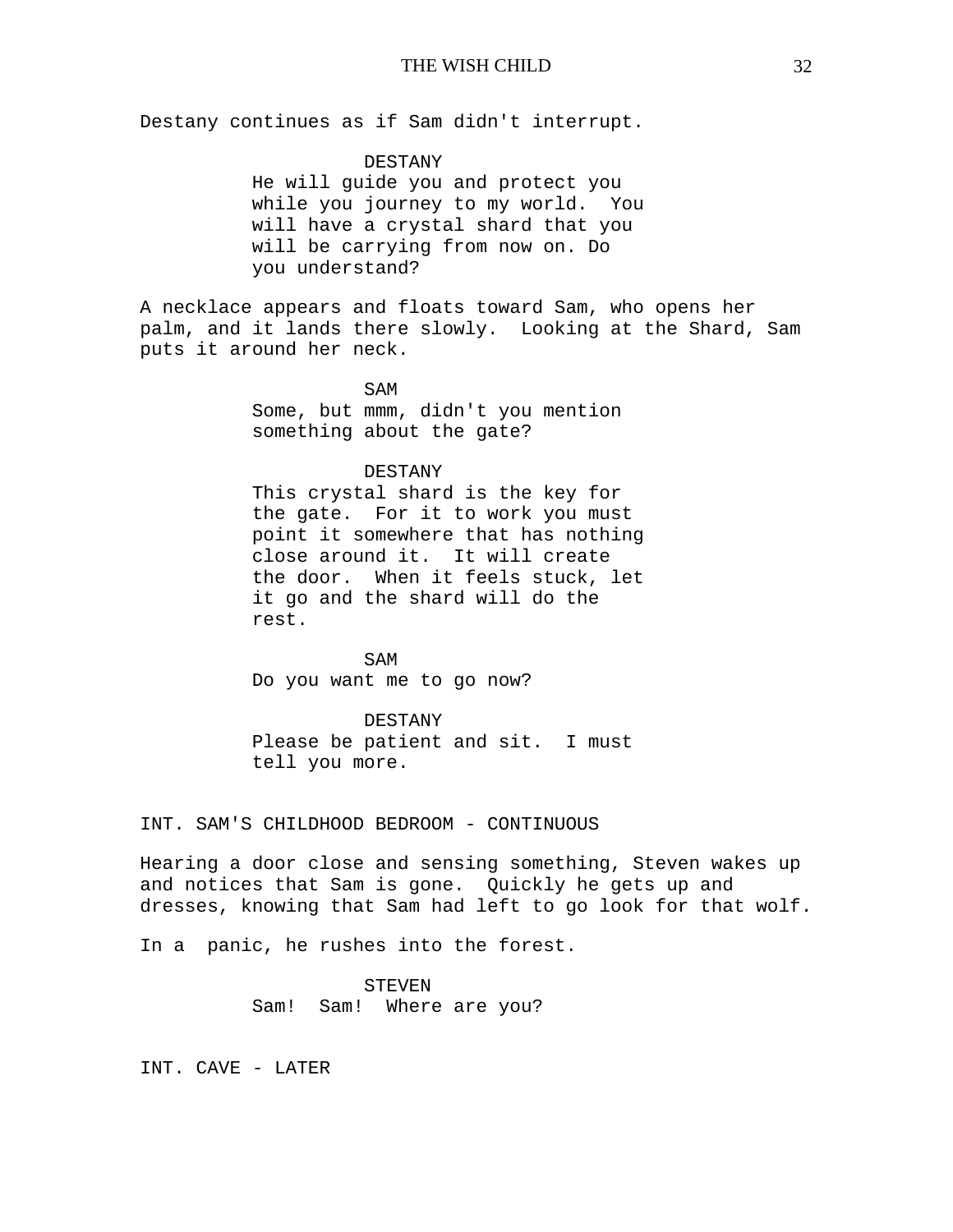Hearing something, the wolf runs out as Sam watches him leave.

> SAM Where is he going in such a hurry?

> DESTANY Don't worry, he will return. Now as I've told you, you are called the "wish child." The power that you have comes from the gods in my world.

Hearing a noise, Sam looks at the entrance where Ojos Brillantes walks in with Steven right behind him. In shock, Steven walks dumbfounded toward Sam and flops down beside her.

SAM

Ah! Hi.

STEVEN The wolf found me and brought me here. Mmm...can you explain what's going on here?

SAM I think I can. Destany, should I tell him what you told me?

DESTANY

But of course you can, Cristal.

Steven looks around.

**STEVEN** 

Mmm, who's talking? I don't see anyone here.

SAM The crystal rock's the one that's talking.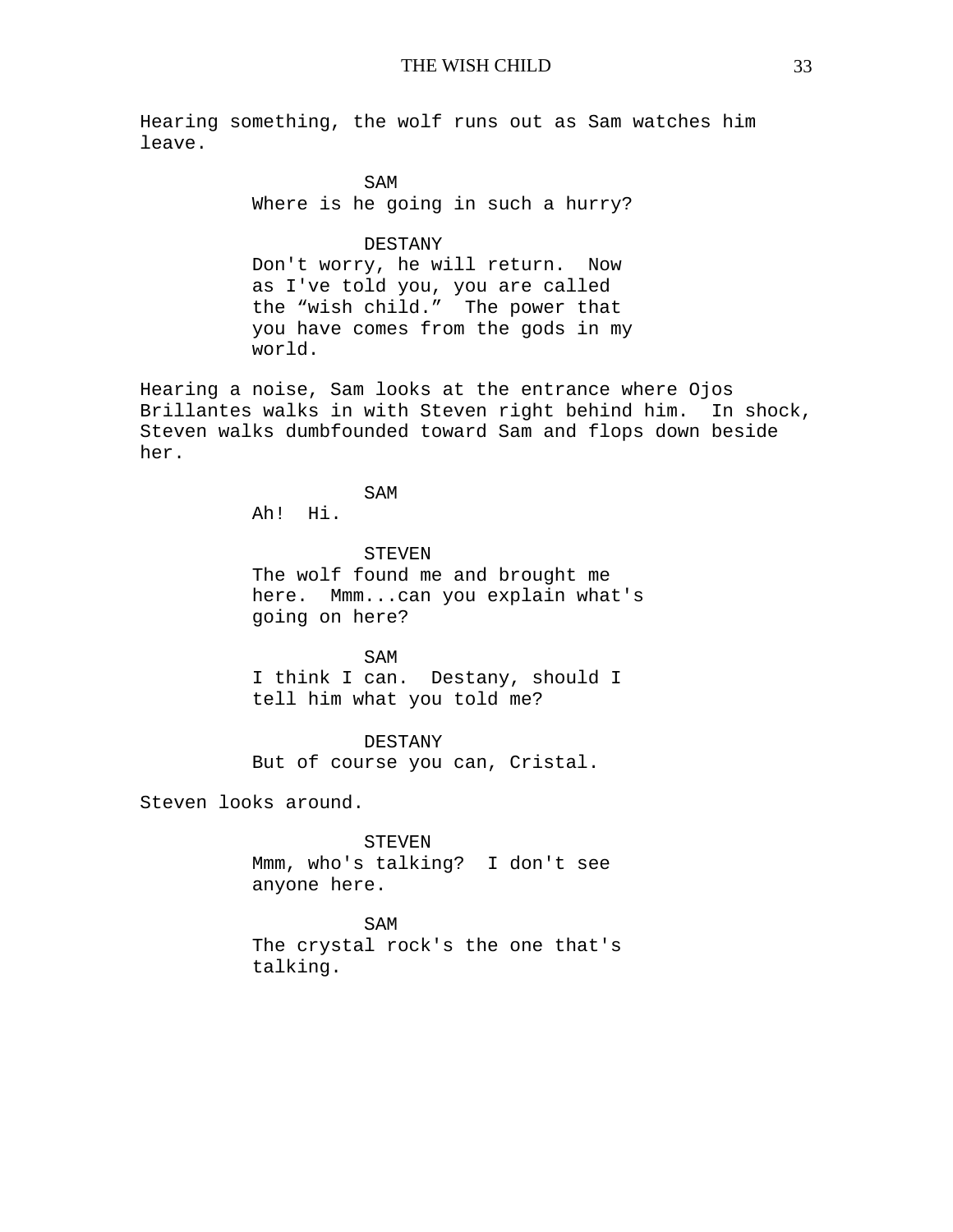STEVEN

I can't believe what I'm hearing. Rocks don't talk. They're not alive. But I did hear her say something before I walked in. Something about you being a Princess named Cristal and the wish child?

SAM Yep, hard to believe, isn't it?

STEVEN

Yes it is. I don't understand anything that's going on here.

SAM Well, once I go to Plantajea I will learn more.

STEVEN Plantajea? Where is that?

SAM Plantajea is a planet.

**STEVEN** 

And you're saying that we're going there. How and why?

SAM Well, Plantajea is Princess Destany's world, and I have this shard. See, it's the key that will take me there.

STEVEN But why do we need to go there?

SAM It's for my future.

Still in disbelief, Steven looks at her and is about to ask another question when Destany interjects.

DESTANY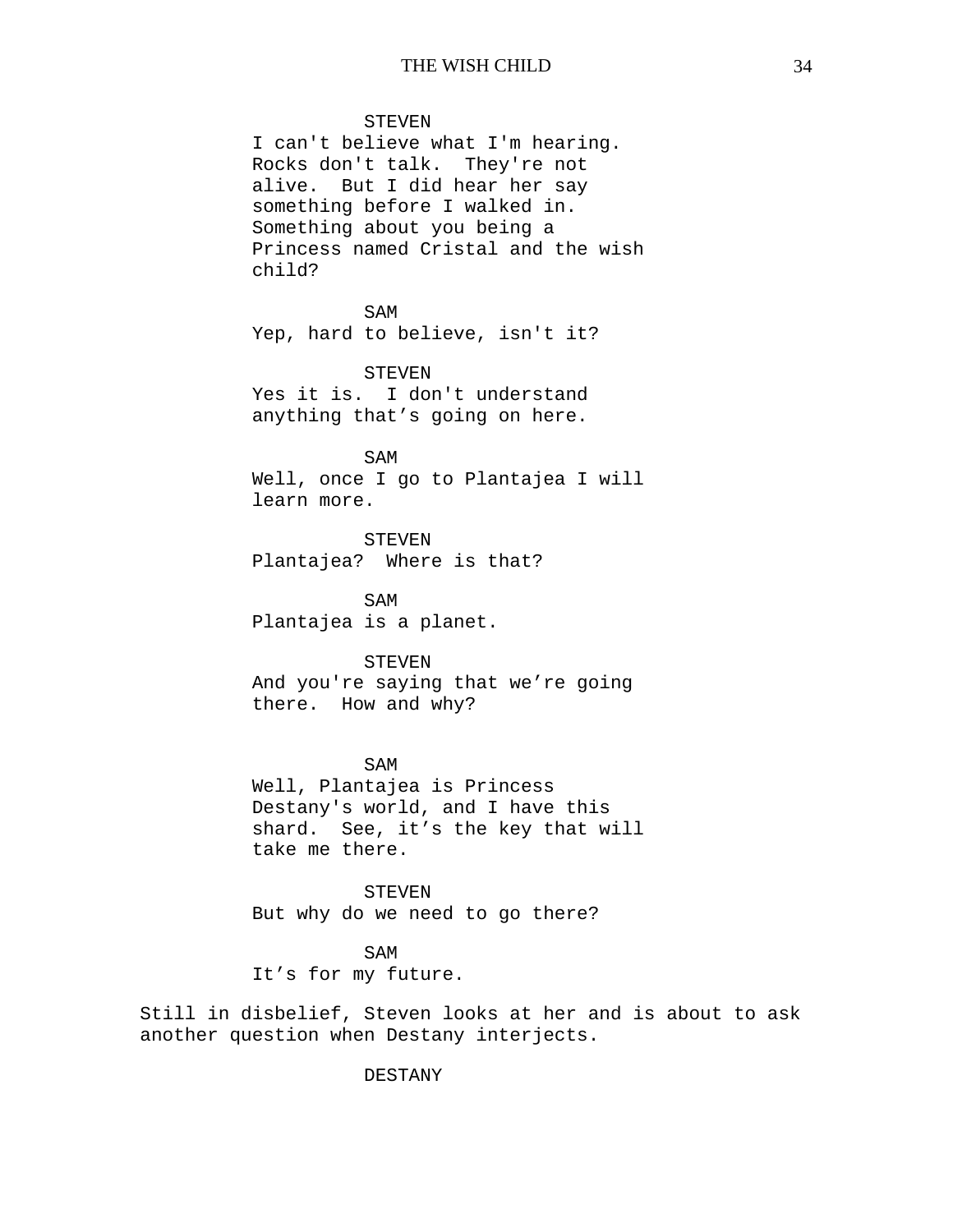Cristal, you must learn your powers, and to do this you must meet with Valencia.

# STEVEN

Valencia?

# SAM

Valencia is her protector and now mine. But before I go, I need to rearrange our flight for Jamaica and let the others know that I won't be joining them.

STEVEN Don't you mean we can't join them?

### SAM

Yeah, and I know this is more important. I told her about the dreams that I've been having.

STEVEN So you understand them?

DESTANY No, I don't, I'm sorry.

STEVEN

So this person…Valencia…is on the other side of the door, right?

### DESTANY

I never said that he was human.

Sam and Steven look at each other in bewilderment.

DESTANY (continuing) He's sort of something else that you're not used to or have ever seen before.

SAM

What?

DESTANY He's a goil.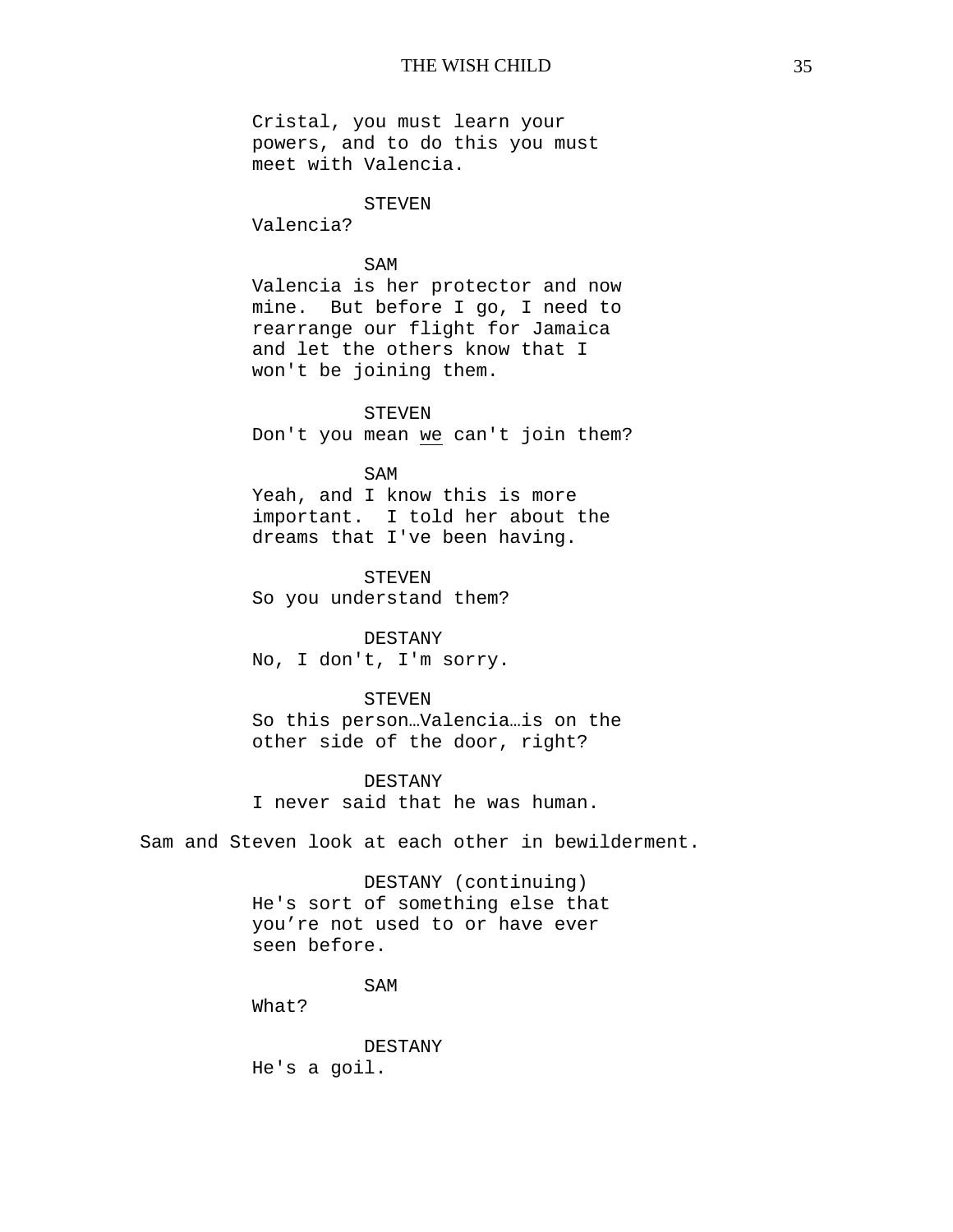SAM What is that? DESTANY You'll see when you meet him. You can trust him. SAM OK! So, are there any humans there? DESTANY Some, yes. But I have to warn you- - SAM Warn me about what? DESTANY You're only half-human. SAM And my other half is…? DESTANY Goil. SAM OK! And how's that? DESTANY You were born from my womb, which makes me your human mother from that world. SAM OK! DESTANY And your father is a goil. STEVEN This is too much. SAM

But I was born on Earth.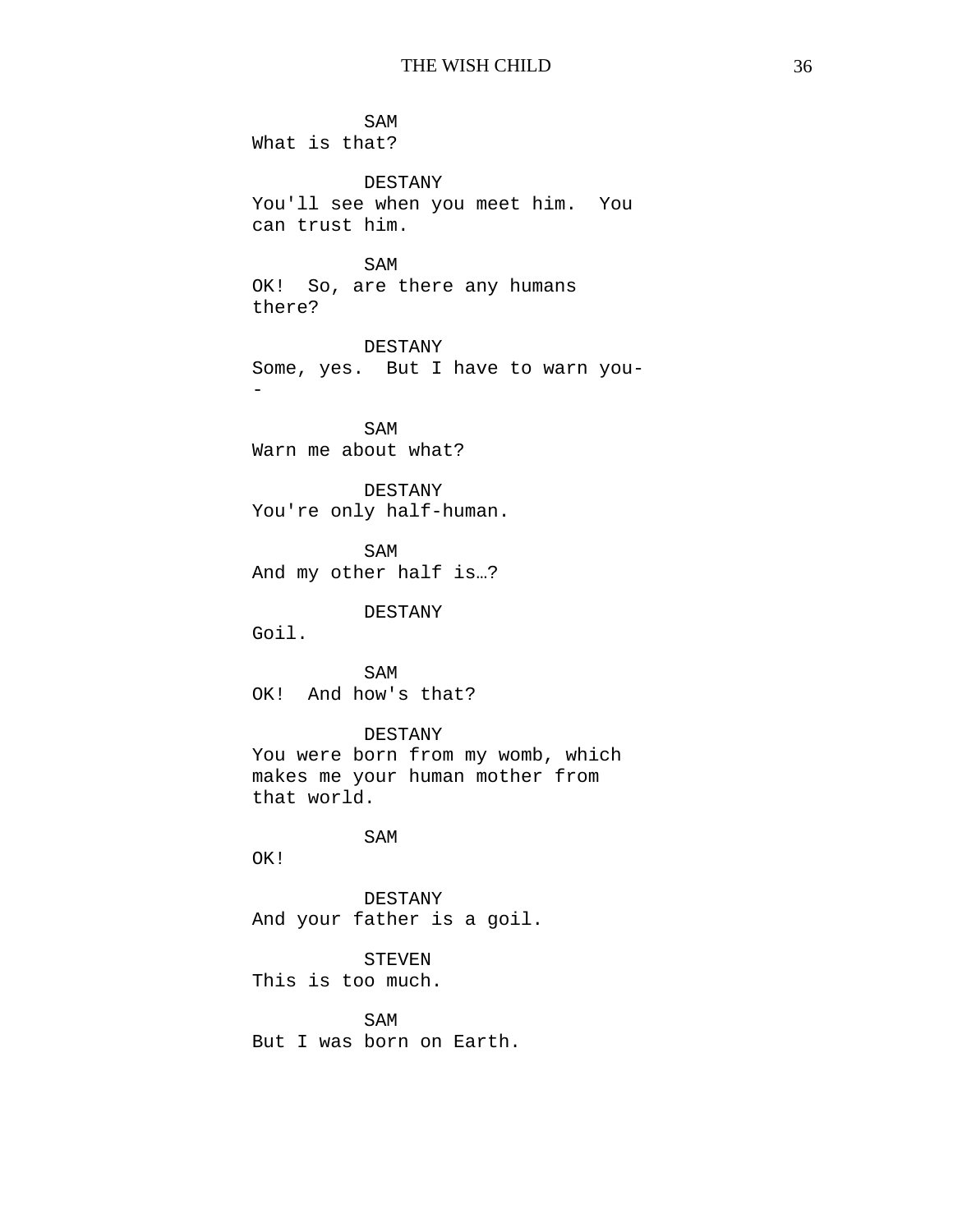DESTANY

The pod brought you here to be reborn.

STEVEN How can you be her mother when you're a crystal rock?

SAM Yeah, now I'm really confused.

DESTANY The curse of our ancestors is upon me, trapping my soul within this crystal.

The light fades.

SAM Is there a way that we can release you?

DESTANY (Voice drifting away) Go now and I will expect you tomorrow. Please come back, you--

#### STEVEN

Oh, OK.

SAM What just happened? Why isn't she talking anymore?

STEVEN I don't know, but we should go and get ready to leave.

Hand in hand, Sam and Steven walk out of the cave in a daze.

INT. SAM'S PARENTS' KITCHEN - DAWN

DIANE So what happened to both of you last night?

While Steven and Sam talk over their second cup of coffee at the table, Diane overhears them as she opens the door of the kitchen.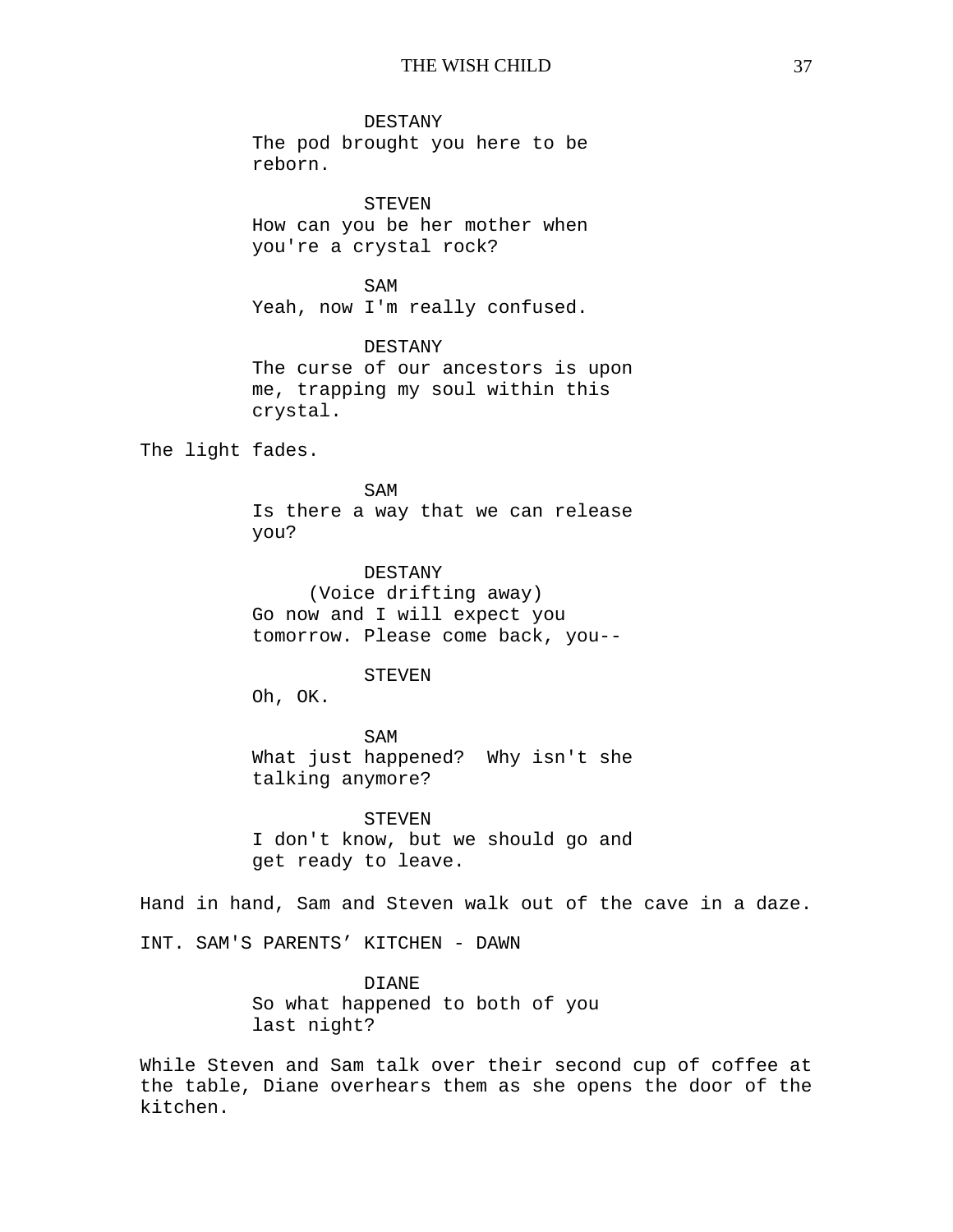SAM Well, if you really want to know, why don't you follow me?

Sam and Diane walk out, as Susan hears the last part and follows, also wanting to know more.

Daniel walks in as the girls walk out the back door. Grabbing a cup of coffee, he sits at the table.

> DANIEL What's up with the girls?

STEVEN It's girl talk, so that means it's none of our business.

DANIEL

Whatever.

**STEVEN** So, are your suitcases ready?

DANIEL Yeah, why do you care?

STEVEN I don't--just trying to make conversation.

Walking back in, Susan looks at Daniel.

SUSAN Ah, Daniel! Good--just the person I wanted to talk to.

Daniel looks at her with a smile.

SUSAN (continuing) I want to show you something. I need your opinion on it.

DANIEL Sure, but aren't...

INT./EXT. VAN - LATER

Steven, Sam and Diane drive on a back road toward the cave.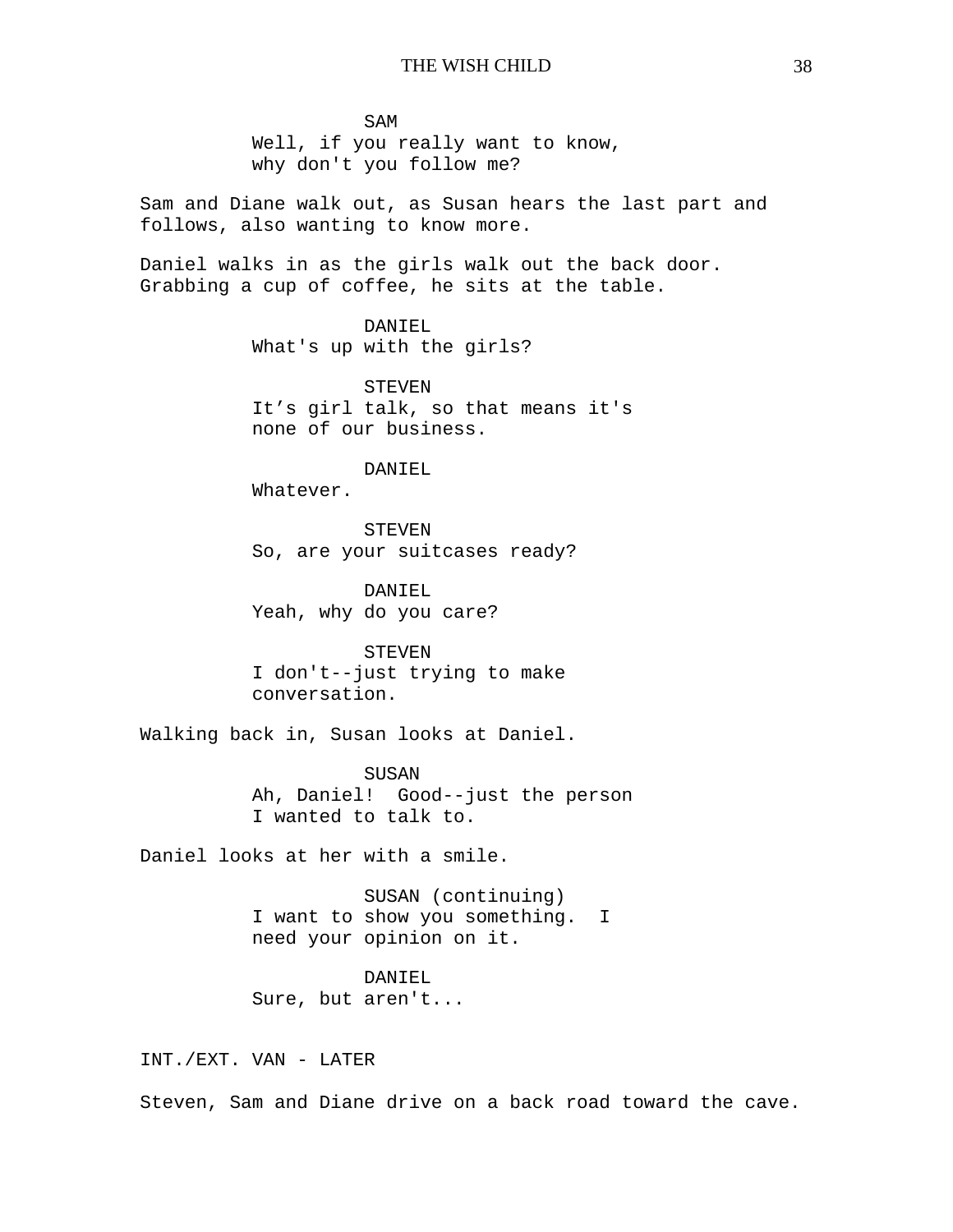#### DIANE

This better be worth it.

SAM It is. You don't see this everyday, you know.

## DIANE

No, I guess not. So you think this is how we're going to find out more about you?

SAM Yep! And don't worry. Steven and I didn't believe it either. Both of us were there.

### STEVEN

Well, I think it's going to be one heck of a place—-if it exists, that is.

SAM Destany says that it does.

Sam looks worried.

SAM (continuing) Do you think that she'll be back there?

#### STEVEN

'Don't know.

DIANE Do you think it's this curse you were saying that made her stop talking?

#### SAM

I don't know.

Steven looks in his rear-view mirror to make sure that Daniel didn't see them leave.

STEVEN

Let's see when we get there, shall we?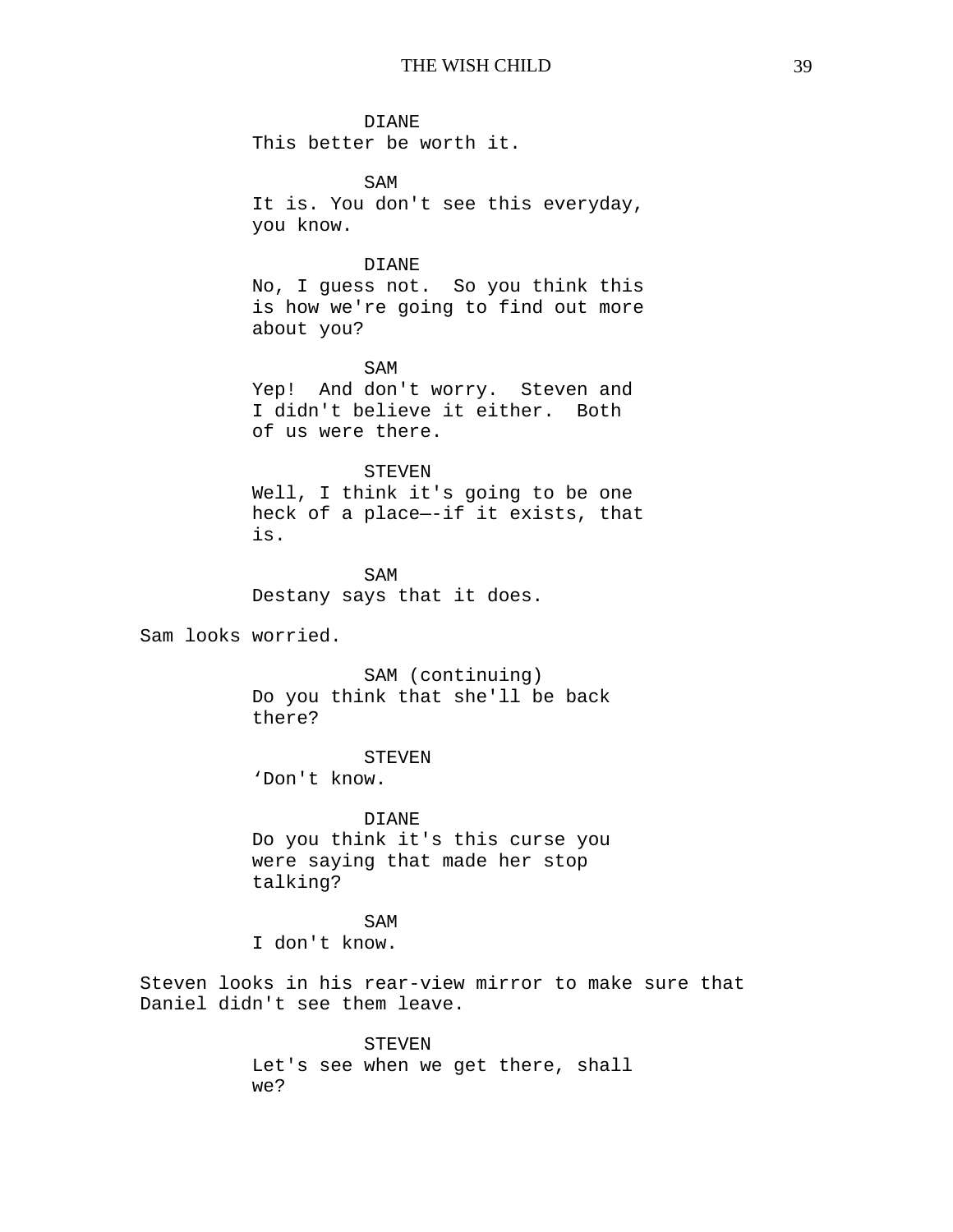Sam nods her head.

DIANE So, should I call you Cristal, Princess Cristal, or what?

STEVEN What about the wish child?

SAM OK guys, it's not funny anymore.

STEVEN You're right, it's just that I've never met a princess before.

DIANE He's right. Neither have I.

SAM

Well, you guys are not the only ones because I've never been a princess before.

Steven parks the van under an old fir tree.

STEVEN OK, we're here.

EXT. TRAIL - CONTINUOUS

The trio walks on a trail leading to the cave.

DIANE

Is that it?

SAM Yep, that's it.

DIANE I still can't believe that you're

an alien.

SAM Ha ha! You're funny.

INT. CAVE - MORNING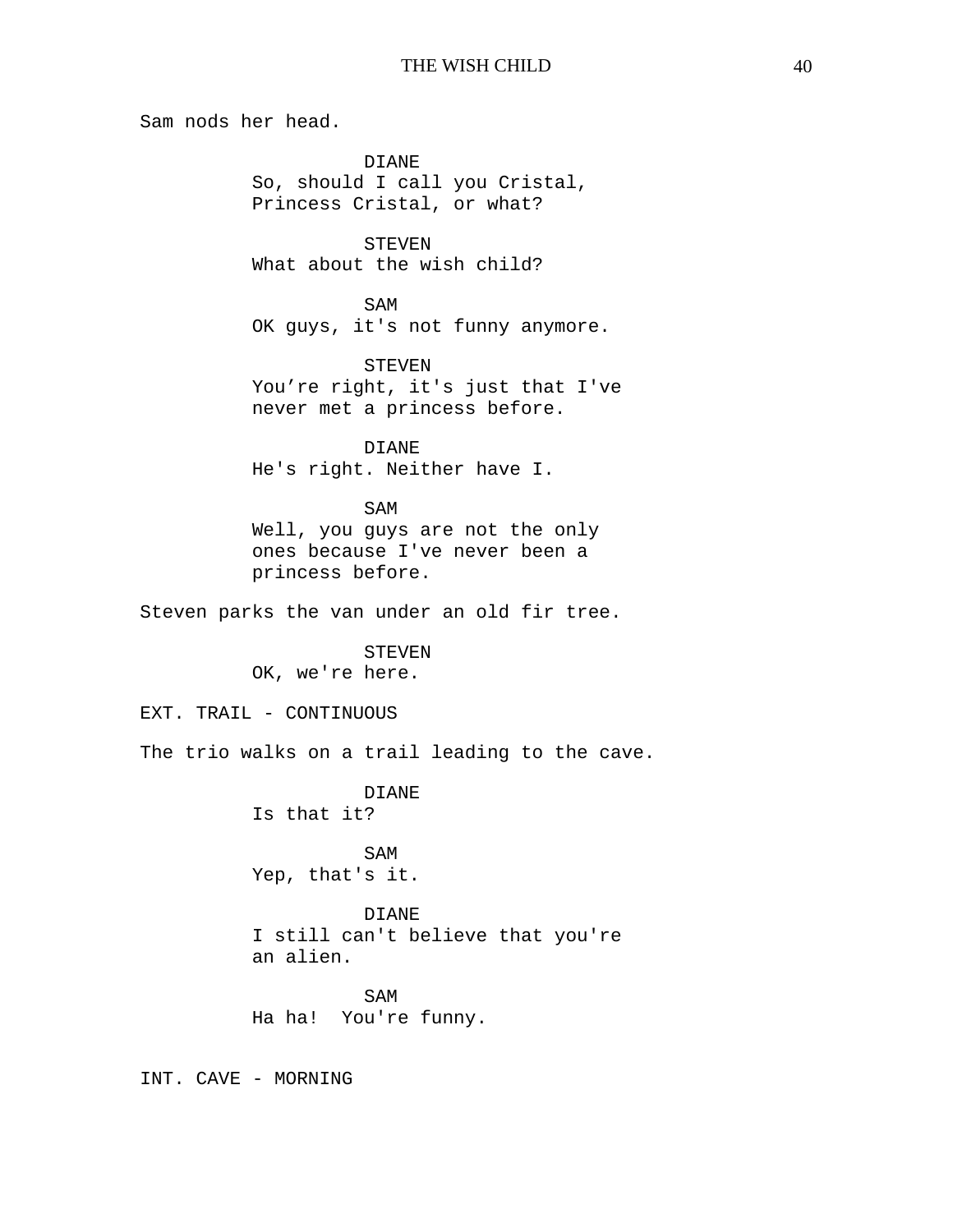As they walk into the cave, the pink mist surrounds the crystal rock. DIANE Umm! Is that her? SAM Yes. DIANE And that must be Ojos Brillantes, right? SAM Yes, that too. DIANE So that is your mother from the other world. Does that mean that you're a rock, too? SAM Please Diane, this is really serious. DIANE OK! OK! DESTANY I was not always a crystal rock. I was once a human like you. SAM You said something about a curse. Can you tell me who did this to you? DESTANY An evil man named Skull. SAM But why did he do this to you? **DESTANY** Let's not talk about him now; I want you to concentrate on your future. But I can tell you that he's evil.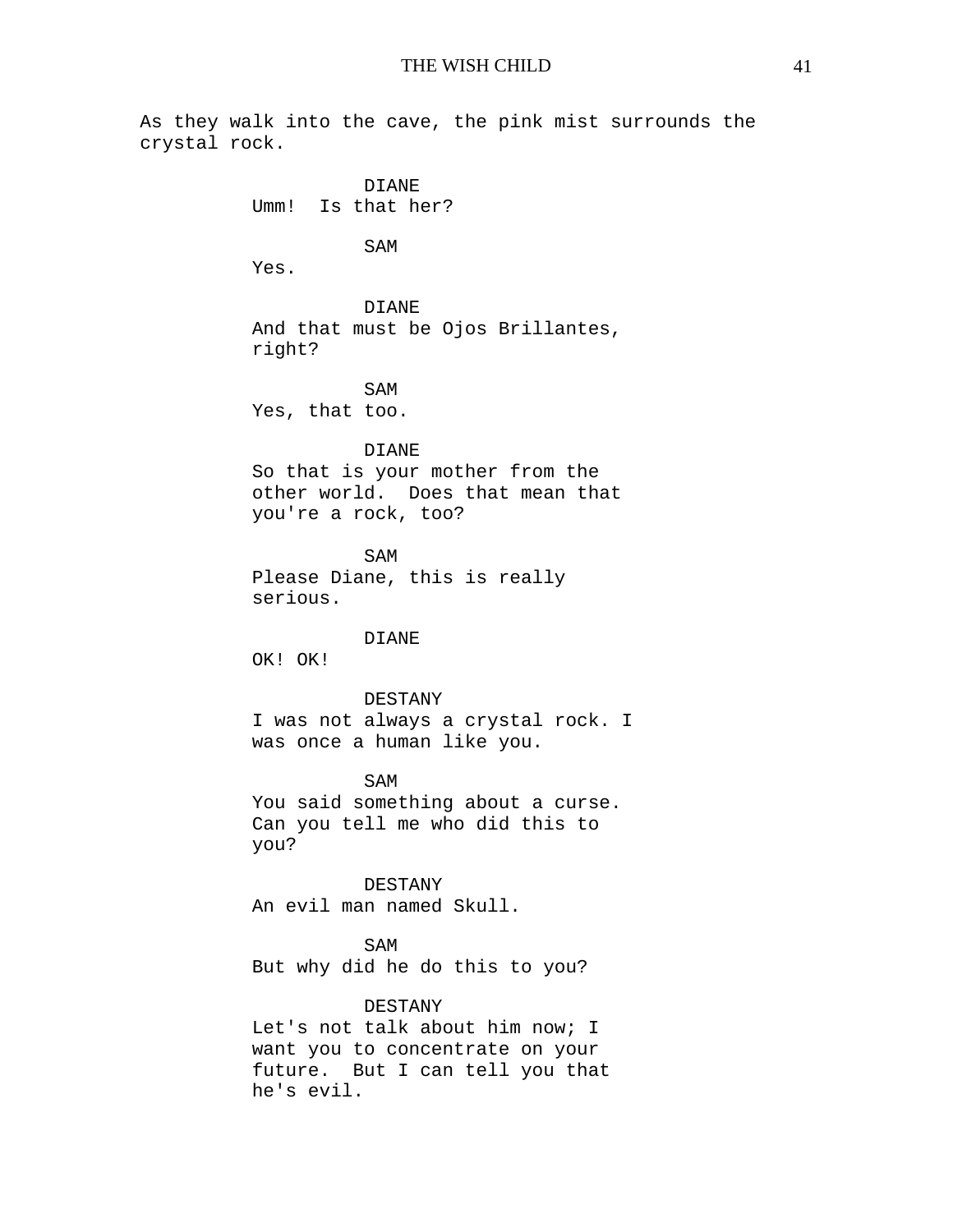SAM But I want to know why he did this.

DESTANY Please Cristal, trust me on this.

SAM

All right.

Diane, astonished, looks at the rock and at Sam.

## DIANE

Oh, my God. This is amazing. You do realize what is going on, right Sam?

# SAM

Yes, I do--that everything I believe in is out the window.

## DESTANY

Don't look at it that way, but as a new experience. OK, your name will be Cristal when you change into the wish child. But when you are human, you will still be Sam.

Sam starts to pace.

SAM And what happens if I change into the wish child on Earth?

### DESTANY

Then your name will be Cristal. You must be careful of your secret, because you will have enemies.

With her hands on her waist, Sam stops in front of Destany.

SAM How do I know whom to trust?

DESTANY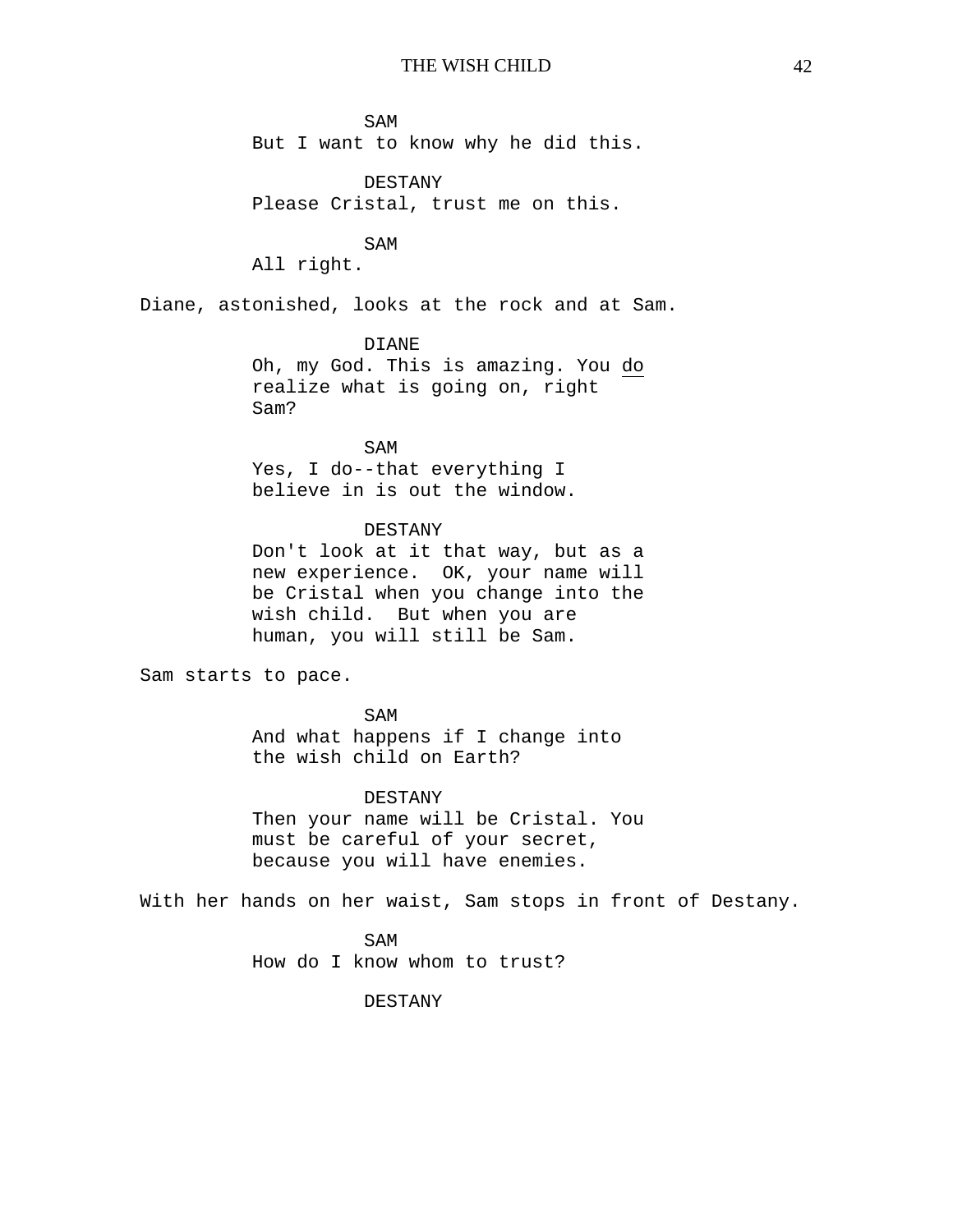Don't worry, you will. But do not give your trust away carelessly because, as I mentioned before, you will have enemies and they can be anywhere or anyone. If you do give your trust, please choose wisely.

Sam looks down at the ground.

SAM I understand.

DIANE Well, I wasn't going to tell you this but I got two passes to even meet him backstage.

SAM What? John Redcliff? You're not serious.

With a forced smile Diane looks at Sam.

SAM (continuing) How can life be so good and cruel at the same time?

#### DESTANY

I'm sorry, Cristal, but you must learn your powers.

SAM OK, when do I start?

DIANE You know, I think I'm going to like the new you.

SAM I think I will, too. No, I mean I know I'll like the new me, too.

DESTANY Do you have the necklace I gave you?

SAM

Yes.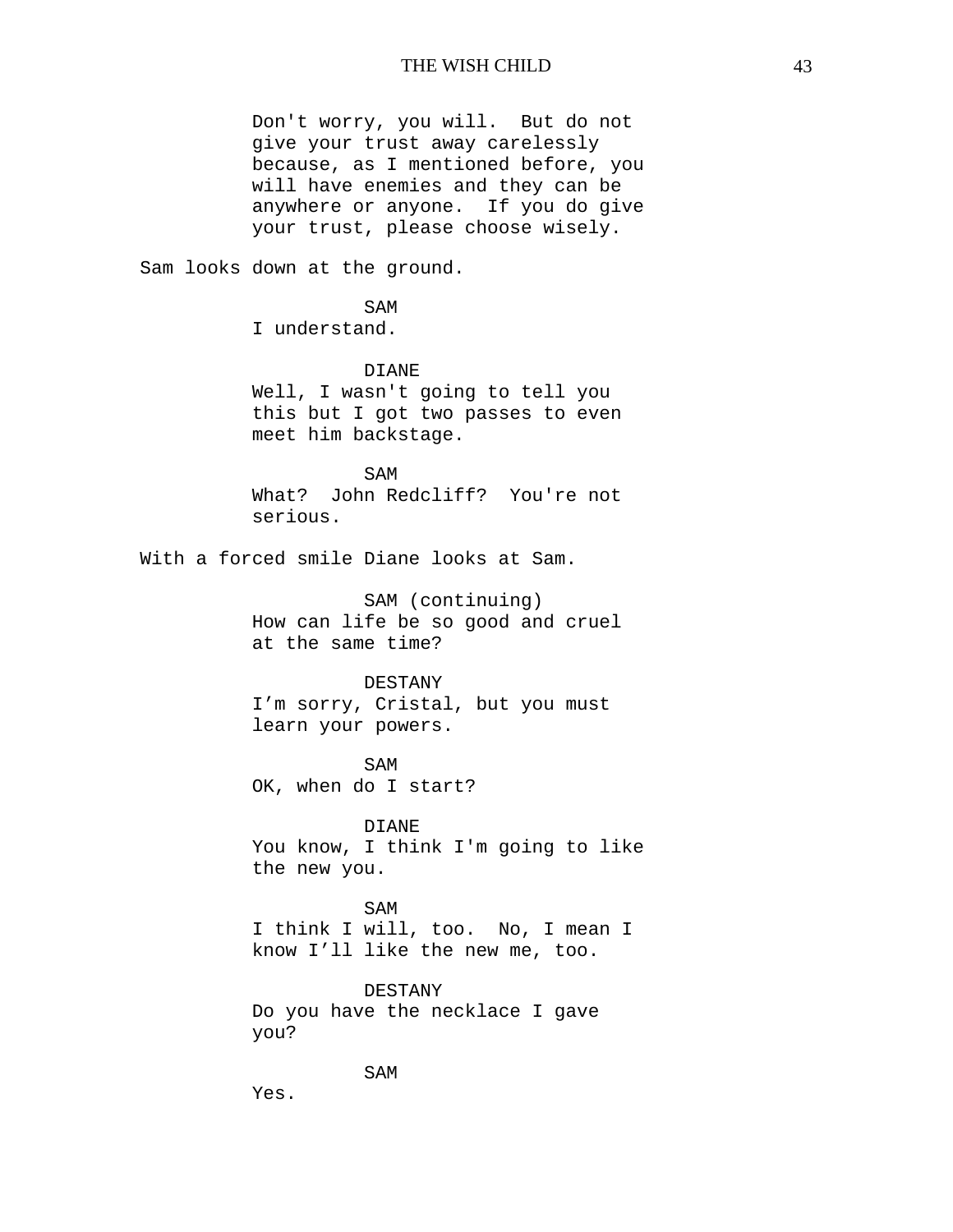#### DESTANY

Good, it's time for you to do what I told you last night.

With the crystal shard in hand, Sam points it to a wall of the cave. Pulling lightly, she notices that it is stuck. Letting go, the crystal starts to spin and sparks begin to fly. A gate of vines appears in the design of a diamond and a golden lock.

DESTANY (continuing)

Go.

As the golden lock unlocks the gate, the door opens wide to another world.

Amazed, they all see that it is dark on the other side. Sam looks back at Destany.

> SAM Will I see you again?

DESTANY Oh, yes. I'll wait for you on the other side.

Nodding, Sam looks ahead and walks through the door with the others and Ojos Brillantes following close behind.

INT. VERMILLION LAKE COTTAGE RESTAURANT – EVENING

SUPER: "2063"

TOM

Hold on, how does she know that she's the child that she lost?

### CAROLE

Excuse me?

### TOM

I just want to know how she knows that she's the child that Destany gave birth to and that it's not a trap.

### CAROLE

If you want me to finish, I suggest that you listen more closely.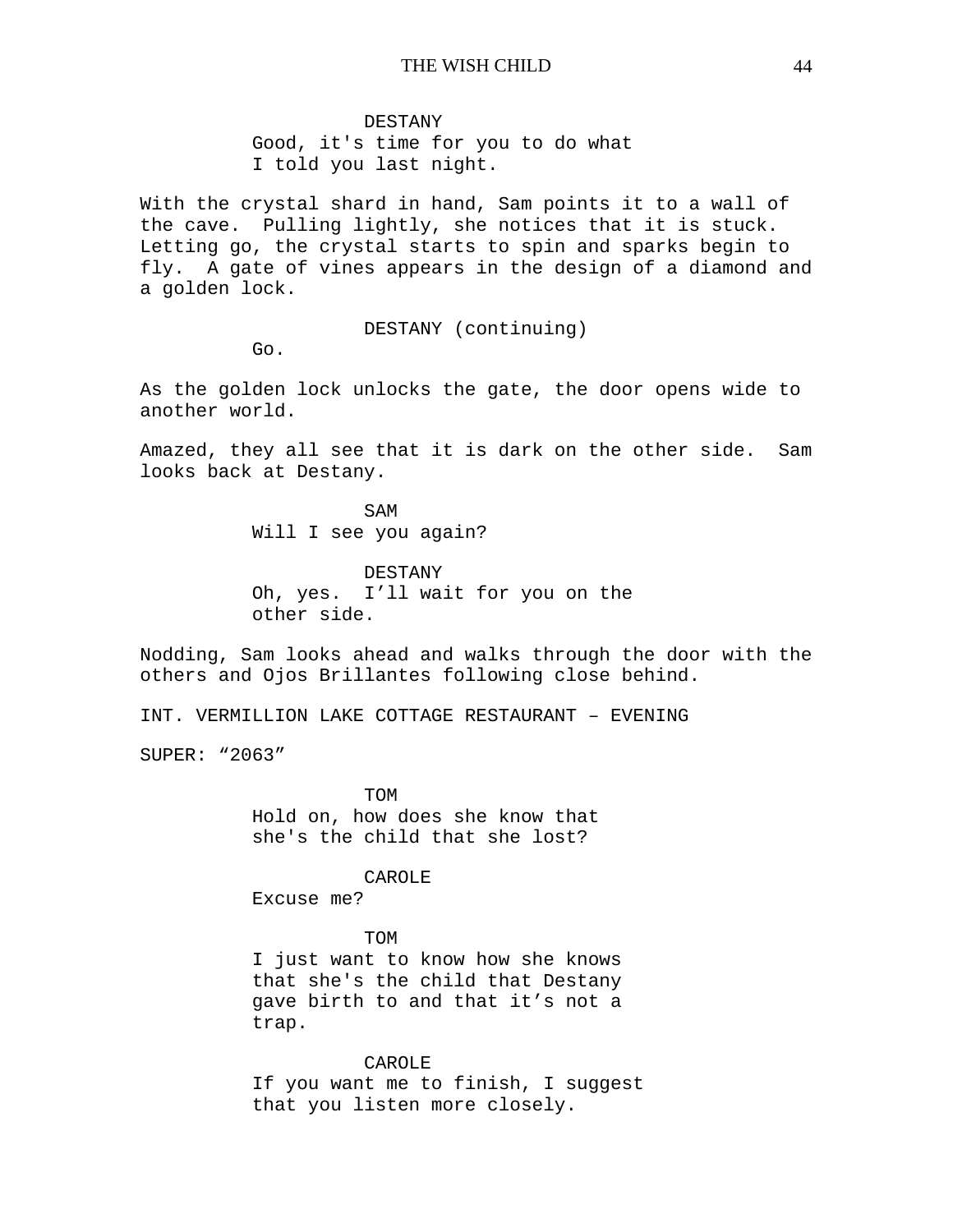Carole looks back down at the book and continues to read.

INT. PLANTAJEA CAVE - MOMENTS LATER

STEVEN We're still in a cave. It's like we never left.

They all look around the cave.

SAM No, look around--the cave is bigger as well as the entrance. See the entrance is also bigger. The scenery of the forest is different too. Look.

DIANE Oh cool, I'm going to see.

Diane starts hurries her stride when Sam points somewhere else.

> SAM Wait, there's Destany.

They walk toward the crystal rock as Ojos Brillantes sits patiently.

DESTANY

Yes, it is I, and right outside waiting for you is Valencia. If you need to ask anything of me when you are ready, he will bring you back.

SAM Thank you. I'll…ah…do my best.

DESTANY That's all I ask of you. Now go and have a good journey.

Sam looks at her and smiles, turns and walks out with the others right behind.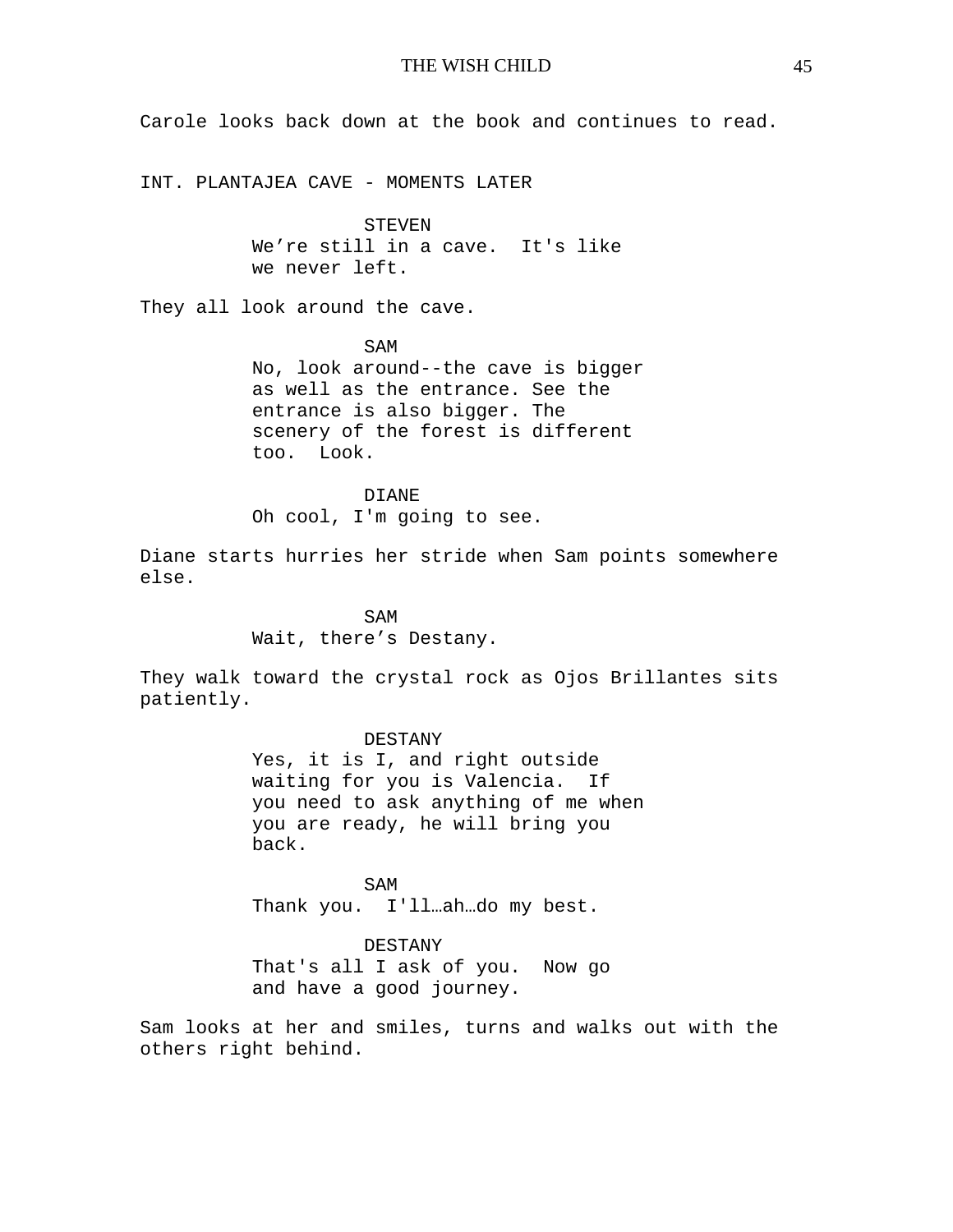## EXT. PLANTAJEA FOREST - MOMENTS LATER

Sam observes a stranger standing by a river, who is looking off toward the horizon.

#### DIANE

Hello?

Sam walks slowly toward the stranger.

### SAM

Are you Valencia?

#### VALENCIA

Mi Señora, your madre has learned your language as she has taught me, and no one will understand you as you will not understand them.

### SAM

I'm sorry but I don't understand what "mi Señora" is or what…uh…whatever the word you said.

DIANE You can say that again.

### VALENCIA

I say "mi Señora" because you are a lady to respect, so I say "mi Señora." As for "madre," you came out of her womb.

#### SAM

So, what you're telling me is "mi Señora" is my Lady and "madre" you say is my mother.

## VALENCIA

Good, mi Señora.

Sam tries to look at his face, which is partially obscured by his cloak.

> SAM Are you going to teach me?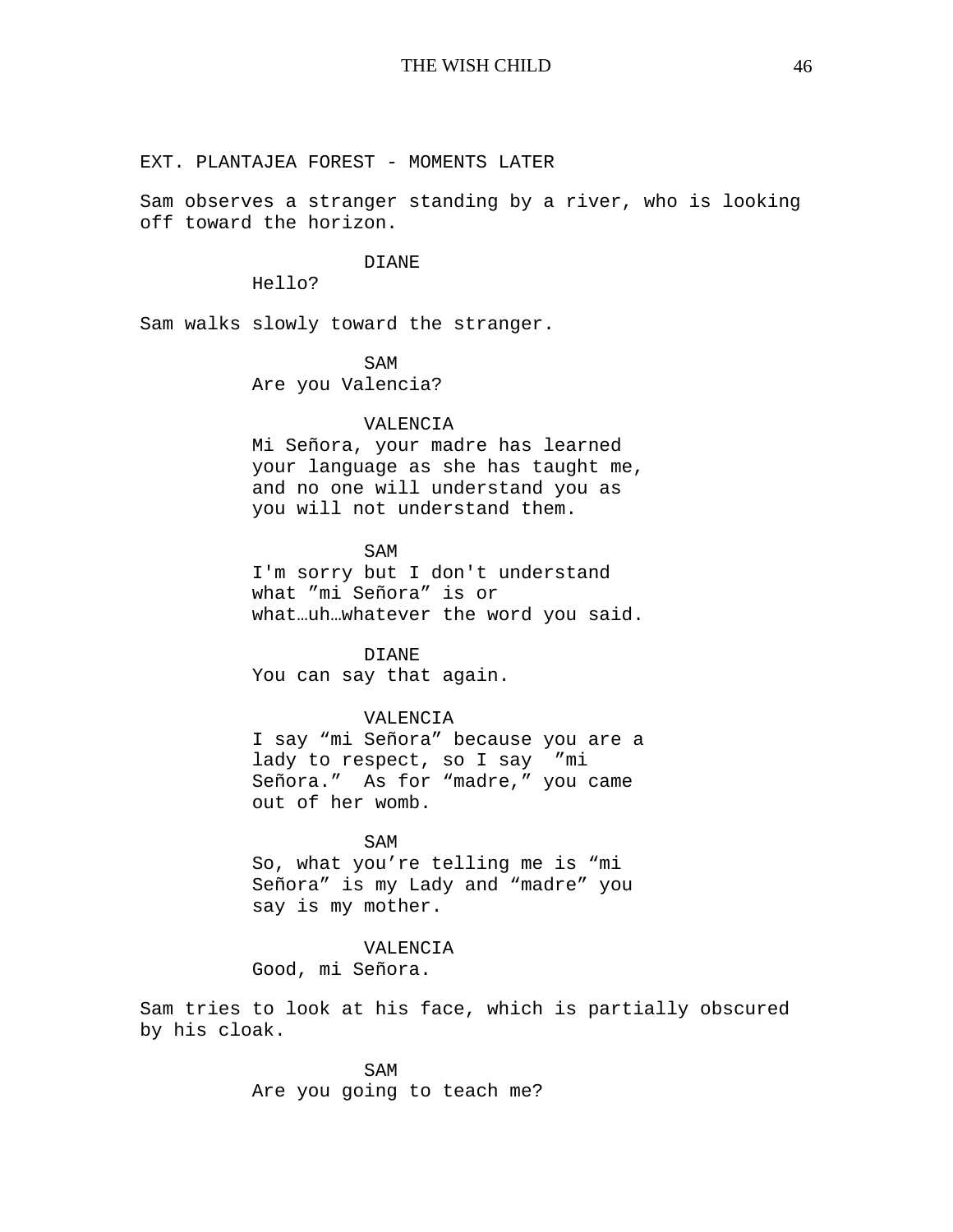VALENCIA I will do my best.

SAM Then I'll do my best to be a good student.

## VALENCIA

Come, there is a "puente" not far from here. We will talk more once we arrive at "mi pueblo."

Not wanting to be rude, the three of them hold off from asking for a further translation. Following Valencia, they arrive at a puente, a small narrow bridge surrounded by trees.

> SAM Is this a puente, Valencia?

Valencia nods his head.

A creature hides behind a tree, watching them cross the bridge. Breathing hard and mumbling, the creature turns away from them, walking further into the dark, dense forest.

SAM

I hope that you don't take this seriously, but I'm a little curious about how you look.

#### VALENCIA

Your madre told me that your "mundo" does not have creatures or magic as we possess.

DIANE

What's a mundo?

VALENCIA

(Raising his hands and moving them around) Mi mundo? (Points to them and at the cave where they came from) Your mundo.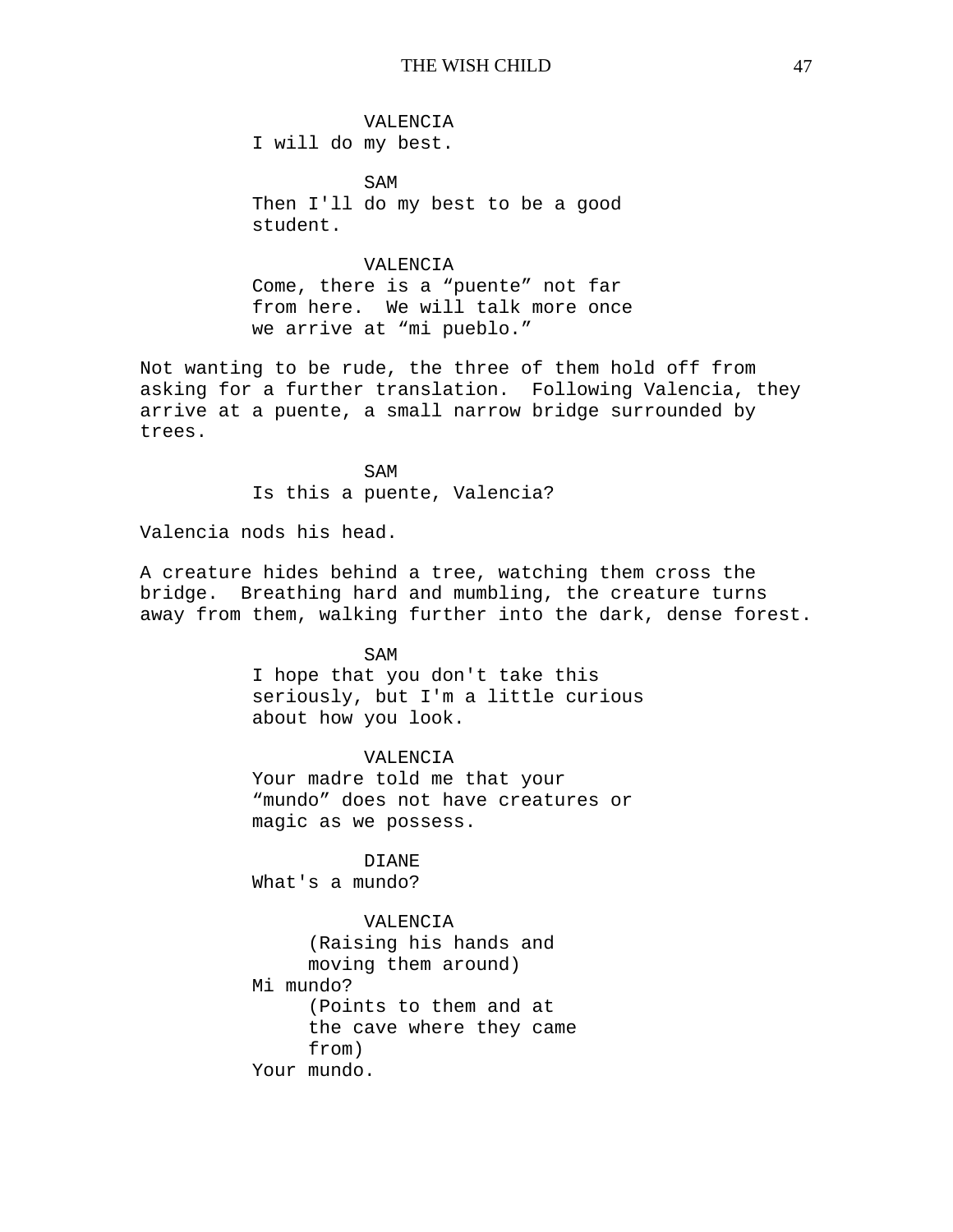#### DIANE

Ah, you mean our world! To answer your question, no, we don't have creatures like you have. But it would be awesome if we did.

Valencia, clearly not understanding the comment, continues walking.

> SAM Valencia, may I please see you?

### VALENCIA

Is that your wish?

SAM

Umm, (Looks at Diane, unsure, while Diane's grin grows bolder)

Yes.

Valencia turns slowly about, taking off the hood of his cloak with his sharp pointy claw, to reveal straight, long, dark green hair and pointy ears—almost as long as the ears of an elf. He now faces them with his greenish bright eyes.

> DIANE Oh wow! He almost looks like a man.

Valencia smiles at Diane and continues taking off his cloak to show his wings curled up, dove-like. Opening them, the transparent, green wings resemble those of a bat.

> SAM Now, those are the coolest wings that I've ever seen.

## STEVEN

Don't you mean those are the only such wings that that you've ever seen?

Diane just nods.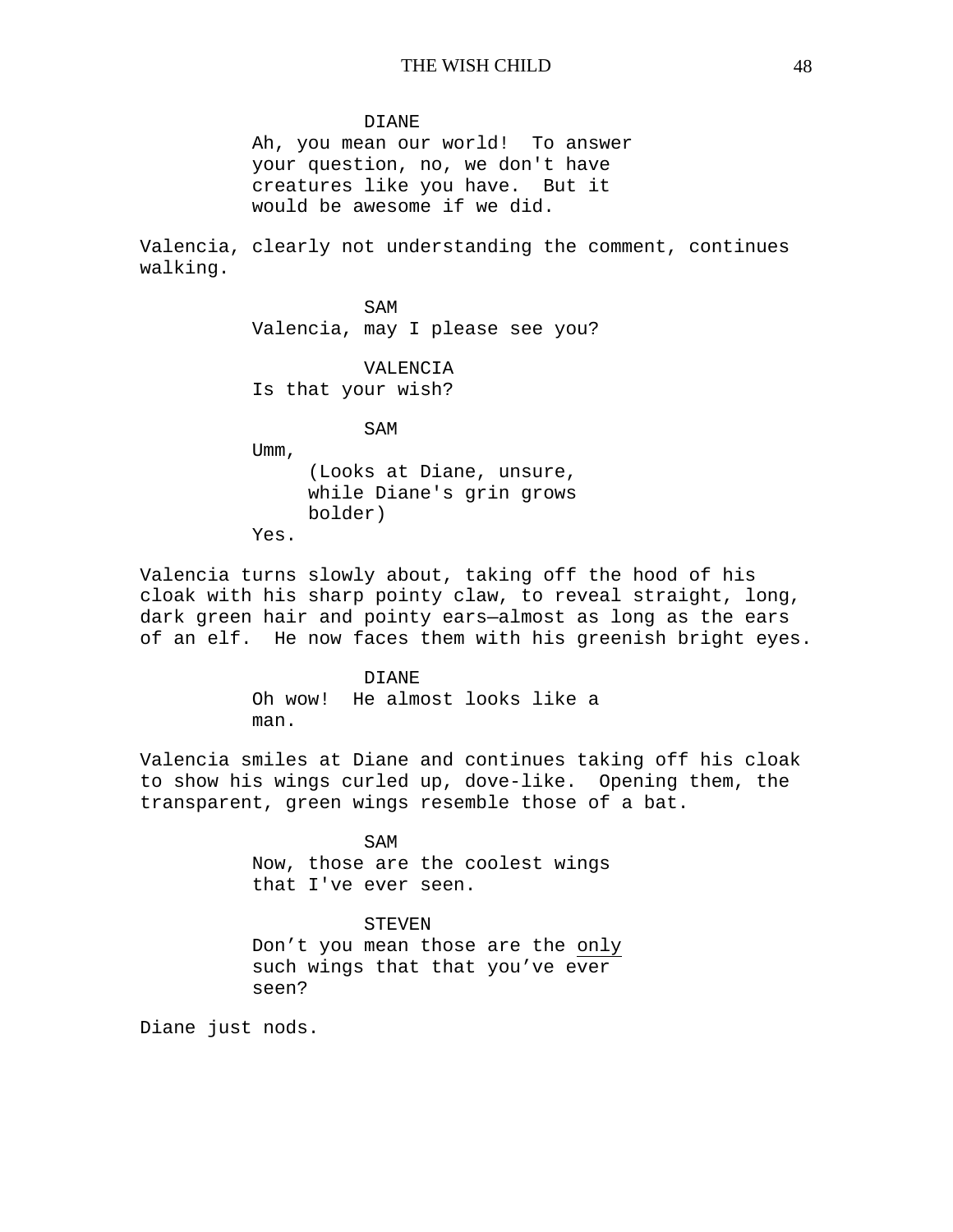SAM Well, I hope that I'm going to look almost like that.

## VALENCIA

Mi Señora, you will look even better than any of us on this planeta.

SAM Now, that is sweet. I can't wait to learn my powers.

DIANE Oh man, I'm really jealous now.

STEVEN And I wonder what you're going to look like.

SAM I'm not too sure, but I do know it's going to be awesome.

VALENCIA We are nearly there.

As they approach the village, Valencia points to three large mountains connected by bridges.

Getting closer, they notice holes in the mountains.

They all get excited as they look at the scenery.

SAM Oh, my God, look at this place.

STEVEN It's huge. I've never seen anything like it.

DIANE If people could see this! Oh, wow! Nothing can compare to this place.

As all three look up in wonder, they see other goils flying around, some going into the holes.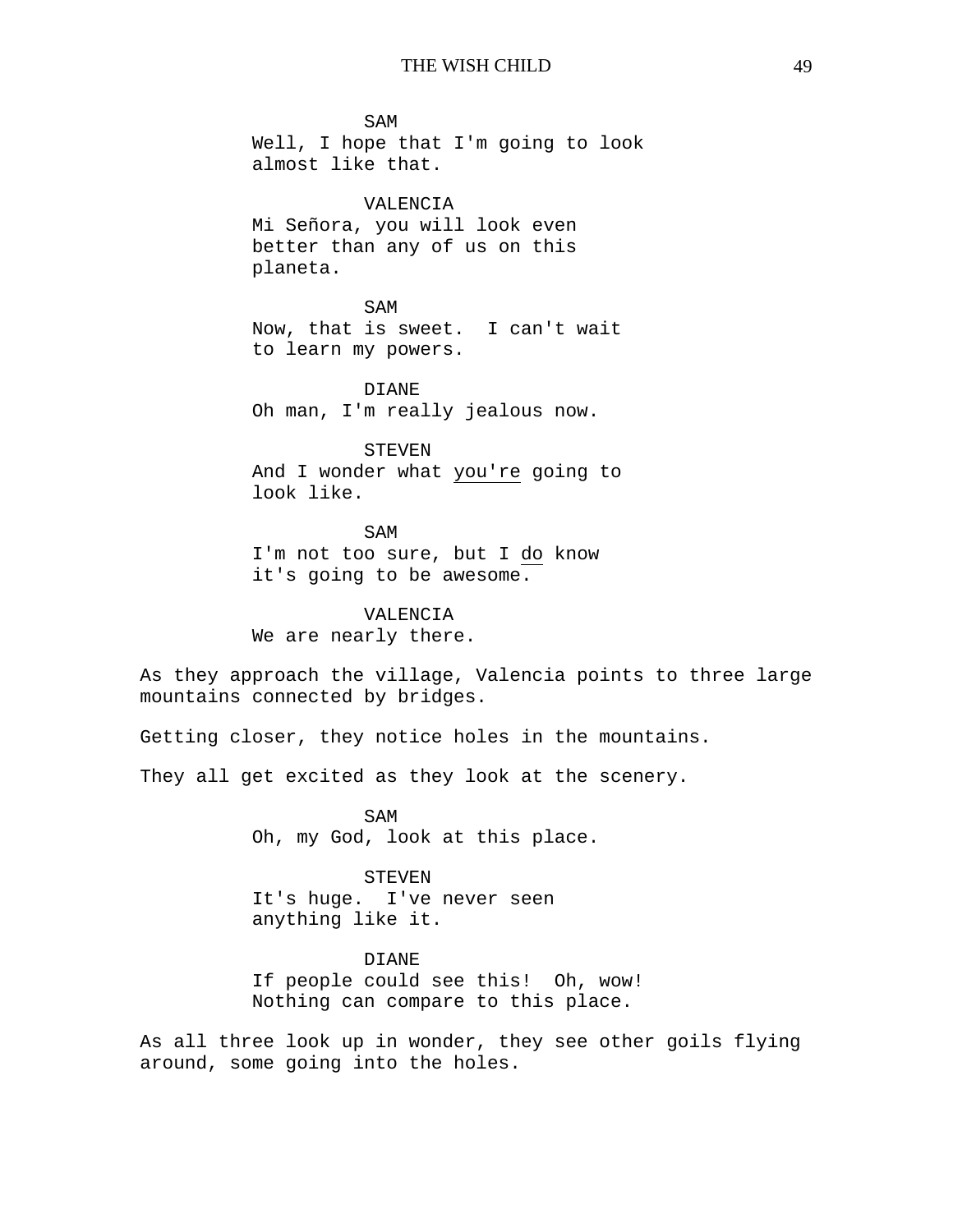SAM Is this your village? VALENCIA Yes, this is "mi casa." Now stay here and I'll return. Sam looks up to see him fly off. SAM That's so cool. STEVEN Is that a plateau up there? DIANE I think so. How are we going to get up there? SAM I'm sure they'll figure something out. DIANE I feel like they are all staring down at us. STEVEN Yeah, well don't forget that they haven't seen people like us before. DIANE True.

Diane points up at Valencia, who is gliding down toward them along with two others–-LLAMAS and CICATRIZE--both thirtyish.

> DIANE (continuing) You know, I would be lying if I told you that they weren't good looking.

SAM You're so typical.

Valencia and the others land.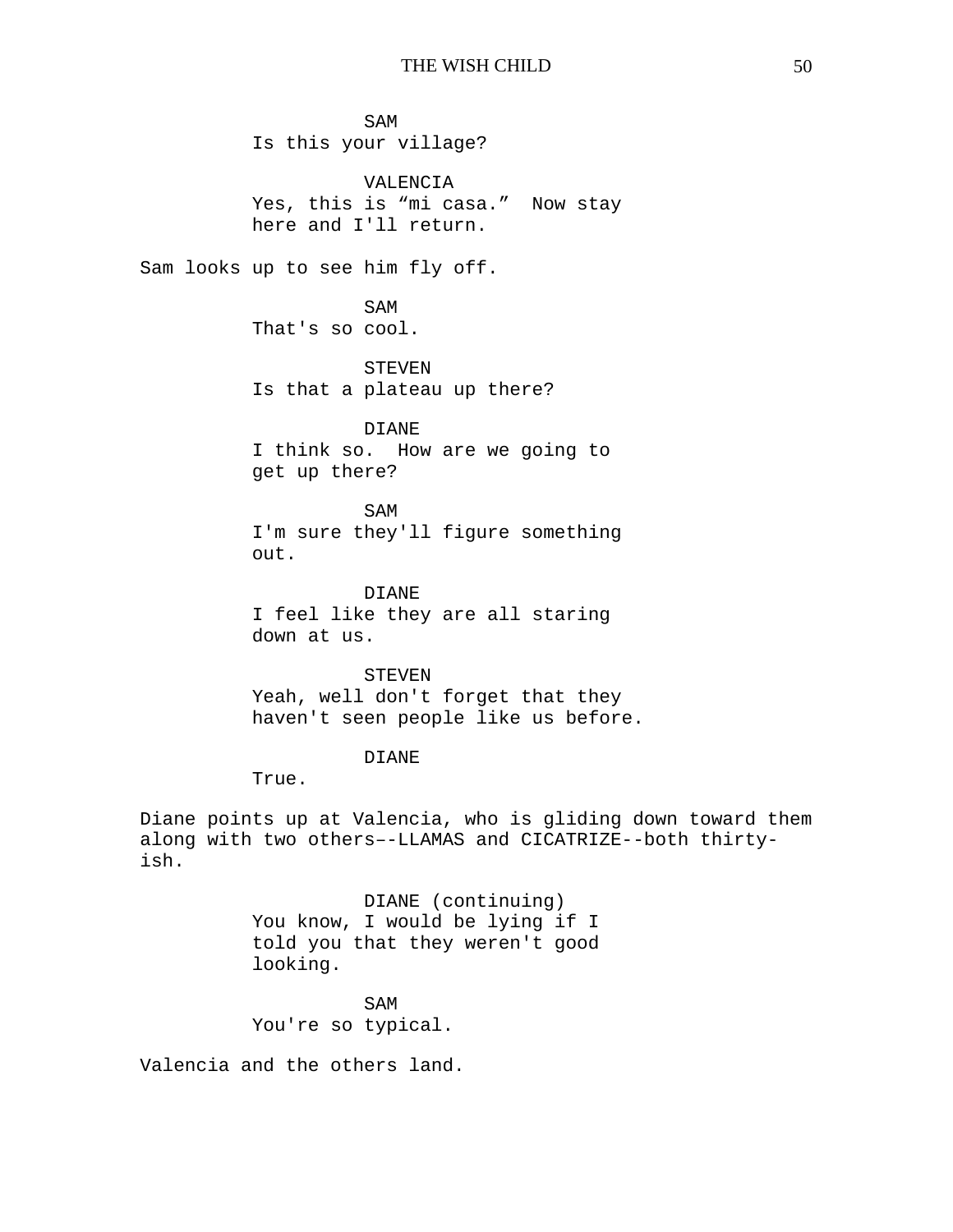### VALENCIA

Mi Señora, I like to introduce you to my two friends, Cicatrize and Llamas. They will bring your friends up to the plateau.

Diane, Sam and Steven look at Llamas, who is just slightly smaller than Valencia, except skin-toned a light red.

Their eyes shift to Cicatrize, almost identical, except yellowish.

### VALENCIA

Now, please do not forget that they do not know your language. If you would like to ask them a question, you can tell me and I'll translate for you.

DIANE Well, those are unusual names, but I like them.

STEVEN I look just as good as they do.

SAM We are here for a reason, not for you to pick up a guy.

#### VALENCIA

Shall we go?

EXT. NEBULA'S ISLAND - LATER

A GOBLIN flies in on the back of a giant beetle and lands by an entrance where a dark mist surrounds the island. The goblin is oblivious to audible screams of agony, fright and insanity that surround him.

Jumping from the beetle's back, the goblin rushes inside.

INT. SKULL'S LAIR - CONTINUOUS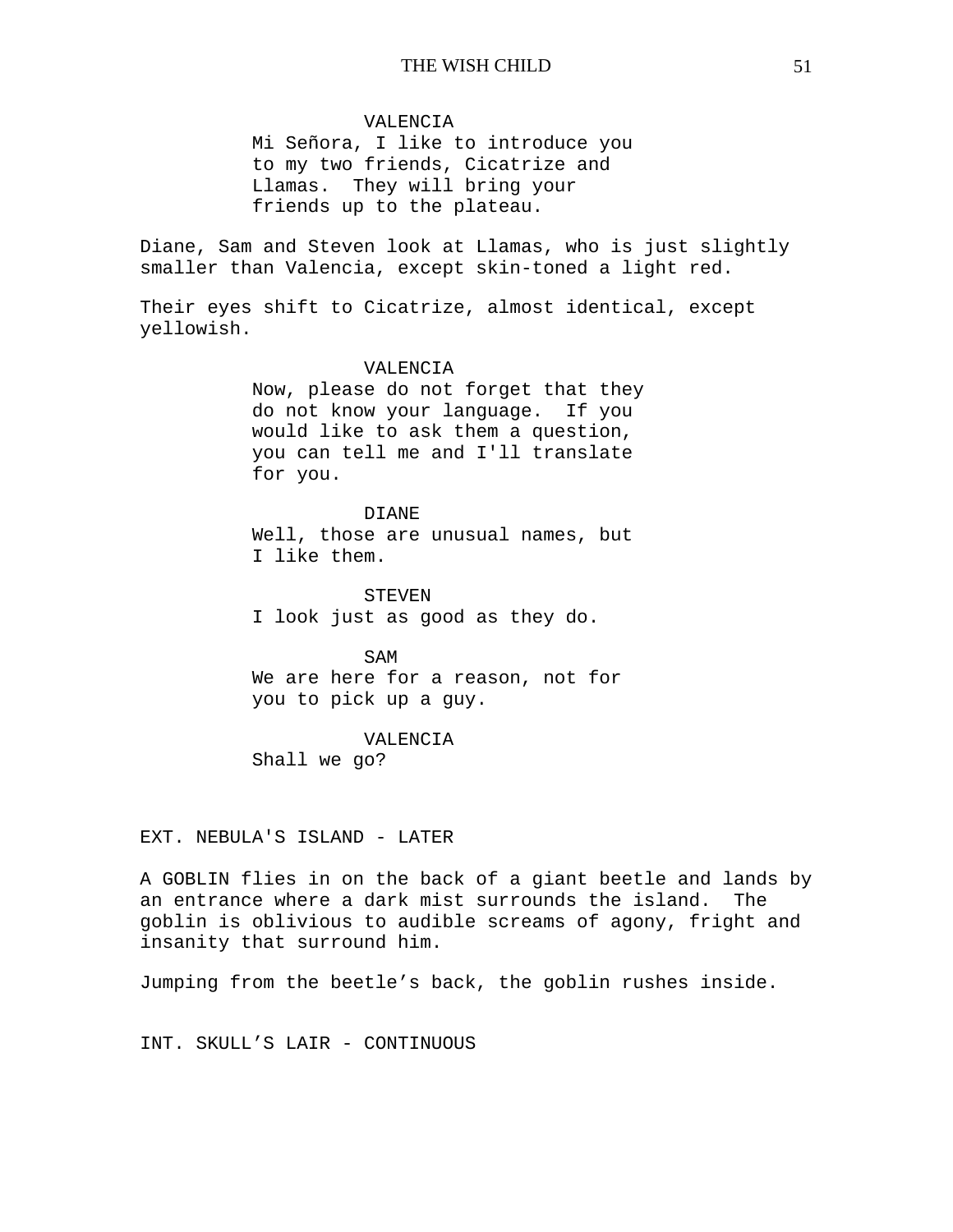The goblin runs past a few cages containing skeletons hanging from the ceiling and hurries through patchy darkness.

Arriving at a massive throne, the goblin kneels in front of it near a cage with a live prisoner--a wood elf that's been captured while scouting the gnome camp.

Looking up, the goblin sees only the dark red eyes and pointy nose of his master through the partial darkness.

> GOBLIN (out of breath, in French) My Lord, my Lord, a thousand pardons for disturbing you.

SKULL What is it, you fool?

GOBLIN The child has arrived.

SKULL Oh really?

GOBLIN Yes, my Lord.

SKULL Then release the beast and we will see.

The goblin swallows nervously.

GOBLIN Release the beast, my Lord?

SKULL Yes, you fool, go now.

GOBLIN Right away, my Lord.

A river of lava running near the throne spews upward as the order is given.

> GOBLIN (continuing) As you wish.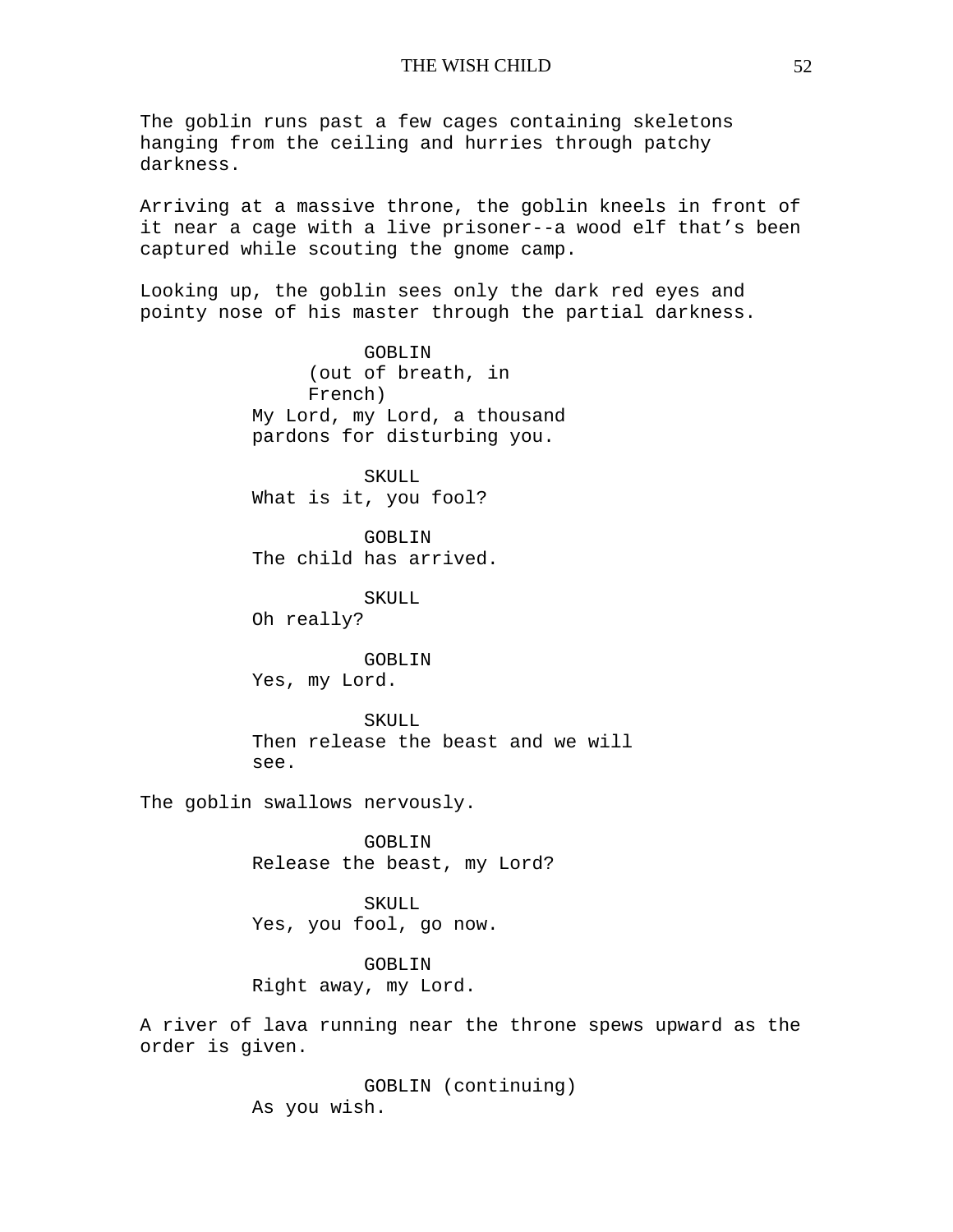INT. SKULL'S DUNGEON - CONTINUOUS

The goblin is greeted by a MINOTAUR standing guard.

MINOTAUR (snorts and paws the ground) What do you want here, goblin? (snorts)

GOBLIN

Skull sent me.

MINOTAUR Oh really, and why should His Lordship send a measly goblin like you to see me?

GOBLIN He wants you to release the beast.

MINOTAUR (head shaking as he snorts) The beast? You mean you want me to release Kirre?

The goblin swallows hard and nods.

MINOTAUR But that beast is for Destany's child. (pauses, his body shaking with excitement) You mean to tell me that the child is back?

#### GOBLIN

Yes.

The minotaur shakes his head and walks slowly toward a cave, looks inside and then opens the door.

> MINOTAUR (snorts) It's time, Kirre. You're free. You know what you must do.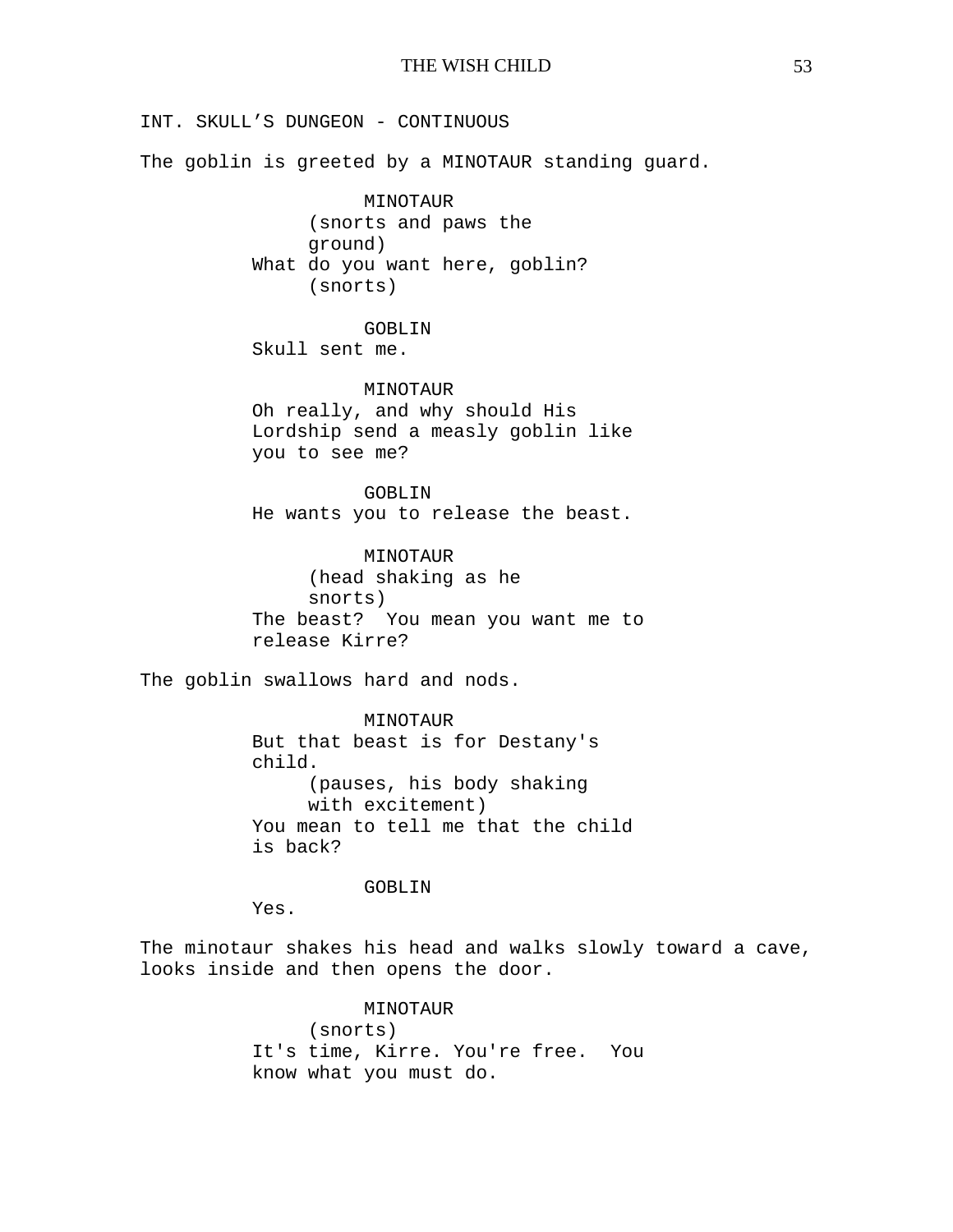As the minotaur moves away from the door to let Kirre free, the goblin scurries up the stairs in fright, with Kirre's roar echoing behind him.

EXT. GOIL'S PLATEAU - LATER

Valencia and the others fly slowly and cautiously.

STEVEN Oh God, please don't drop me.

DIANE Woo hoo! This is so much fun.

SAM You can say that again.

**STEVEN** You can call me old fashioned, but this is not cool.

SAM Oh, you're fine.

Valencia, not used to their ways, smiles to himself while listening to them talk and laugh.

Landing on the plateau of the goil, Sam looks around and turns to Valencia, her eyes shining brightly.

> SAM OK, it's still fairly early. Are you going to help me learn some of my powers? Sorry, but I'm just anxious.

VALENCIA Don't be, Mi Señora. We can start right away, but first I will show you where you'll be staying for the night.

Sam nods her head as Diane looks down the plateau.

DIANE Hey, Sam! I dare you to jump.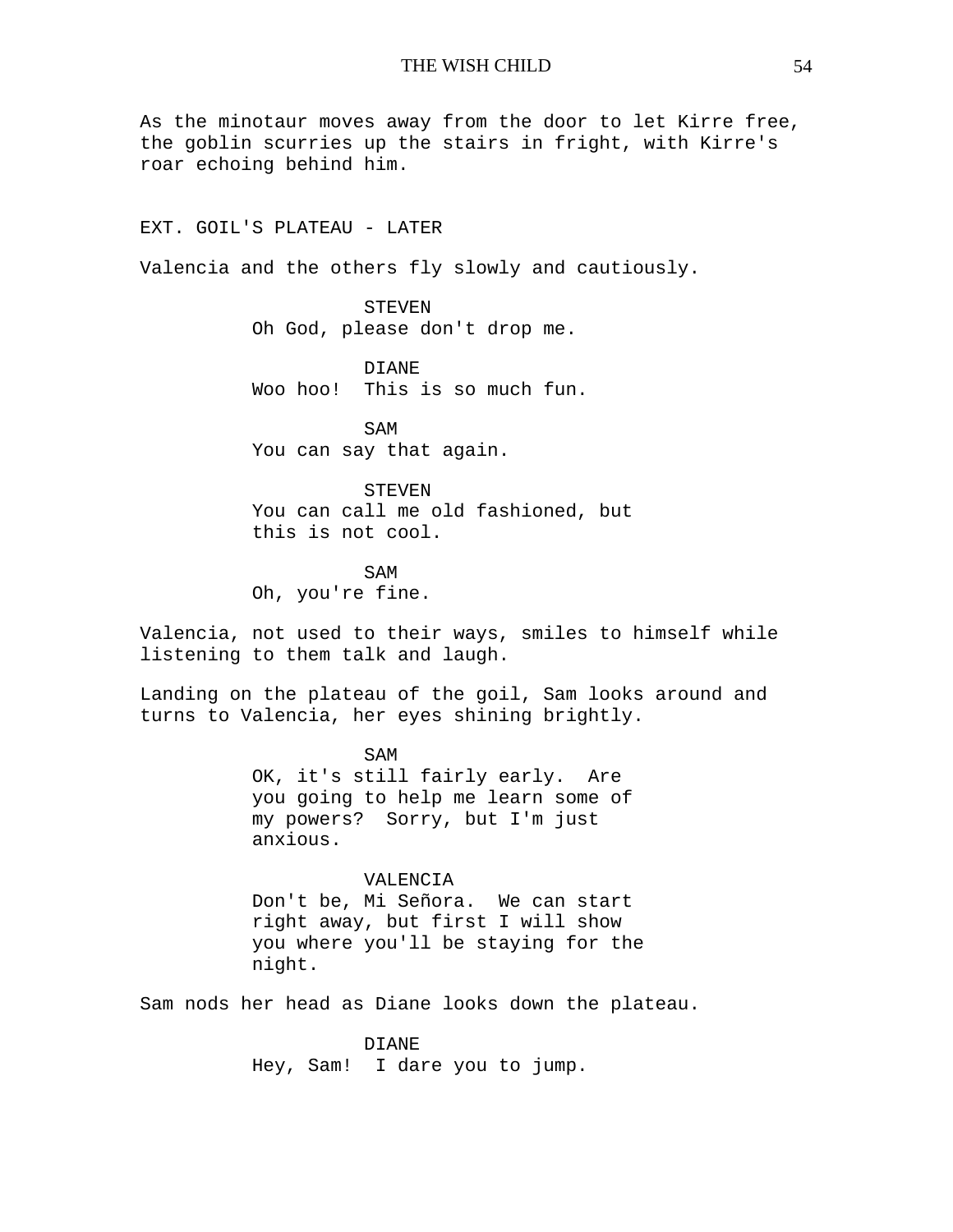VALENCIA

Here you will call her Cristal, please. It's just respectful.

SAM Oh, it's OK, Valencia.

## VALENCIA

No Señora, everyone needs to get used to saying your proper name. If you change into the wish child, they need to remember to call you Cristal.

#### DIANE

He's right, we need to get used to it.

#### VALENCIA

There are five empty "Cuartos de la Caverna" for you to pick. I will meet you on the plateau in about ten minutes. Oh, and all the "escalas" you see around will bring you to the bottom.

He points at the ladders around the plateau. Sam and the others nod in understanding.

SAM

OK, thanks.

#### STEVEN

Yes, thank you.

#### DIANE

OK, well you can tell they're not used to us. We are going to loosen them up a little.

Sam peeks into a Cuarto de la Caverna and sees that it's very small but big enough for the three of them to sleep there. They have straw to sleep on, with leather blankets to cover themselves. The beds are cozy enough to sleep in.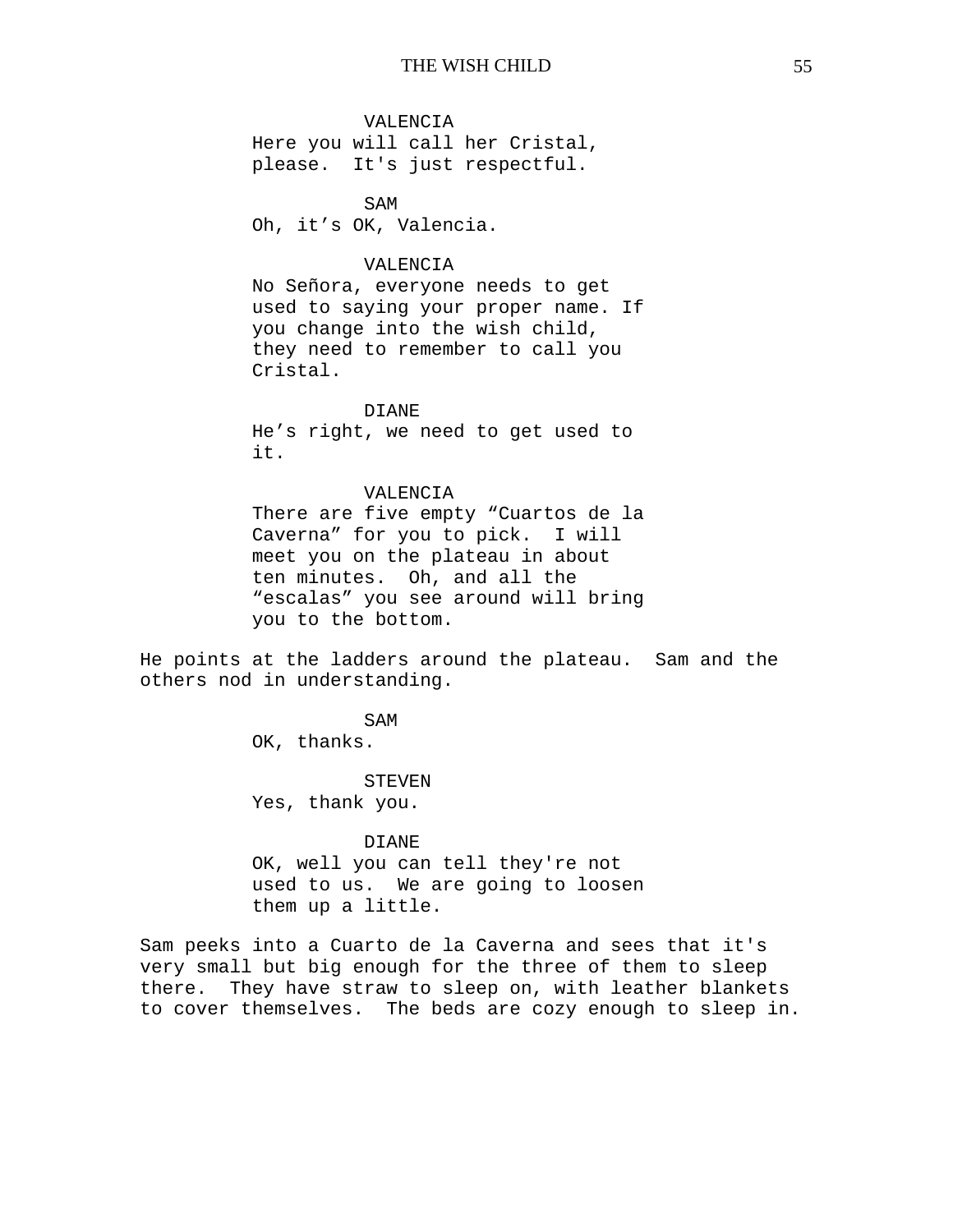SAM This place is so beautiful--look at all the vines and flowers. You definitely don't see this everyday.

DIANE

I know.

Steven touches the box in his pocket and feels disappointed, as he looks down at Sam, knowing the legends that princesses must marry princes.

Valencia flies toward them.

### VALENCIA

First things first. Teaching you to change is very easy. It's flying that is hard.

SAM

Huh? Flying?

VALENCIA Don't be afraid. I'll be flying next to you. If anything goes wrong, I will catch you. You must trust me…do you not?

SAM

Yes, sort of.

VALENCIA You will trust me when you are ready Mi Señora. Now you can't use your powers when you look like a human.

Like what?

### VALENCIA

You need to change so you can use your powers.

SAM I know, I was just talking.

Valencia looks at her, perplexed.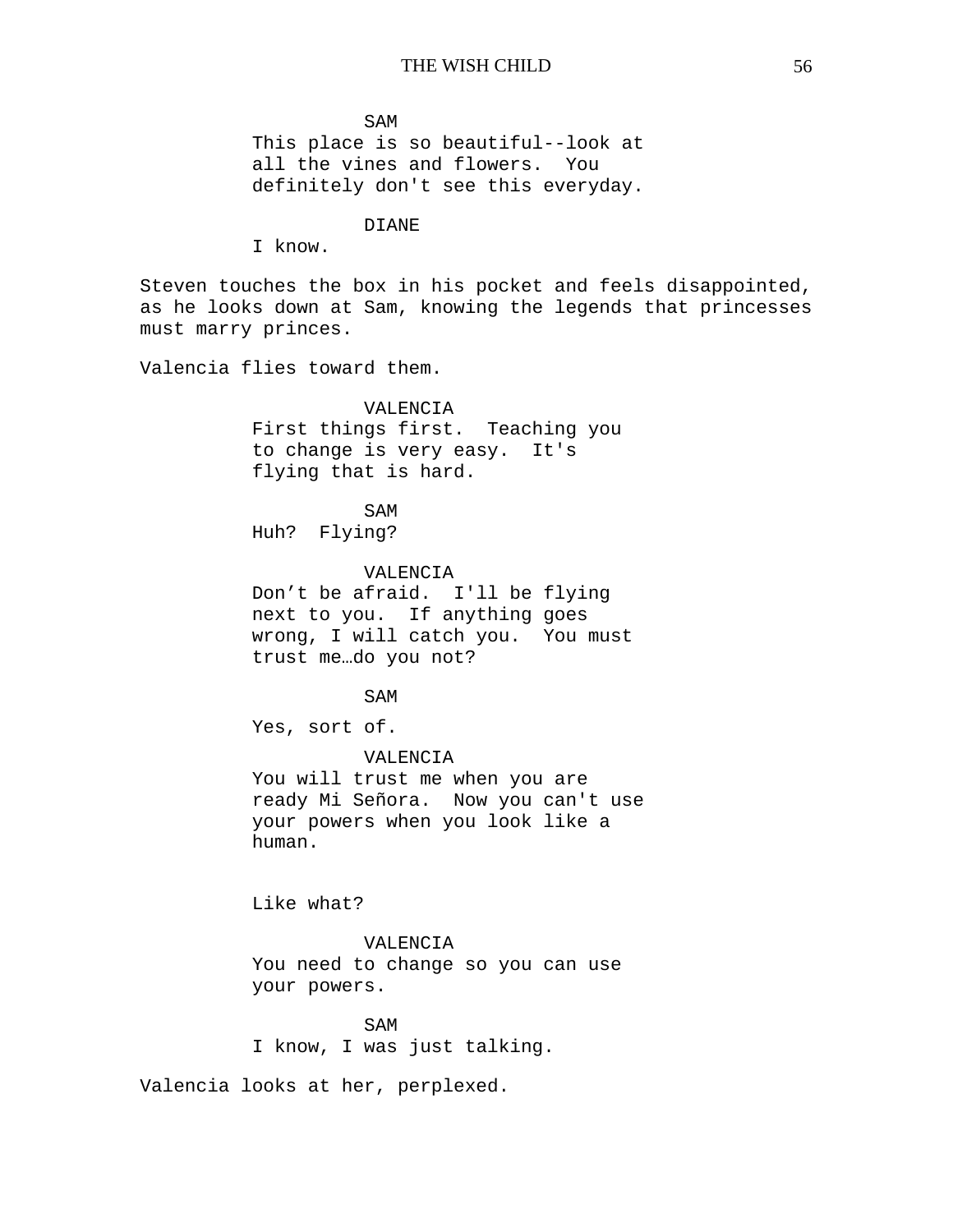SAM (continuing) Never mind, please go on.

### VALENCIA

I will teach you how to fly, change into forms and fight. The rest you must discover on your own.

SAM

Great, OK!

VALENCIA

If your friends would like to look around, they can.

DIANE Oh yes, cool…I'll see you later.

Sam waves to them while walking away.

### **STEVEN**

I'll stay, thanks. I won't interrupt.

### VALENCIA

Cristal, you need to cross your arms like an X in front of your face. Your hands need to be on each side of your eyes, not touching, and your palms outward. Now close them and think about what you will look like. I want you to focus on only that. Don't listen to anything around you.

#### SAM

I can't concentrate.

## VALENCIA

Yes you can. Try not to think about anything; we will see if that works.

SAM

OK!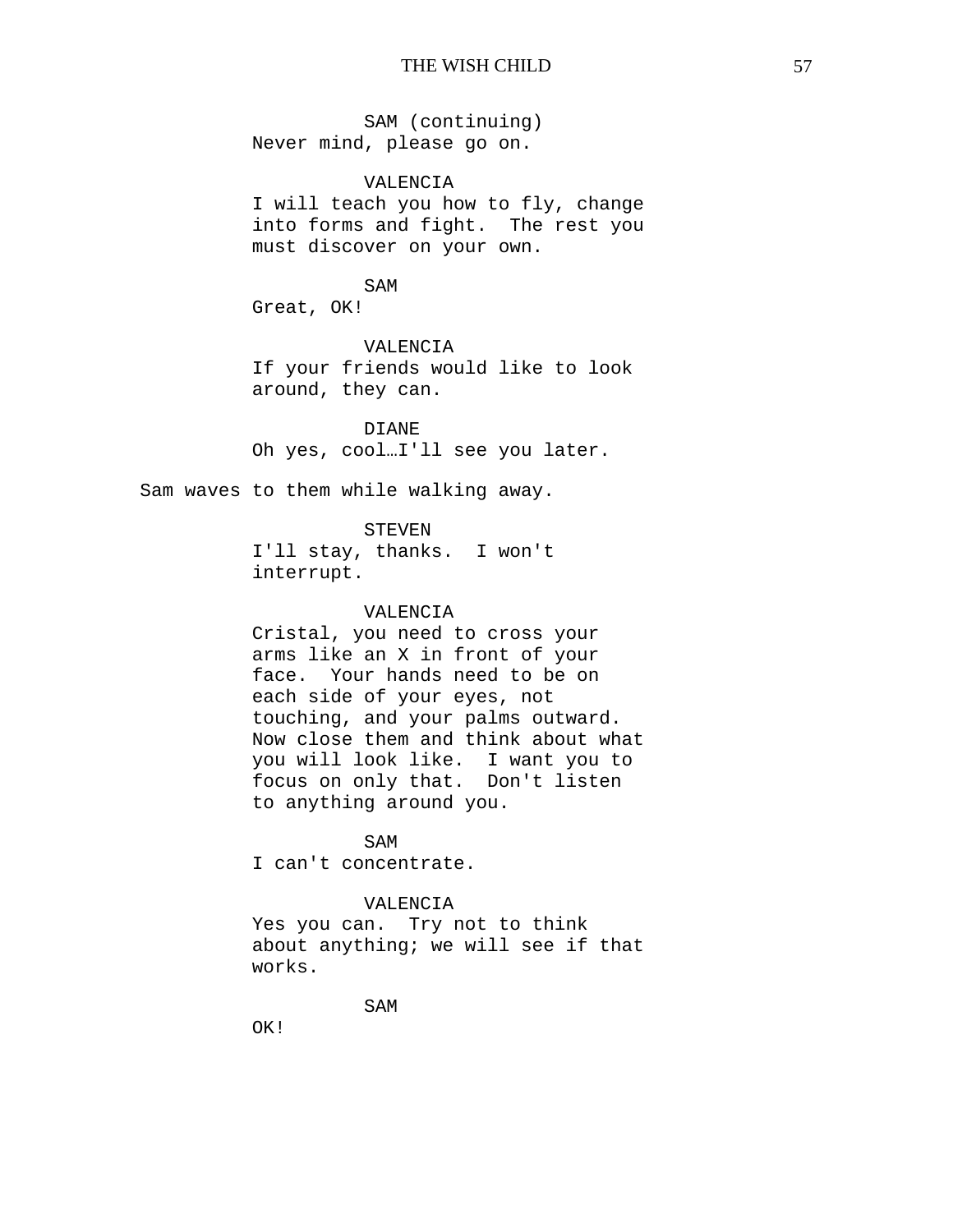VALENCIA

You can do it. You will start feeling some warmth. Don't be afraid; go with your feelings and don't stop, whatever you do or feel.

Sam feels the heat warming her entire body, as Steven backs farther away. Diane sees what's going on from a distance and runs back toward them.

> VALENCIA (continuing) Don't stop. Keep going.

Sam's forehead starts to glow whitish-yellow. She tilts her head back as the light shoots to the sky, with sparkles starting to cover her body, and enveloping her. The light raises her five inches from the ground.

> VALENCIA (continuing) Amazingly beautiful!

As the light fades, a tiara with a small diamond in the middle appears on Sam's head. Her hair becomes long, straight and brownish. Her eyes turn to a white opal, the wings expand to show a white see-through color, and her clothing transforms into a white, two-piece leather suit.

DIANE

Oh wow!

Sam swoons to the ground, unconscious.

STEVEN

SAM!

Valencia and Steven run toward her to see if she's all right.

VALENCIA

You did it, my Lady, you did it. Your madre would be so proud of you.

SAM Thanks, I don't know what happened. I just feel weak all of a sudden.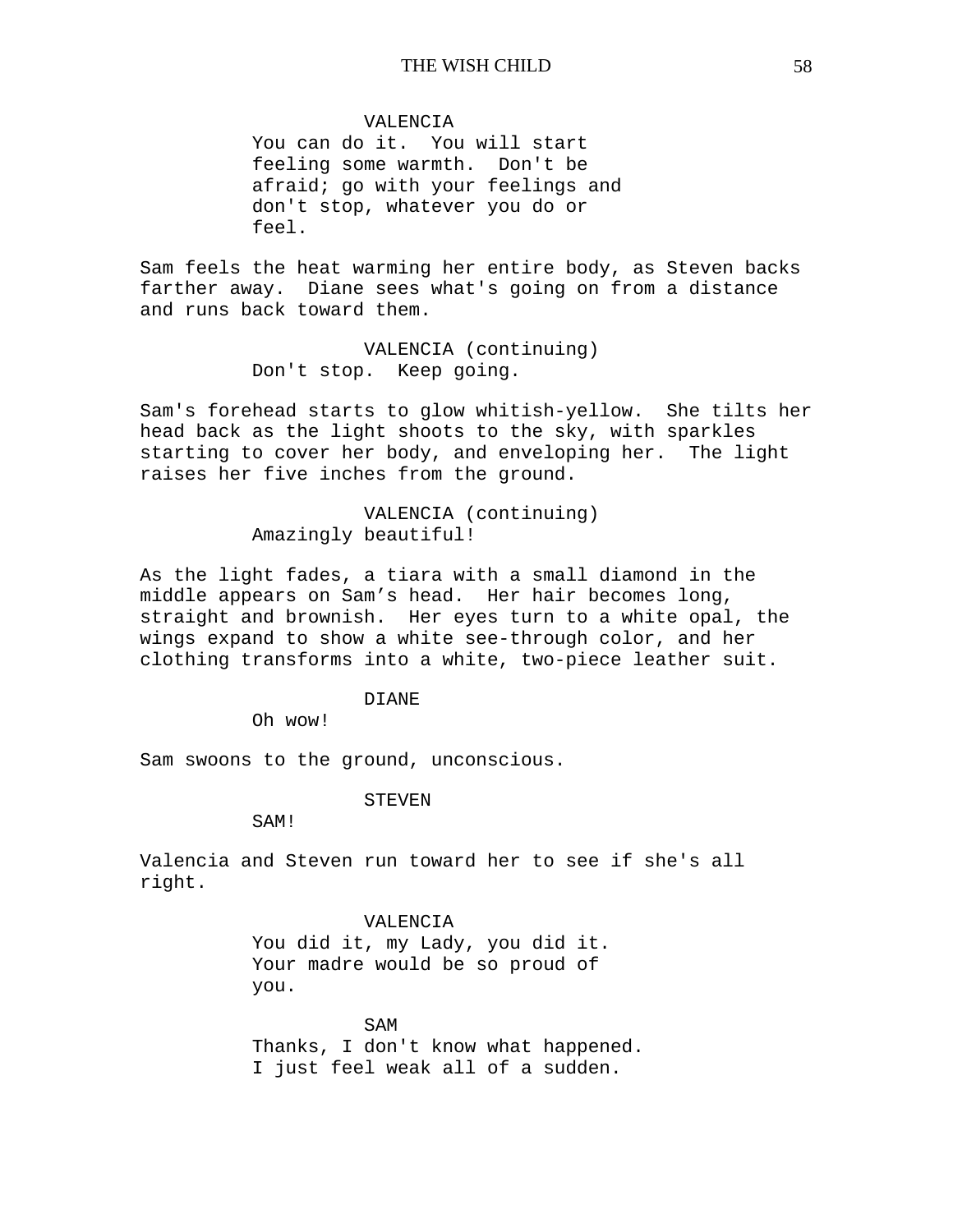VALENCIA That's OK. It was your first time changing.

SAM Did it work?

STEVEN Ah, Cristal! Look at yourself- you're different.

Sam gets up slowly and looks down at herself. Diane walks toward her with envy in her eyes.

> SAM Oh wow! I did it. Look at me-- I'm so gorgeous!

Cristal twirls around.

DIANE Well, you don't have to push it. But yes, you are, and I'm very jealous.

STEVEN You're a knock-out, Princess Cristal.

VALENCIA You were born to be the Wish Child.

EXT. RIVERBANK – DAY

Sam and Valencia practice fighting.

SUPER: "As the days goes by, Sam learns how to fly and fight with Valencia. She gets better and better. She starts to learn how to fight with two swords while still flying in the skies."

> VALENCIA (continuing) OK, that's enough for today. You're getting too good for me.

SAM You think so?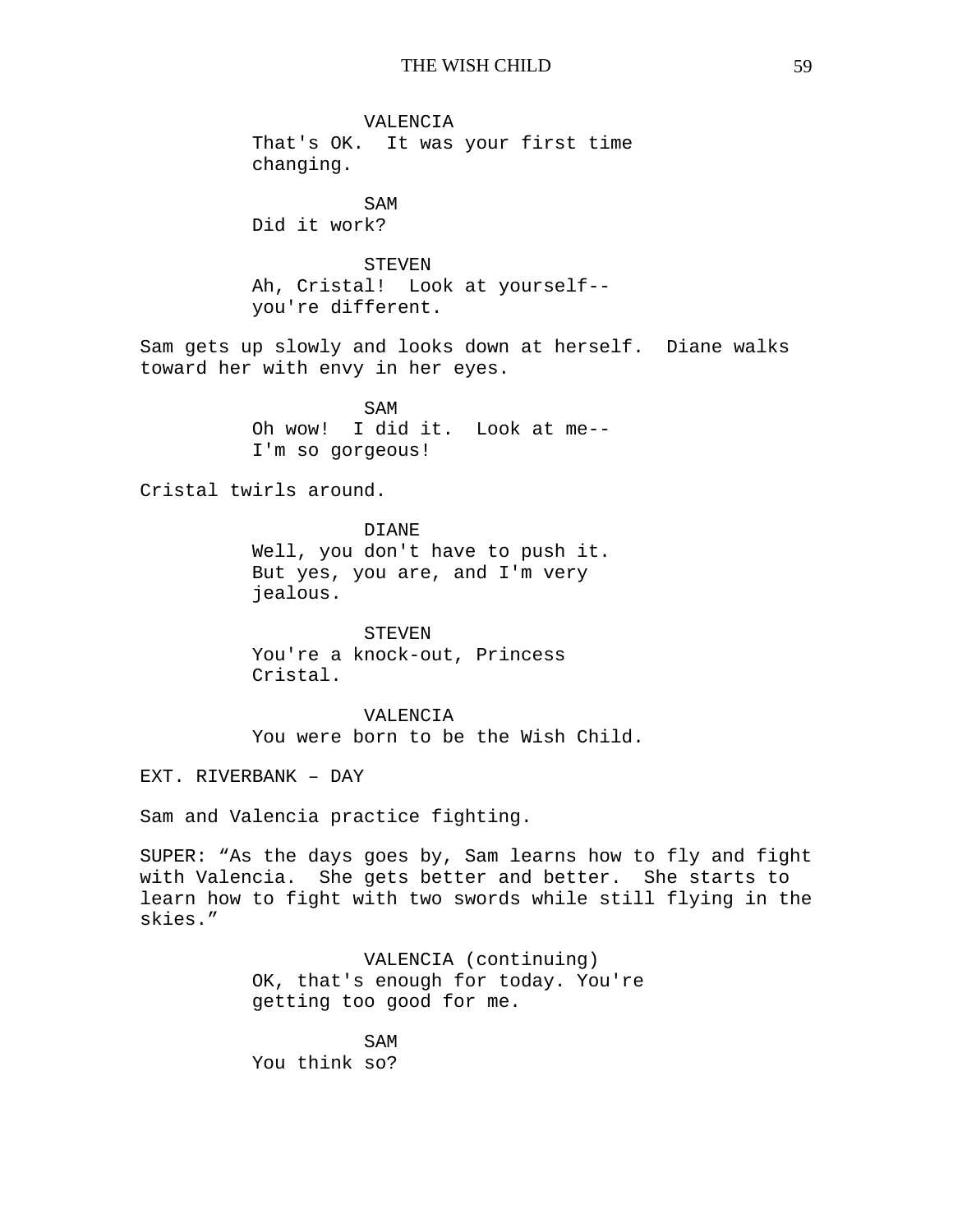VALENCIA Oh yes, but you still need to learn everyday. Each day you'll get better.

EXT. GNOME VILLAGE - NIGHT

Two GNOMES chat in their village.

PETER Did you hear?

FRENZZY Hear what?

PETER The child is back.

FRENZZY Are you positive?

They continue talking as they walk toward some bushes at the edge of the village.

> PETER Yes, I'm going to welcome her back home.

FRENZZY The child, you mean?

PETER Yes, that is what Valencia said.

Both drop their zippers to urinate.

PETER (continuing) I will ask them if they can help us with the trolls.

FRENZZY That is an excellent idea.

Peter urinates on the face of a troll hiding in the bush.

The troll, furious, grabs Peter and drags him into his hole, with Peter kicking and screaming.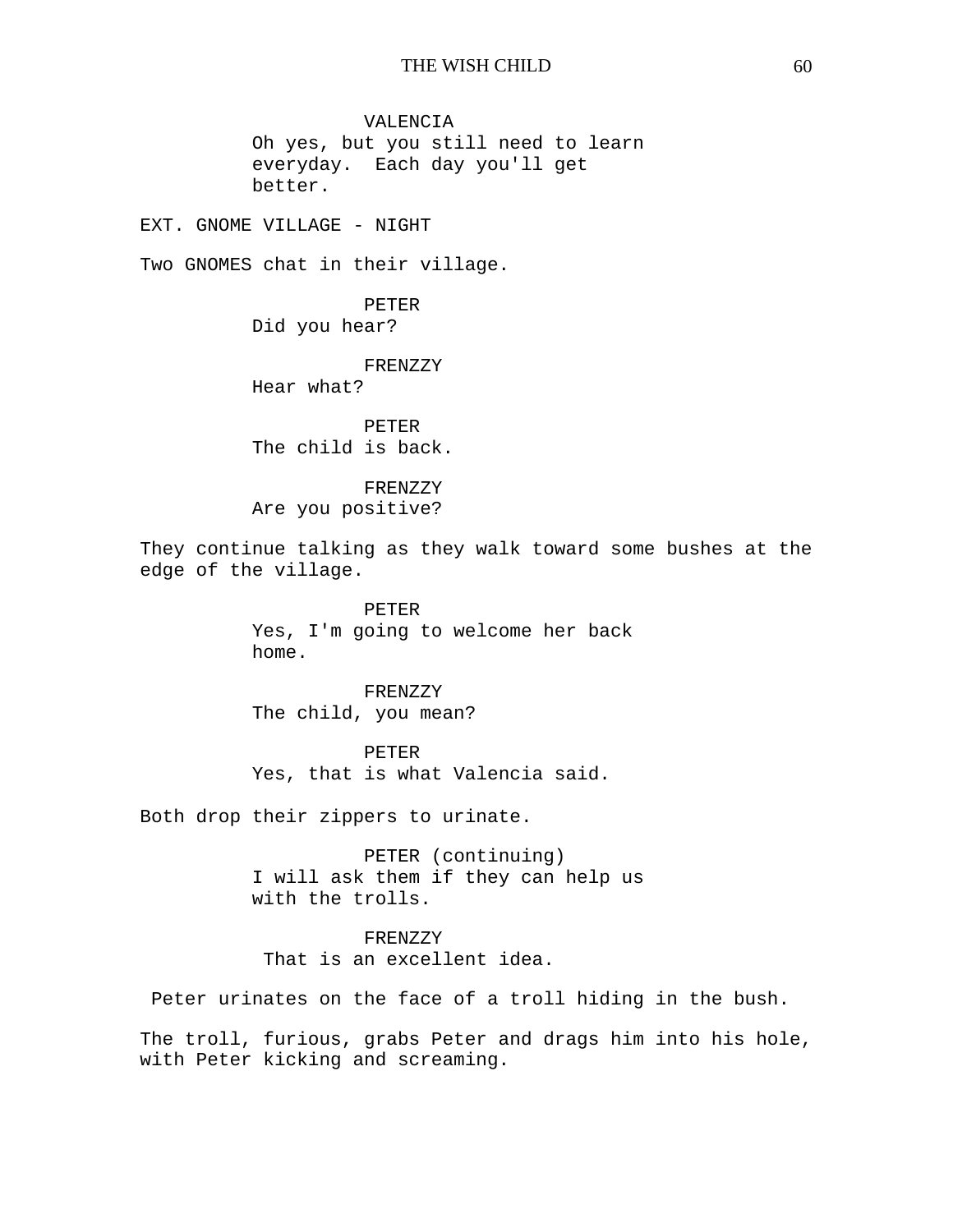PETER

Argh...

### FRENZZY

Peter!

EXT. GOIL'S VILLAGE – NIGHT

Creatures of all types revel in celebration.

SUPER: "A party rewarding Cristal for all her hard work erupts as the news spreads fast of the Wish Child. And as the festivities continue in full-swing, Diane tries to get to know Llamas but found it hard."

CRISTAL

Can you teach me how to learn your language?

### VALENCIA

It's not that hard to learn. You just need to listen to the words as they are being spoken.

SAM

OK.

Listening in on conversations, Sam focuses.

SAM (continuing) I can sort of understand them when they're talking.

#### VALENCIA

Good.

**SAM** Will I need to fight Skull someday?

## VALENCIA

Yes, someday...but you will never kill him. You can surely stop him for a little while, though.

SAM I can't kill him?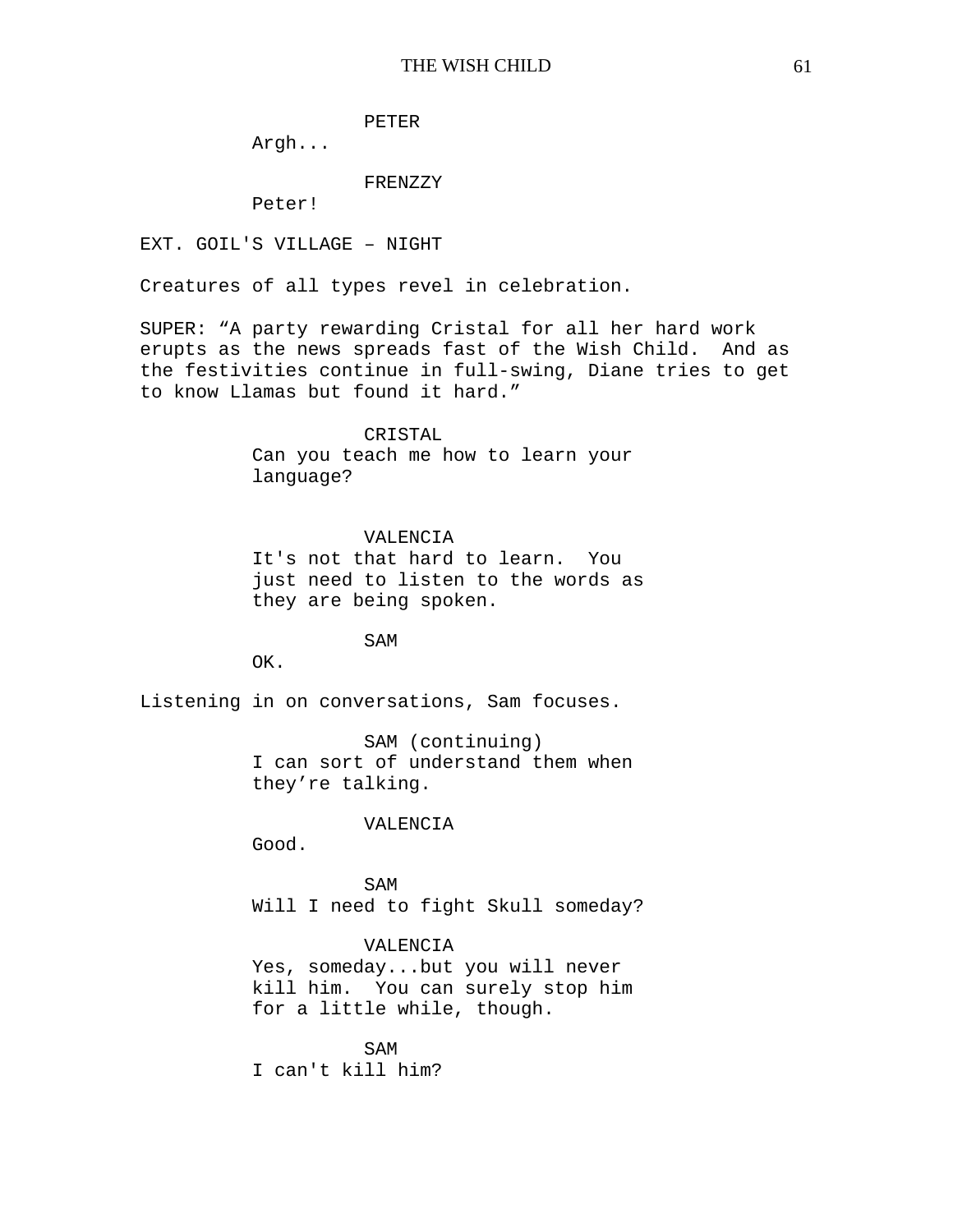### VALENCIA

No, you can't kill something if it's already dead. We are dealing with the demon himself.

SAM What, I can't even harm a demon?

### VALENCIA

You may not even meet him, but you will certainly meet his creation. That, my Lady, you certainly can kill.

SAM

Well, that's good to know. I'm not strong enough yet, though.

### VALENCIA

Not right now, but you will be soon enough.

Ojos Brillantes stands close to Sam in case someone decides to try something.

Curious creatures dance to drums and flute, some dancing while flying, as Valencia sits next to Sam on a birch tree near the fire.

> SAM When will I be able to explore this planet?

> DIANE Yeah, it would be nice to have some adventures in this place.

VALENCIA When you are better and know what is safe and what is not safe.

SAM How will I know if I'm still here?

VALENCIA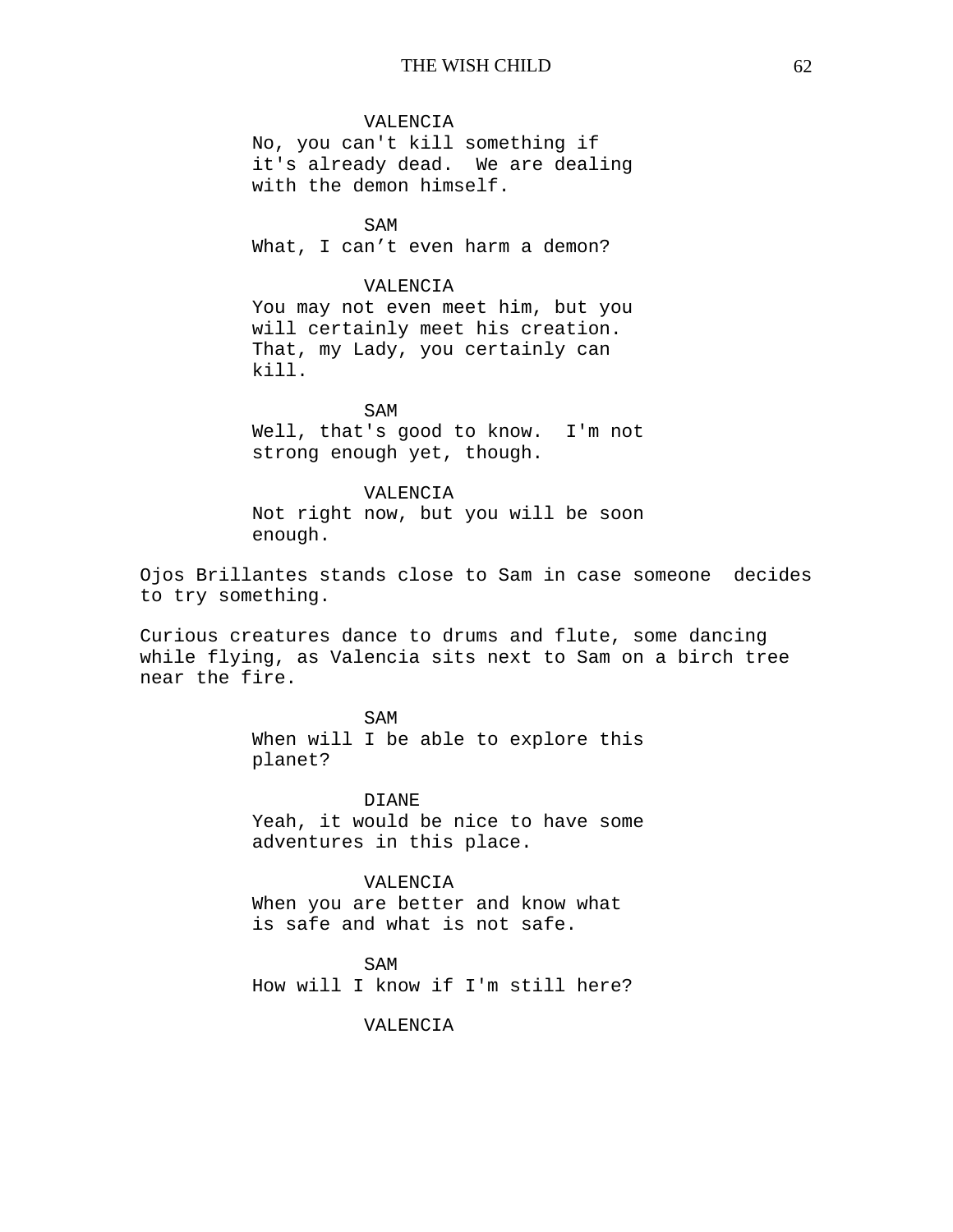All right, because you did so well I will let you see a special book that will explain to you the things you need to know. Then, when you are ready, I will take you to a place where you will meet the Ratmitezzes.

SAM Ratama...what?

**STEVEN** Rats don't talk, ah…right?

VALENCIA In our world there are many things you may not understand.

SAM You can say that again.

VALENCIA Ah, yes. In our world...

Diane and Sam look at each other and crack up in laughter, while Steven chuckles.

> STEVEN I think that you missed the figure of speech again, Valencia.

#### VALENCIA

Yes, I see that.

Diane and Sam, still laughing, hold on to their stomachs.

SAM

(trying to stop laughing) We have to teach you our ways, Valencia.

DIANE (Wiping away the tears from her face, she nods her head vigorously.) Tell me about it.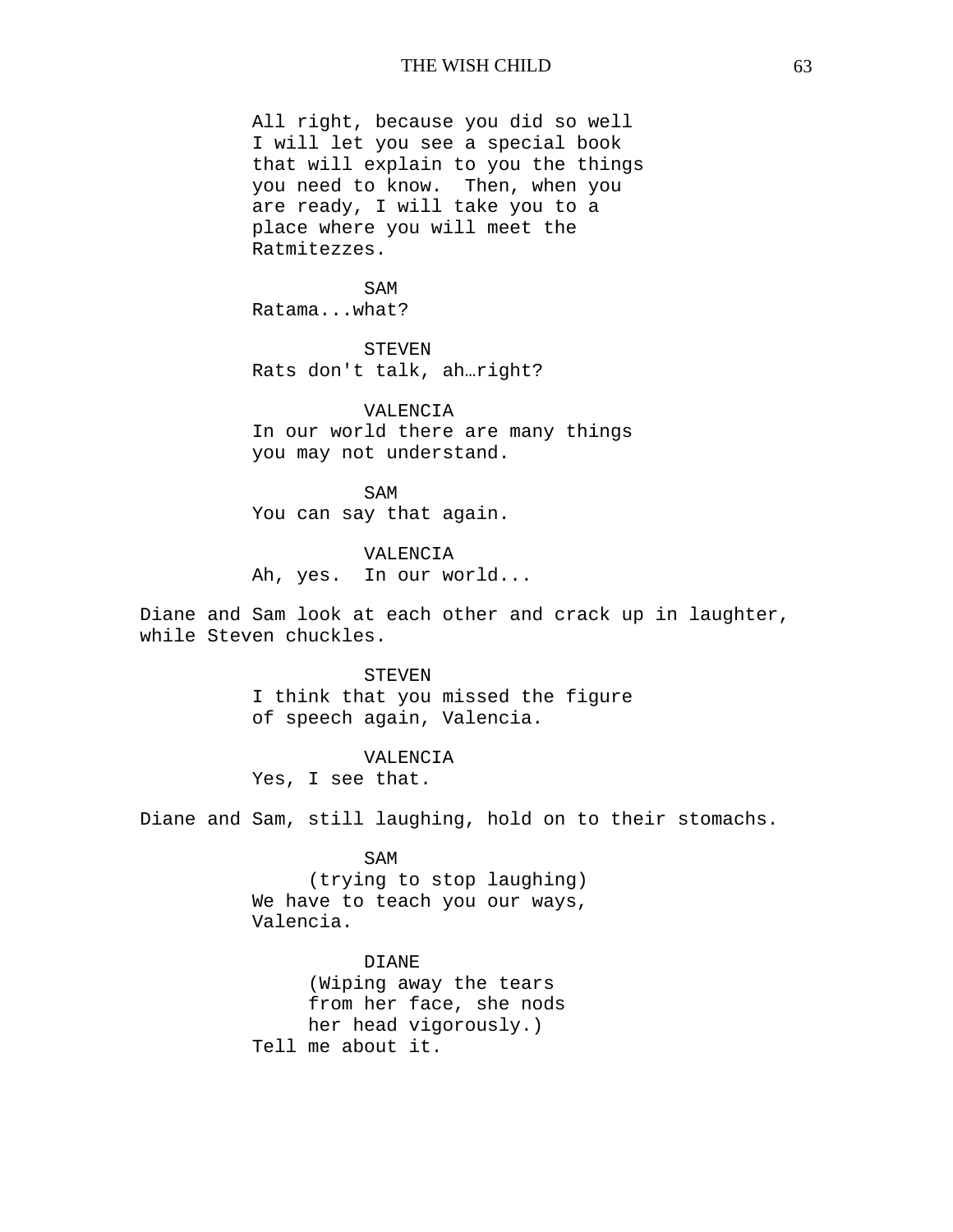EXT. RIVER PIT - NIGHT

Sam notices that Ojos Brillantes has been sitting quietly by the river. Getting up, Sam walks toward him slowly.

Valencia looks up and keeps an eye on her.

SAM Hey, Ojos Brillantes, I wish I could talk to wolves as I can talk to Valencia's kind and others, but that is definitely pushing it, right?

OJOS BRILLANTES (Cocks his head to the left) But you can, my Lady.

SAM Oh wow! You understand me.

OJOS BRILLANTES On the contrary, you understand me. The others cannot. You have a gift to be able to speak to animals.

SAM I can? That's amazing.

OJOS BRILLANTES Yes it is. As I said, no other can.

SAM Would you know of other things that I can do??

#### OJOS BRILLANTES

Maybe, but at the moment you must learn what you must know. You need to learn more about your strength before I tell you anything.

### SAM

Oh, OK. Good enough for me. Ojos Brillantes, do you know about the book that Valencia mentioned?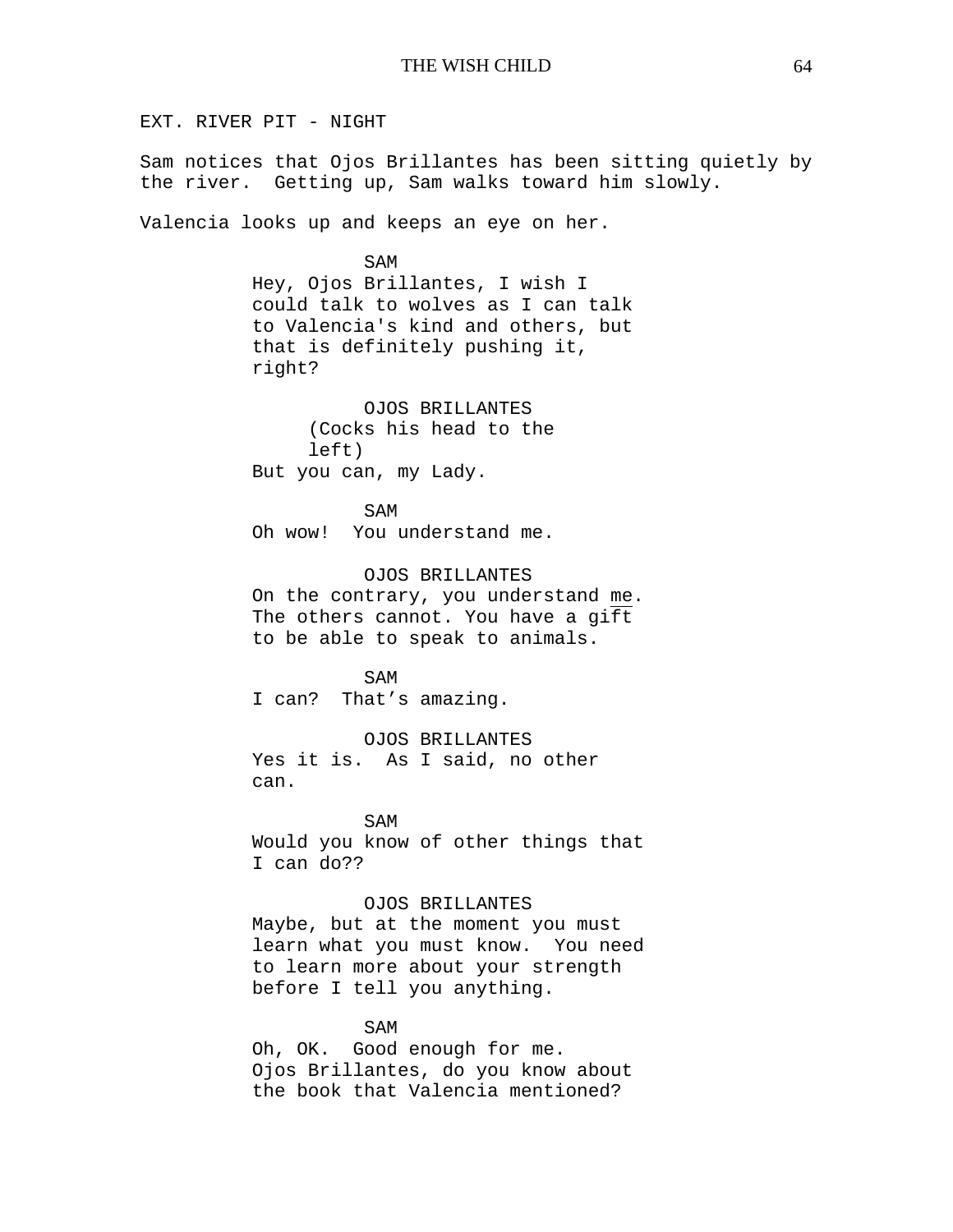OJOS BRILLANTES

Yes!

SAM Can you tell me more?

OJOS BRILLANTES

No.

SAM

Why not?

OJOS BRILLANTES As I've said, you must learn more about your strength before I can tell you anymore.

SAM Like what?

Ojos Brillantes just cocks his head left and right.

SAM (continuing) Well, I guess I'll have to wait and see, right?

OJOS BRILLANTES I'm glad that you agree with me.

Deep in the forest the sound of running footsteps thud, as something prances and breathes hard.

INT. CAVERNOUS BEDROOM OF THE TRIO - DAWN

Sam gets up and stretches her body.

Looking around the Cuarto de la Caverna that she shared with Diane and Steven, she smiles as her eyes land on Diane, whose arms and legs are spread out, head off the pillow with the blanket off her.

As Sam starts to leave, Steven stretches his arms out to bring her back against his chest, thinking that's where she should be.

Sam, noticing this, grabs a pillow and lets him wrap his arms around it to make him think it is her.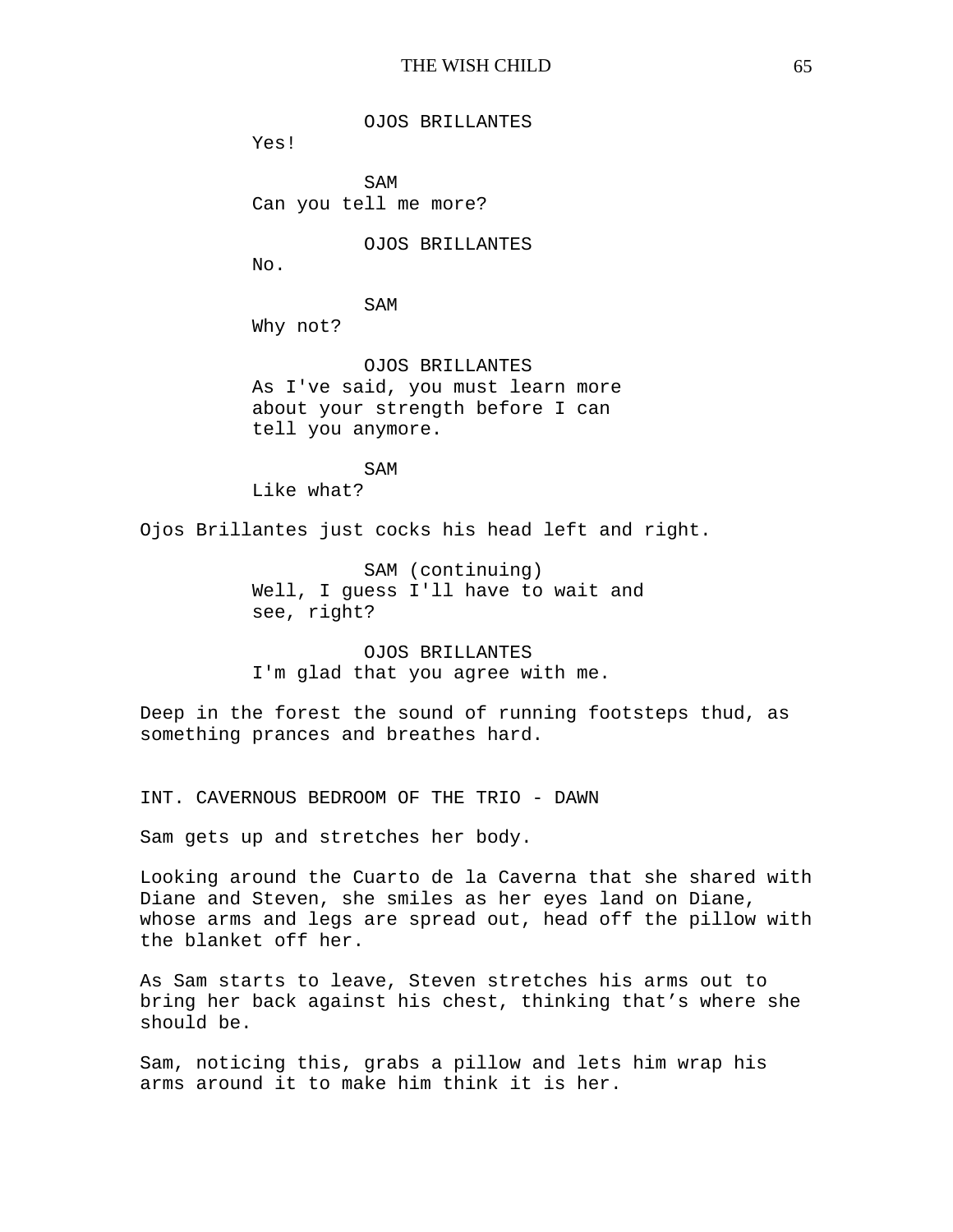Steven mumbles his love for Sam into the pillow.

Sam walks out of the room with a smile.

INT. GOIL'S VILLAGE – MORNING

The friends confer.

SUPER: "Valencia and Sam must fly to the Gnome Village to help control the infested trolls. Ignoring Valencia's advice, Sam takes Steven and Diane with her."

## VALENCIA

Frenzzy is a gnome that came last night to ask us to help them. He says that Peter, their leader, was taken by a troll the night before.

SAM A gnome? Aren't they small people?

VALENCIA Yes, they are small and, as I said before, they do need our help.

SAM OK, mmm, I won't know what to do, but I'll try.

#### VALENCIA

You will not be alone. I will be beside you.

DIANE Yeah, and I'll be there, too.

### VALENCIA

No, you must stay here. It's too dangerous.

### DIANE

No, I'm going, too. If she goes, I go and I will argue my point.

SAM She won't stop until she does.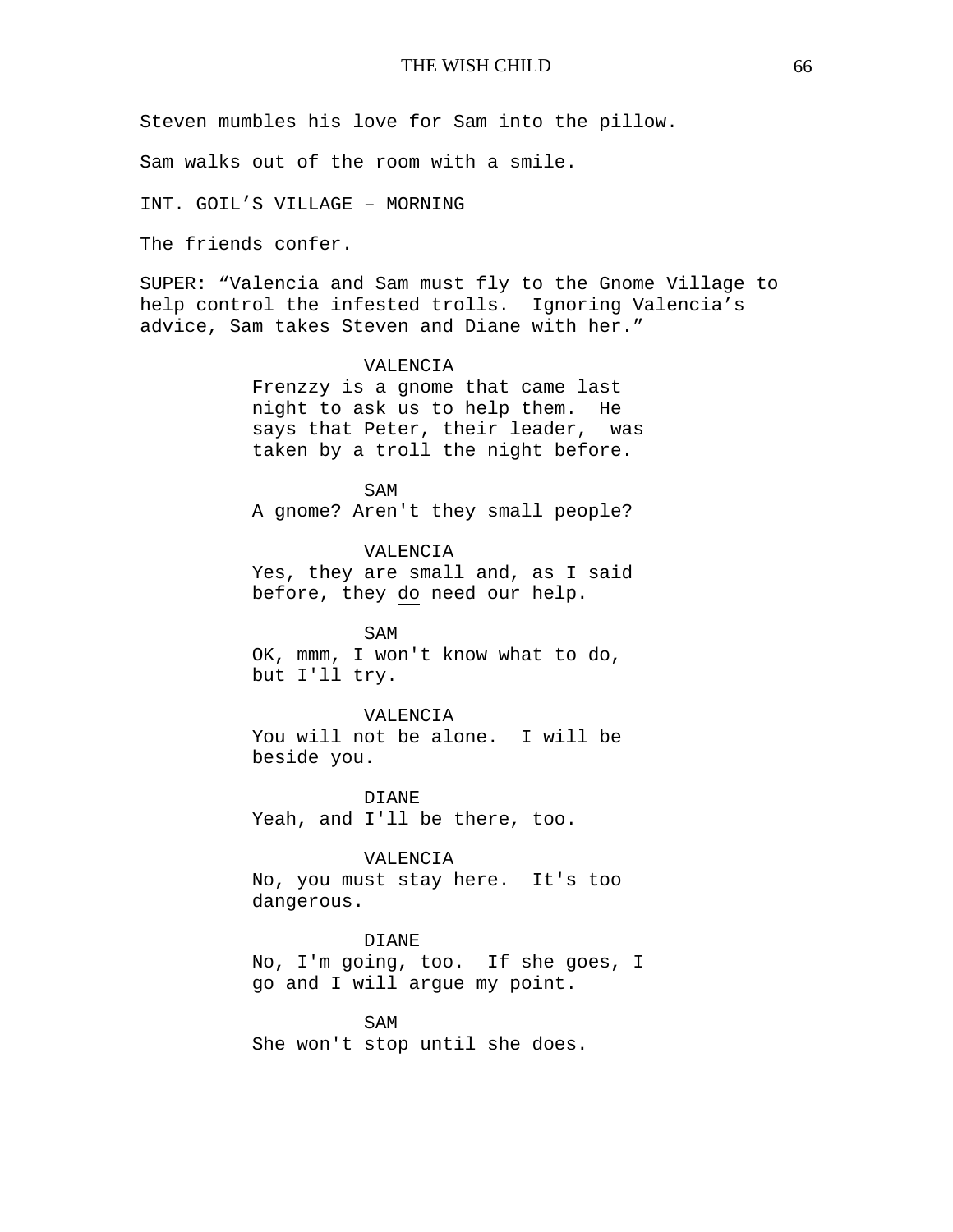STEVEN And what am I--invisible? I will not let you guys...

Valencia looks at Steven with so much bemusement that he does not see the murderous look on Diane's and Sam's faces.

## **STEVEN**

(brings a hand up to fend off Diane and Sam) …I mean…girls…go without me and have all the fun.

## VALENCIA

(shakes his head) Now, I really must learn your ways. Yet I hope that both of you do realize it can be very, very dangerous.

DIANE Yeah, but I don't care.

#### STEVEN

Me neither.

### VALENCIA

Is this your wish, my Lady?

#### SAM

Well, I can't stop them from doing what they want to do. It's not my wish. It's theirs.

#### VALENCIA

All right, then.

## LLAMAS

(in Goil language) I need you to get TRUENOS and tell him we need two transporters.

# LLAMAS

(in Goil language) Yes, Sir. Right away, Sir.

Llamas flies off.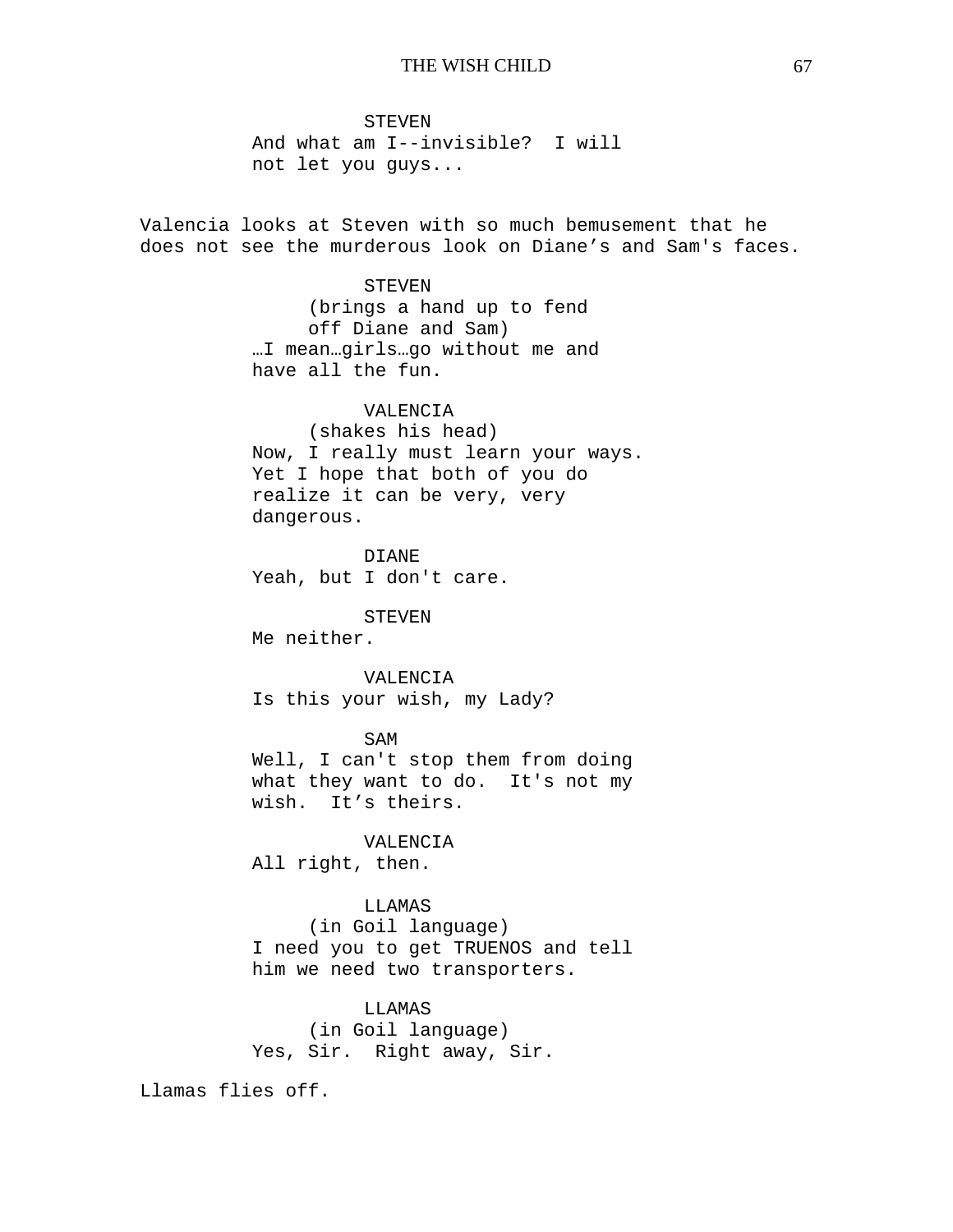VALENCIA We must wait for your ride to arrive.

INT. GOIL'S VILLAGE – LATER Llamas reappears between two beautiful beasts known as Wind Drakes, which call to each other in sounds resembling humpback whales, flying toward the group.

The first winged-being visible to the group glides in--black in complexion. Its body--six-feet long with ten-feet-wide wings, thick and strong, glinting in the early day's light- lands on the plateau, agile as a cat.

Just behind, a smaller yet similar beast, light blue in color, also touches down.

Diane looks at them intently and sees that their tails are long and thick near the thighs and taper off smaller and pointier at the tip.

> DIANE Oh, my God! Look at them, they're gorgeous.

SAM They exist, that's so cool.

### DIANE

If I remember all those stories that I read, their tails are what helps them navigate, while their wings glide on the wind, and these creatures are very gentle to all humanoids.

SAM You and your books.

#### DIANE

What? You know I like to read and to learn new things.

SAM Yeah, I know.

Valencia listens to their exchange.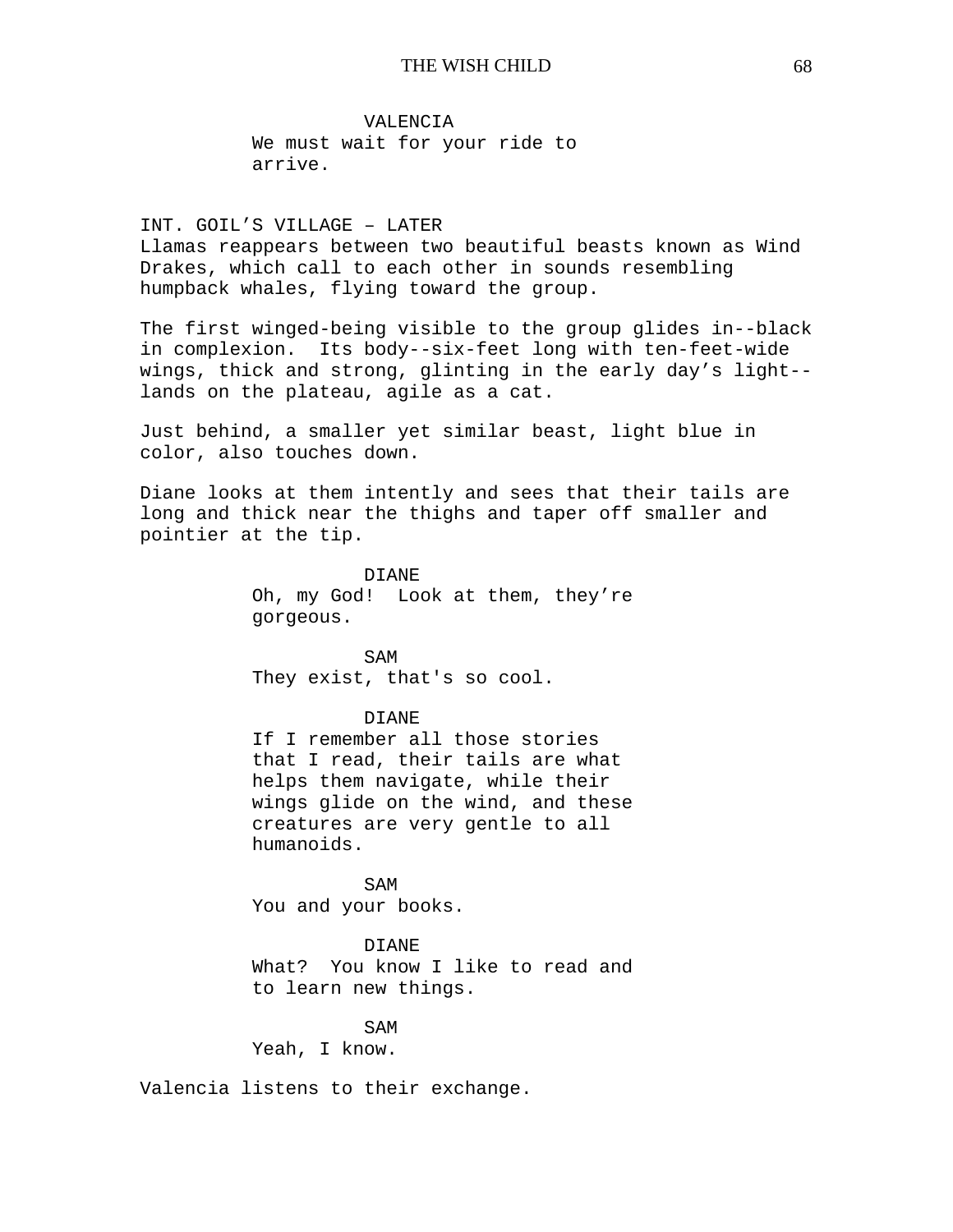## VALENCIA

Both of you will get on a wing drake to fly with us to the destination.

SAM Oh, you guys are so lucky.

Diane laughs and dances around Sam.

DIANE

Ha.

(singing their childish sing song) I'm getting on one and you're not.

SAM I'll remember that.

STEVEN OK, you expect me to get on that?

SAM You can come or you can stay if you want.

#### STEVEN

No, that's OK, I can see now that there's a leather belt to hold me down in case they swirl in the sky. And I can tell you that I'm not looking forward to this.

SAM Oh come on, Steven, you're my hero. You can do it.

STEVEN I'm only doing it for you.

DIANE

(bats her eyes and smiles at Steven.) Oh, that's so sweet.

#### SAM

OK, guys let's do this. Valencia, would you show us the way?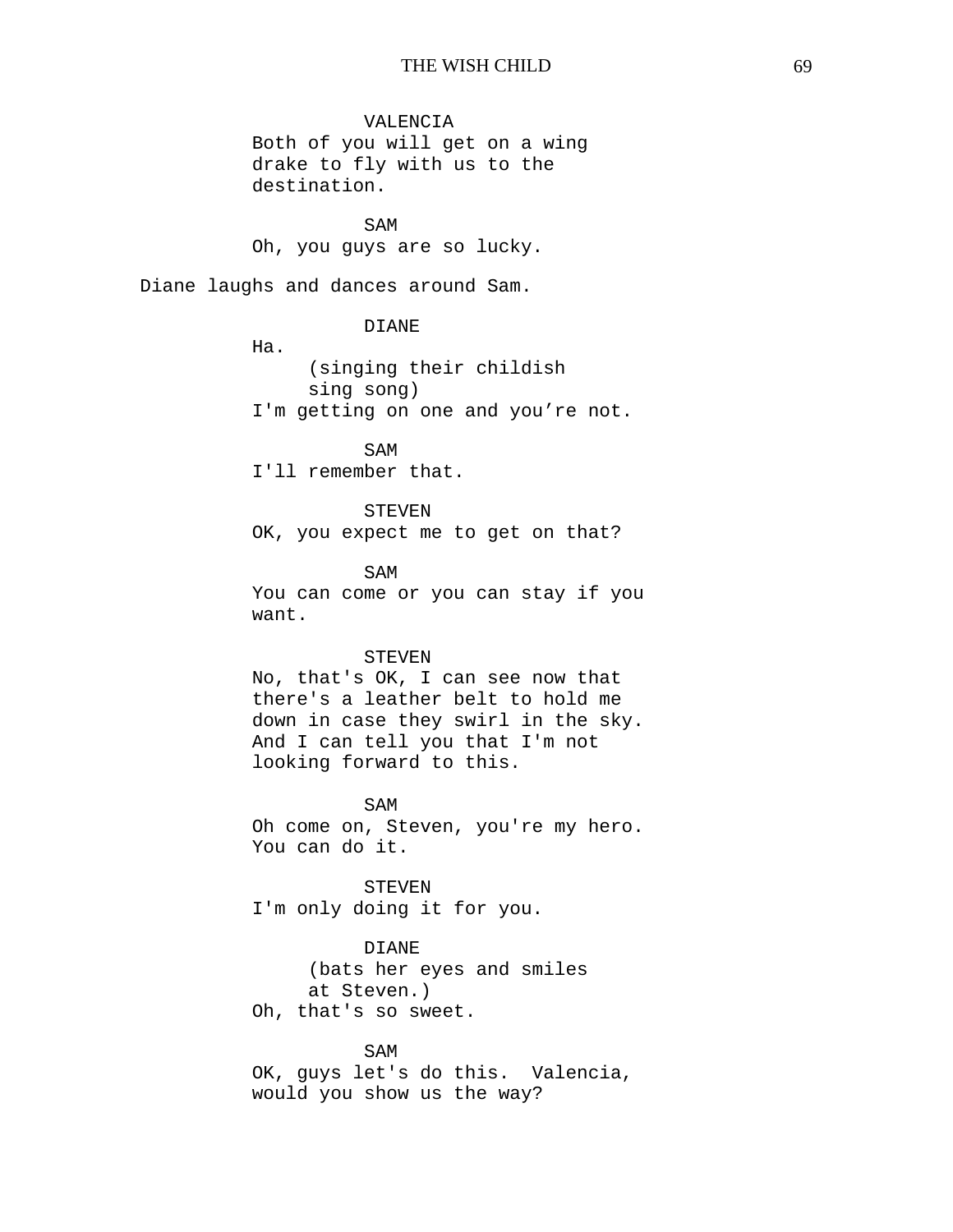Valencia nods and flies off.

Steven and Diane walk toward the drakes as Diane notes them watching her, while Steven approaches slowly, standoffish about the travel arrangements.

> SAM (continuing) Are you guys getting on, or what?

DIANE And how, pray tell, do you think we should get on?

SAM Like getting on a horse or something, right?

Diane gives the look to Sam, while Llamas, not comprehending, looks up in confusion at Valencia.

Steven looks at Llamas, who is looking at Valencia, who looks at the girls near the wing drakes.

> STEVEN Man, I'm happy I'm not one of you.

SAM Why do you say that?

DIANE What does that mean?

STEVEN Why don't you ask for help? Like Valencia--he might know what to do.

SAM Mmm, you're right.

Sam walks in front of the wing drake and smiles at it. The drake's facial structure is almost like a horse, the only difference that the drake's face is skinnier and longer.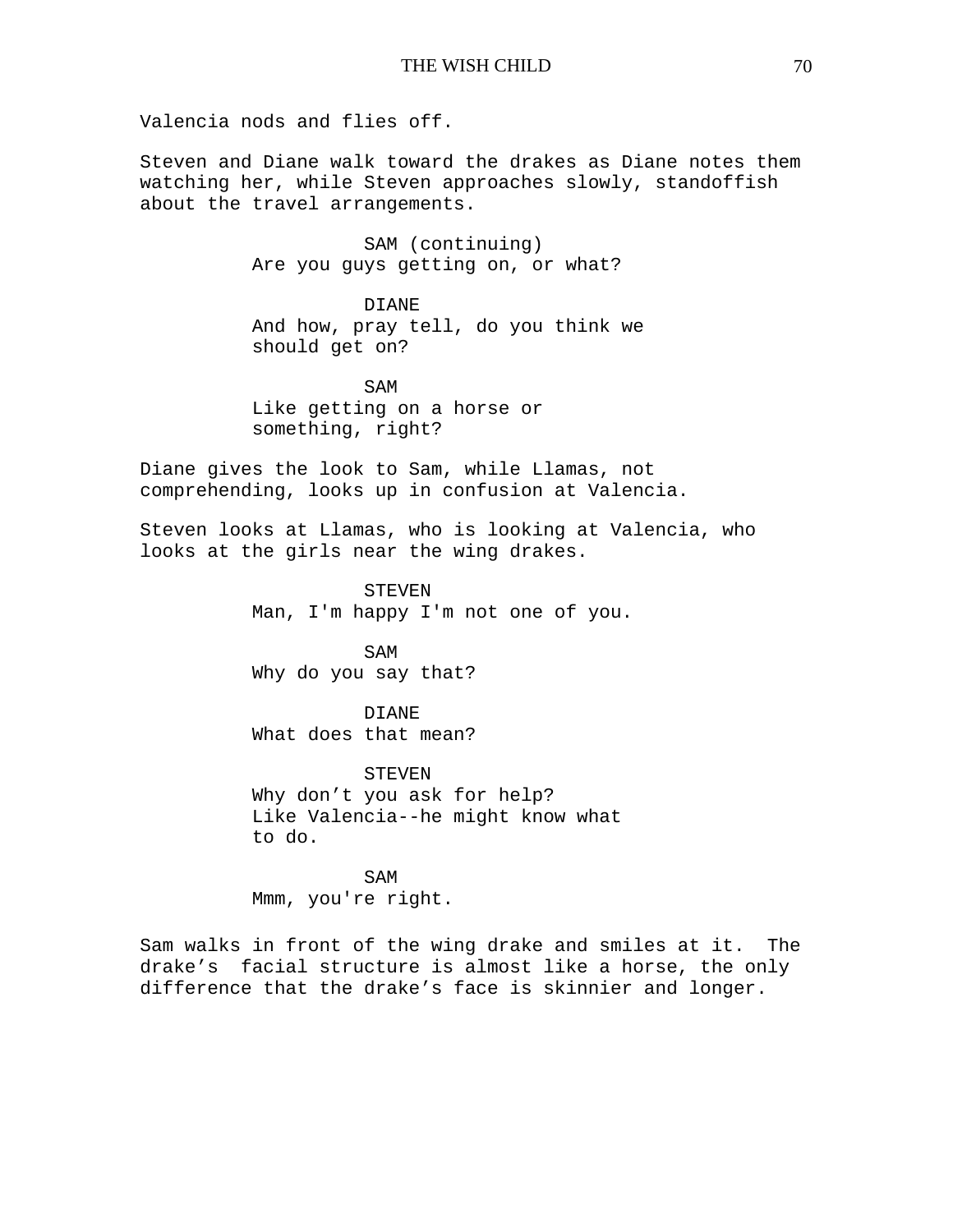SAM (continuing) Hi, I was wondering if you could tell me how my friends can get up and ride.

The wing drakes angle their ears so they can best hear what is being said. Sam knows they're listening.

> STEVEN I meant to ask you, Valencia... VALENCIA Excuse me?

Diane looks over at Sam, not knowing what's going on, and sees the wing drakes go down on their stomachs with their heads looking at them to get on.

Sam looks at Diane and motions her to get on. Diane climbs on without a hitch.

Steven, seeing that Diane had no problem getting on the wind drake, tries getting on. His first try lands him on his butt. Looking around to make sure no one saw him, he gets up and tries again. This time Steven lands on the other side of the wind drake, jumping too high, unable to stop his descent.

Diane and Sam, seeing this last act, burst out laughing.

STEVEN Don't laugh. It's not funny

SAM Sorry Steven, but you fell down on the other side of the wind drake. That was too priceless.

Diane, still laughing and holding on for dear life to the saddle horn, looks at Steven with tears in her eyes.

> DIANE Steven, did you ever get on a horse before?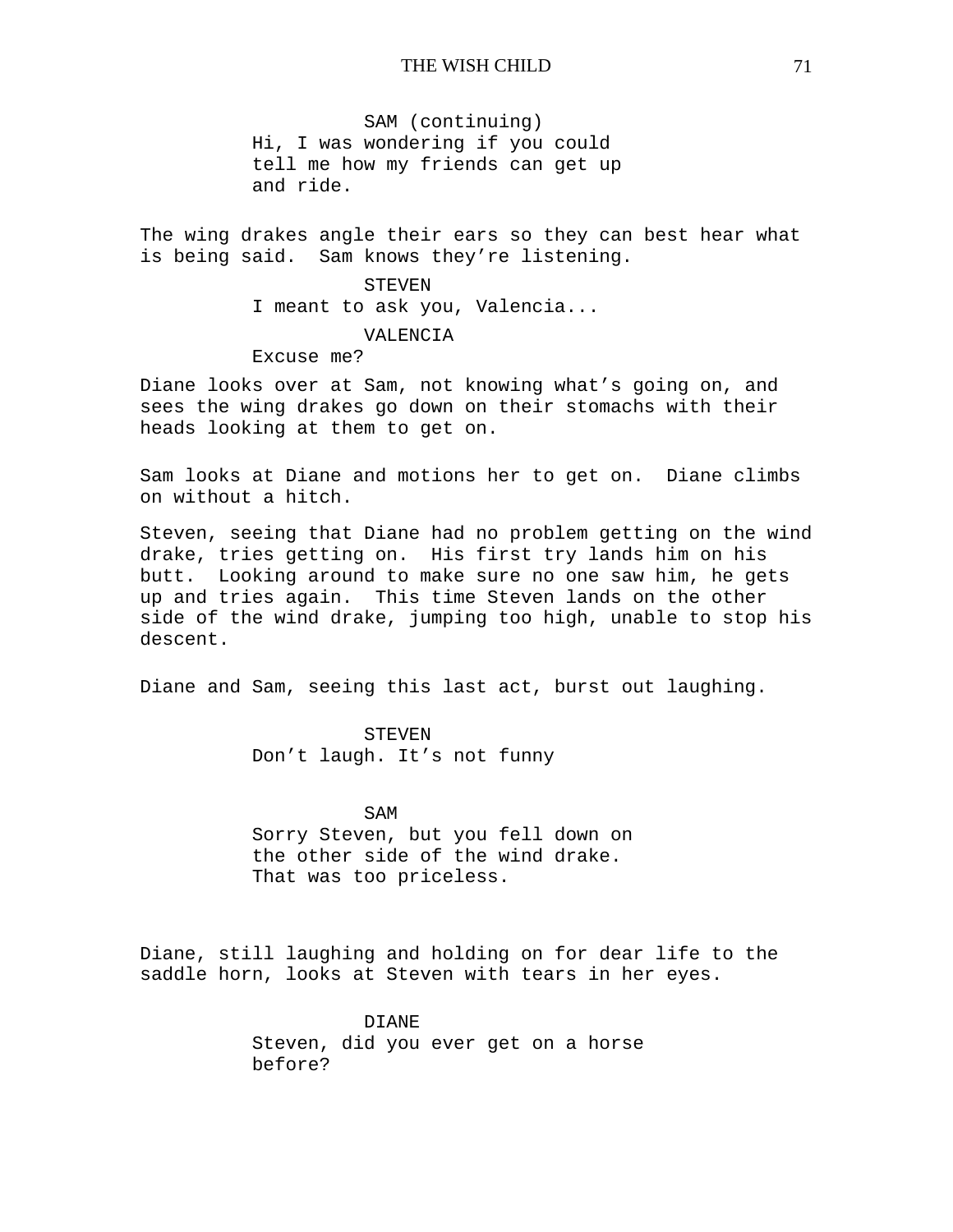STEVEN No, I've never really wanted to try, either.

Sam walks toward Steven.

SAM

Bring your left foot to the stirrup. Grab the back of the saddle with your right hand, and with your left hand grab the saddle horn. STEVEN

What's a saddle horn?

### DIANE

The horn that is in the front- that's to help you pull yourself up.

#### **STEVEN**

Oh, OK.

Steven does as he was told, but before Sam can stop him he lifts himself and lands on the right side, not knowing that he had to let go of his right hand where it had been still holding on.

> STEVEN (continuing) Argh! This is nuts--I'm hurting myself for nothing.

SAM You didn't let me finish, Steven. Why don't you try again?

Steven lets go of the saddle and returns on the left side of the wind drake.

> SAM (continuing) OK, now while you're bouncing on your right foot, push off and put all your weight on your left foot while pulling on the saddle horn. Balance your hands and your left foot in a standing position.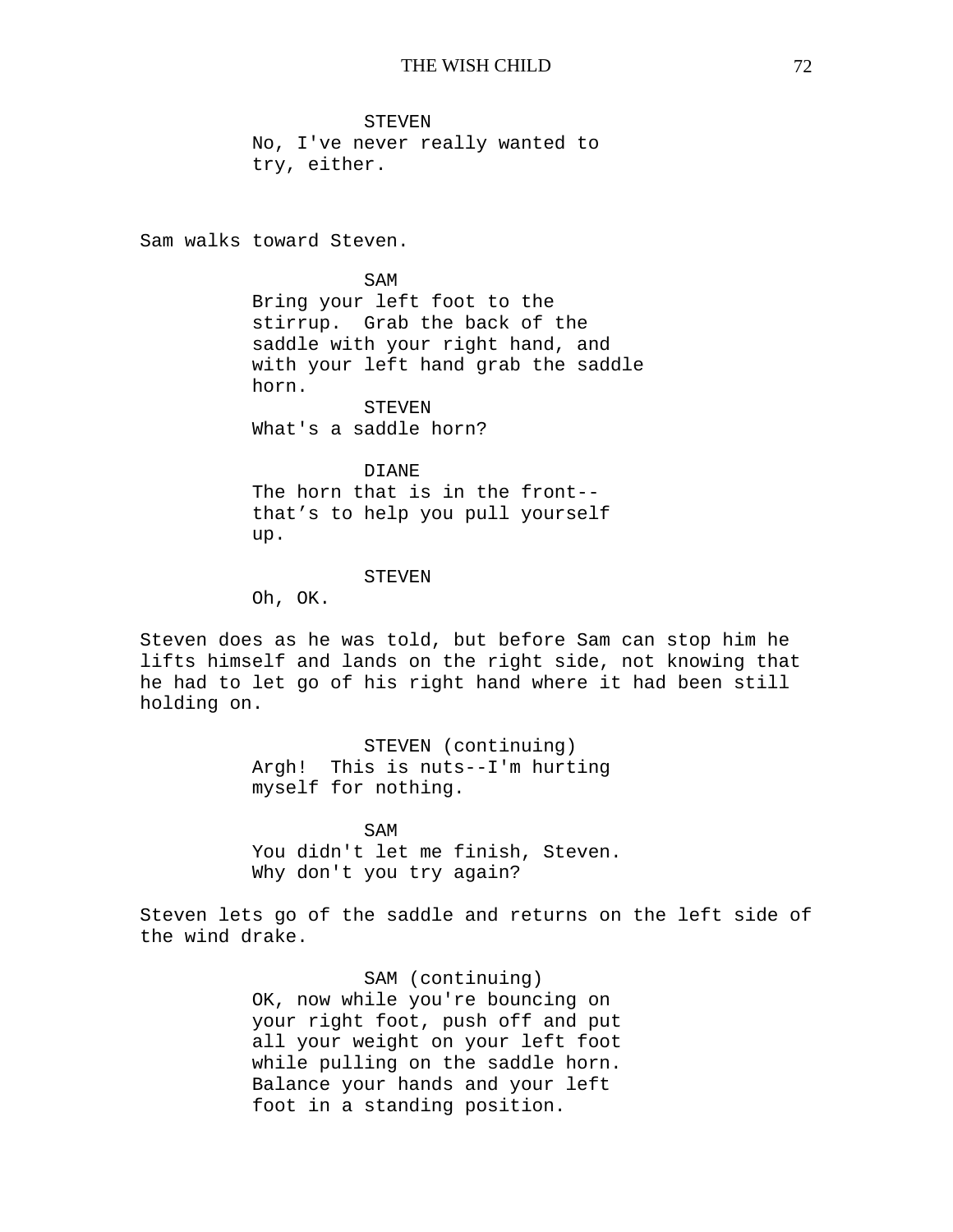Sam walks around him.

SAM (continuing) OK, now I also want you to bring your right hand on the horn and swing your right foot over the saddle and then lower yourself gently into the saddle. That's it. Now I want you to bring your foot into the stirrups. Good…all so easy.

STEVEN Easy for you to say…I fell down on my ass twice.

DIANE Twice! Ah man, Cristal, we missed the first time.

Sam shakes her head at Diane, trying to keep from laughing out loud at Steven.

## STEVEN

That's not funny.

Valencia flies off. Sam is right behind him with the wind drakes.

EXT. FLIGHT TO GNOME VILLAGE – CONTINUOUS

Flying over the trees, they see a village of ogres.

DIANE Hey Valencia, what are those big things down there?

A shadow goes by a few ogres, who wave their axes violently at them as they look up in the sky.

> STEVEN I hope those are not the things that you want Cristal to fight.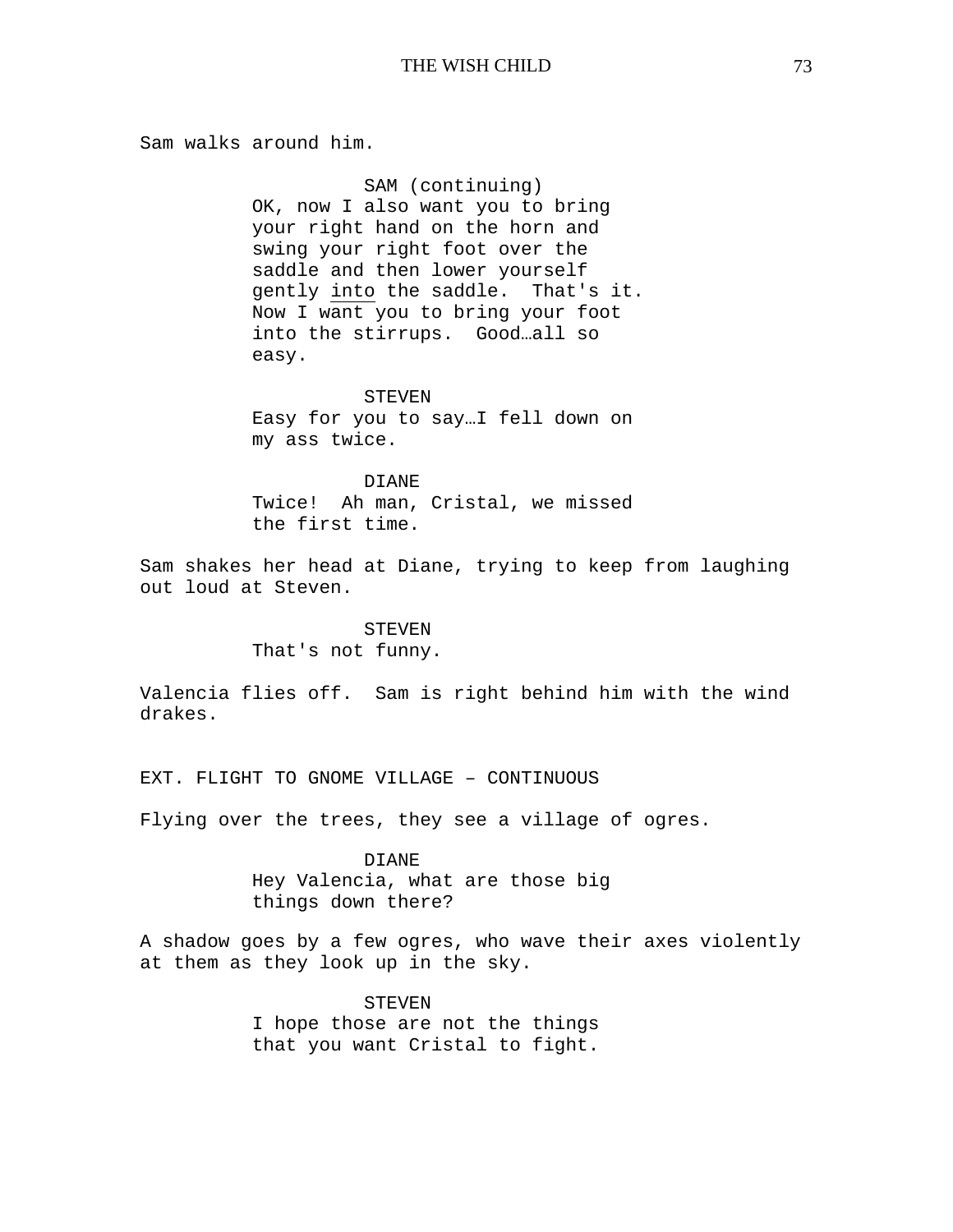SAM They are waving a friendly hello to us with their axes.

 DIANE No, I think they want to hurt us or something.

# VALENCIA

Those are ogres, not trolls.

Looking down while gliding and not seeing the village of the gnomes under them a little farther away, they see instead a beast running and passing through a swamp.

> DIANE What kind of animal was that, Valencia?

VALENCIA That is a Bog--they live and hunt in swamps.

SAM And what should we know about the gnomes?

## VALENCIA

We call them Tree Formers; they plant trees all over.

SAM Where do they live?

VALENCIA There, right under us.

STEVEN I can't see a village.

## VALENCIA

They live in the trees. Once we go down, we will be able to see the entrance to their village between the trees.

#### DIANE

Oh, cool!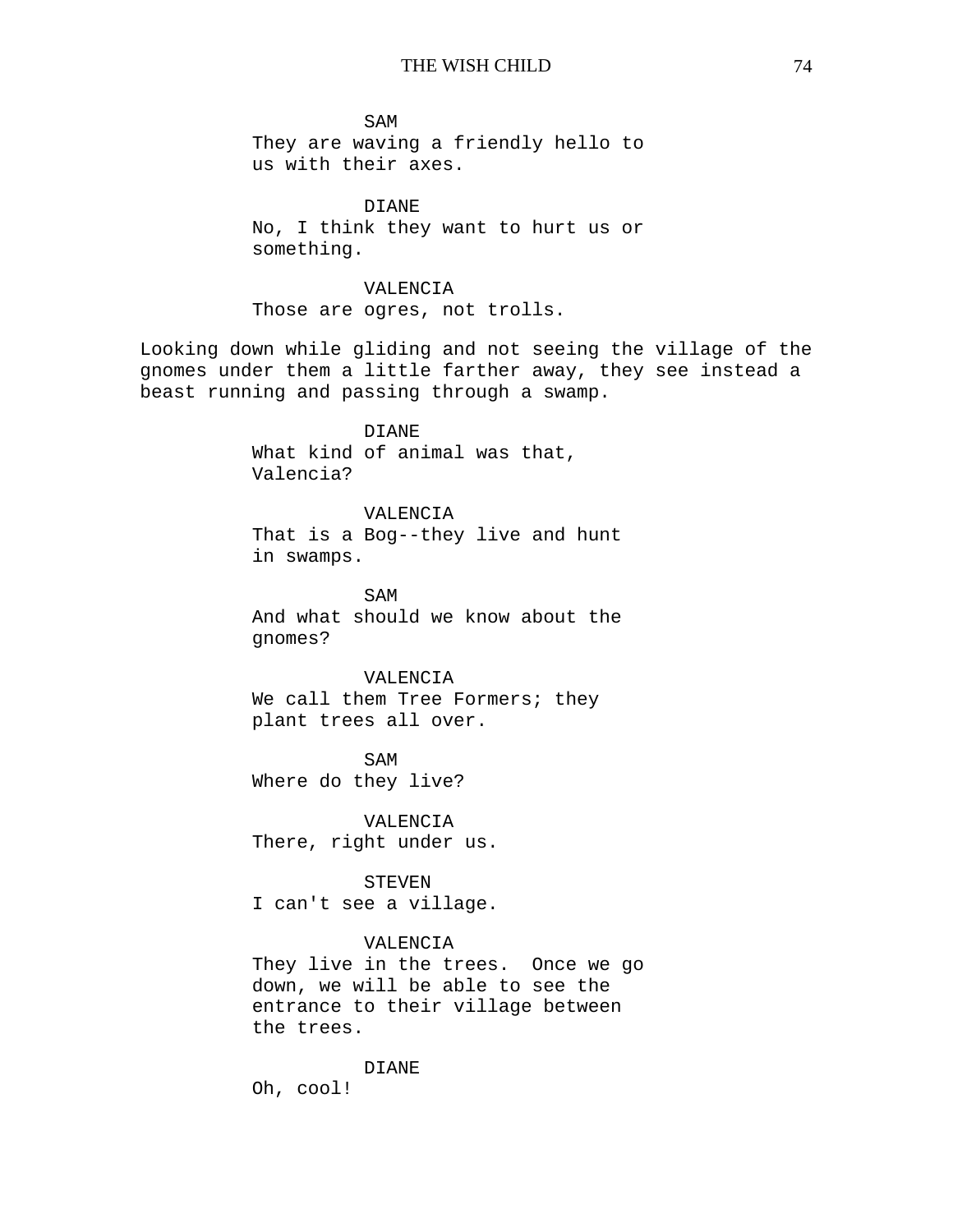Arriving at a clearing, the wind drakes land smoothly on all fours. Diane explains to Steven that he can get off the same way he got on.

EXT. GNOME VILLAGE - MORNING

As Cristal and the others arrive at the gnome village, Ojos Brillantes runs to give an update to Destany.

The gnomes walk out of their home to greet the newcomers.

FRENZZY (in gnome Language) Please come and meet the others.

SAM Oh, my God, I understood him.

DIANE That's good. I sure didn't.

STEVEN Maybe you can tell us what he says if it's important, right?

CRISTAL Yes, of course. Right now he just said "welcome."

#### DIANE

Ah!

As they walk around for a closer look, they see small well concealed holes in the trees and hear lots of creatures hiding in the branches. Gnomes are about to eat.

## VALENCIA

Sit and eat, it's very good.

They have a strange beast roasting on the fire. It looks like a pig, but with spikes sticking out of its back. Frenzzy nods at them that it is very good. Sam, sitting by the pit, takes a piece and tries it.

> CRISTAL Wow, it is good. It tastes like our kind of meat. Try it guys-- I'm really impressed.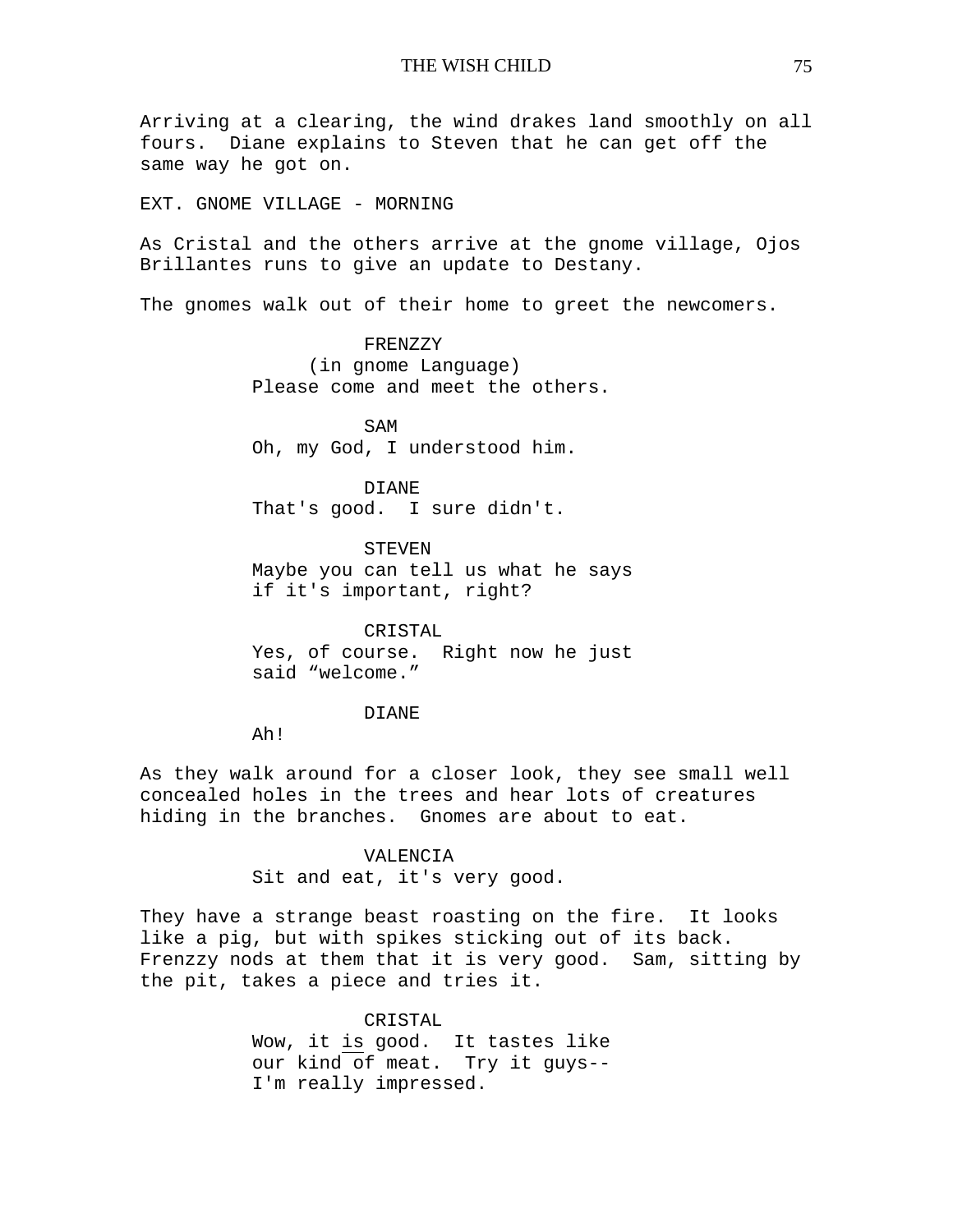#### DIANE

Well, you tried it, so here goes, then. Umm, it's good.

Steven tries it and is pleasantly surprised.

## VALENCIA

Frenzzy explained that the trolls come at night and attack everything in sight. The gnomes figure that the trolls will show themselves again tonight.

#### STEVEN

Now we wait, then?

## CRISTAL

Yep. Should we put traps around to know that they are coming?

## VALENCIA

That's a good idea. How should we do this?

CRISTAL Diane, do you have any suggestions?

## DIANE

I might be able to use something if they have anything around here.

#### VALENCIA

If they don't, we might find something.

DIANE I need bells and strings.

## CRISTAL

Of course! When they touch the strings, the bell will go off, and we will know which way they are coming from.

#### VALENCIA

Then it will be done.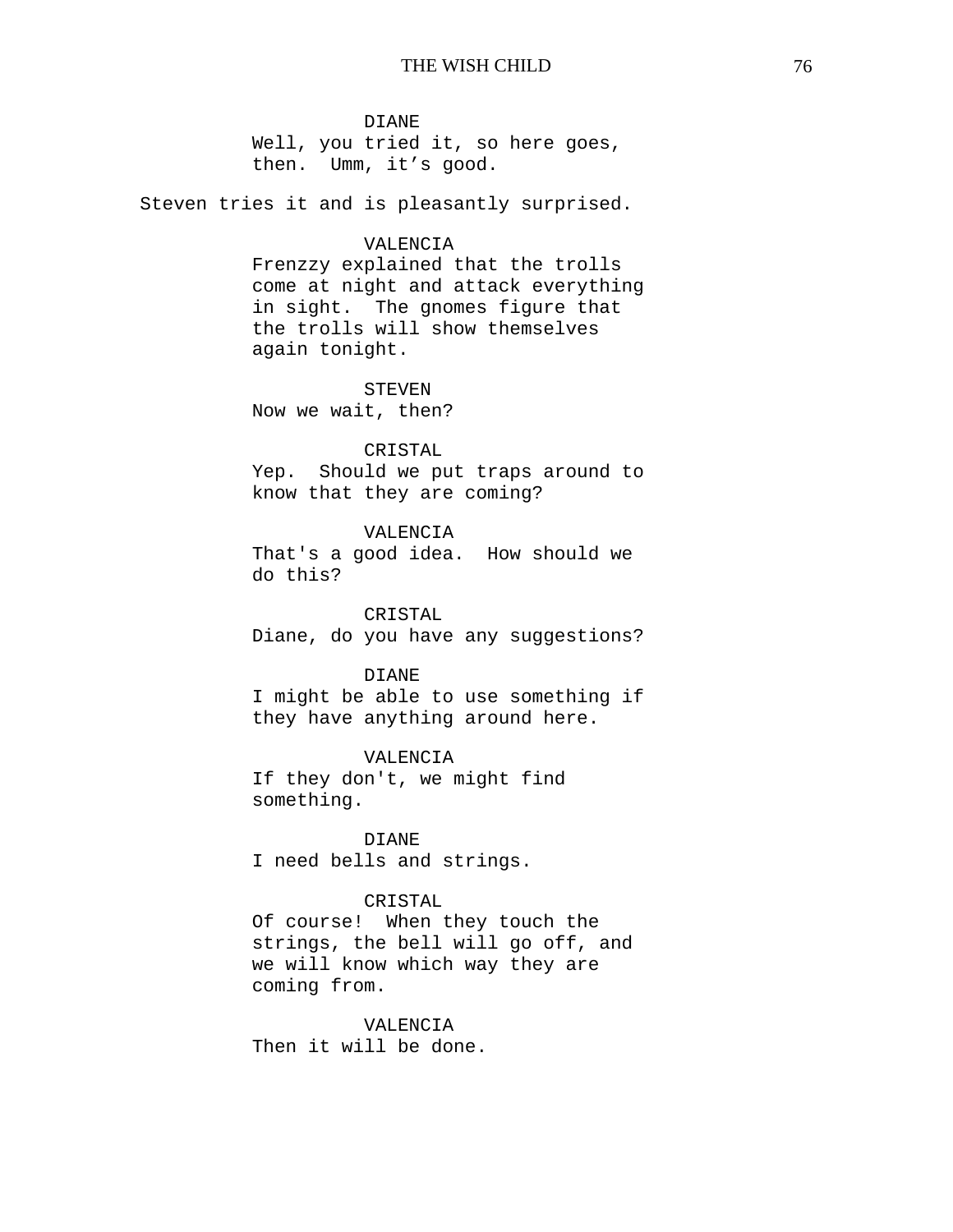Everyone in the village looks high and low for the stuff that they need. Frenzzy finds lots of string, and Valencia flies back with bells. Cristal walks around to see where they can put the strings and sees something moving in the bush.

> CRISTAL Hello. Is anyone there?

Then she sees a long, white, fluffy creature, which is wrapped up on a tree and wagging its tail to and fro.

> CRISTAL (continuing) Don't be afraid. I won't hurt you.

The creature's head pops up from a tree and displays its long ears like a rabbit's, big round brown eyes, white fur, and when it comes out slowly it also displays wings like a bird's. It sits down like a squirrel, with its tail curled up in front of him. It also has five small fingers.

> CRISTAL (continuing) Hello there.

All of a sudden it flies up to Cristal's shoulder and touches its tail on her face, then wrapping it around Cristal's legs to hold on.

> CRISTAL (continuing) Well, nice to meet you, too.

FRENZZY Her name is Rizado.

CRISTAL What is she?

#### FRENZZY

She's a Fuzzy. She speaks like you and I. She looks fully-grown but has a five-year old's voice--plays like a child, too, and is very shy.

#### CRISTAL

Oh well, that's OK. She's cute.

As Cristal and Frenzzy walk back, Cristal pets her and Rizado starts to purr.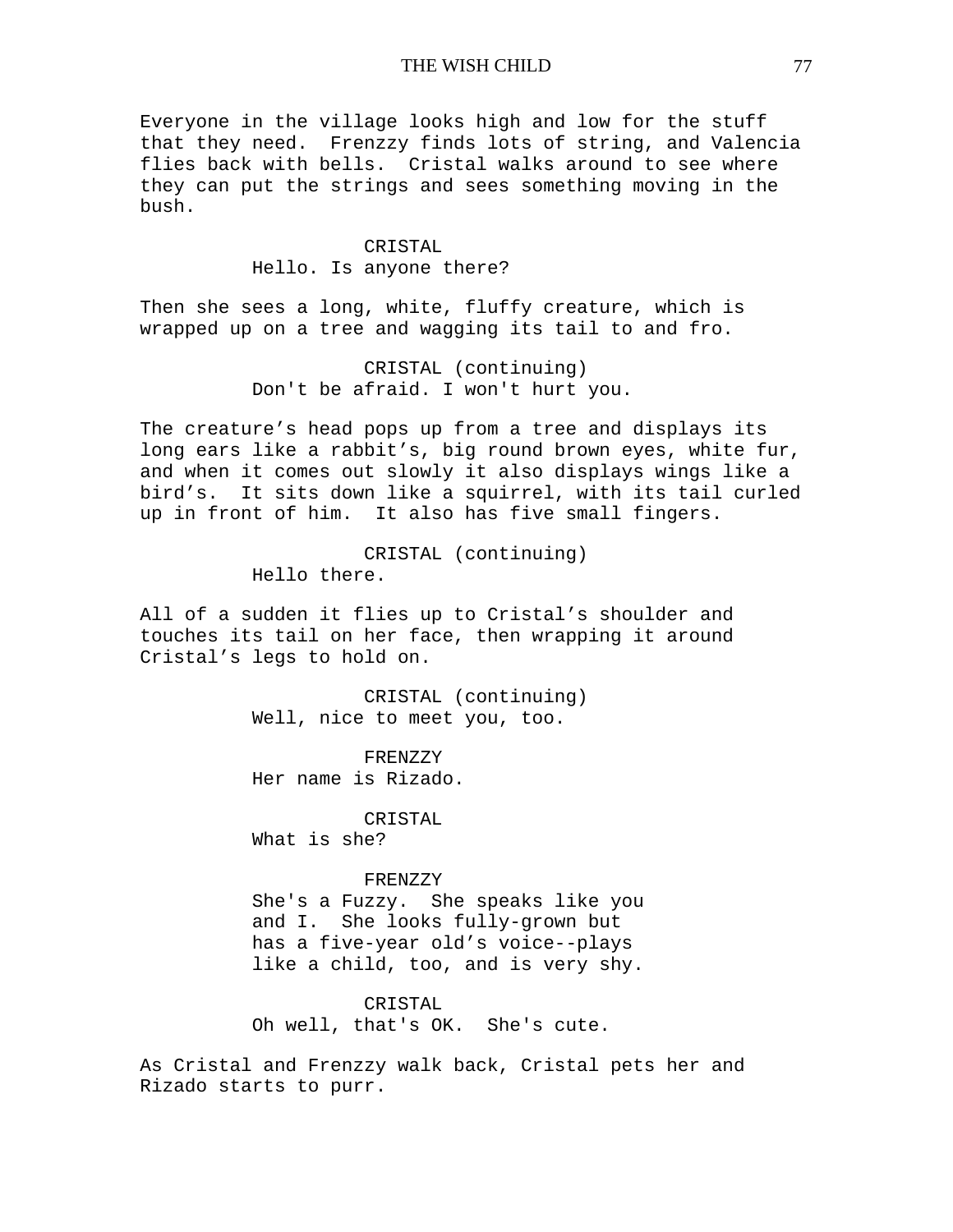DIANE Where did you find that?

CRISTAL She was up in a tree. Her name is Rizado.

STEVEN Do you think I can touch her?

Steven walks toward her and Rizado lets him pet her. Rizado jumps on Steven and cuddles in his arms.

Valencia reappears with the bells they needed.

DIANE OK, good, Cristal. Please tell the gnomes we need to do this fast; night is coming soon.

CRISTAL

Why don't you try?

Cristal closes her eyes and concentrates on Diane and Steven to understand them all.

> CRISTAL (continuing) Listen to their words.

Diane listens carefully to what the gnomes are saying and slowly understands them. She looks at Steven and then at Cristal.

> DIANE Oh, cool. I can understand them now but how--

CRISTAL Valencia told me that if I concentrate on anyone to help them better understand a language, that

they can understand; so I told him that I was going to try it on both of you, and I guess it worked.

STEVEN

Oh yes, it worked all right.

Valencia walks back and smiles at Diane and Steven.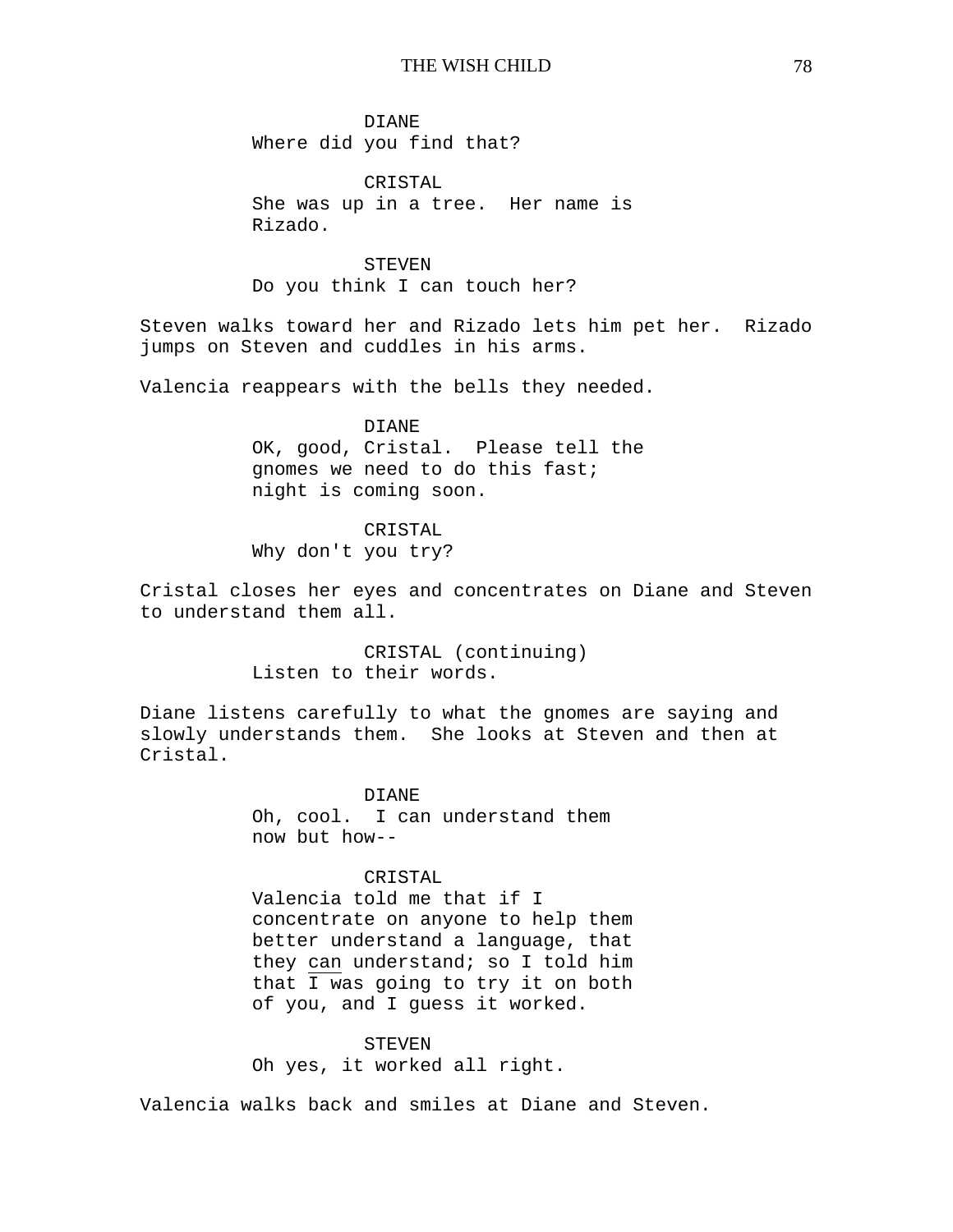VALENCIA Good, I'm glad to hear you speak their language.

They all get ready for the night, with Rizado also helping out by carrying the strings around the trees.

EXT. GNOME VILLAGE - NIGHT

While all the fearful villagers are in their homes waiting anxiously for what's to come, Valencia and Cristal brace for the trolls' attack.

> CRISTAL Valencia, I don't know if I can do this.

VALENCIA Courage, my Lady, I know you can.

A ringing sound is heard from the far north of the village where something snaps in the trees.

> VALENCIA (continuing) Are you ready, my Lady?

> > CRISTAL

No, not really.

With a frightful roar, three trolls charge out of the woods toward the village.

> CRISTAL (continuing) Look, there are three of them.

#### VALENCIA

Shall we?

Valencia and Cristal whoosh at the trolls' feet, stopping them from getting in the village. Three slimy, green trolls, each nearly seven feet tall, look down their noses with surprised reddish eyes.

> CRISTAL Oh man, you guys are ugly.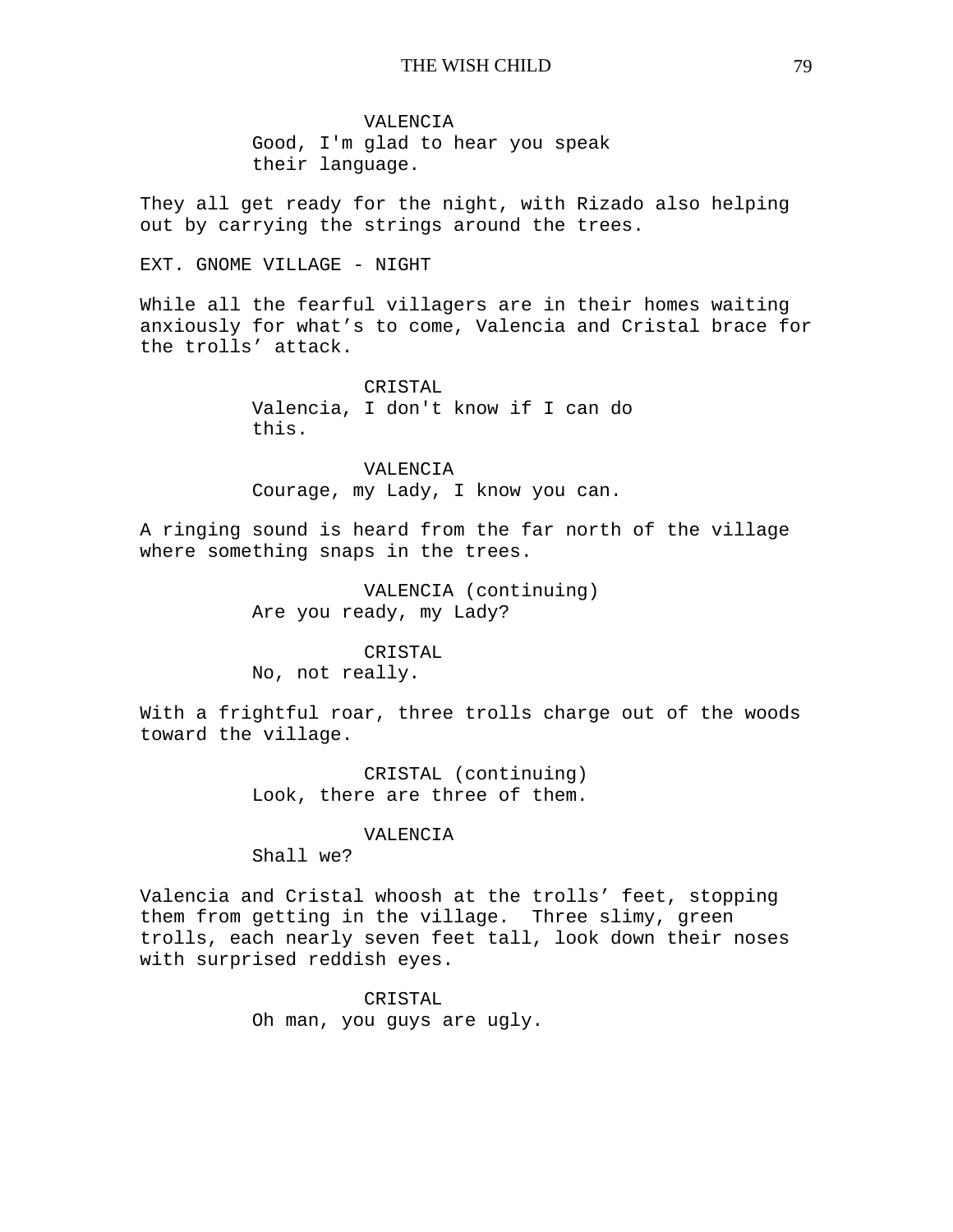All three trolls growl as they lunge at Valencia and Cristal, who take out swords with leather-bound grips from hilts around their waists. One of the trolls reaches out to grab Cristal.

> CRISTAL (continuing) I don't think so, you ugly--

Cristal grabs the troll's arm and pushes him away. The troll grimaces.

```
CRISTAL (continuing) 
     (shaking slime off her 
     hand) 
Oh, gross!
```
Valencia attacks a troll and Cristal swings her sword in front of another attacker while the last troll creeps around them toward a tree house.

Breaking down the door, the troll reaches in, looking for someone to grab. He finds a leg and pulls it out of the house.

#### CHARLEY

Mommy!

Charley, only five years old, hangs on in desperation to his mother. Diane and Steven, who were in the next tree-house, see what is going on. Diane runs out to help the mother and her little boy, while Steven keeps an eye on Cristal. Diane grabs the mother and child and pulls them away, while screaming at the troll.

#### DIANE

Let him go!

With a small knife in her hand, Diane stabs at the troll's arm to get him to let go of the child and mother. Steven, seeing what Diane is doing, runs toward the troll and grabs his legs, trying to make him lose his balance. Cristal, seeing something out of the corner of her eye, turns and sees the troll kick Steven off from him and into a tree, knocking him out cold. Meanwhile, the troll grabs the boy's leg and places it in his mouth and bites in. The boy screams in pain.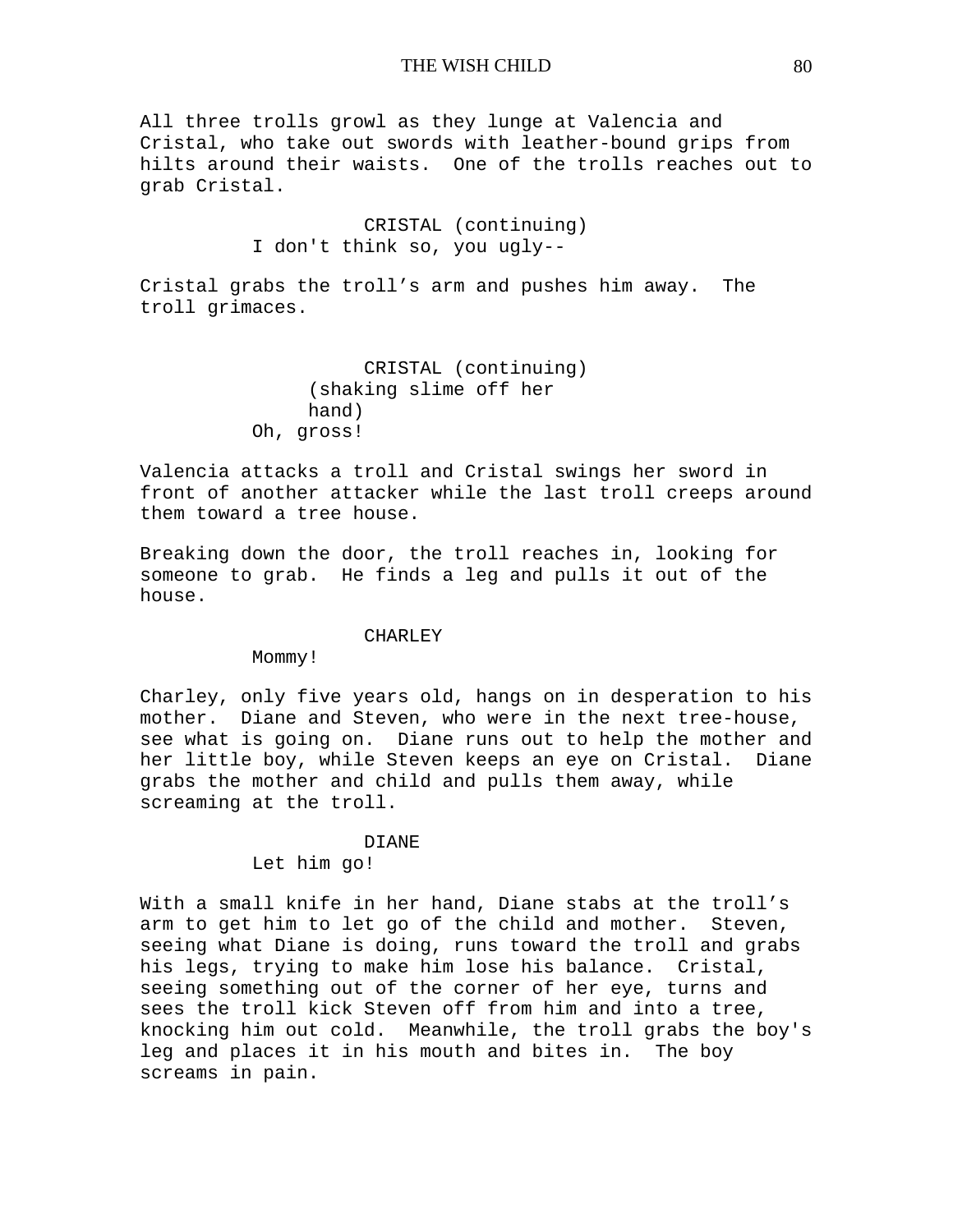#### CHARLEY

## Argh!

Upon seeing this, Cristal is enraged. Her eyes turning yellow, she grabs the troll around the neck, flies up, making his legs dangle and twists her wrist a bit, snapping the troll's neck, killing him instantly. Rizado jumps on Cristal's shoulder and raps her tail around her right leg.

#### RIZADO

I am with you now, my Lady.

Valencia knocks a troll unconscious with his sword and watches Cristal gliding toward the last troll.

## CRISTAL (roaring)

Let him go, now!

At the last word, Cristal's voice is transformed into a cougar's roar and small fangs flair out from her mouth at the same time. While Cristal is still walking toward the last troll, the other troll that was unconscious comes to again and spots Cristal walking toward his company. Rising up, he runs past Valencia to attack Cristal.

# STEVEN

Watch out, Cristal.

Seeing the troll out of the corner of her eye, Cristal clenches her hand, as her nails grow into claws, poised to attack. Cristal reaches out for the troll and slaps his face while she keeps an eye on the one with the boy's leg, blood now dripping out of the creature's mouth.

#### VALENCIA

Be careful, my Lady.

Dropping the boy's leg from his mouth, the troll heads toward Cristal, seeking revenge for the slaying of his companions. Cristal lashes out at his chest, her claws striking furiously and penetrating his rib cage. With a final roar she grabs the troll's heart, killing him instantly.

> VALENCIA (continuing) You did it.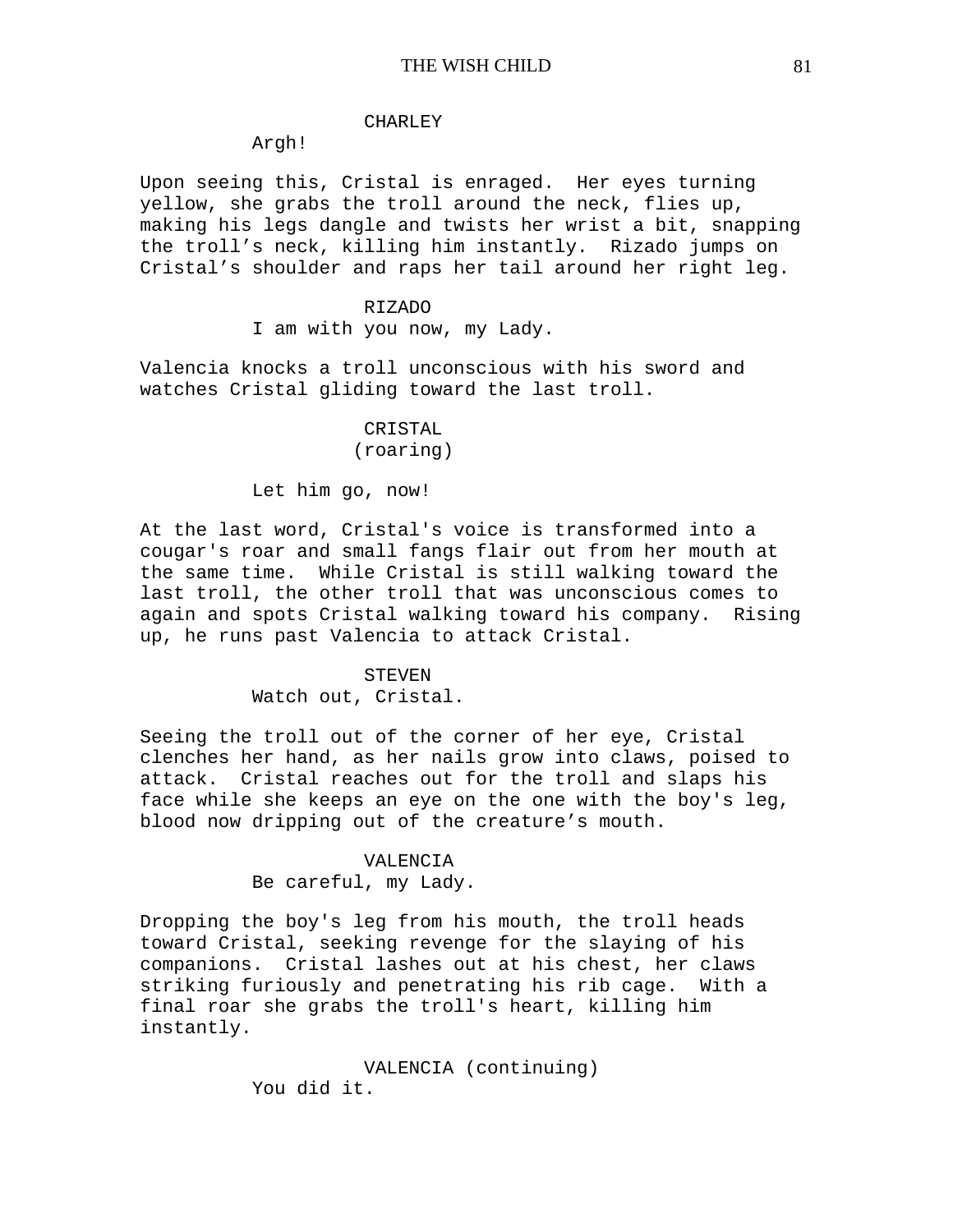With tears welling in her eyes, Cristal looks at the mother who begins weeping while embracing her injured son.

> CHARLEY'S MOTHER Please, my baby needs help.

As Cristal kneels down to them, the villagers come out and surround the mother and child. Cristal touches Charley's leg lightly and feels peace. Closing her eyes, a soft white light starts to glow from her forehead.

> DIANE What's going on? Why is she glowing?

VALENCIA We must let her do what she thinks is best.

The soft light shifts to her hands, then to Charley's leg, and the magic glow starts to heal the wound slowly. Steven, walking unsteadily toward the group, looks on.

> STEVEN Is that possible?

DIANE I really don't know.

STEVEN How did she know?

Diane shrugs at Steven, while everyone looks on with amazement and the sun rises in the magic hour of dawn.

As Charley's leg finishes healing, Steven sees that Cristal is swaying on her knees, and so he rushes to her side. Charley's eyes flutter, and he calls to his mother in a soft voice. Charley's mother holds him close and reassures him that everything is all right, rocking him as he returns the hug weakly.

> STEVEN (continuing) Are you OK?

CRISTAL Yes, but for a minute I felt rather weak.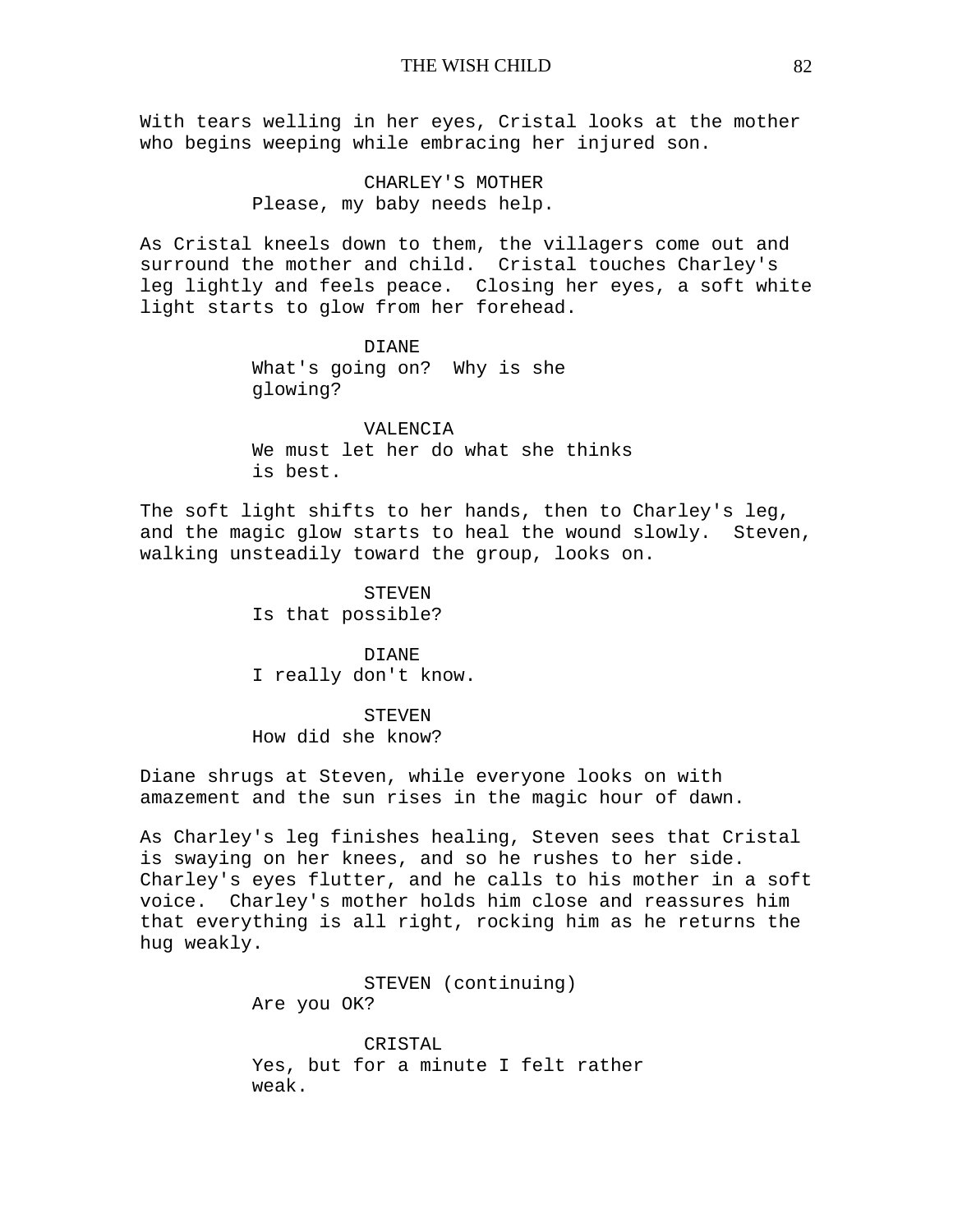She looks around and sees the mother walking back home and still comforting Charley.

> CRISTAL (continuing) The little boy--

#### STEVEN

He's fine.

Valencia walks over to Cristal and kneels down beside her while Steven and Diane look down at them.

> VALENCIA You did well, my Lady.

CRISTAL Thank you, Valencia.

As Cristal and the group think of leaving, Frenzzy comes to them.

> FRENZZY We would like to celebrate your victory in the fight for our freedom.

CRISTAL I don't know…

She looks at Valencia, Steven and Diane.

CRISTAL (continuing) What do you guys think?

DIANE Oh, that's so cool.

STEVEN It depends on you, Cristal.

VALENCIA Steven is right, my Lady. It is your decision.

CRISTAL Well we can stay for a bit.

Diane dances around Cristal.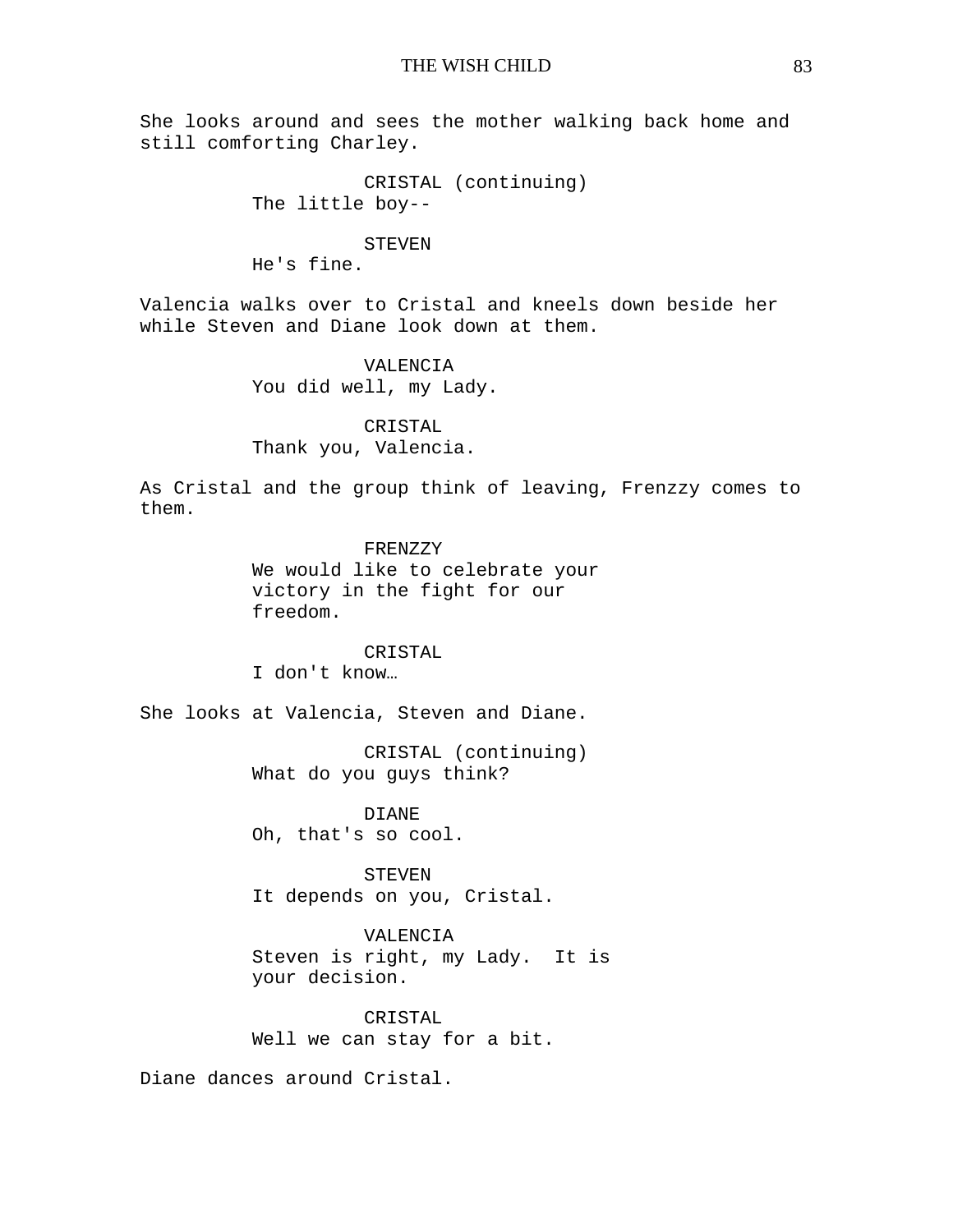CRISTAL (continuing) You're nuts.

DIANE Just like you.

Cristal and Diane sit by the fire, looking at everyone getting ready to celebrate the victory. Rizado appears on Cristal's lap, yawning.

> RIZADO Me so tired.

CRISTAL You are, huh?

Rizado nods her head at Cristal, while Diane reaches out and pets the gentle creature and looking at her curiously.

> DIANE Hey Rizado, can you tell me why you jumped on Cristal when she was walking toward the troll whom I was fighting?

RIZADO I am one with my Lady.

CRISTAL

One with me.

DIANE What do you mean you are one with Cristal?

RIZADO I'll be there when she becomes true.

DIANE Becomes true?

RIZADO Yes, like before…

Diane and Cristal look at each other, bewildered.

CRISTAL

OK.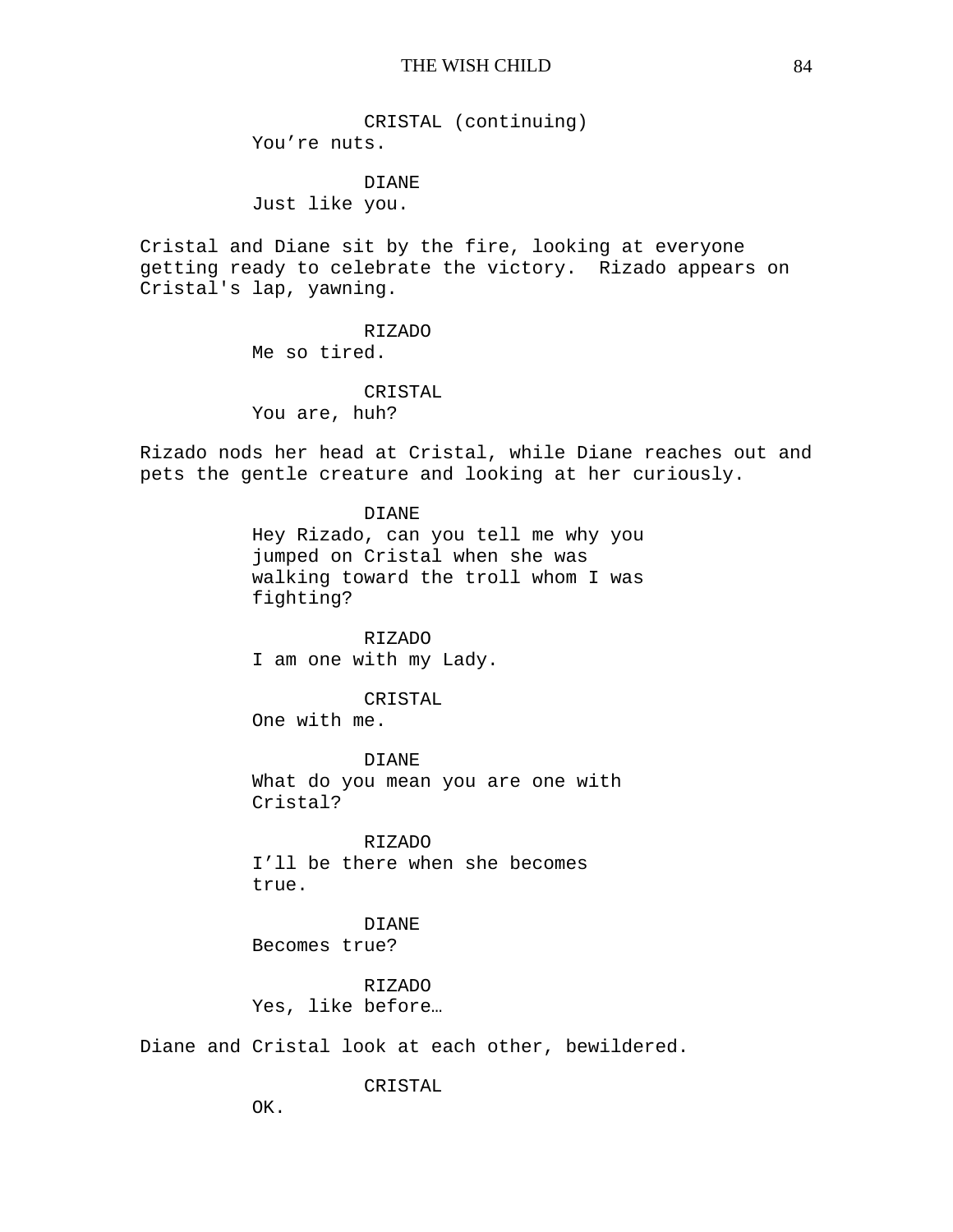RIZADO …when you got mad.

DIANE Oh, when she was furious with the troll who bit the little boy?

Rizado nods her head vigorously as celebratory music starts up in the background. Diane gets up, laughs with glee and starts dancing with some gnomes. Steven sees that Cristal is alone with Rizado in her lap.

> STEVEN Hey, gorgeous. Mind if I sit here with you?

> > CRISTAL

I'd love that.

**STEVEN** I was wondering if you can answer a question.

CRISTAL What kind of question are you going to ask me?

Steven and Cristal look in each other eyes and laugh. Frenzzy appears in front of Cristal.

> FRENZZY May I have this dance, my Lady?

Cristal looks at Steven hesitantly.

STEVEN Go for it. I'll wait for you.

Cristal gets up and dances with Frenzzy and the gnomes.

EXT. SKY - MOMENTS LATER

In a cloudless sky with the sun up, Cristal flies between the two drakes, Diane riding the light blue drake while Steven glides at the bottom with the black one.

> DIANE You should have seen yourself.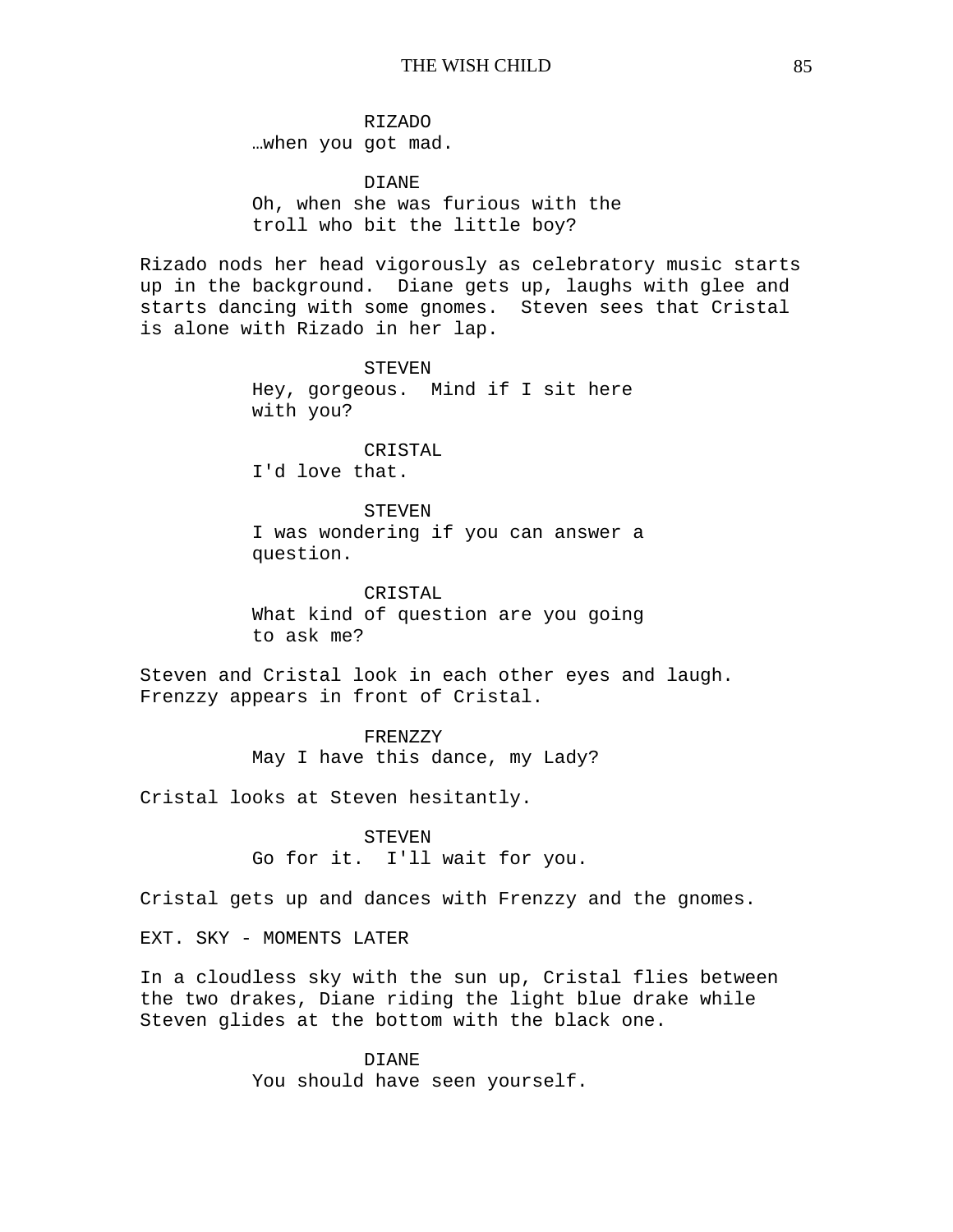## CRISTAL

Seen myself how?

DIANE The way you looked, your eyes turned yellow…and…

## CRISTAL

Wait! What do you mean my eyes turned yellow? I thought they were the color of opal.

## DIANE

No, no. Your eyes are opal normally, like now, but when you get mad, oh man, do they ever get yellow. And they glow.

#### CRISTAL

Is that true, Valencia?

#### VALENCIA

Yes, my Lady.

### DIANE

And you should have seen your nails. They changed into claws, and your voice, man did it ever change, like, mmm, sounded like a cougar or something.

## CRISTAL

I do remember some stuff, you know. So tell me now: what am I going to do with you?

#### DIANE

Bring me everywhere you go.

#### STEVEN

Well, I got something that I want to say, now that Diane is out of breath.

Everyone laughs at Steven's joke.

VALENCIA That's a good way to say it.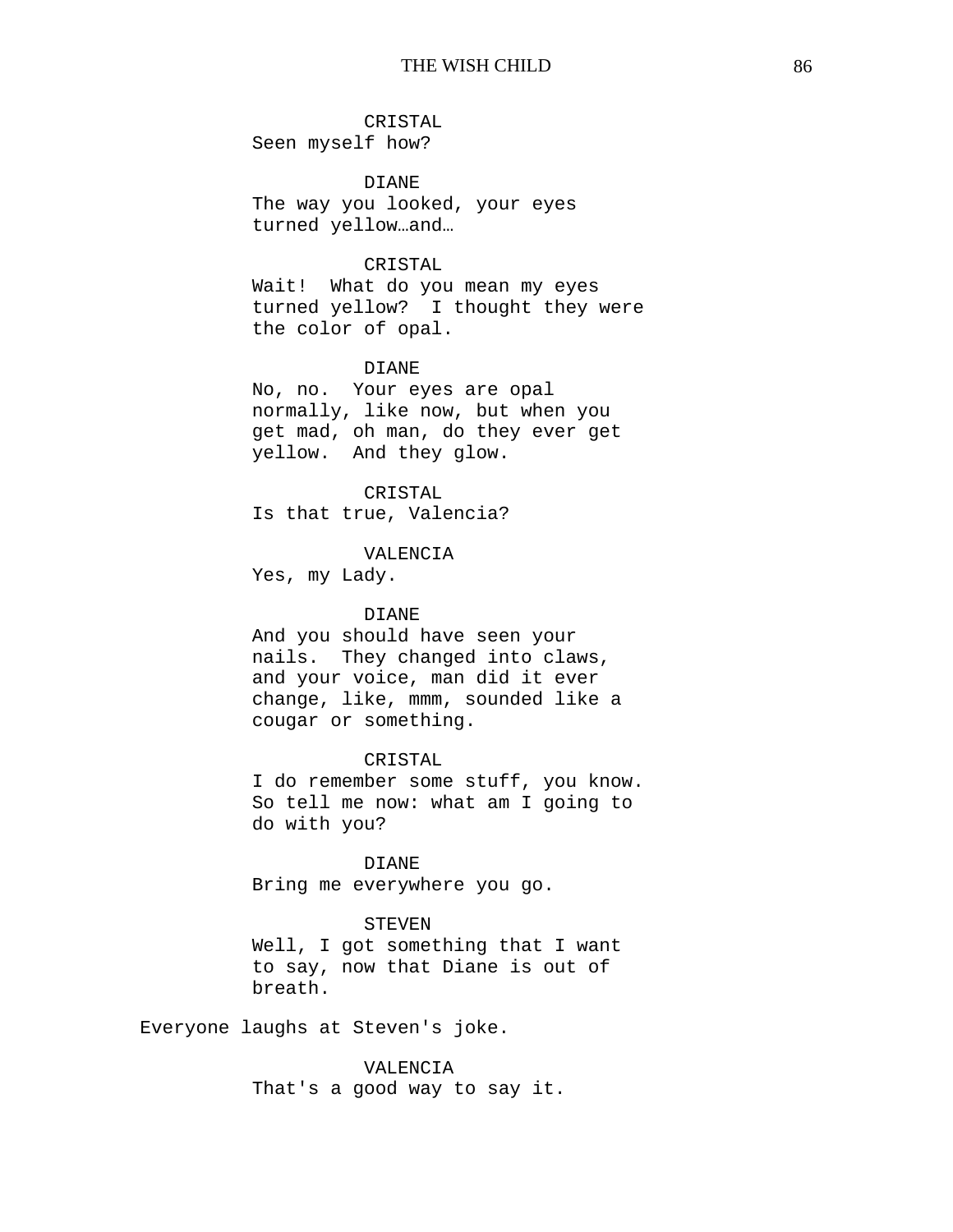STEVEN How did you know that you could heal that little boy?

## CRISTAL

I didn't. It was just like, well, I felt like I could. I heard his heart beating inside him and something told me to touch him. So I guess you can say it's like a sixth sense or something. You know?

Cristal looks at them hoping that they understood what she was trying to explain.

> STEVEN Did you know about this?

#### VALENCIA

There is a lot that I do not know about what my Lady can do.

## CRISTAL

Is there a way that I can find out?

All of a sudden a black shadow crosses the sun. Diane, not knowing what is going on, looks up and sees the shadow swooping down towards them.

> DIANE Look! What is that?

She points upward.

#### STEVEN

I don't know, but I can tell you that I don't like it--it looks threatening.

Valencia laughs as he listens to all this.

VALENCIA Those, my friends, are called dragors; they're allied with us against Skull's army.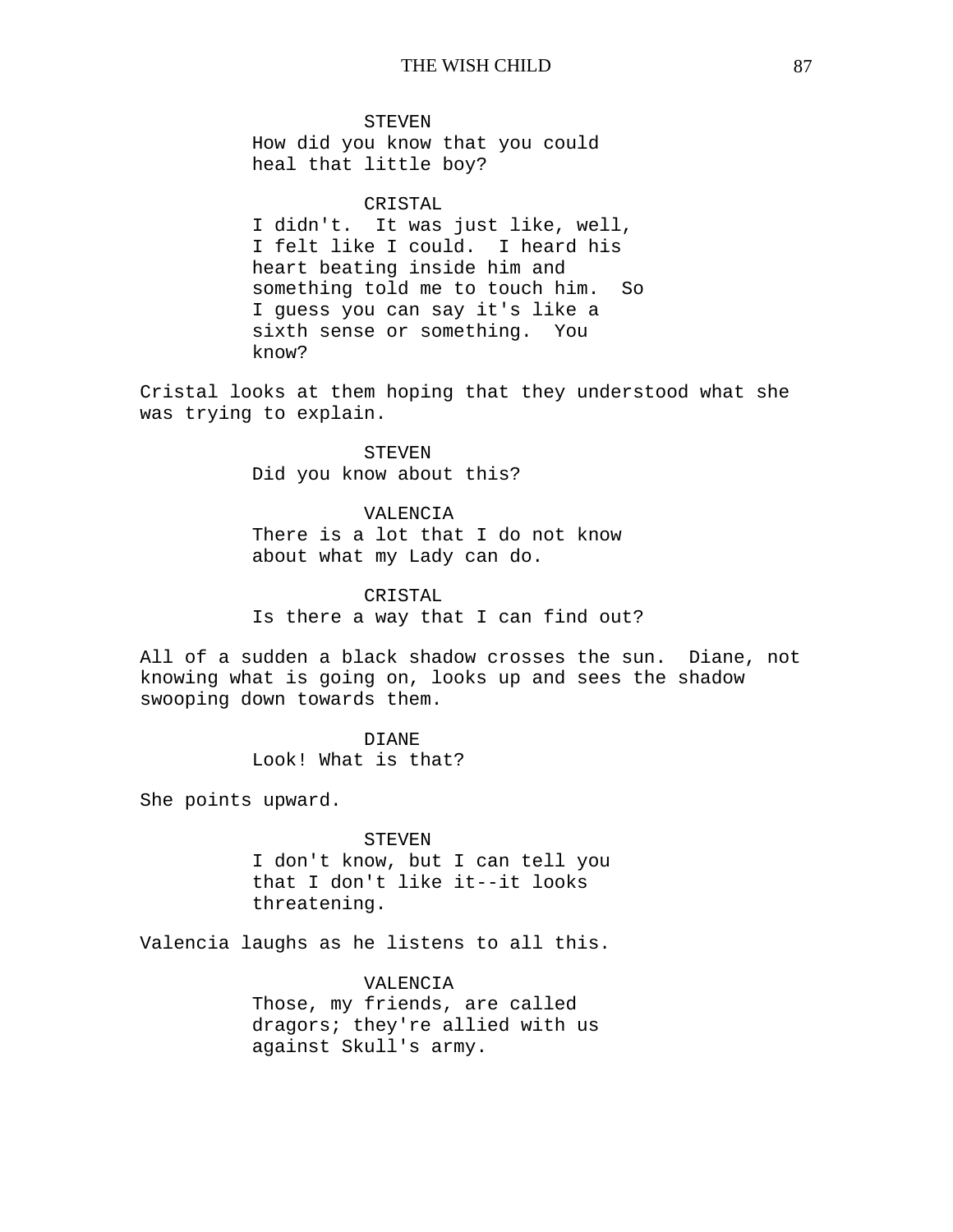While Valencia explains to them, the top dragors roar. All of a sudden a smaller one glides upward in front of Steven, scaring him because it was his first encounter with such a strange creature.

#### DIANE

Oh, look, they're not dragors, those are dragons. They looked smaller at a distance.

## VALENCIA

They are not dragons. They are dragors, distant cousins of the dragons of your world. They are smaller than dragons. When you are ready, I will introduce you to both the dragors and dragons.

Steven looks anxiously at the young dragors flying to the bigger one.

#### DIANE

Dragons? There are real dragons here? Did you hear that, Sam? Oops, I mean Cristal? Sorry! It was a slip of the tongue.

## VALENCIA

Slip of the tongue? What, you lost it somewhere?

Steven just looks at Valencia and shakes his head, while Diane bursts out laughing with Cristal.

## CRISTAL

No, no, it's just an expression we use when we say something the wrong way.

#### VALENCIA

Oh OK, I have to get used to your language.

Laughter rings out while they fly away.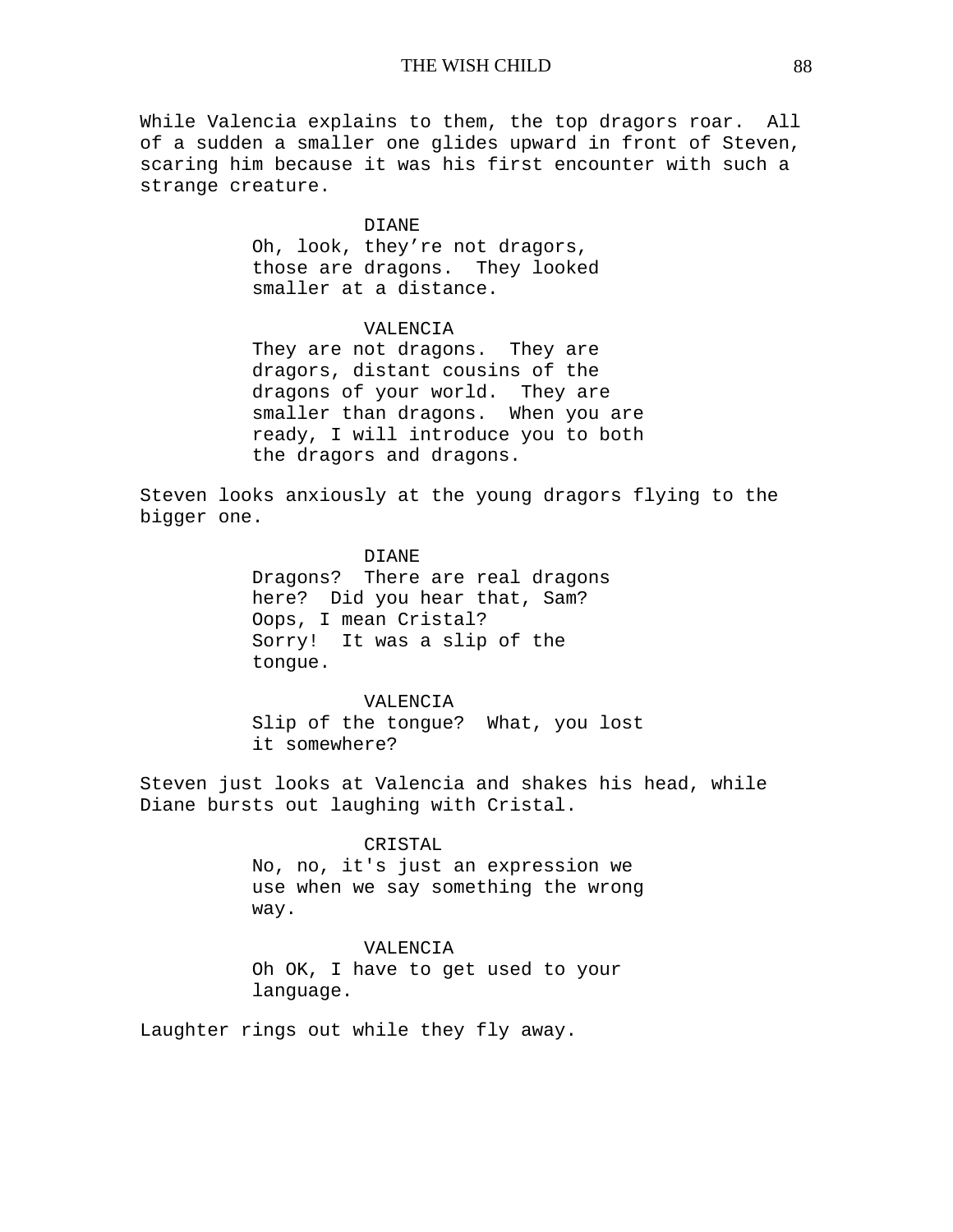EXT. SAM'S PARENTS' PORCH OF THE HOUSE - DUSK

Susan sits in the rocking chair on the back porch, rocking herself back and forth, looking up at the clouds, as Eric walks slowly out of the house with two glasses of lemonade.

> ERIC Are you thinking about Sam?

SUSAN Yes, I'm worried about her. I hope she's all right.

ERIC I'm sure she's fine. You know that she can take care of herself.

SUSAN I know, but I still worry about her--she's my baby, Eric.

She looks at him with worry in her eyes.

ER<sub>IC</sub> I know, sweetie, I'm worried, too, but I know that she's strong.

Eric takes Susan in his arms, holding her tenderly.

EXT. PLANTAJEA FOREST – DUSK.

The beast crashes through the brush, trampling and crunching branches with his big paws and breathing hard as he heads toward the goil's village.

INT. VILLAGE SLEEPING CAVE - MAGIC HOUR

Waking up, Steven and Diane stretch.

STEVEN Hey Diane, did you have a good sleep?

DIANE Oh, yes! I sure did. And you?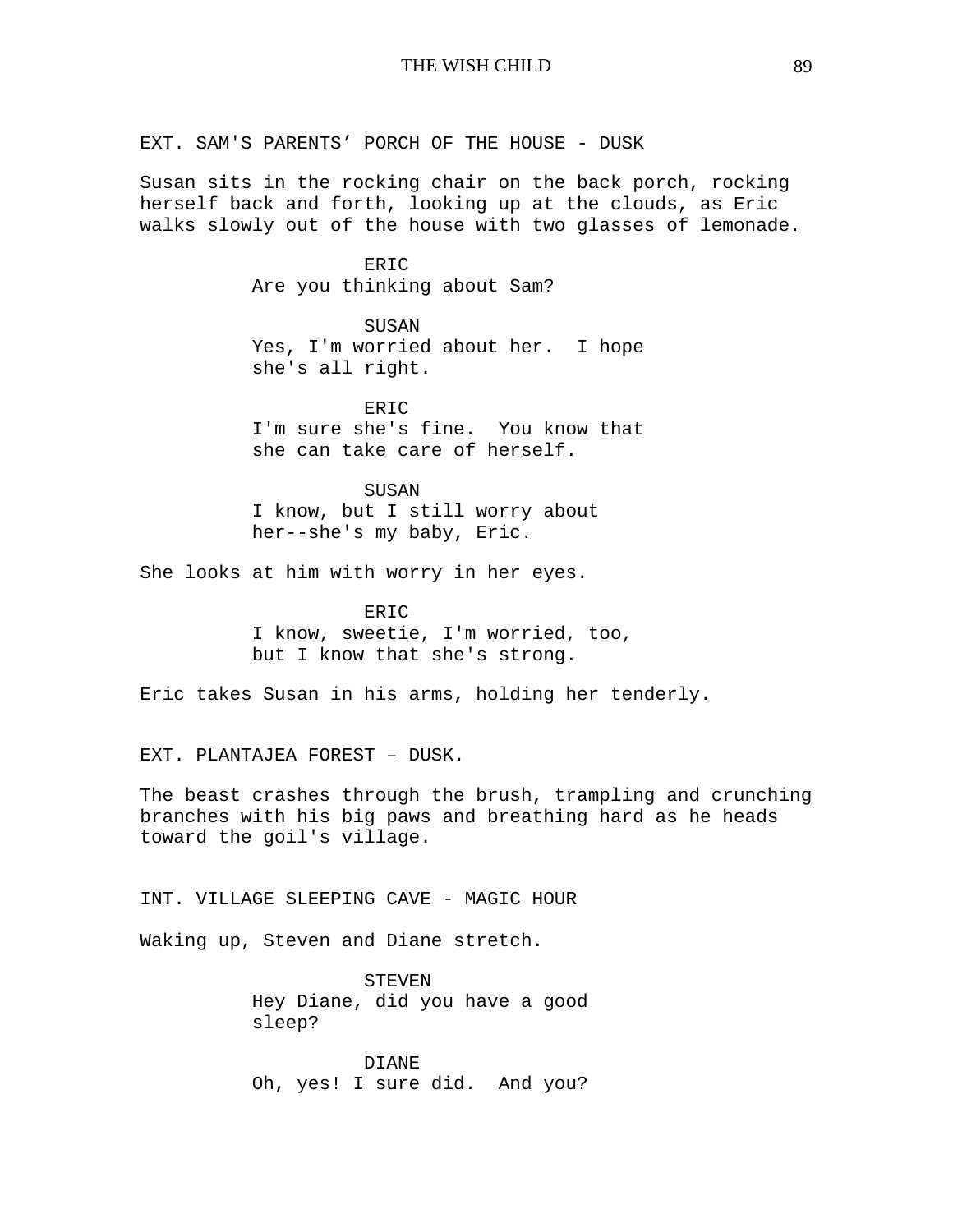STEVEN

OK, I guess.

Steven looks down from the cliff, hoping to find a way to get down, while looking around for Cristal.

> STEVEN (continuing) So, how are we going to get down from here?

DIANE Well, we could use the stairs.

Steven looks down the cliff.

STEVEN But it's so far down. Where's Cristal?

DIANE I haven't seen her at all. Oh, there's Llamas. Hey, Llamas.

Llamas flies down and lands beside them.

LLAMAS Hello there.

DIANE Oh my God, I understand you.

Llamas laughs.

DIANE (continuing) I…I mean…mmm.

**LLAMAS** What can I do for you?

DIANE Well for one thing, I would like to know you better.

LLAMAS Know me better?

STEVEN

Oh boy.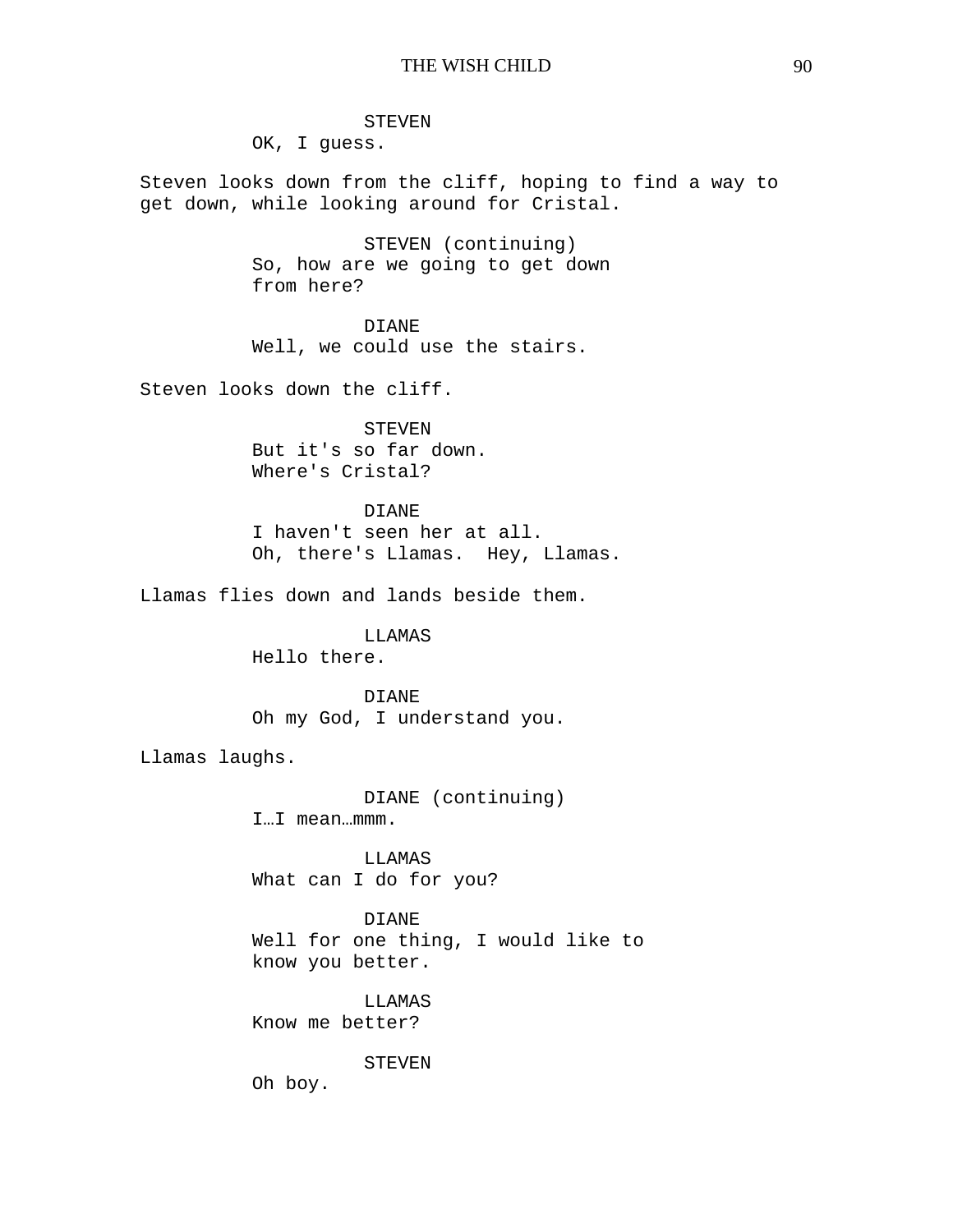Steven looks away.

#### DIANE

Well, I meant that I wanted to talk to you, to see what you like and what you don't like, as I would tell you about me.

Llamas looks down at his feet, pacing shyly back and forth, while Steven notices Llamas getting embarrassed by Diane's attention.

#### STEVEN

Llamas, what Diane was going to ask you…well…we where wondering if you could help us.

LLAMAS Help you with what?

STEVEN We need a faster way to get down the plateau so that we can go and find Cristal.

LLAMAS Sure, I just need to ask Cicatrize to help me.

DIANE Cicatrize is the one that helped you when we first arrived, right?

LLAMAS Yes, that's right.

Diane looks at Llamas as he flies away to get Cicatrize.

DIANE I wonder if we can talk to Cicatrize too.

STEVEN If I know you, you're going to find out.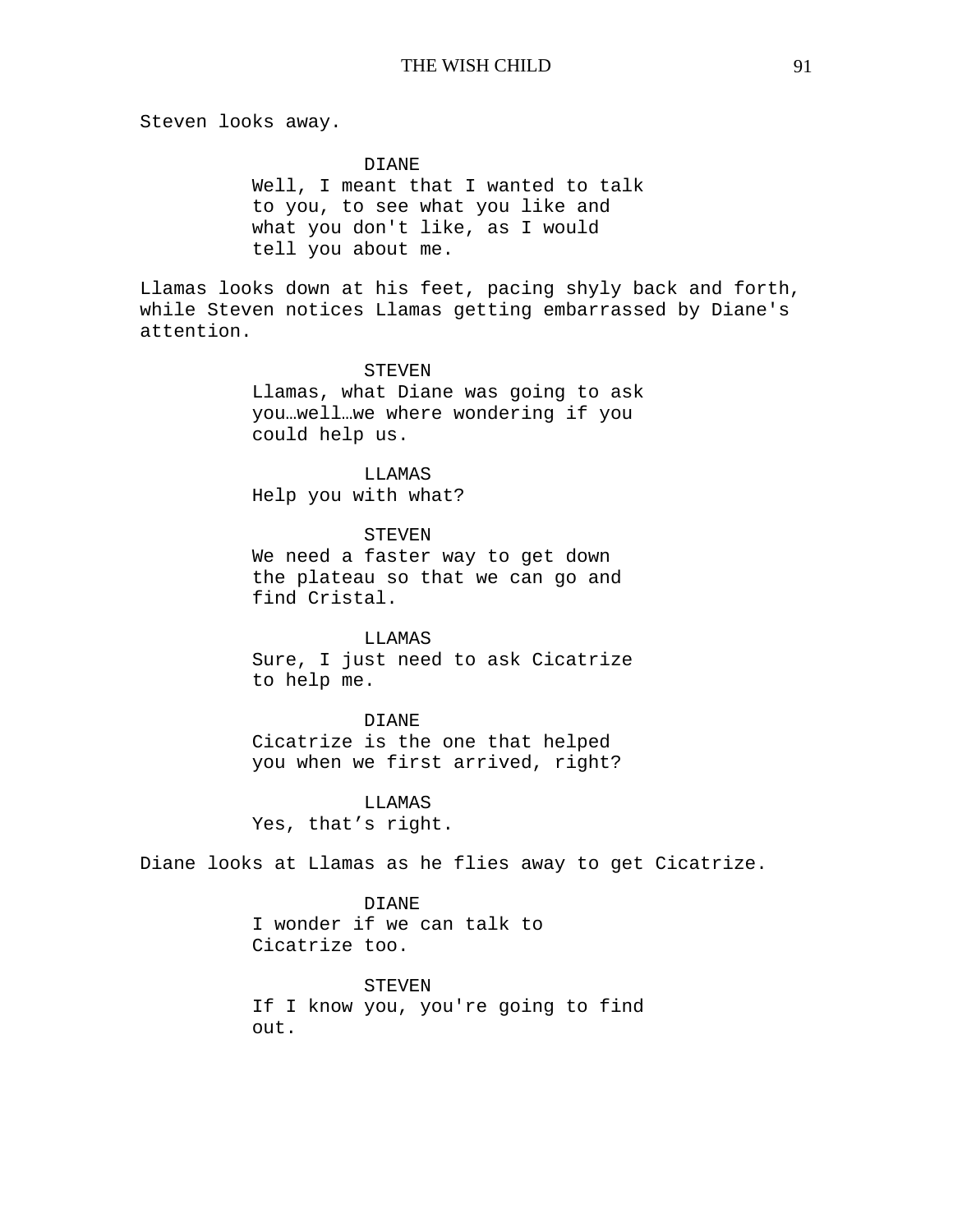#### DIANE

Oh, come on, Steven. Aren't you a bit curious to find out if we can talk to everyone now? I mean, Cristal did that for us.

#### **STEVEN**

Yeah, I am.

Diane and Steven see Llamas and Cicatrize flying to reach them.

## LLAMAS

Are you ready to descend?

Diane looks at Cicatrize and brings her hands up.

## DIANE

Hello Cicatrize, we can finally introduce ourselves. My name is Diane--I'm Cristal's cousin.

Cicatrize looks at Diane's outstretched hand, uncertain as what to do about it. Steven shakes his head and grabs Diane's hand to show them how to shake hands.

## STEVEN

Hello, Diane. Nice to meet you.

#### DIANE

Hello, Steven.

Llamas and Cicatrize look at each other and understand.

#### CICATRIZE

This is how we meet new friends.

Cicatrize grabs Diane and kisses her on both cheeks and forehead.

> DIANE Oh cool, mmm. Do I do it too, or is it only you?

LLAMAS No, you do it too.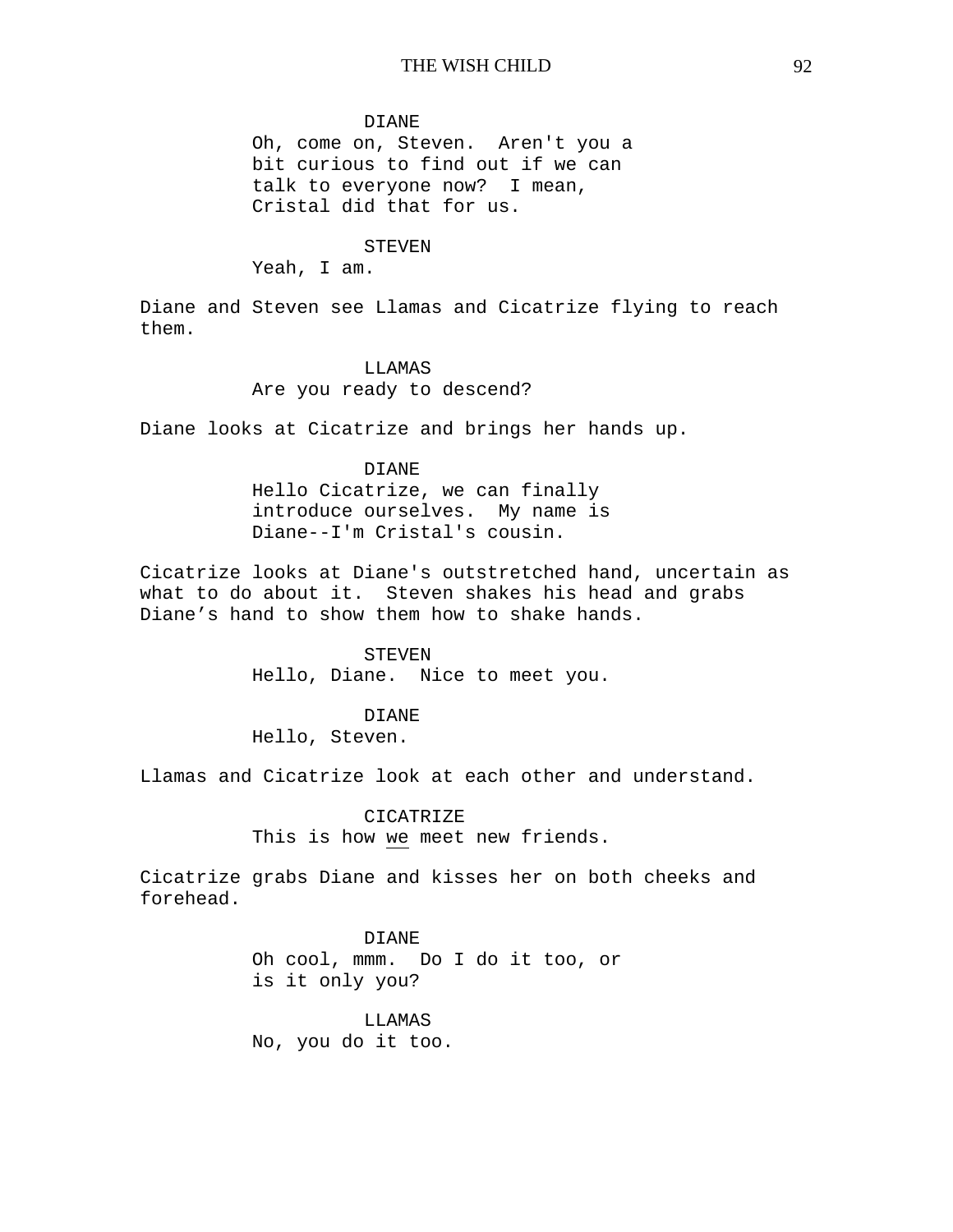#### DIANE

So, what happens if we like someone and we want to tell him?

CICATRIZE You kiss him on the tip.

#### STEVEN

Tip?

Diane looks puzzled.

#### LLAMAS

Like this…

As Llamas grabs a wide-eyed Diane by the shoulder, he kisses her on the tip of her nose. Not knowing what to do next, Diane looks at Llamas.

> **STEVEN** Well, that's the first time I've seen Diane speechless.

Diane blushes.

CICATRIZE Would you like to go now?

## DIANE

(Shyly)

Mmm, sure.

Llamas and Cicatrize take off, holding on to Steven and Diane. They fly down and see Cristal and Ojos Brillantes by the river.

> DIANE (continuing) Look, there she is--let's go see her. Can you drop us by Cristal, Llamas?

#### LLAMAS

Sure.

EXT. RIVERBANK - CONTINUOUS

Cristal looks at Ojos Brillantes.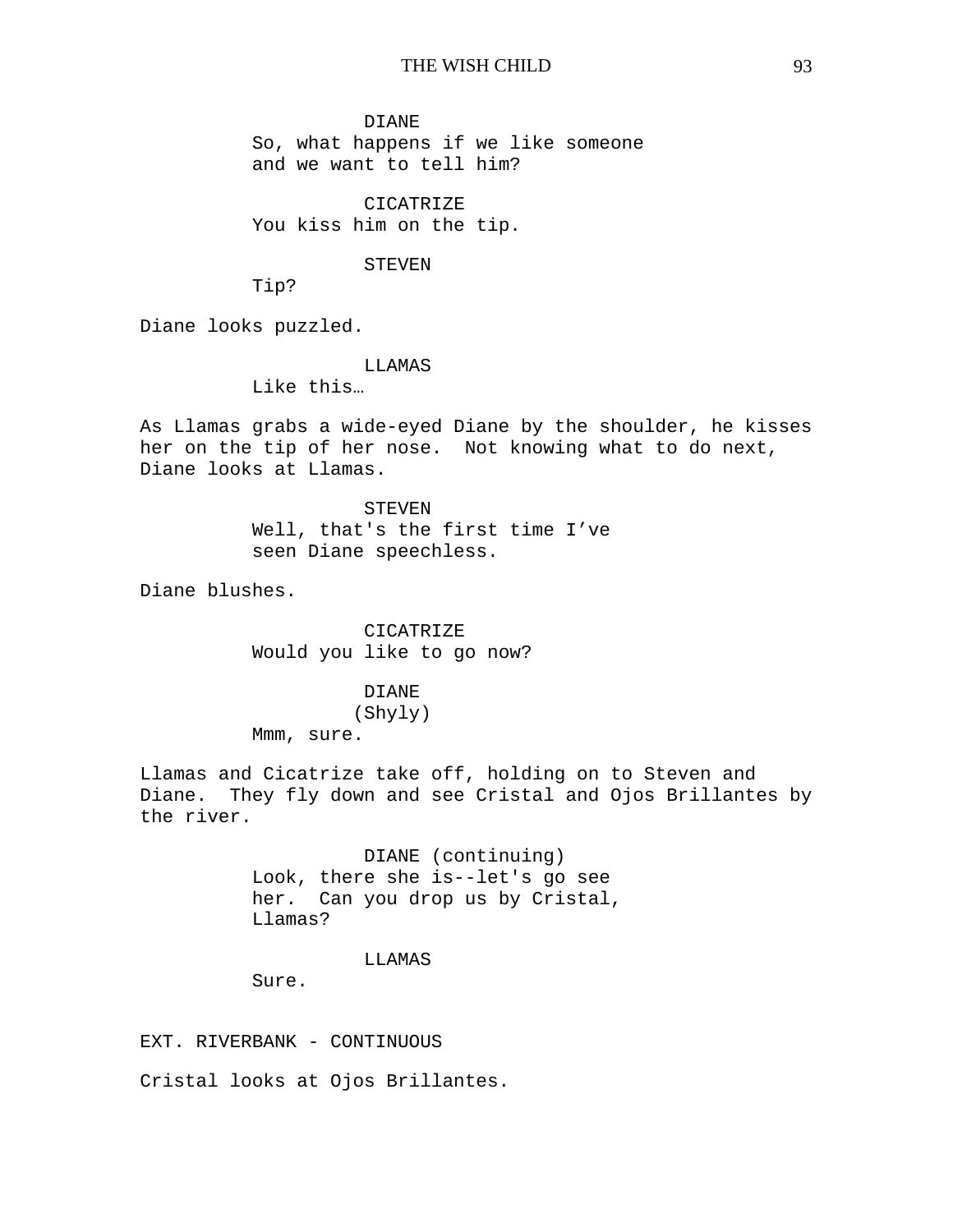CRISTAL Hey Ojos Brillantes, can I ask you a few questions?

OJOS BRILLANTES

Yes?

## CRISTAL

Why did you always appear on my birthday?

OJOS BRILLANTES I wanted to keep an eye on you.

CRISTAL

Why?

OJOS BRILLANTES I wanted to make sure that everything was fine.

CRISTAL Did you know who I was?

#### OJOS BRILLANTES

Yes, of course my Lady. I wanted to make sure that Skull wouldn't find you.

CRISTAL Why would Skull look for me?

OJOS BRILLANTES

He knew that you were very important to us. He also knew that I was keeping an eye on you, but he never knew where I went for those days.

CRISTAL On my birthday?

OJOS BRILLANTES

Yes.

CRISTAL But I was born on Earth, wasn't I?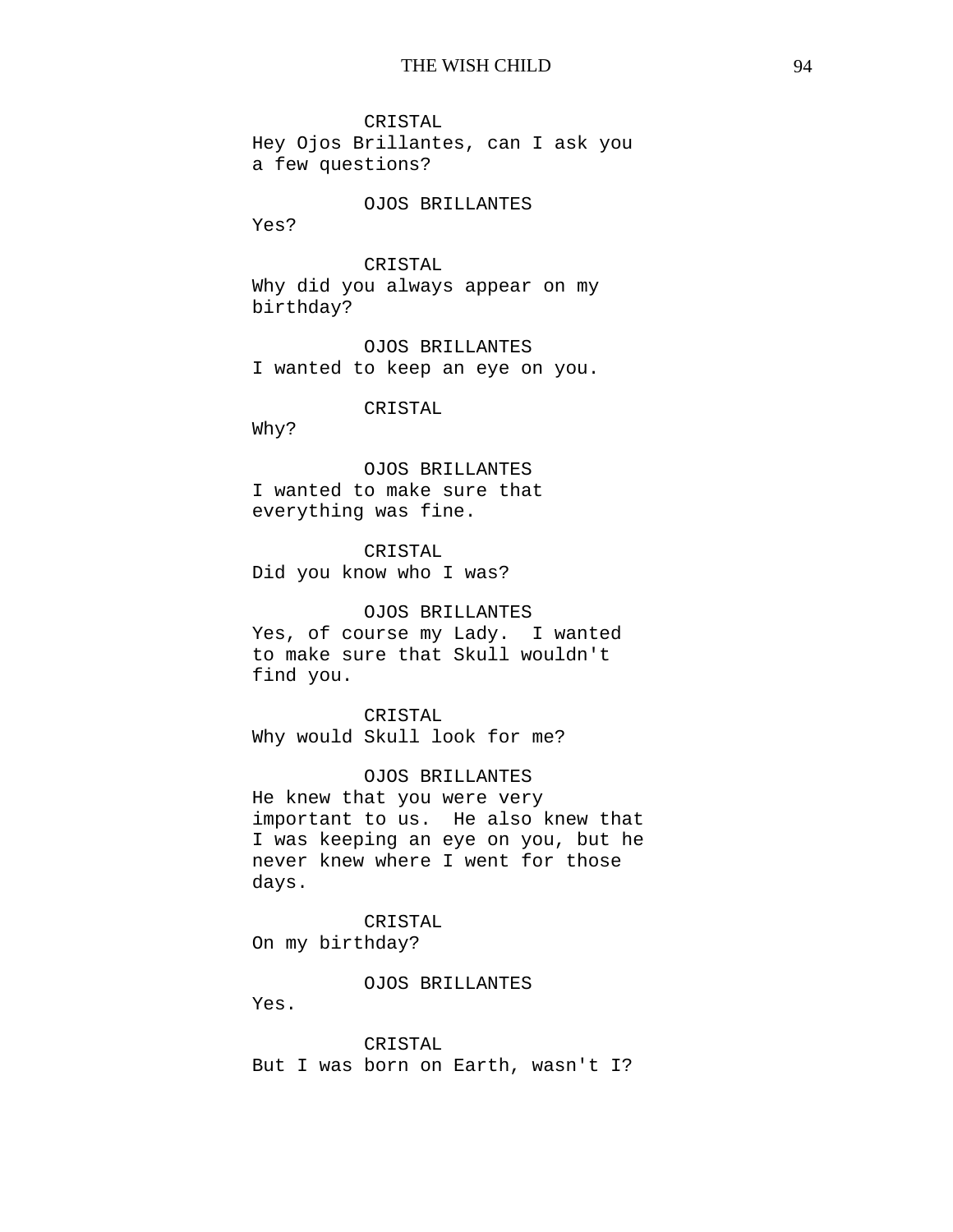## OJOS BRILLANTES

You were born where Destany lives. Skull found both of you in the cave, but before he saw you Destany put you in the Egg Pod so you'd be free of his evil.

#### CRISTAL

Oh.

OJOS BRILLANTES The Egg Pod found a strong woman in every way to be your mother.

Cristal nods her head ingenuously.

OJOS BRILLANTES (continuing) I see that you don't understand what I say to you.

#### CRISTAL

I understand a bit, but why did the Egg Pod that was holding me bring me to Earth to be reborn?

#### OJOS BRILLANTES

The Egg Pod knew that you needed to be protected from Skull. I know that it's hard to understand all at once, but the most important thing is to learn about your power right now.

#### CRISTAL

Oh, OK.

Cristal looks up and notices Diane and Steven flying toward her, smiling at them.

> CRISTAL (continuing) Steven and Diane are on their way.

STEVEN There you are. Did you sleep OK?

CRISTAL I guess, but I still had those dreams again.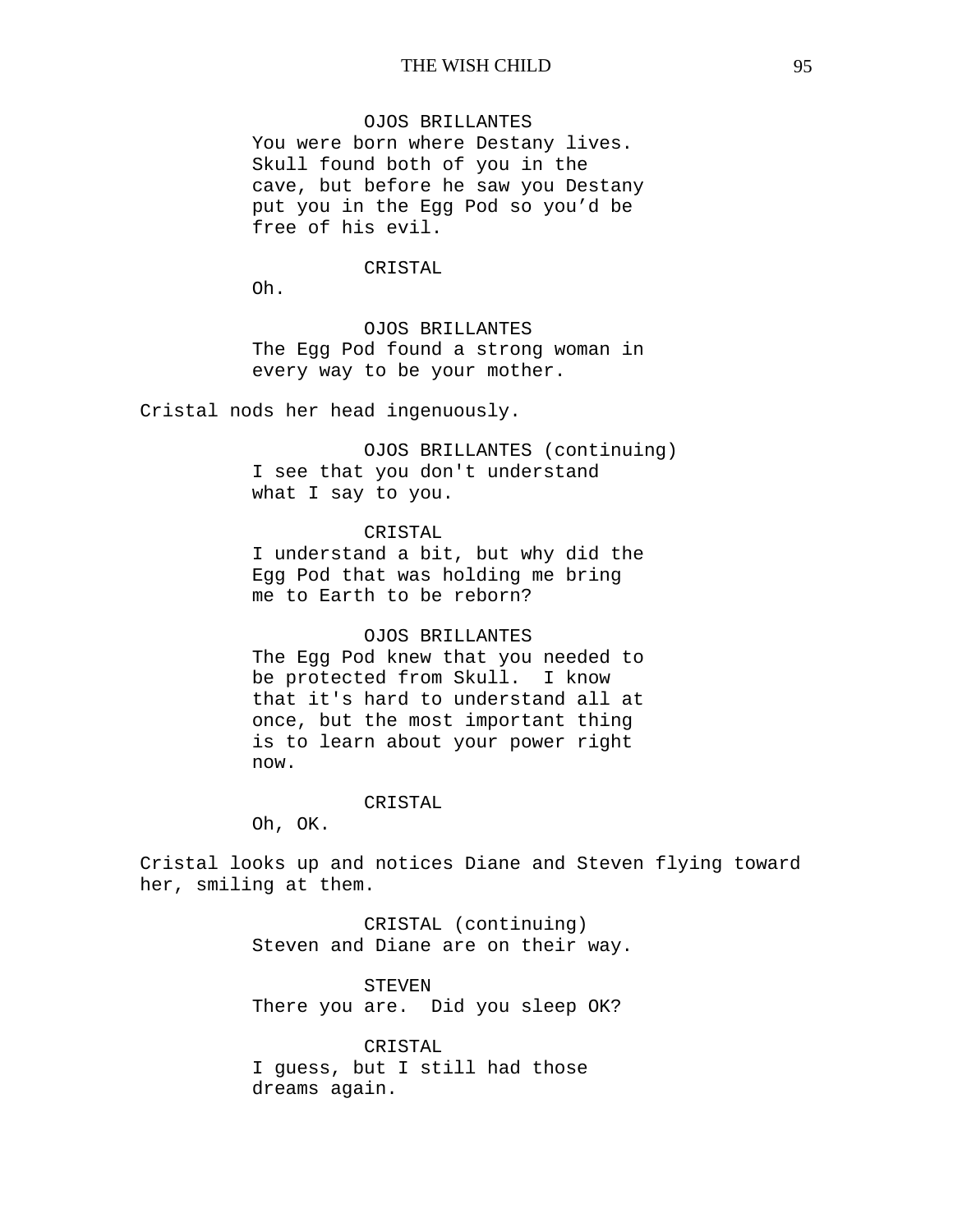DIANE Did you try to find out why you're having those dreams?

## CRISTAL

No.

## STEVEN

Well, it shows that Ojos Brillantes likes you; it even looks like he's watching over you.

CRISTAL I suppose you can say that.

Cristal looks at Ojos Brillantes.

DIANE Did you see Valencia yet?

#### CRISTAL

No, not yet.

Cristal looks at the river.

CRISTAL (continuing) I hope my mom isn't worried about me.

## DIANE They're fine.

CRISTAL I don't know about that.

STEVEN Your parents are all right, I'm sure. We'll be home soon.

# CRISTAL

Oh, I know we will. And I'm going to tell my parents all about this adventure.

Steven, frowning, and with hands in his pockets, walks away to be on his own, while the girls talk about Cristal's dream. Steven, in concentration, doesn't hear the beast running toward him and charging out from the forest. Instead he gazes at his hand.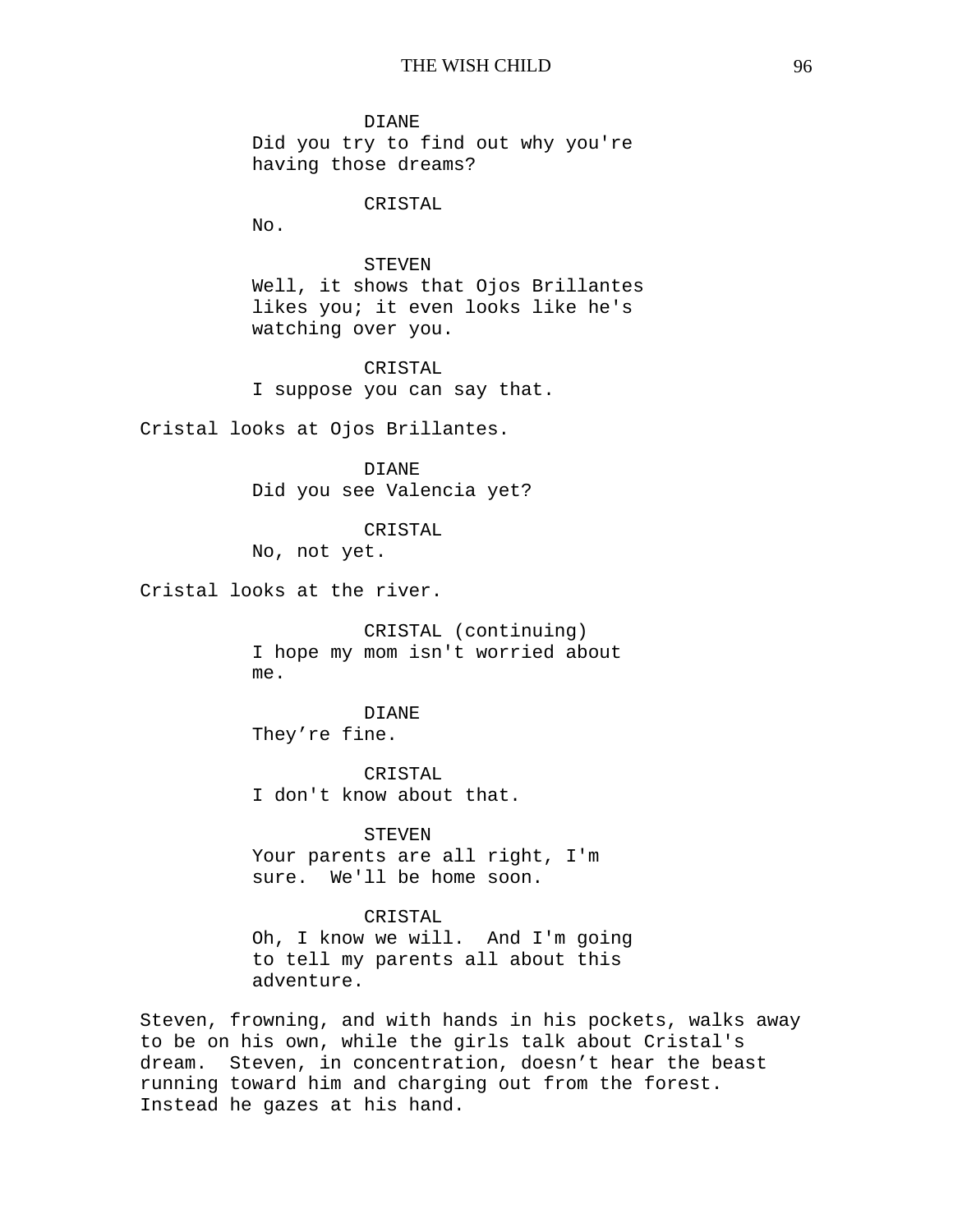CRISTAL (continuing) Steven, look out!

Cristal flies as fast as she can to Steven, as Ojos Brillantes follows her. The beast jumps in front of Steven.

CRISTAL (continuing)

Steven!

Steven looks at the beast, which at first glance appears to be a giant cat. Looking closer, Steven sees that the cat is about eight feet long, has eight legs and a sharp, barbed tail spike that is shaking side to side.

STEVEN

Cristal.

No!

The giant cat turns closer to Steven, showing its two horns on the side of its head. The tail is poised to strike. Steven doesn't see the tail crash into his chest, the blow inflicting a mortal wound.

> CRISTAL (Screaming)

Steven, dying, looks at Cristal while holding his clenched fist to his opened chest. Cristal, with tears welling up in her eyes and now aghast upon seeing what has been done, attacks the beast. The beast just shoves her away, sending Cristal sprawling. As Cristal lifts herself to her elbows, she starts crying, seeing Steven just lying there, not moving.

> CRISTAL You will pay for this.

VALENCIA Cristal, that's Skull's beast, Kirre. Be careful.

As Valencia flies quickly toward Cristal to protect her, Kirre moves toward Diane, who is still by the river. Ojos Brillantes turns and races back to protect her. Cristal, overcome and enraged, now flies in front of Diane, in defence, her wings spread to show that she is ready for a fight and, as she appears, her claws snap at Kirres' face.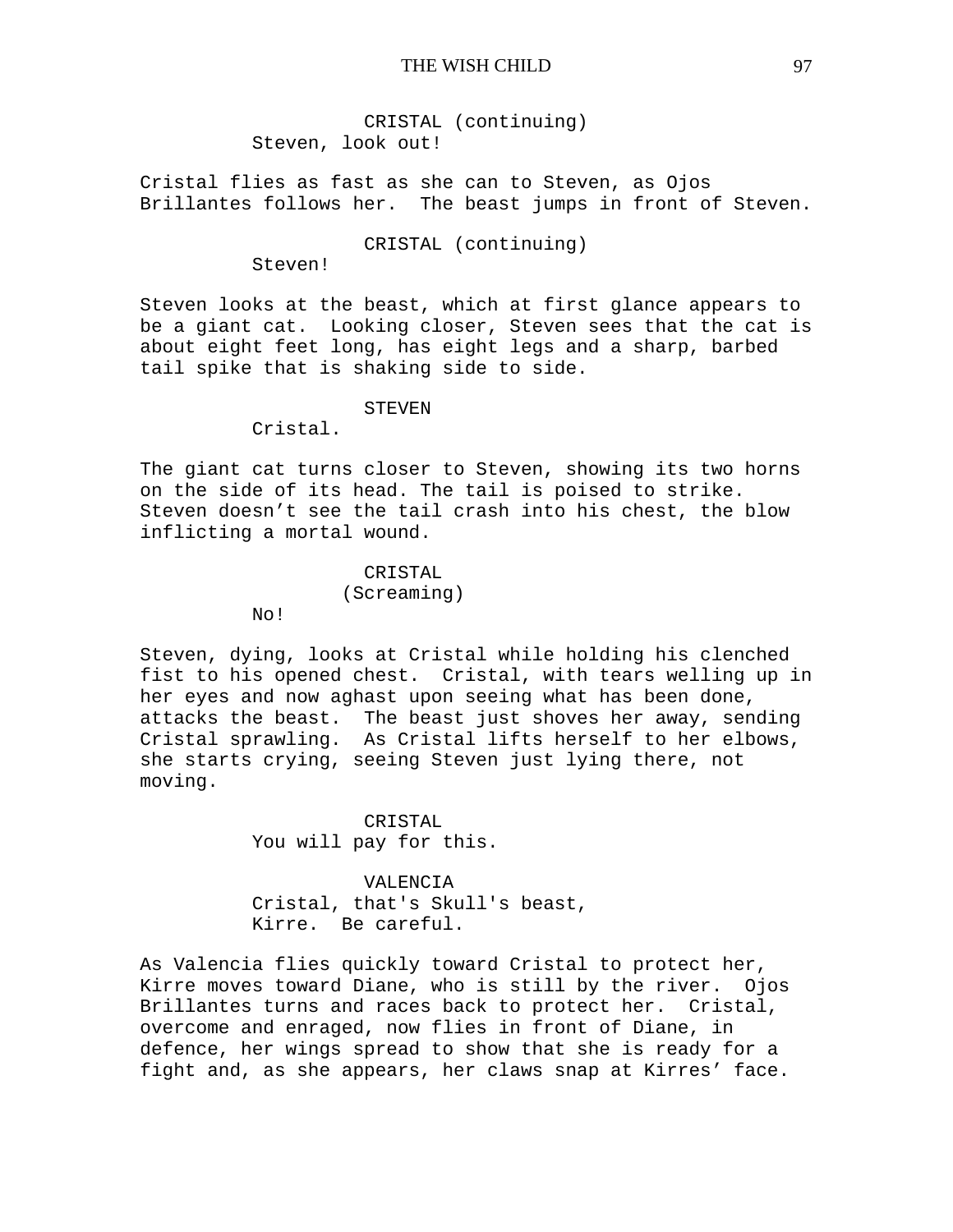DIANE Oh God! CRISTAL Move away, Diane!

Cristal, with her yellow eyes aglow, roars. Kirre leaps at her throat, and Cristal strikes her a second time, this time landing her claw on her jaw. The beast falls to the ground. Walking with furious strides toward the beast, Cristal grabs her jaw and rips it off. Kirre howls in pain as Cristal rushes at her a second time, claws opened toward the chest, ripping it open and killing Kirre instantly. Diane, trembling and unable to look back, runs to Steven, where Valencia is standing guard beside him.

CRISTAL (continuing)

Steven.

Cristal rushes toward him. As she reaches him, she kneels down and gently slides his head into her lap. All the goil warriors fly to help Cristal and Valencia. In vain, Cristal tries to revive Steven. Weeping, she continues her futile efforts to revive him.

> CRISTAL (continuing) Why? Why can't I revive him? I can't feel his heart. Oh God, no.

Cristal rocks back and forth, still holding Steven, as Diane looks on with tears in her eyes.

> CRISTAL (continuing) No, it's not fair.

DIANE I'm so sorry.

Diane kneels beside Cristal, comforting her.

VALENCIA Forgive me, my Lady.

Cristal looks at Steven's still clenched fist. Not knowing why, she opens his hand and finds an engagement ring. She starts to cry as she puts the ring on her finger. Diane looks at her, covering her mouth to keep from gasping and cries for Cristal's loss.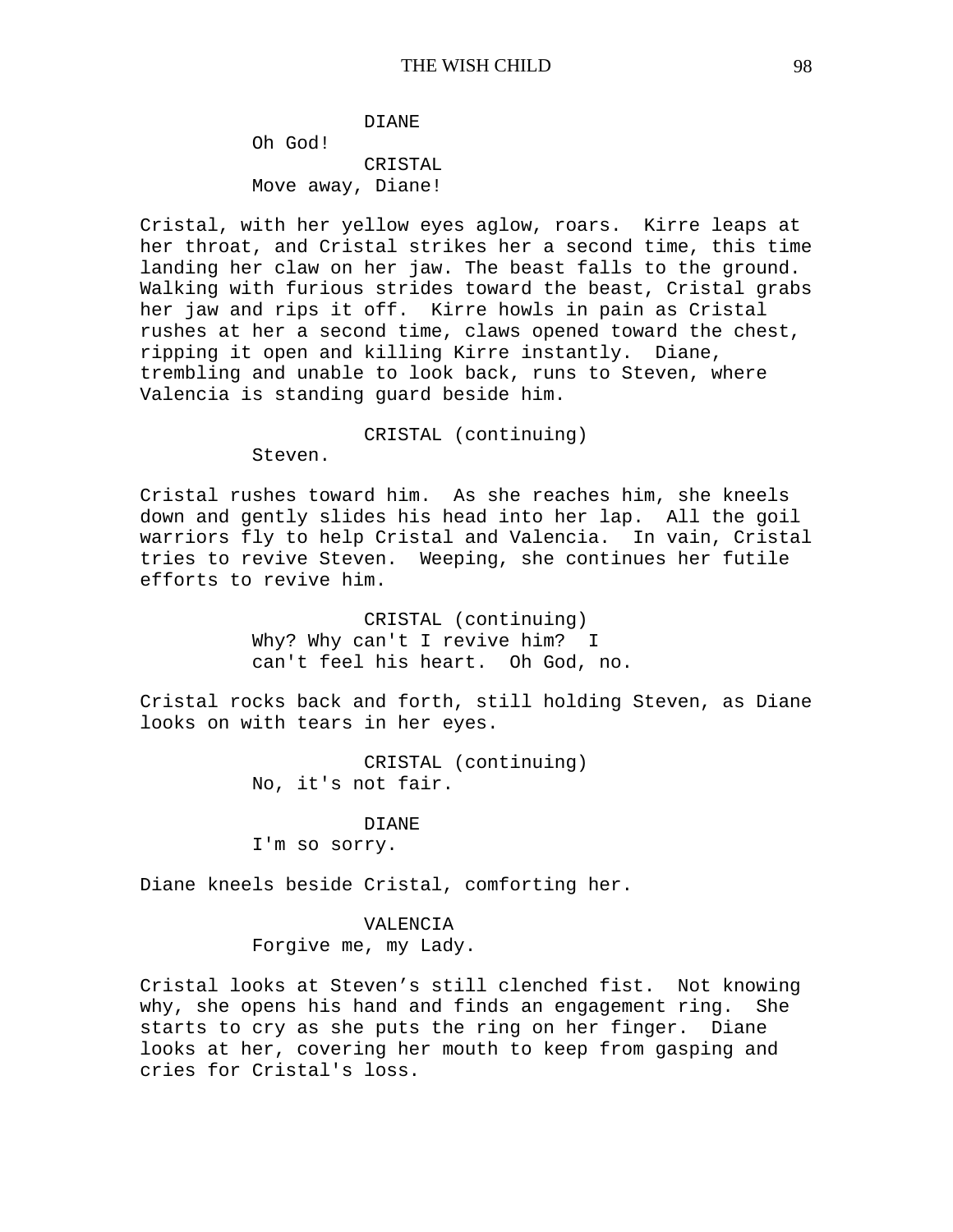INT. NEW CAVE - MORNING

A day later back at Destany's cave, Cristal walks in with Ojos Brillantes, Valencia and Diane behind her, with death and sorrow surrounding them. Then Cristal starts to glow.

#### DESTANY

Welcome back, my child. I'm sorry that you lost Steven. I know how hard it is to lose a loved one like this, but you must understand that you cannot save everyone.

#### VALENCIA

My Lady, go home and rest. If we need you, we will send Ojos Brillantes. I also wanted to say that it was a great honour meeting you.

Valencia gently hugs Diane and Cristal.

VALENCIA (continuing) We will meet again.

Valencia walks out the entrance, leaving them behind in the cave.

> DESTANY My child, please sit. We need to talk before you go back.

Cristal sits down slowly as Diane and Ojos Brillantes sit beside her.

> DESTANY (continuing) First, I would like to say congratulations on changing to Cristal, the Wish Child.

Cristal nods her head slowly.

DESTANY (continuing) And I wanted to know if Valencia has told you what else you have the power to do.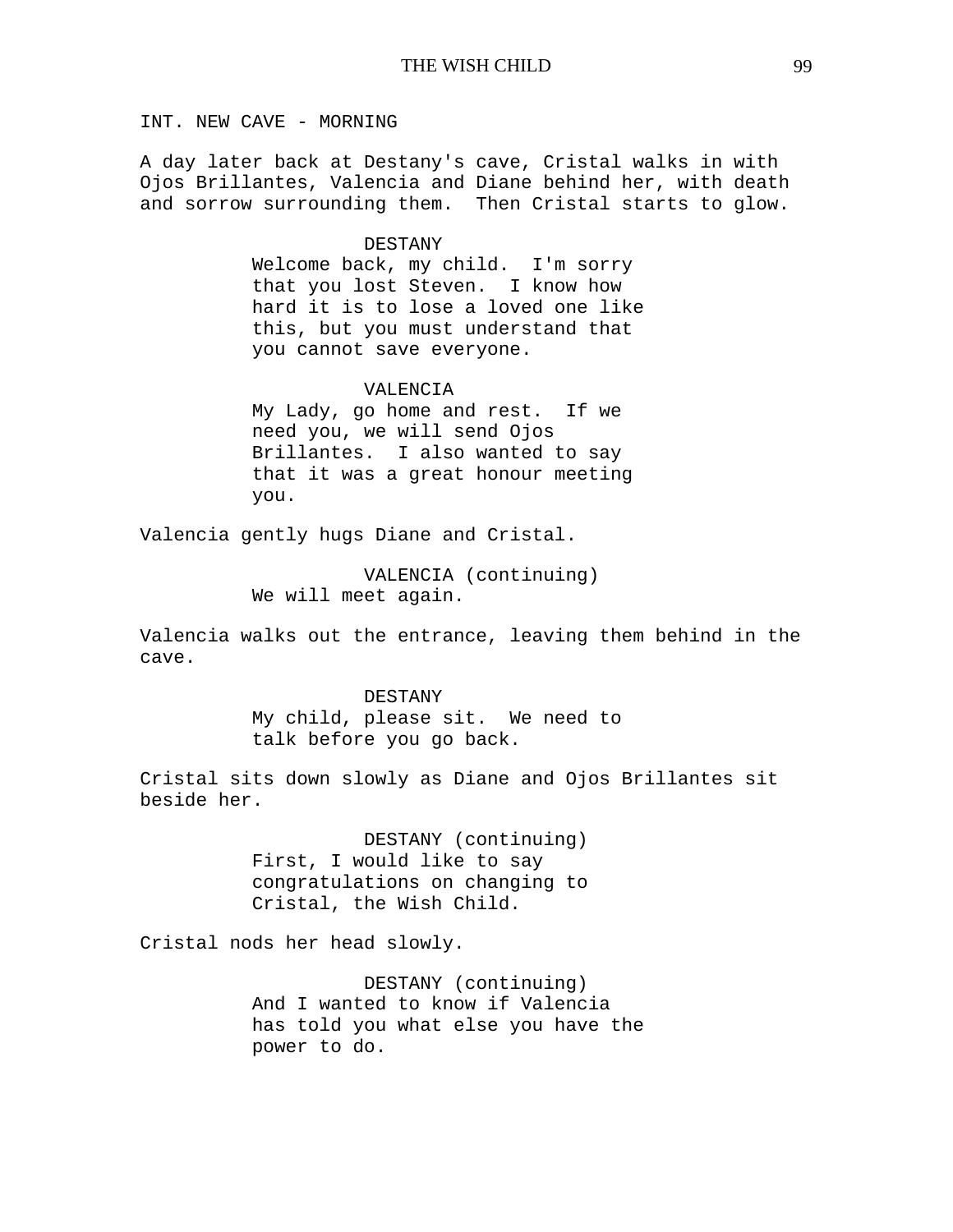CRISTAL

No, the only thing that he taught me was to change into this form and how to fight.

DESTANY

OK, then I will tell you that you can change into more forms than your original form.

CRISTAL What do you mean?

DESTANY You can change into creatures.

#### CRISTAL

Like?

DESTANY You will learn more in the future.

CRISTAL And how will I know when to change into whatever form?

## DESTANY

You must be patient my child. As I told you before, you will know.

Diane looks at Cristal, holding her hand for comfort.

DESTANY (continuing) I would like for you to have this book.

A big brown leather-bound book appears in Cristal's lap.

DESTANY (continuing) It will explain to you everything that you've been asking Valencia and Ojos Brillantes.

CRISTAL

Thank you.

DESTANY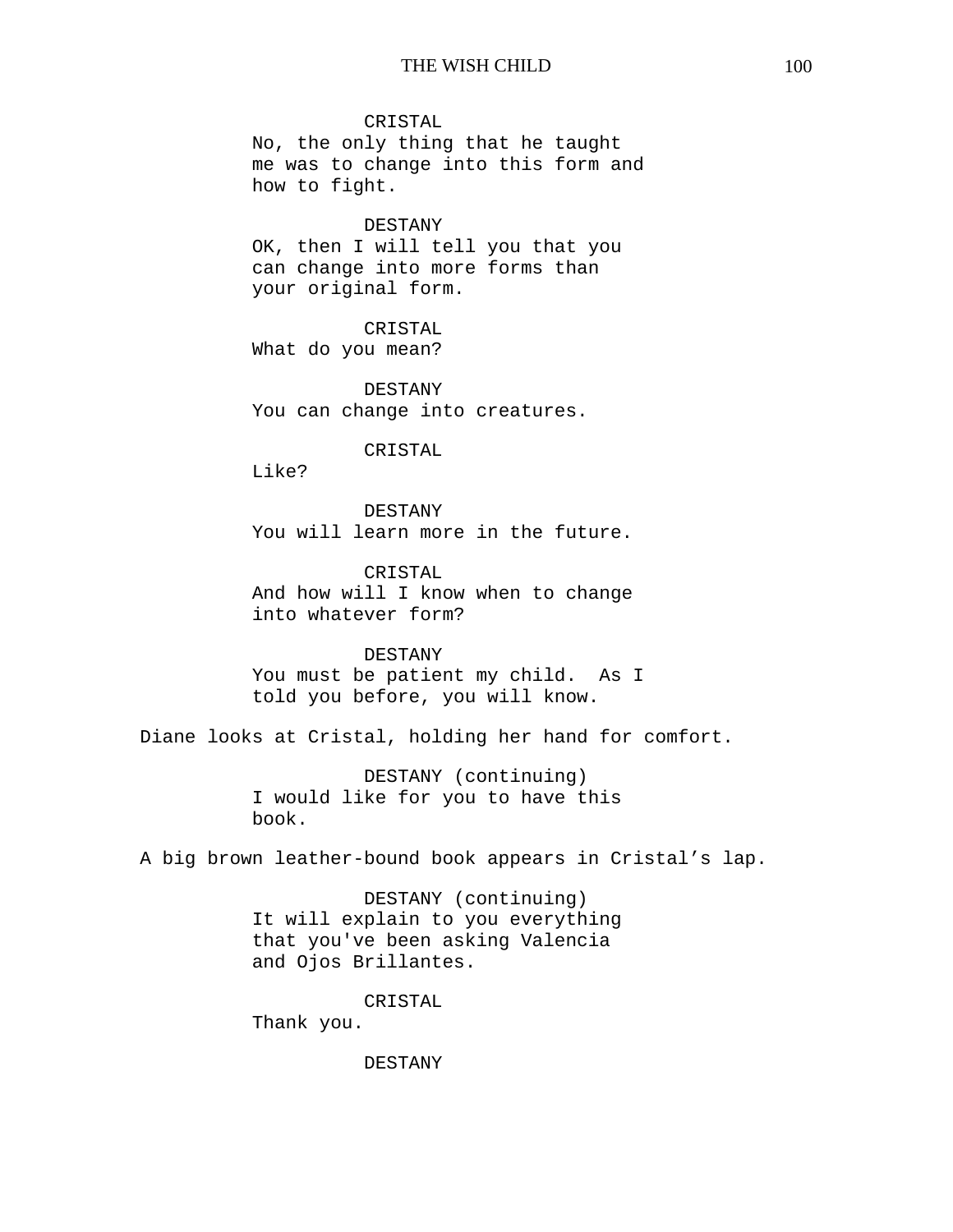You worked very hard for the past couple of weeks. You must rest now. Go. We will see each other again. Good journey, my child.

## INT. NEBULA'S ISLAND - AFTERNOON

The goblin walks in slowly, head down.

GOBLIN

My Lord.

SKULL

Yes?

GOBLIN I have the results, my Lord.

SKULL Good, good. Well, tell me.

The Goblin looks away from Skull.

SKULL Well, what is it? Spill it, goblin.

GOBLIN Destany's child has succeeded, my Lord, but he did not survive. The beast killed him

 SKULL His two companions?

 GLOBBIN They have gone through the cave and did not return; my lord.

## SKULL

What?

Skull gives the goblin an angry look, the lava around his throne rising.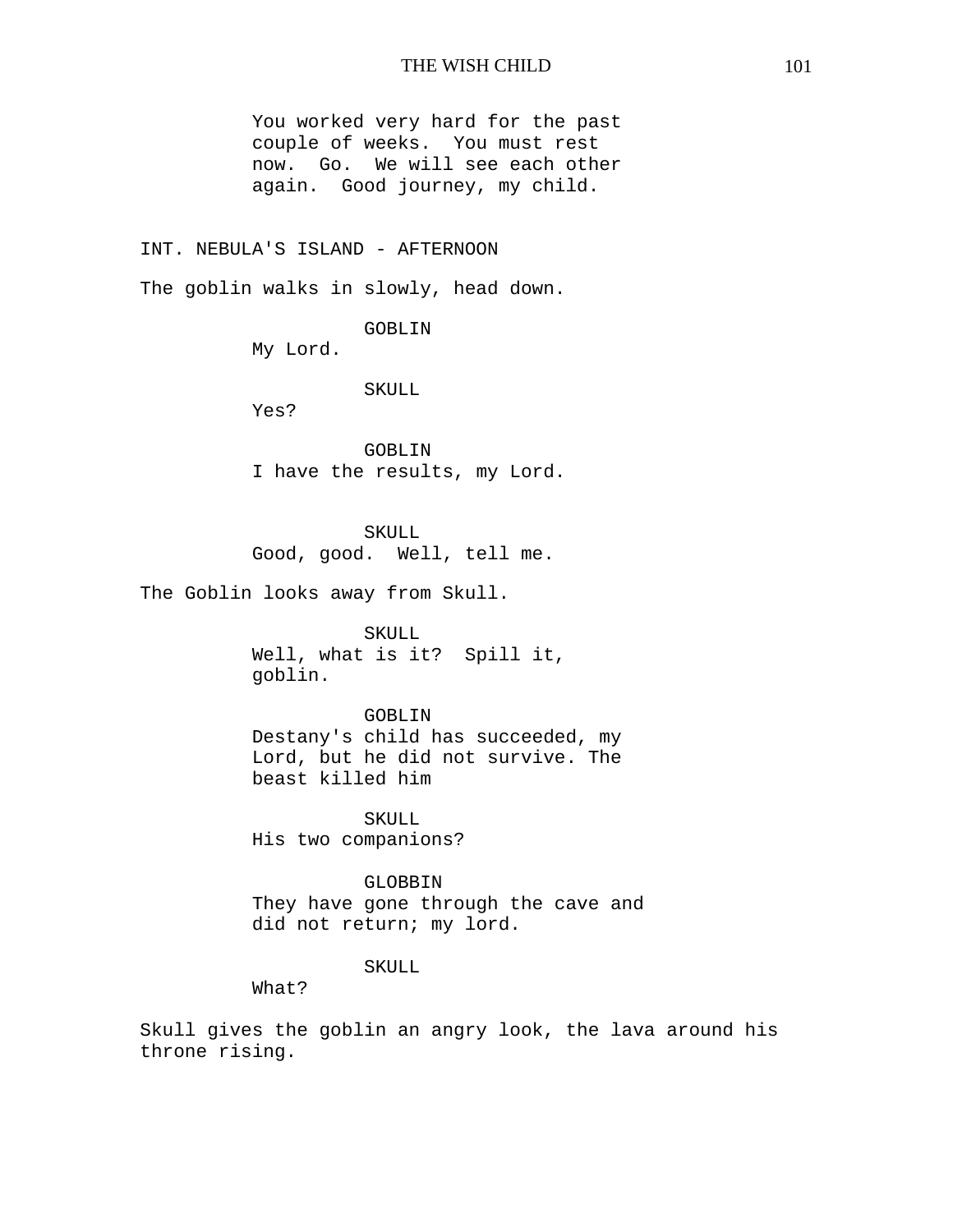EXT. BACKYARD - AFTERNOON

Both Susan and Eric, still smiling from the memory of when they last saw Sam and Diane, now see them walk out of the forest.

SUSAN (continuing)

Sam, Diane!

Susan rushes out from her rocking chair and flies down the steps, running excitedly toward the two girls. Sam seeing her mother runs, rushes toward her with tears in her eyes. Mother and daughter, both in tears, embrace while Diane stands at a distance with her hands on her lips, trying to keep from crying. She hears Sam whisper, telling her mom what happened to Steven.

INT. VERMILLION LAKE COTTAGE RESTAURANT - DAWN

Carole's eyes shine brightly with unshed tears, as she turns away from the window toward Tom.

> CAROLE Do you have any questions?

TOM What? That's it? Did she go back to Plantajea? Is she still here on Earth with us this instant? Are her parents still alive?

CAROLE Those questions are for another time, my dear.

Tom shakes his head at Carole.

TOM This can't be--what you've told me is about the legend of a child that saved this planet once.

Carole looks at him and smiles.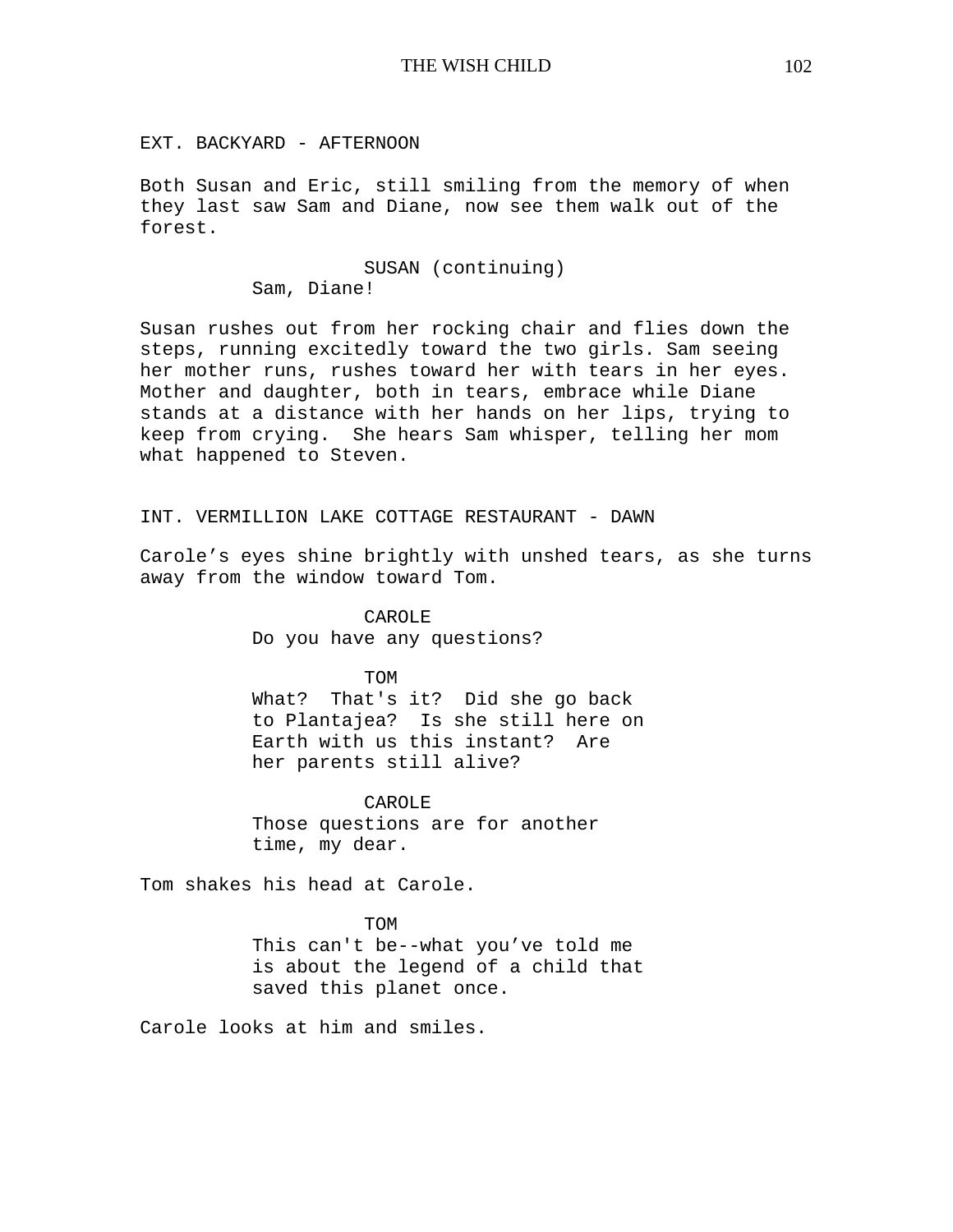TOM (continuing) You mean to tell me that I need another coffee with this new information.

Turning to Don, who is cleaning the counter, Tom raises his coffee cup for more coffee. Don, seeing this, gives a nod to Tom. Turning back, Tom sees that Carole has gone.

> DON Is there anything else you'd like with the coffee?

Tom looks around.

TOM Wait, where did Carole go?

DON Carole? Sir?

TOM Yes, the old woman who was sitting in front of me.

Don looks at Tom, deeply puzzled.

DON I'm sorry, Sir, but you were sitting here by yourself all night.

TOM That can't be.

DON

Sir?

#### TOM

When I came in, we were introduced by Carole, and you looked at her with a smile as she looked at you with a twinkle in her eyes.